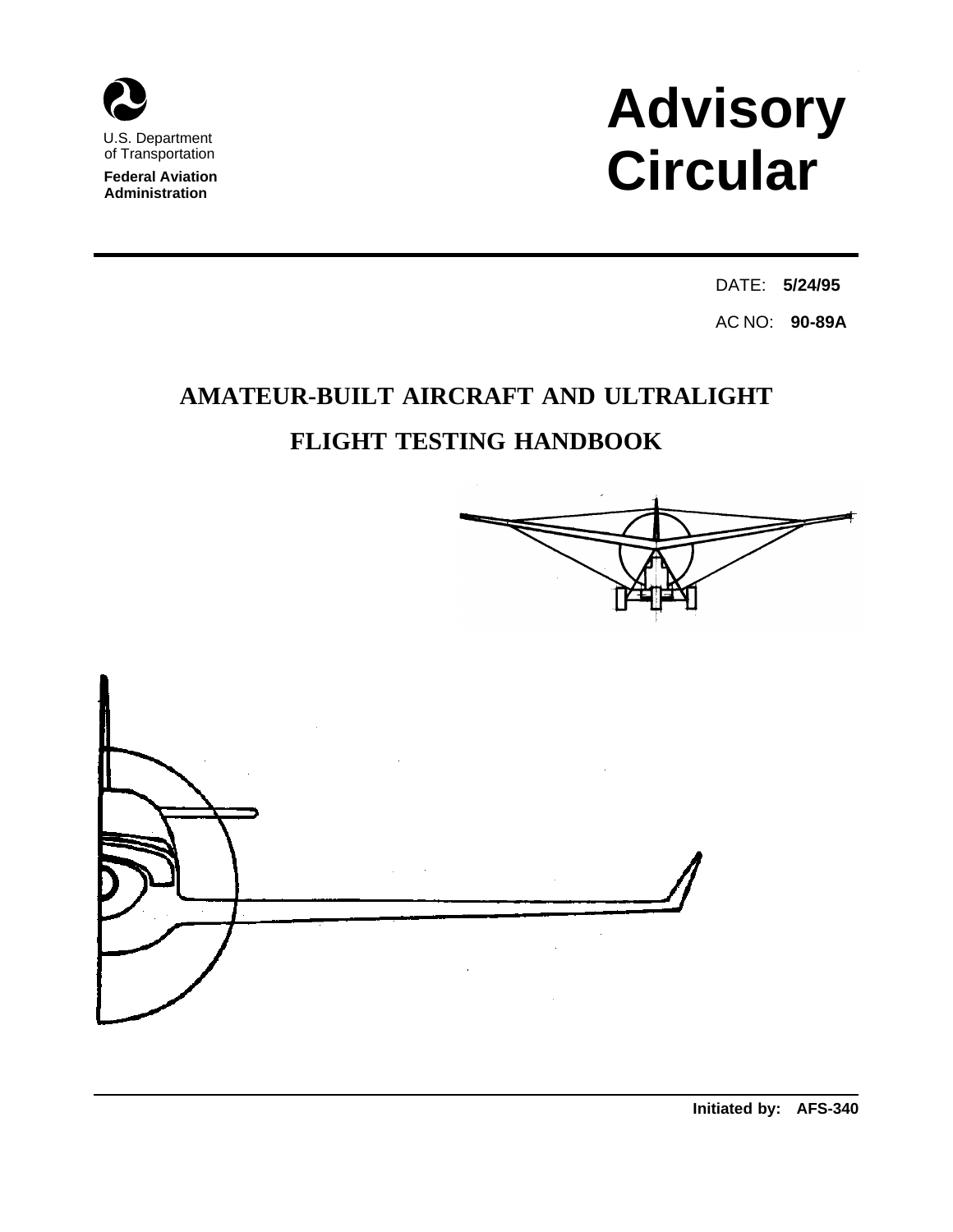

**Federal Aviation Administration**

# **Advisory Circular**

#### Subject: **AMATEUR-BUILT AIRCRAFT** Date: 5/24/95 AC No: 90-89A **& ULTRALIGHT FLIGHT** Initiated by: **AFS-340** Change: **TESTING HANDBOOK**

**1. PURPOSE.** This advisory circular (AC) sets forth suggestions and safety related recommendations to assist amateur and ultralight builders in developing individualized aircraft flight test plans.

**2. CANCELLATION.** AC 90-89, Amateur-Built Aircraft Flight Testing Handbook, dated September 18, 1989, is cancelled.

**3. RELATED READING MATERIAL.** A list of selected reading material on amateur-built/ ultralight flight testing and first flight experience may be found in appendix 3.

#### **4. BACKGROUND.**

*a. The Federal Aviation Administration (FAA),* the Experimental Aircraft Association (EAA), and the United States Ultralight Association (USUA) are concerned and committed to improving the safety record of amateur-built and ultralight aircraft.

*b. The FAA Administrator, T. Allen McArtor,* and EAA President, Paul H. Poberezny, signed a Memorandum of Agreement on August 1, 1988, which addressed the need for educational and safety programs to assist amateur-builders in test flying their aircraft. In accordance with that agreement, this AC provides guidelines for flight testing amateurbuilt aircraft.

*c. As part of the FAA's* continuing efforts to improve the safety record of all types of general aviation aircraft, this AC has been revised to include flight testing recommendations for canard-type and ultralight aircraft.

**5. DEFINITIONS.** The following terms are defined for use in this AC.

*a. Amateur-built aircraft* means an aircraft issued an Experimental Airworthiness Certificate under the provisions of Federal Aviation Regulations (FAR) **§** 21.191 (g).

*b. The term ultralight means* a vehicle that meets the requirements of FAR **§** 103.1.

*c. The term ultralight in this AC also means* a two-place training vehicle of 496 pounds or less, operating under an EAA or USUA exemption to FAR Part 103.

*d. For the purpose of this AC,* both an amateur-built aircraft and a ultralight vehicle will be referred to as an ''aircraft.''

#### **6. DISCUSSION.**

#### *a. This AC's purpose is the following:*

(1) To make amateur-built/ultralight aircraft pilots aware that test flying an aircraft is a critical undertaking, which should be approached with thorough planning, skill, and common sense.

(2) To provide recommendations and suggestions that can be combined with other sources on test flying (e.g., the aircraft plan/kit manufacturer's flight testing instructions, other flight testing data). This will assist the amateur/ultralight owner to develop a detailed flight test plan, tailored for their aircraft and resources.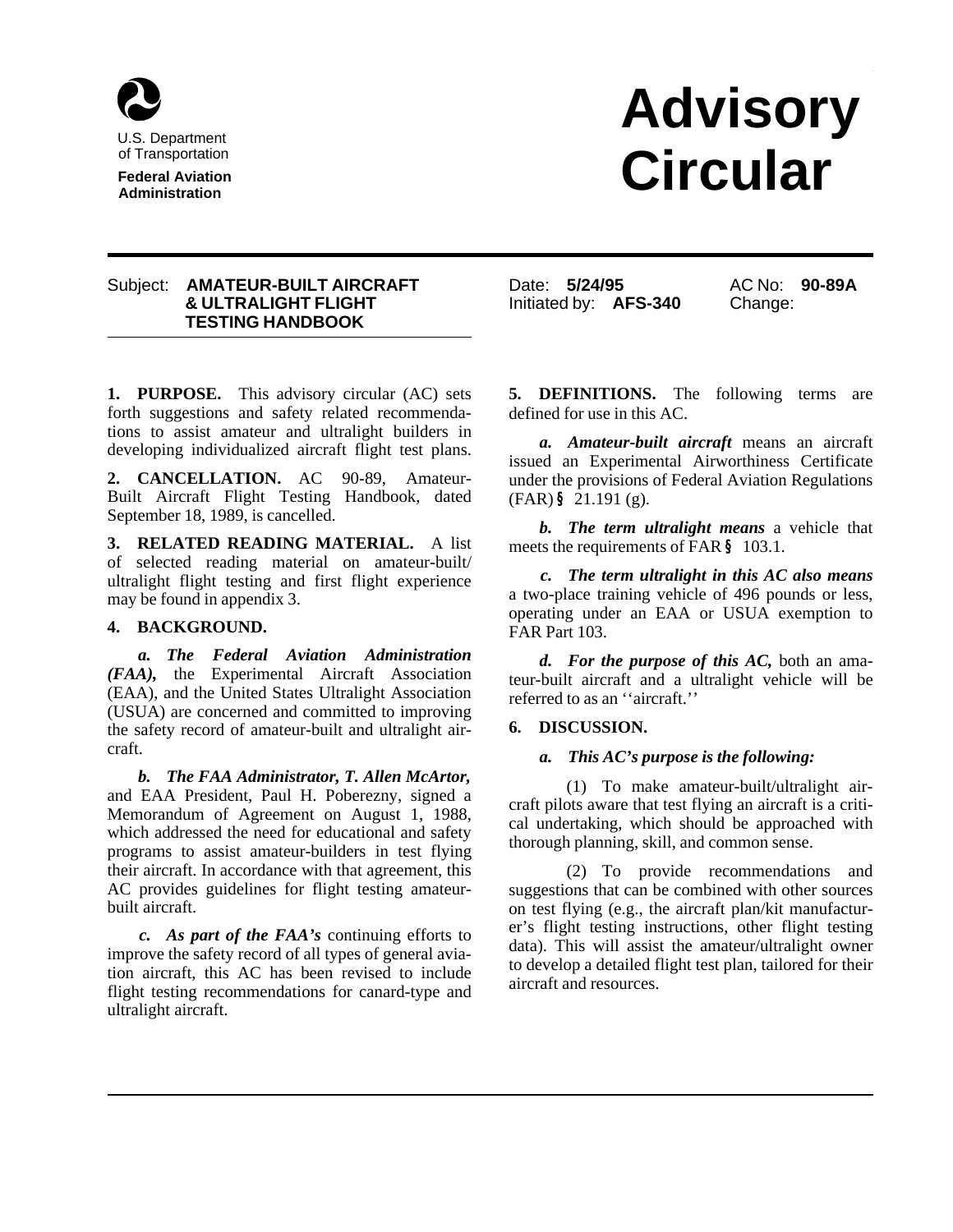*b. The flight test plan* is the heart of all professional flight testing. The plan should account for every hour spent in the flight test phase and should be adhered to with the same respect for the unknown that all successful test pilots share. The time allotted for each phase of a personalized flight test plan may vary, and each phase may have more events or checks than suggested in this AC. The goals, however, should be the same.

*c. The two goals for* an amateur builder/ ultralight owner should be as follows:

(1) At the end of the aircraft's flight test phase, the aircraft will have been adequately tested and found airworthy and safe to operate within its established operational envelope.

(2) Incorporation of the flight test operational and performance data into the aircraft's flight manual so the pilot can reference the data prior to each flight.

#### **7. REQUEST FOR INFORMATION.**

*a. This AC is designed* as a reference document to assist in preparing a flight test plan for an amateur-built or ultralight aircraft.

(1) The suggestions and recommendations in chapters 1 through 6 are for conventionallydesigned aircraft with an air-cooled, 4-cycle, reciprocating engine that develops less than 200 horsepower with a fixed pitch propeller.

(2) Chapter 7 deals with flight testing recommendations for canard aircraft.

(3) Chapters 8 through 10 address flight testing considerations for ultralight vehicles under FAR Part 103 and two-seat ultralight training vehicles of less than 496 pounds empty weight operating under an exemption to FAR Part 103.

*b. Because of the large number* of existing amateur-built/ultralight aircraft designs and new designs being introduced each year, the FAA encourages public participation in updating this document. Send comments, suggestions, or information about this AC to the following address:

U.S. Department of Transportation Federal Aviation Administration Flight Standards Service (AFS-340) 800 Independence Ave, SW. Washington, DC 20591

*c. Suggestions also may be sent* to AFS-340 by FAX (202) 267-5115.

*d. After a review,* appropriate comments, suggestions, and information may be included in the next revision of this AC.

**8. TO OBTAIN COPIES OF THIS AC.** Order AC 90-89A from:

U.S. Department of Transportation Property Use and Storage Section, M-45.3 Washington, DC 20590.

William J. Melite

William J. White Deputy Director, Flight Standards Service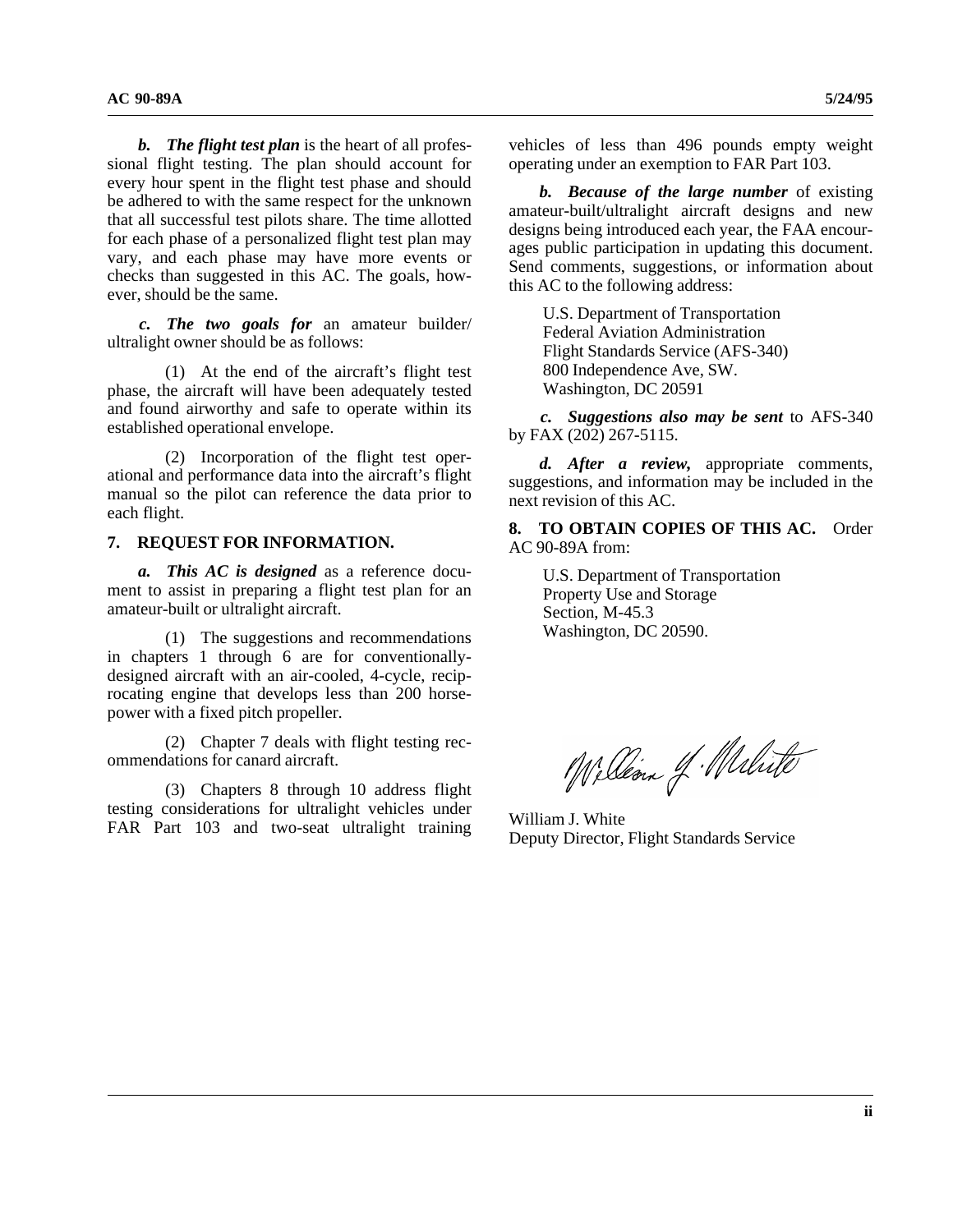# **THIS PAGE IS INTENTIONALLY LEFT BLANK, SO THAT THE TOC CAN BE ON PAGE iii PER PLACEMENT IN DOCUMENT.**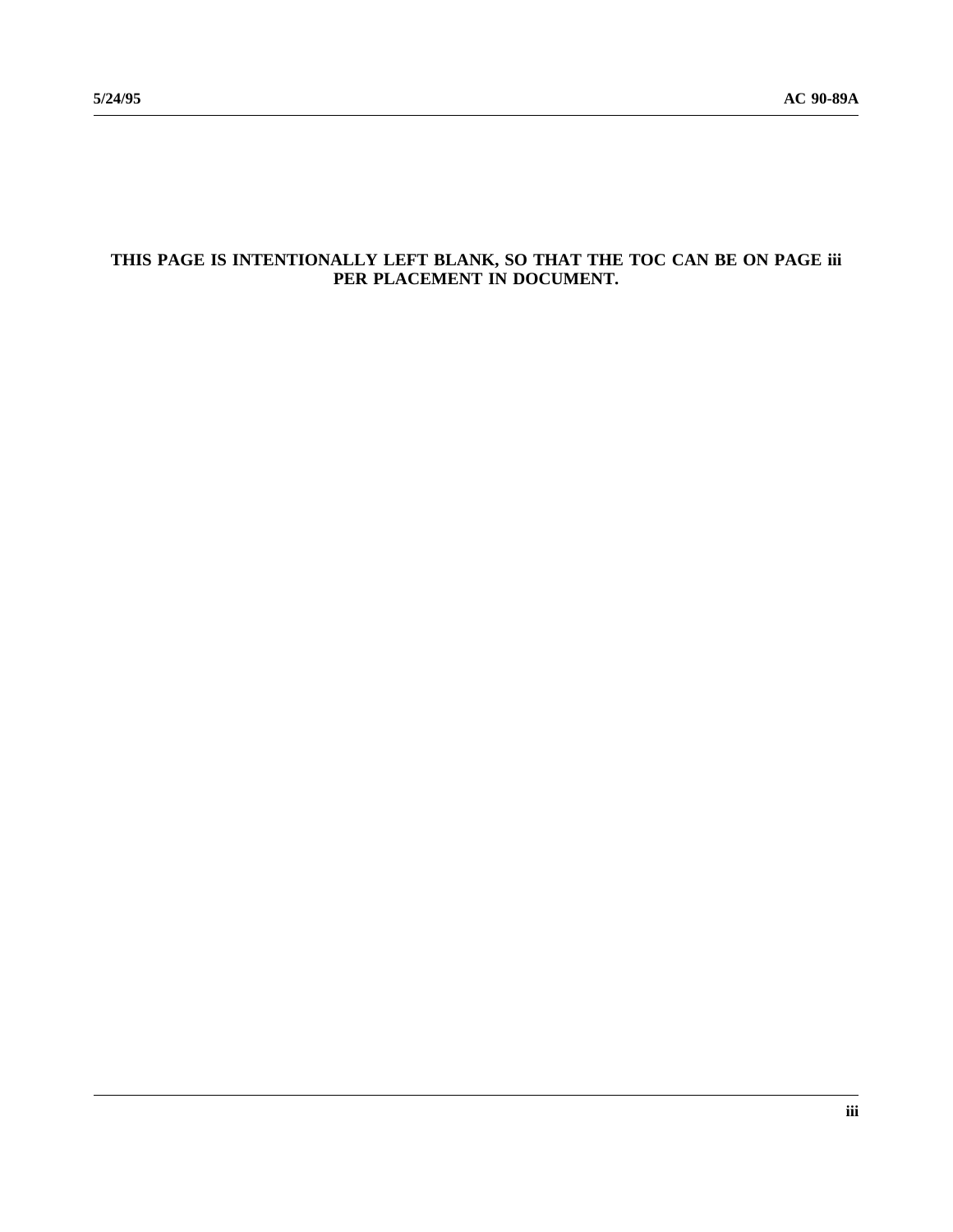# THIS PAGE IS INTENTIONALLY LEFT BLANK, SO THAT THE TOC CAN BE ON PAGE iii PER PLACEMENT IN DOCUMENT.

# **CONTENTS**

# **CHAPTER 1. PREPARATION**

|                          |    |                                          | 1                        |
|--------------------------|----|------------------------------------------|--------------------------|
| Section                  | 2. |                                          | $\overline{c}$           |
|                          |    |                                          | 3                        |
| Section                  | 3. |                                          | $\overline{\mathcal{A}}$ |
| Section                  | 4. |                                          | 6                        |
| Section                  | 5. |                                          | $\overline{7}$           |
| Section                  | 6. |                                          | 9                        |
| Section                  | 7. |                                          | 10                       |
| Section                  | 8. |                                          | 14                       |
|                          |    |                                          | 15                       |
|                          |    |                                          | 16                       |
|                          |    |                                          | 17                       |
|                          |    |                                          | 18                       |
|                          |    |                                          | 19                       |
|                          |    |                                          | 22                       |
|                          |    |                                          | 25                       |
|                          |    |                                          | 26                       |
|                          |    | <b>CHAPTER 2. TAXI TESTS</b>             |                          |
|                          |    |                                          |                          |
|                          |    |                                          | 29                       |
| Section 2.               |    |                                          | 30                       |
|                          |    | <b>CHAPTER 3. THE FIRST FLIGHT</b>       |                          |
| Section 1.               |    |                                          | 33                       |
| Section 2.               |    |                                          | 34                       |
| Section                  | 3. |                                          | 35                       |
| Section 4.               |    |                                          | 36                       |
| Section 5.               |    |                                          | 37                       |
|                          |    | <b>CHAPTER 4. THE FIRST 10 HOURS</b>     |                          |
|                          |    |                                          |                          |
| Section 1.               |    |                                          | 41                       |
| Section 2.<br>Section 3. |    |                                          | 41<br>41                 |
|                          |    | <b>CHAPTER 5. EXPANDING THE ENVELOPE</b> |                          |
|                          |    |                                          | 45                       |
|                          |    |                                          | 45                       |

Page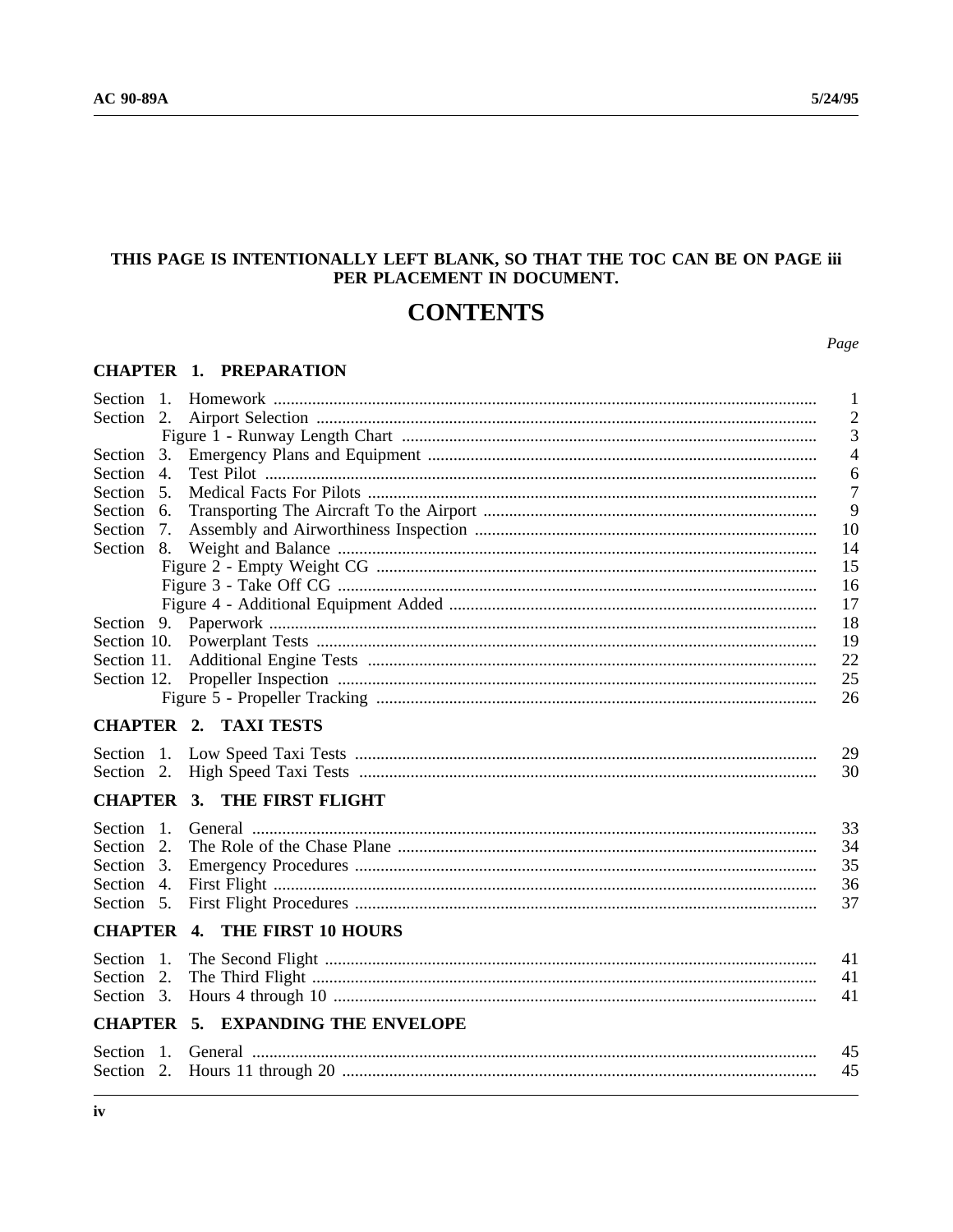|  | - 49 |
|--|------|
|  | - 50 |
|  |      |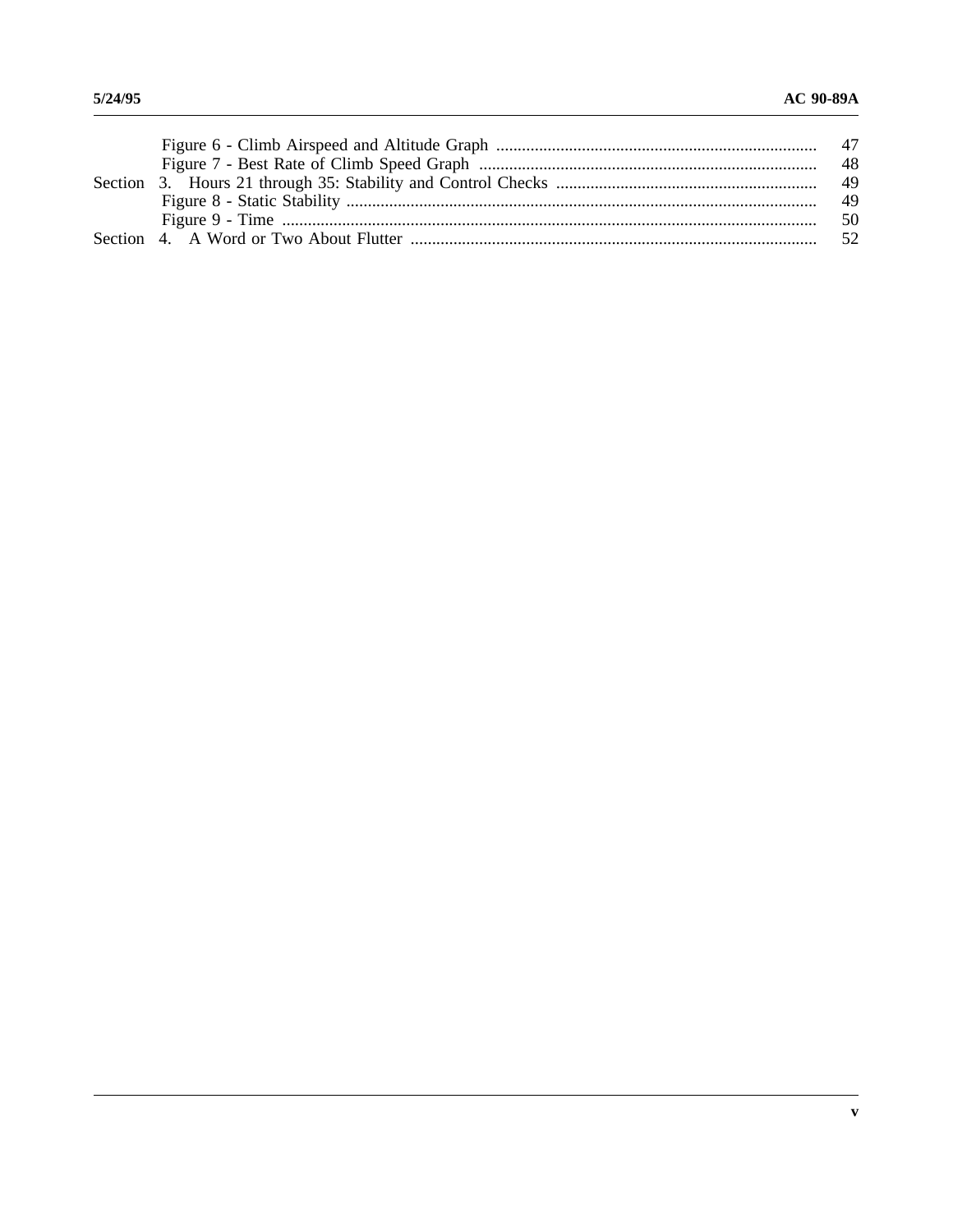# **CONTENTS-Continued**

| Section 5.<br>Section 6.                                                |                              | 54<br>56                                                                 |
|-------------------------------------------------------------------------|------------------------------|--------------------------------------------------------------------------|
|                                                                         |                              | CHAPTER 6. PUTTING IT ALL TOGETHER: 36 HOURS TO ---?                     |
| Section 1.<br>Section 2.<br>Section 3.                                  |                              | 57<br>58<br>59                                                           |
|                                                                         |                              | <b>CHAPTER 7. THOUGHTS ON TESTING CANARD TYPE AMATEUR-BUILT AIRCRAFT</b> |
| Section 1.                                                              |                              | 63                                                                       |
|                                                                         |                              | <b>CHAPTER 8. ULTRALIGHT AIRFRAME INSPECTION</b>                         |
| <b>Section</b><br>Section 2.<br>Section 3.                              | $\overline{1}$ .             | 67<br>68<br>68                                                           |
|                                                                         |                              | <b>CHAPTER 9. ULTRALIGHT ENGINE/FUEL SYSTEM INSPECTION</b>               |
| Section 1.<br>Section 2.                                                |                              | 71<br>72                                                                 |
|                                                                         |                              | <b>CHAPTER 10. ULTRALIGHT TEST FLYING RECOMMENDATIONS</b>                |
| <b>Section</b><br><b>Section</b><br>Section<br>Section 4.<br>Section 5. | $\overline{1}$ .<br>2.<br>3. | 75<br>75<br>76<br>76<br>77                                               |
|                                                                         |                              |                                                                          |
|                                                                         |                              |                                                                          |
|                                                                         |                              |                                                                          |
|                                                                         |                              |                                                                          |
|                                                                         |                              |                                                                          |
|                                                                         |                              |                                                                          |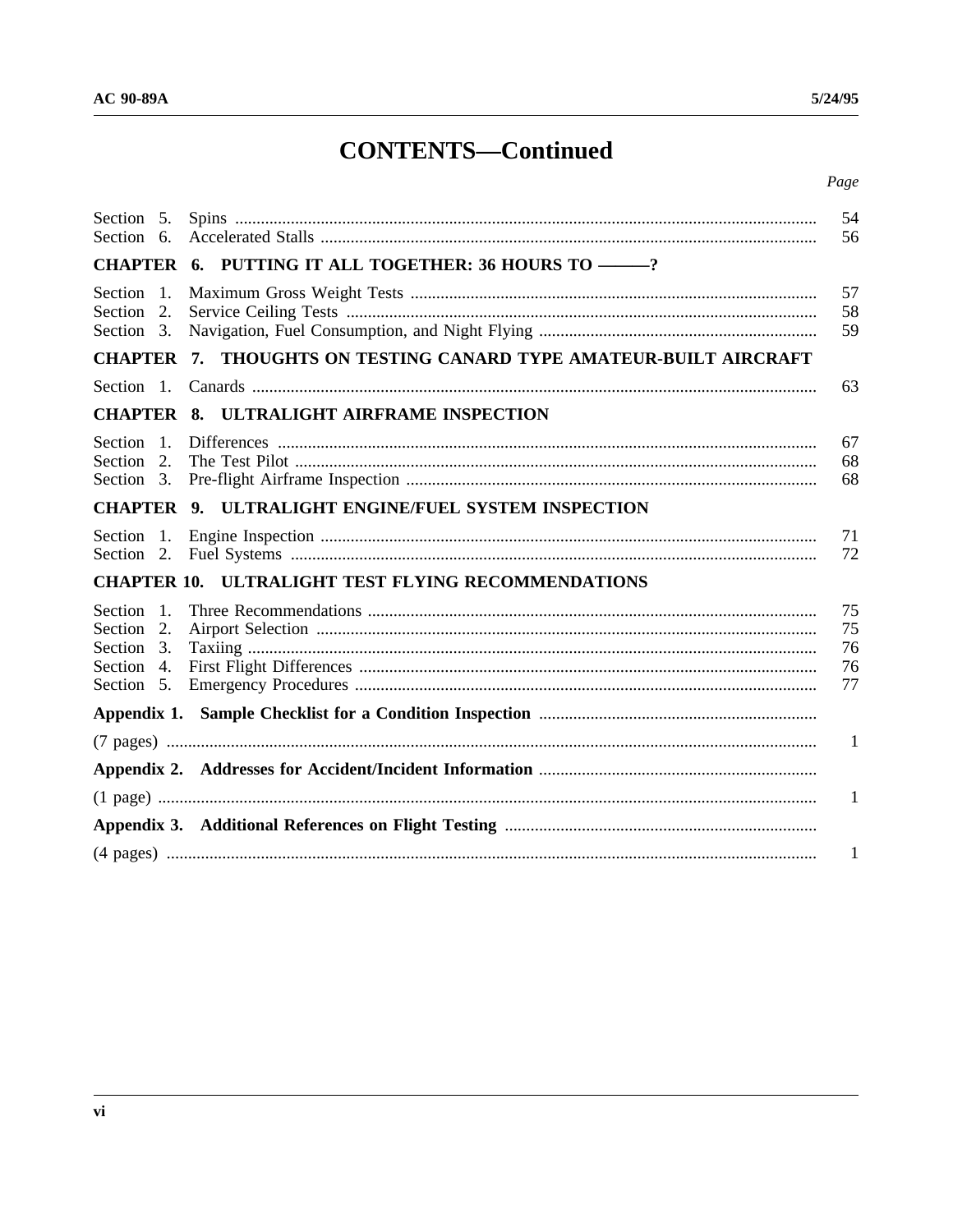# **CHAPTER 1. PREPARATION**

*''The Laws of Aerodynamics are unforgiving and the ground is hard.'' Michael Collins (1987)*



**SECTION 1. HOMEWORK**

*''If you have no plan--you have no goal.'' Harold Little, Aircraft Manufacturer (1994)*

**1. OBJECTIVE.** A planned approach to flight testing.

*a. The most important task* for an amateurbuilder is to develop a comprehensive FLIGHT TEST PLAN. This PLAN should be individually tailored to define the aircraft's specific level of performance. It is therefore important that the entire

flight test plan be developed and completed BEFORE the aircraft's first flight.

*b. The objective of a* FLIGHT TEST PLAN is to determine the aircraft's controllability throughout all the maneuvers and to detect any hazardous operating characteristics or design features. This data should be used in developing a FLIGHT MANUAL that specifies the aircraft's performance and defines its operating envelope.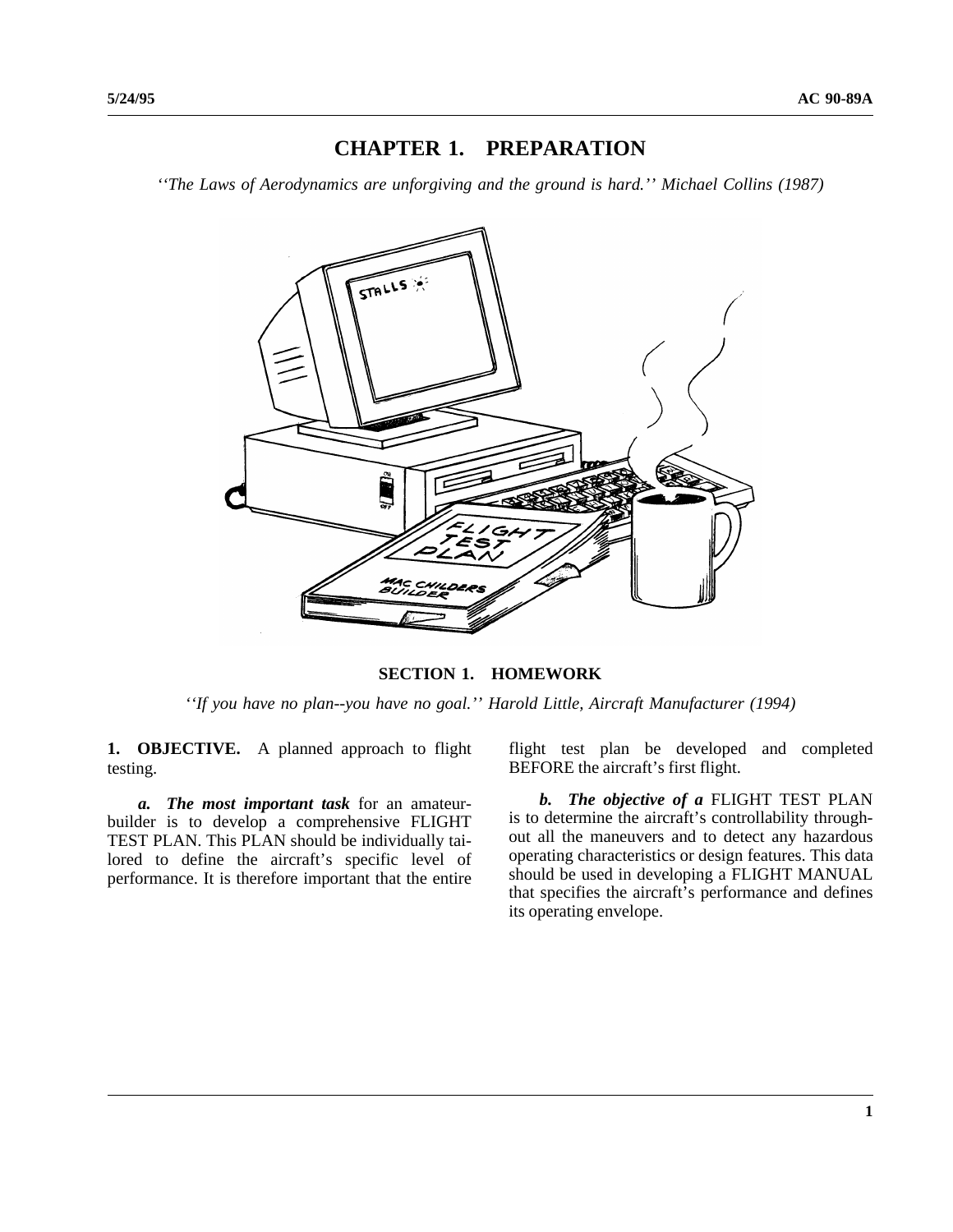#### **SECTION 2. AIRPORT SELECTION**

*''An airport should be chosen with the same care and consideration as getting a second doctor's opinion.'' Fred Wimberly, EAA Flight Test Advisor (1994)*



**1. OBJECTIVE.** To select an airport to test fly the aircraft.

*a. The airport should have* one runway aligned into the prevailing wind with no obstructions on the approach or departure end. Hard surface runways should be in good repair and well maintained to avoid foreign object damage (FOD) to the propeller and landing gear. Grass fields should be level with good drainage. Avoid airports in densely populated or developed areas and those with high rates of air traffic. The runway should have the proper markings with a windsock or other wind direction indicator nearby.

*b. To determine an appropriate* runway, use the chart in figure 1 (sea-level elevation), or the following rule-of-thumb:

*c. The ideal runway at sea-level* elevation should be at least 4,000 feet long and 100 feet wide. For each 1,000 feet increase in field elevation, add 500 feet to the runway length. If testing a high performance aircraft, the airport's runway at sealevel should be more than 6,000 feet long and 150 feet wide to allow a wider margin of safety. Other considerations, such as power to weight ratio, wing design, and density altitude, also should be factored into the equation for picking the best runway for the initial flight testing.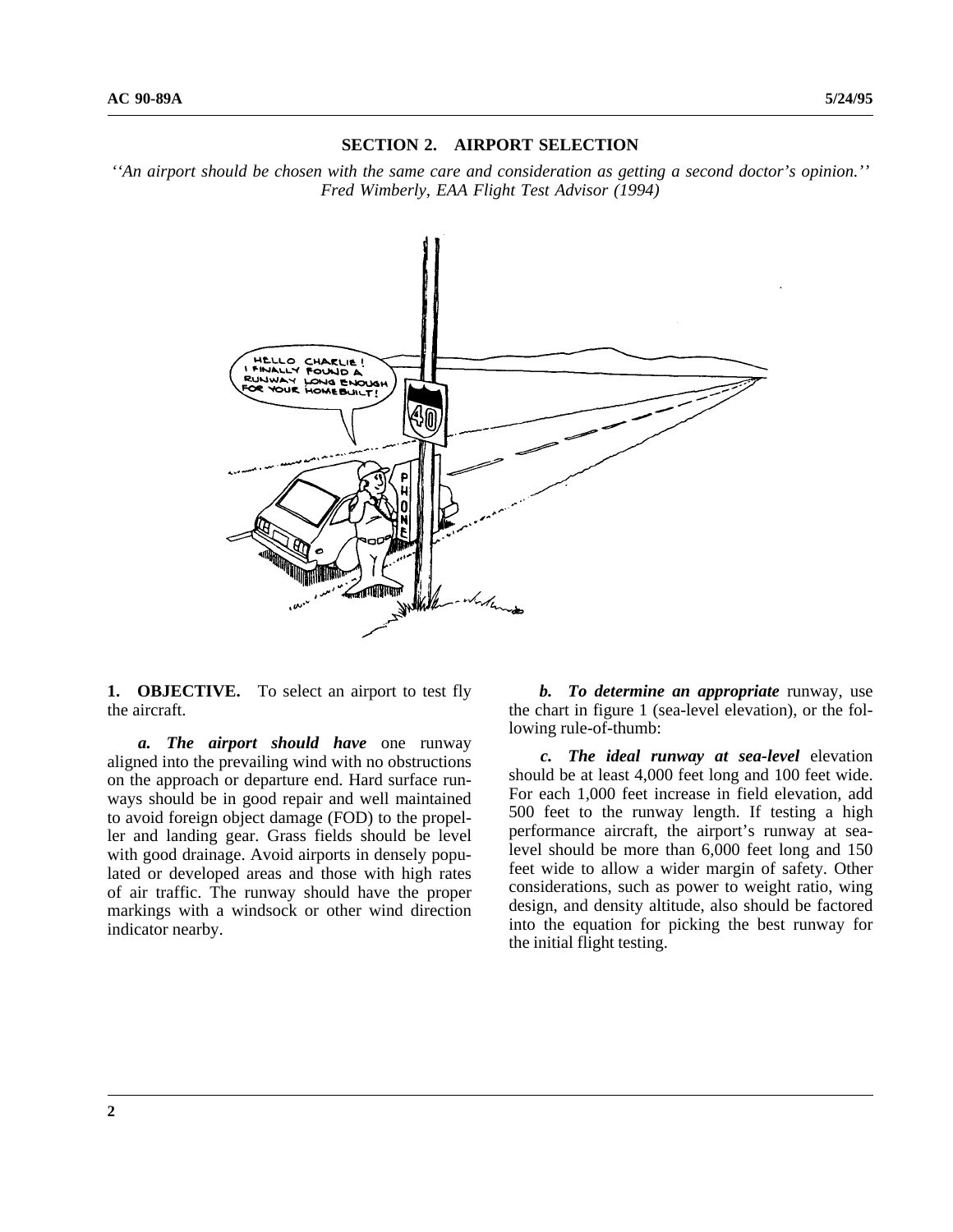

- A Distance to takeoff at minimum smooth lift-off speed, fly for 5 seconds at that speed without climbing, land and stop straight ahead.
- $B$  Distance to reach minimum smooth lift-off speed.
- C Distance covered in 5 seconds of flight at minimum smooth lift-off speed.
- D Distance to stop from minimum smooth lift-off speed (includes air and ground distance).
- E Distance to takeoff at slow approach speed and climb thereafter at an angle of 1 in 20 to 50 ft. altitude -this distance will allow most airplanes to accelerate to normal climb speed before crossing end of runway.

Take-off Distance in Feet

**FIGURE 1. Runway Length Chart**

*d. Identify emergency landing* fields located within gliding distance from anywhere in the airport pattern altitude. Since engine failures are second only to pilot error as the major cause of amateur-built aircraft accidents, preparations for this type of emergency should be a **mandatory** part of the FLIGHT TEST PLAN.

*e. It is advisable to perform* flight tests from an airport with an active unicom or tower, even if the aircraft does not have an electrical system or is not equipped with a radio. Even at an uncontrolled field, a communications base should be improvised. For both situations, a hand held radio with aviation frequencies and a headset with a mike and a pushto-talk switch on the stick/yoke is recommended. Good radio communications improves the overall level of safety and reduces cockpit workload.

*f. The FAA recommends airport* selection criteria include the availability of hangar space and ramp areas. These facilities will provide protection from inclement weather and vandalism while the aircraft is being tested, maintained, and inspected.

*g. The airport should have* a telephone and fire fighting equipment, the latter being in compliance with relevant municipal codes (e.g., fire codes).

*h. Explain the Flight Test Program and EMERGENCY PLANS* to the airport manager or owner. They may be able to assist the amateurbuilder in obtaining temporary hangar space, providing ground/air communications, and supplying emergency equipment for use during the flight test.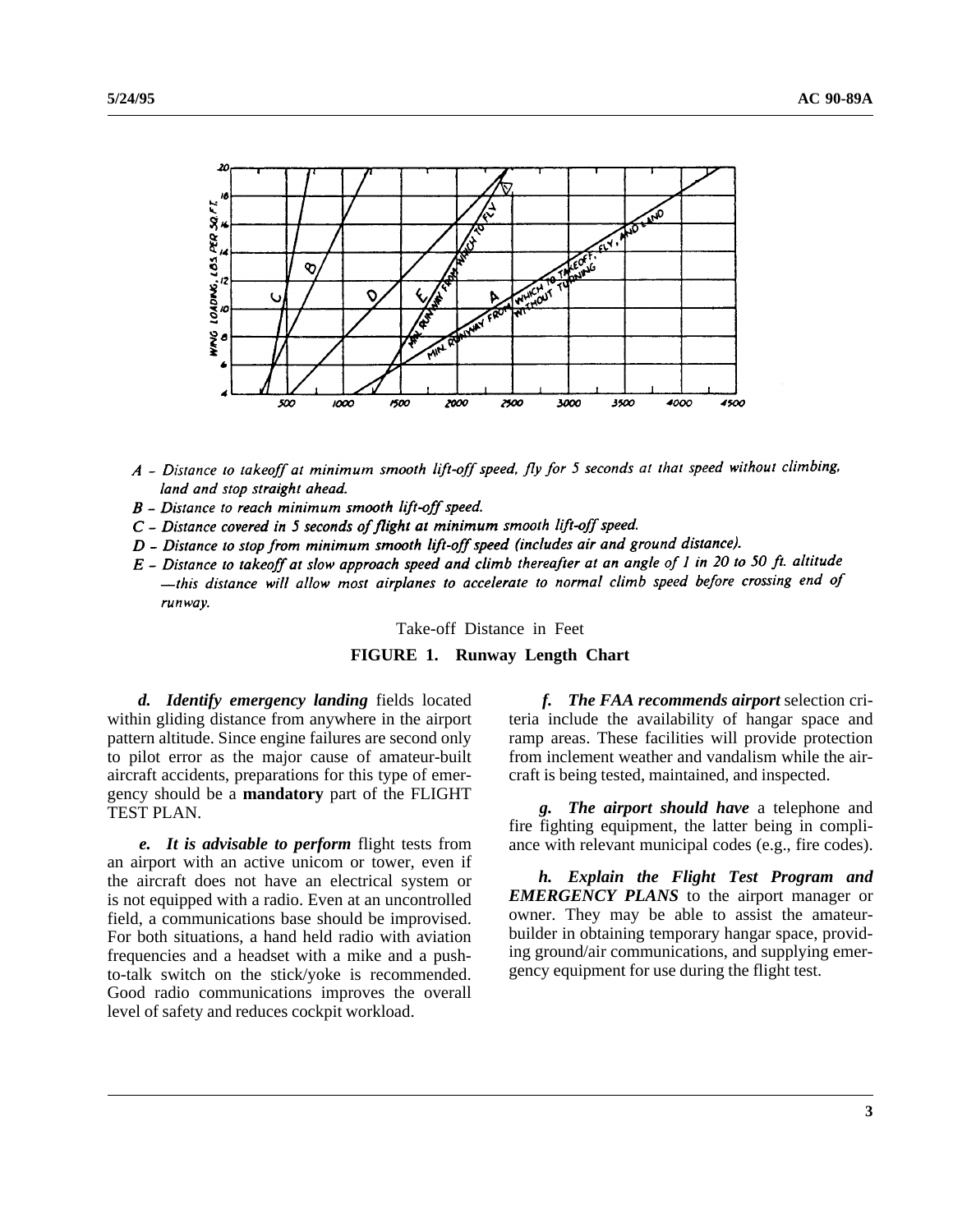#### **SECTION 3. EMERGENCY PLANS AND EQUIPMENT**

*''The object of the game, gentlemen, is not to cheat death: the object is not to let him play.'' Patrick Poteen, Sgt. U.S. Army*



THINGS ARE HARD TO PLAN FOR ! SOME

**1. OBJECTIVE.** To develop a FLIGHT TEST PLAN which contain two sets of emergency plans; one for IN-FLIGHT emergencies and another for GROUND emergencies.

*a. The IN-FLIGHT emergency plan* should address the following:

(1) Complete engine failure or partial failure, especially after take off

(2) Flight control problems and severe outof-rig conditions

(3) Fire in the engine compartment or cockpit

*b. The GROUND EMERGENCY plan* should be developed to train the ground crew and/or the airport fire department crash crew on the following:

(1) The airplane canopy or cabin door latching mechanism

(2) The pilot's shoulder harness/seat belt release procedure

(3) The location and operation of the fuel shut-off valve

(4) The master switch and magneto/ignition switch location and **OFF** position

(5) Engine cowling removal procedures to gain access to the battery location or for fire fighting

(6) The battery location and disconnect procedures

(7) Fire extinguisher application and use

(8) How to secure the ballistic parachute system

*c. Ground Crew.* Every test of an amateurbuilt aircraft should be supported by a minimum ground crew of two experienced individuals. The ground crew's function is two-fold: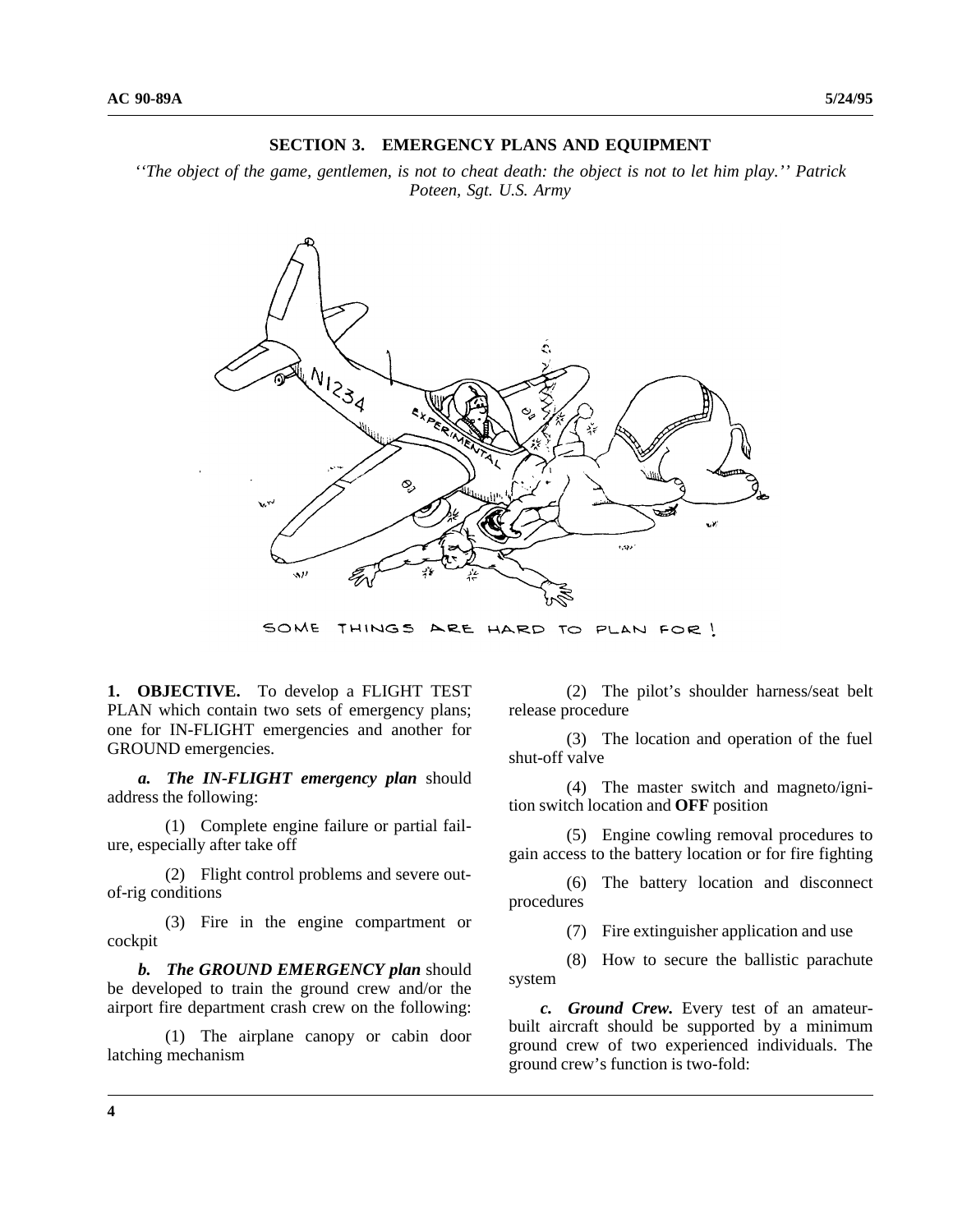(1) To ensure that the aircraft is in airworthy condition for safe operation

(2) To provide assistance to the test pilot in an emergency

*d. The Airport.*

(1) If the airport does not have a fire rescue unit, it is suggested the ground crew have a four wheel drive vehicle equipped with a portable radio, first aid kit, metal-cutting tools, and a fire extinguisher. A minimum of one person should be trained in first-aid.

(2) If the airport provides a fire rescue unit, the test pilot should ensure the rescue unit and the ground crew are trained and competent in performing ground emergency functions as identified in the FLIGHT TEST PLAN.

(3) *Suggestion.* For a small donation, some local volunteer fire and rescue companies will provide the amateur-builder with a standby crew during the initial critical portions of the flight test phase.

*e. Hospital Location.* The ground crew should know the location and telephone numbers of the hospitals and fire rescue squads in the vicinity of the airport AND the flight test area. If the test pilot is allergic to specific medications, or has a rare blood type, a medical alert bracelet or card should be carried or worn to alert medical personnel of the condition.

*f. Fire Extinguisher.* Fire extinguisher's should be available to the ground crew, and a fire extinguisher should be securely mounted in the cockpit within easy reach of the test pilot. A fire axe, or other tool capable of cutting through the canopy, also should be positioned in the cockpit.

*g. Fire Protection.* There is always danger of a flash fire during test flights. To prevent burns, the pilot should wear an aviation/motorcycle helmet, NOMEX coveralls/gloves and smoke goggles. If NOMEX clothing is not available, cotton or wool clothing will offer some protection from heat and flames. **Pilots should never wear nylon or polyester clothing because synthetic materials melt when exposed to heat and will stick to the skin.**

*h. Pilot Protection.* A modern aviation/motorcycle helmet, a properly installed shoulder harness, a well designed seat, a clean cockpit design free of protruding components/sharp edges, NOMEX clothing, smoke goggles, and a memorized emergency plan ensure safety during flight testing.

*i. Parachute.* The decision to wear a parachute depends on the type of aircraft being tested. Some aircraft have forward hinged canopies that are not equipped with quick release pins or have pusher propellers which increase the chance of injury to the pilot while exiting the aircraft. Other aircraft designs may pose no exit problems. If the decision is made to wear a parachute, check that it has been recently packed (within 120 days) by a qualified parachute rigger. Ensure that the chute has not been exposed to rain/moisture and when worn, does not interfere with cockpit management. The test pilot should be thoroughly trained on how to exit the aircraft and deploy the parachute.

*j. Ballistic Chutes.* Ballistic chutes are the latest development in dealing with in-flight emergencies. A ballistic chute is attached to the aircraft and when activated, lowers the whole aircraft and the pilot to the ground at the rate of descent of approximately 20 feet per second.

- (1) Deployment Scenarios:
	- (i) structural failure
	- (ii) mid-air collision
	- (iii) stall/spin
	- (iv) loss of control/icing
	- (v) engine failure over bad terrain
	- (vi) pilot incapacitation

(2) Installation Considerations: The builder should consider the following when installing a ballistic chute:

(i) Matching the chute with the aircraft's size, weight, and  $V_{ne}$  speed (check with the chute manufacturer)

(ii) How the chute will be positioned and mounted

(iii) The chute's effect on the aircraft's weight and balance before deployment and aircraft's touchdown attitude after deployment

(iv) Compatibility of the opening loads and the aircraft's structural design limits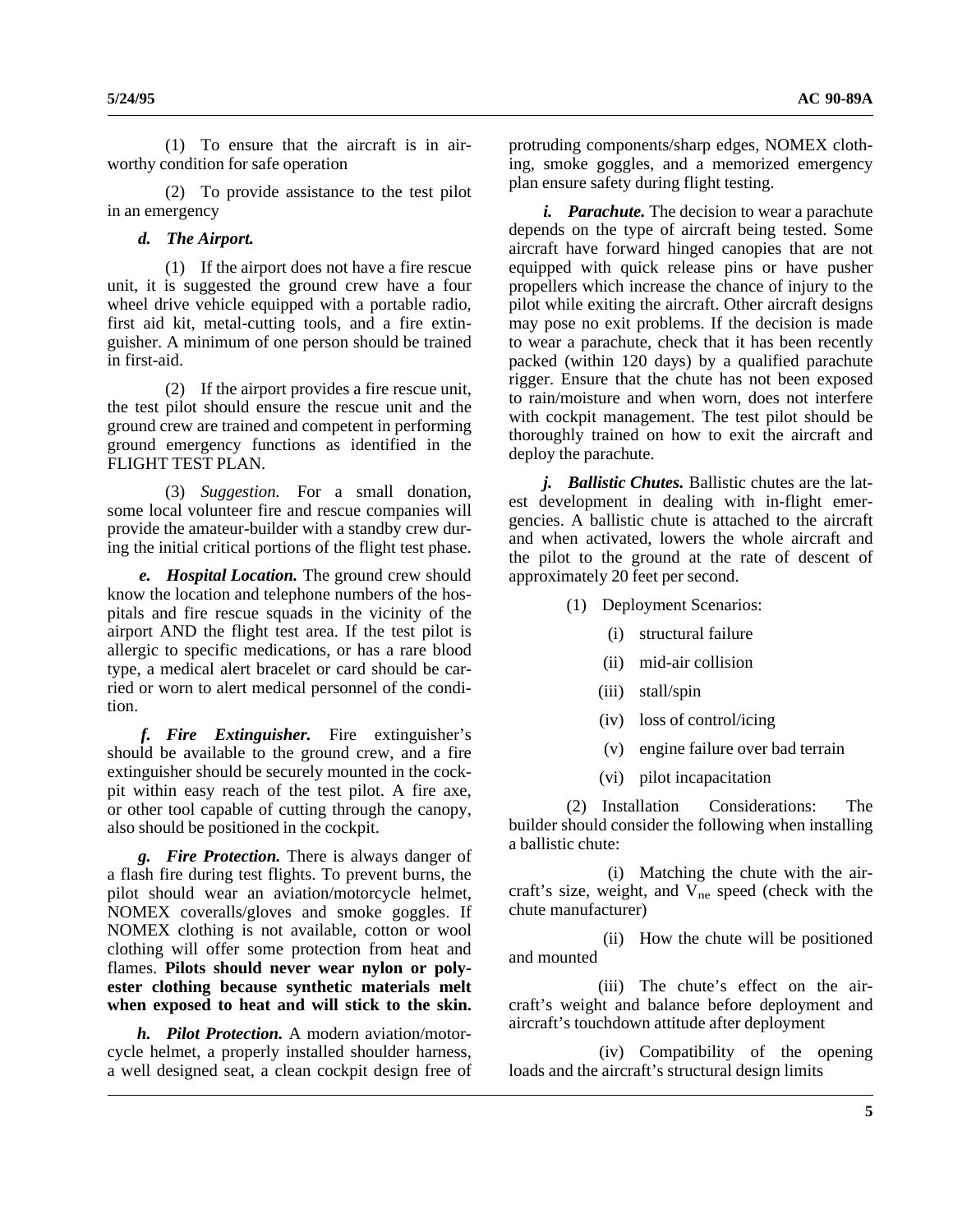(v) The routing of the bridle and

harness

(vi) The routing of the activating housing

(vii) The placement of the activating handle in the cockpit

(viii) Incorporation of chute deployment procedures in the in-flight emergency plan and emergency check list

(ix) The deployment time, from activation to full chute opening

(3) If a ballistic chute is installed, the builder **should add the appropriate ballistic chute inspection items to the aircraft's pre-flight inspection check list.** The builder also should add the ballistic chute manufacturer's repack/refitting schedule and maintenance inspections to the flight manual and the conditional annual inspection check list.

#### **SECTION 4. TEST PILOT**

*''We are looking for a few good Men and Women!'' Marine Corps advertisement (1991)*

**1. OBJECTIVE.** To select a qualified individual to be the test pilot.

**2. GENERAL.** The test pilot should be competent in an aircraft of similar configuration, size, weight, and performance as the aircraft to be tested. If the aircraft's builder is the test pilot, the costs involved in maintaining pilot competence should be budgeted with the same level of commitment and priority that is assigned to plans and materials to complete the project.

#### **3. TEST PILOT REQUIREMENTS.**

*a. A test pilot should* meet the following minimum qualifications:

(1) Physically fit: Test flying an aircraft is a stressful and strenuous task

(2) No alcohol or drugs in the last 24 hours

(3) Rated, current, and competent in the same category and class as the aircraft being tested

(4) Current medical and biennial or flight review as appropriate, or a current USUA certification and flight review

*b. Suggested Test Pilot Flight Time Requirements.* The following suggested number of flight hours are only an indication of pilot skill, not an indicator of pilot competence. Each test pilot must assess if their level of competence is adequate or if additional flight training is necessary. If an individual determines they are not qualified to flight test

an unproven aircraft, someone who is qualified must be found.

(1) 100 hours solo time before flight testing a kit plane or an aircraft built from a time-proven set of plans

(2) 200 hours solo time before flight testing for a ''one of a kind'' or a high performance aircraft

(3) A minimum of 50 recent takeoffs and landings in a conventional (tail wheel aircraft) if the aircraft to be tested is a tail dragger

#### *c. The test pilot should:*

(1) Be familiar with the airport and the emergency fields in the area

(2) Talk with and, if possible, fly with a pilot in the same kind of aircraft to be tested

(3) Take additional instruction in similar type certificated aircraft. For example, if the aircraft to be tested is a tail dragger, a Bellanca Citabria or Super Cub is appropriate for training. For testing an aircraft with a short wing span, the Grumman American Yankee or Globe Swift is suitable for training.

(4) Be considered competent when they have demonstrated a high level of skill in all planned flight test maneuvers in an aircraft with performance characteristics similar to the test aircraft

**6**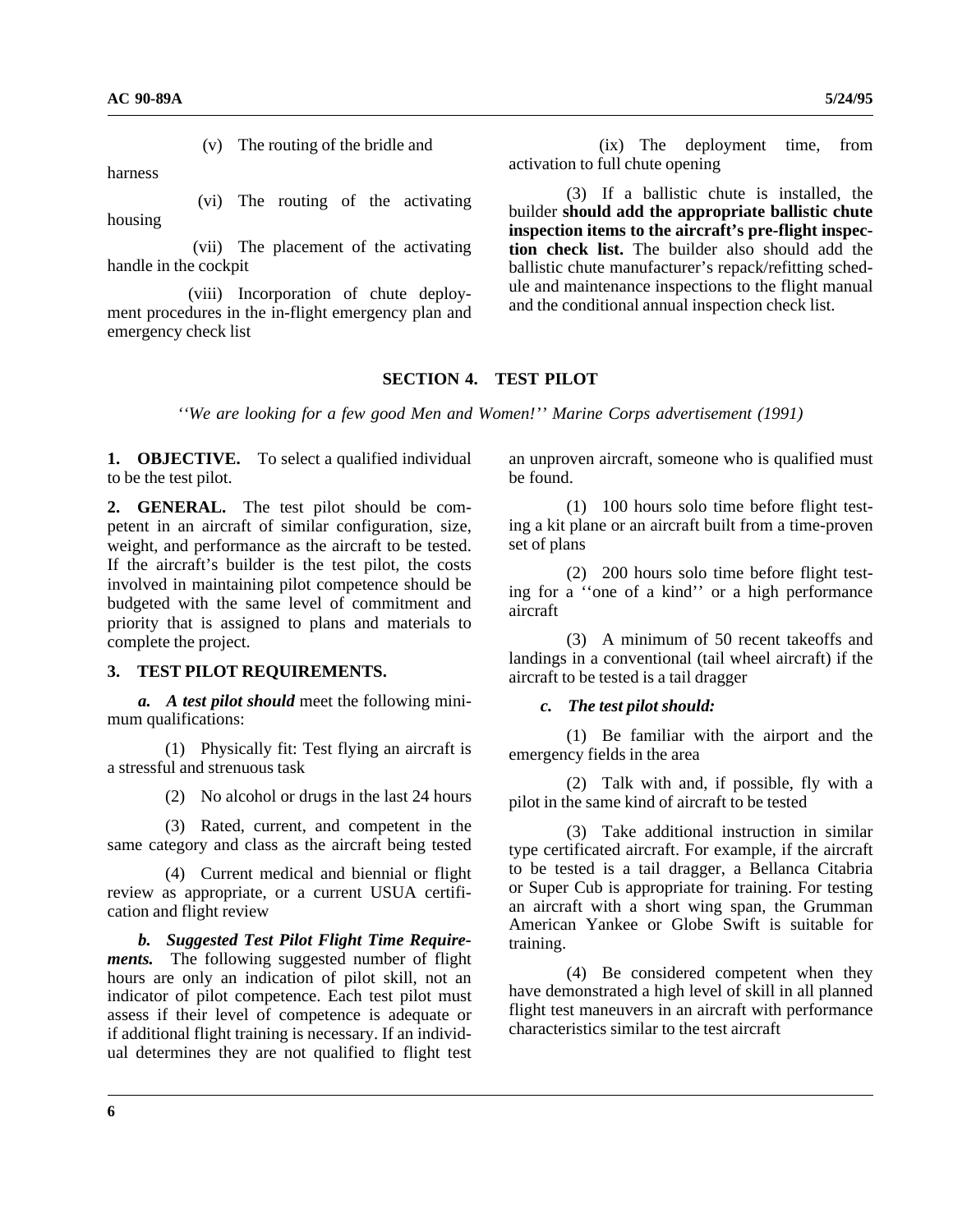(5) Study the ground and in-flight emergency procedures developed for the aircraft and practice them in aircraft with similar flight characteristics

(6) Have logged a minimum of 1 hour of training in recovery from unusual attitudes within 45 days of the first test flight

(7) If appropriate, have logged a minimum of 10 tail wheel take-off and landings within the past 30 days

(8) Study the performance characteristics of the aircraft to be tested. Refer to the designer's or kit manufacturer's instructions, articles written by builders of the same make and model aircraft, and study actual or video tape demonstrations of the aircraft.

(9) Review the FAA/National Transportation Safety Board (NTSB)/EAA accident reports for the same make and model aircraft to be aware of problems the aircraft has experienced during previous operations (see appendix 2 for the address).

(10) Memorize the cockpit flight controls, switches, valves, and instruments. A thorough knowledge of the cockpit will result in controlled and coordinated mental and physical reactions during emergencies.

**NOTE: The EAA has developed a Flight Advisor Program which offers builders/ pilots assistance in performing a self evaluation of the flight test program and/or selection of the test pilot. To obtain additional information, contact a local EAA Chapter or EAA Headquarters, (414) 426-4800.**

## **SECTION 5. MEDICAL FACTS FOR PILOTS**

*''If the pilot is unairworthy, so is the airplane!'' Bill Chana, Aeronautical Engineer*

**1. OBJECTIVE.** To identify some of the well known medical causes for aircraft accidents and to stress the importance of a personal pre-flight checklist in addition to an aircraft pre-flight checklist.

*a. Alcohol.* FAR Part 91, ''General Operating and Flight Rules,'' **§** 91.17 requires that 8 hours must elapse from the last drink to the first flight. Test flying an aircraft, however, places additional mental and physical demands on the pilot. The FAA strongly recommends a minimum of 24 hours between the last drink and the test flight. This is because small amounts of alcohol in the blood stream can affect judgement, reaction time, and decrease a pilot's tolerance to hypoxia.

*b. Anesthetics.* Local and dental anesthetic can affect a pilots performance in many adverse ways. It is recommended that a minimum of 48 hours elapse from the time of anesthesia to the time the pilot climbs into the cockpit.

*c. Blood Donations.* Do not fly for 3 weeks after donating blood. The body needs approximately three weeks for a complete physiological recovery. Although the physical affects may not be noticeable at sea level, they will become apparent when flying at higher altitudes.

*d. Carbon Monoxide (CO).* CO is a colorless, odorless, tasteless gas that is always present in engine exhaust fumes. Carbon monoxide prevents oxygen absorption by the blood, and exposure to the gas creates vision problems, headaches, disorientation, and blurred thinking (see chapter 1, section 7, paragraph 3 (g) for testing the aircraft for CO contamination).

*e. Drugs.* Similar to alcohol, drugs will reduce or impair judgement and affect reflexes and hand/ eye coordination. It is a given that the use/abuse of illegal drugs is dangerous and against the law. Prescription drugs and over-the-counter remedies, however, also may be dangerous when combined with flying. The FAA recommends all pilots who must take medication consult with an Aviation Medical Examiner (AME) to understand the medication's affects on their ability to think and react while in the cockpit.

#### *f. Ear and Sinus Pain.*

(1) Ear and sinus pain is usually caused by the eardrum or sinuses failing to equalize the air pressure during a descent. The blocked ears and sinuses can be caused by a head cold. The pain can be considerable and is most noticeable during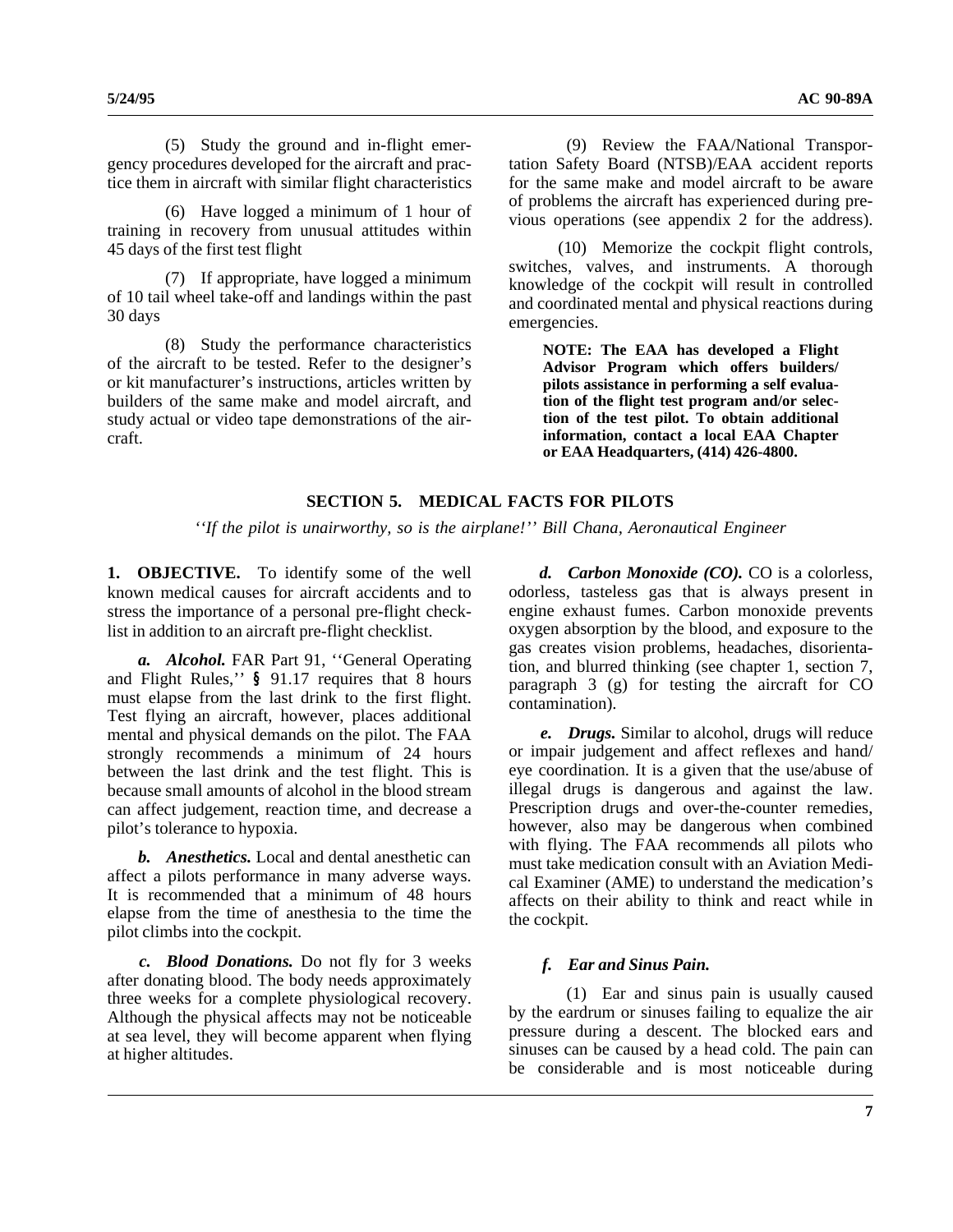descents. For ear blockages try yawning, swallowing, or chewing gum which may give some relief. The Valsalva procedure can be effective: pinch the nose, close the mouth, and try to force air through the nostrils.

(2) If ear blockage occurs during flight, try climbing back to a higher altitude (lower air pressure) until the pain lessens. Then begin a gradual rate of descent, allowing the ears and sinuses time to adapt to the increasing pressure.

(3) After landing, nasal sprays will give some sinus pain relief. To relieve ear pain, try wetting paper towels with hot water, put the towels in the bottom of a plastic or dixie cup and then hold the cups over the ears. The warmth will help ease the inflamed tissues and reduce the pain. If pain continues, see a doctor.

**NOTE: The best way to avoid this problem is not to fly with a head cold, upper respiratory infection, or nasal allergic condition. Be advised that some nasal and oral decongestants could be ineffective at altitude and have side effects such as drowsiness that can significantly impair pilot performance. Again, consult with an Aviation Medical Examiner to understand the affects of medication before flying.**

*g. Fatigue.* Fly only when healthy, fit, and alert. Mental and physical fatigue will generally slow down a pilot's reaction time, affect decision making, and attention span. Lack of sleep is the most common cause of fatigue, but family and business problems can create mental fatigue which can have the same effects on the pilot as lack of sleep.

*h. Flicker Vertigo.* Light, when flashing at a frequency between 4 to 29 cycles per second, can cause a dangerous physiological condition in some people called flicker vertigo. These conditions range from nausea and dizziness to unconsciousness, or even reactions similar to an epileptic fit. When heading into the sun, a propeller cutting the light may produce this flashing effect. Avoid flicker vertigo, especially when the engine is throttled back for landing. To alleviate this when the propeller is causing the problem, frequently change engine revolutions per minute (rpm). When flying at night and the rotating beacon is creating flicker vertigo, turn it off.

*i. Underwater Diving.* Never fly immediately after SCUBA diving. Always allow 24 hours to elapse before flying as a pilot or a passenger in order to give the body sufficient time to rid itself of excessive nitrogen absorbed during diving.

*j. Stress.* Stress from the pressures of a job and everyday living can impair a pilot's performance, often in subtle ways. A test pilot may further increase the stress level by setting unreasonable test flying schedules in order to meet an arbitrary ''be done by date.'' Stress also may impair judgement, inducing the pilot to take unwarranted risks, such as flying into deteriorating weather conditions or flying when fatigued to meet a self imposed deadline.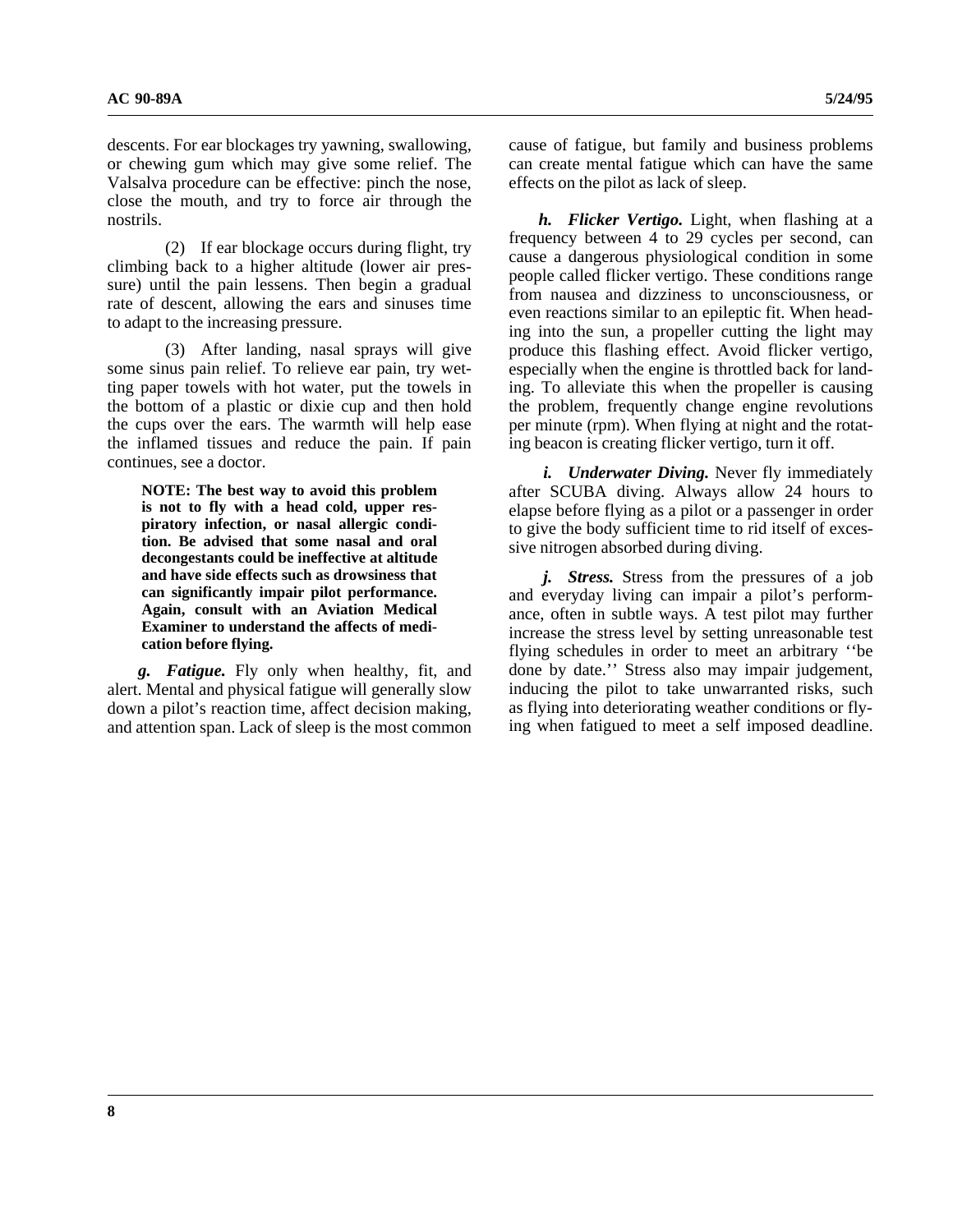#### **SECTION 6. TRANSPORTING THE AIRCRAFT TO THE AIRPORT**

*''Best laid plans of mice and men are often stuck in traffic.'' Ben Owen, EAA Executive Director (1994)*



**1. OBJECTIVE.** To reduce damaging the aircraft in transit. The following suggestions may prevent this from happening:

*a. Use a truck or flat bed truck/trailer* large enough to accommodate the aircraft and the additional support equipment.

*b. If the aircraft wings are removable*, build padded jigs, cradles, or fixtures to hold and support them during the trip to the airport.

*c. Secure the fixtures to the truck/trailer*, then secure the wings to the fixture.

*d. Use two or more ropes* at each tie down point.

*e. Use heavy moving pads* used for household moves to protect wings and fuselage. Most rent-atruck firms offer them for rental.

*f. During the planning stage,* obtain applicable permits and follow the local ordinances for transporting an oversized load. Ask the local police if they can provide an escort to the airport.

*g. Brief the moving crew thoroughly* before loading and unloading the aircraft.

*h. Ensure the designated driver* has recent experience driving a truck/trailer and is familiar with the roads to the airport.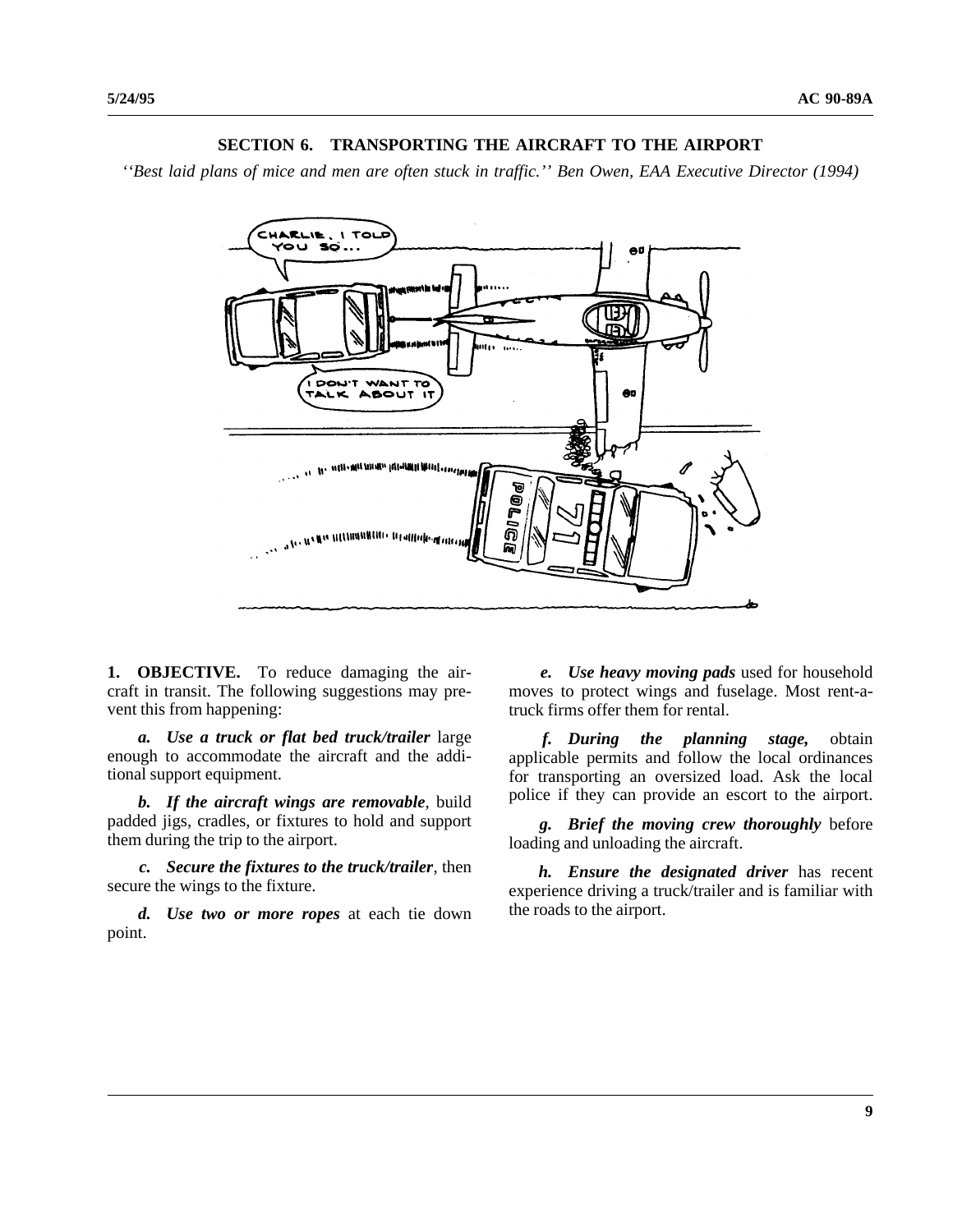#### **SECTION 7. ASSEMBLY AND AIRWORTHINESS INSPECTION**

*''Complacency is one of the major causes of accidents, no matter how well things are going, something can go wrong'' Art Scholl*



**1. OBJECTIVE.** To determine the airworthiness of the aircraft and its systems.

#### **2. GENERAL.**

*a. If the aircraft must be reassembled* after being moved to the airport -- **take time to do so carefully.** This is a critical event because mistakes can easily be made due to the builder's preoccupation with the impending first flight of the aircraft. One of the most common and deadly mistakes is to reverse the rigging on the ailerons. To prevent errors in reassembling the aircraft, follow the designer's or kit manufacturer's instructions, or use a written check list specifically designed as part of the FLIGHT TEST PLAN. At the completion of each major operation, have another expert check the work.

*b. When the aircraft is reassembled,* perform a pre-flight ''fitness inspection.'' This inspection should be similar in scope and detail to an annual inspection. The fitness inspection should be accomplished even if the aircraft has just been issued a special airworthiness certificate by the FAA. Even if a builder was 99 percent perfect and performed 10,000 tasks building the aircraft, there would still be a hundred items that would need to be found and corrected before the first flight.

**3. FITNESS INSPECTION - AIRFRAME.** The following additional safety check list items may not be applicable to all amateur-built make and model aircraft, but are presented for consideration and review:

*a. Control stick/wheel:* The control stick/ wheel should have a free and smooth operation throughout its full range of travel. There should be no binding or contact with the sides of the fuselage, seat, or instrument panel. There should be no freeplay (slack) in the controls, nor should the controls be tight as to have stick-slip movement.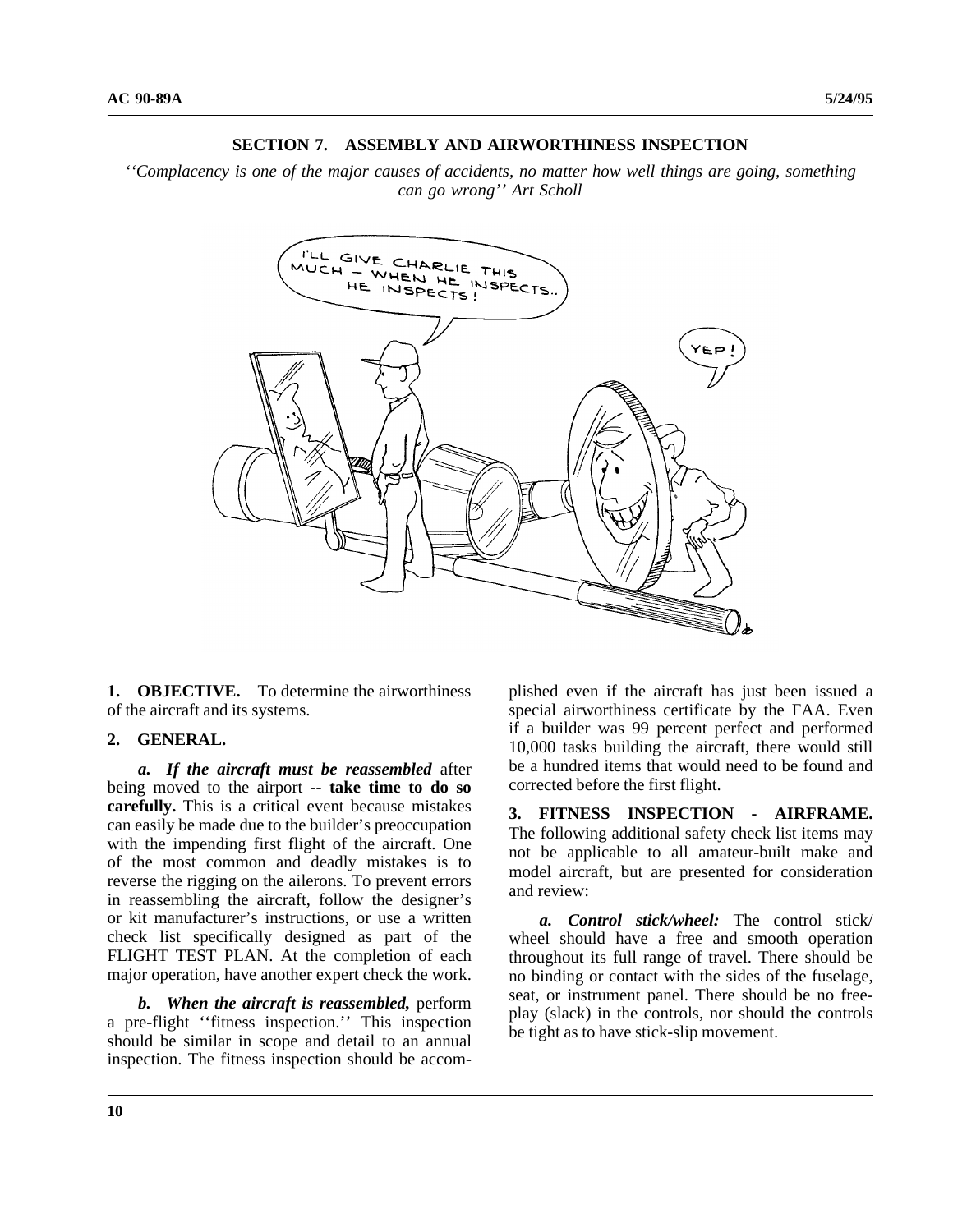*b. Rudder pedals:* Move the rudder pedals through the full range of travel. The pedal movement should be smooth with no binding. The test pilot should ensure that their shoes will not catch on exposed metal lines, fixtures, or electrical wire harness.

*c. Brakes:* Hand and/or toe brake pressure should be firm with no tendency to bleed down or lock up. Spongy brakes that must be ''pumped up,'' or show a drop in the level of brake fluid in the reservoir after a few brake applications, indicate a brake fluid or air leak in the system.

*d. Main landing gear:* Ensure that the gear attach points, shimmy dampener, bungees, wheels, brakes, and wheel fairings are airworthy. If applicable, check that the tail wheel pivot point is centered and vertical in relation to the longitudinal axis of the aircraft. It is critical that the main landing gear alignment toe in/toe out is zero or matches the specifications for fuselage/landing gear alignment called out in the plans. Even one landing gear wheel out of alignment can cause a ground loop.

*e. Control surfaces:* Perform rigging checks to ensure that control input for ailerons, rudder, elevators, and trim tabs results in the correct amount of travel and direction of the control movement and that contact with the stops is made. Also ensure that the flaps, if installed, have the proper travel, operate as a single unit, and cannot be extended beyond the maximum extended position. It is important to ensure that the control cable tension is correct by checking it with a calibrated tensiometer and confirming that all the attachment hardware is secured and safetywired.

(1) If the cable tension is less than the specifications require, the ''in flight'' air loads during flight will prevent full travel of the control, even if the control has the right amount of deflection and hits all the stops in the cockpit/wing/tail when tested on the ground. With low cable tension, the desired control movement input will be absorbed by the slack in the cables.

(2) While checking cable tension, make sure there is no ''free play'' in the flight control hinges and rod ends. Free play and loose cable tension combined with control mass imbalance sets the stage for the onset of control surface ''flutter.'' Do not, however, rig the controls at too high a cable tension. This will cause high wear rate on the pulleys and prevent good control feel, especially at low airspeeds.

*f. Instrument panel:* All the instruments should be properly secured in the panel and have preliminary markings on them. Airspeed indicator and engine tachometer should be marked with the EXPECTED performance range markings. Oil temperature and oil pressure must have the engine manufacturer's recommended operating range marked. If the markings are on the instrument glass face, paint a white slippage mark on both the glass and on the instrument case to alert the pilot in case the glass/range marks have moved. Attach a temporary placard to the instrument panel with the expected stall, climb, and glide speeds. It is a handy reference in times of emergency.

*g. Behind the instrument panel:* Very few amateur-built aircraft of the same make and model have the same instrument panel design. Each amateur-builder should inspect this area to ensure that all line connections are tight, that nothing interferes with control travel, and there are no loose wires or fuel, oil, or hydraulic leaks.

*h. Carbon Monoxide:* Carbon Monoxide leaks also can be performed. Wait until night or put the aircraft in a dark hangar. Climb into the cockpit and have a friend shine a bright flood light close to the fire-wall. If light leaks into the cockpit, carbon monoxide can seep in. Mark it and seal it.

*i. Engine and propeller controls:* All controls should be visually inspected, positive in operation, and securely mounted. The friction lock on both controls should be checked for operation. Each control should have full movement with at least a  $\frac{1}{4}$  inch of ''cushion'' at the full travel position. The control cables should be firmly attached to the fuselage along each 24 inches of their runs to prevent whipping of the cable and loss of cable movement at the other end. Control cables with ball sockets should have large area washers on either end of the bolt connection. This will ensure the control will remain connected, even if the ball socket fails and drops out.

*j. Static system:* The best procedure to check the altimeter for **leaks and accuracy** is to have the entire static system checked in accordance with FAR Part 43, appendix E, at an FAA-approved repair station.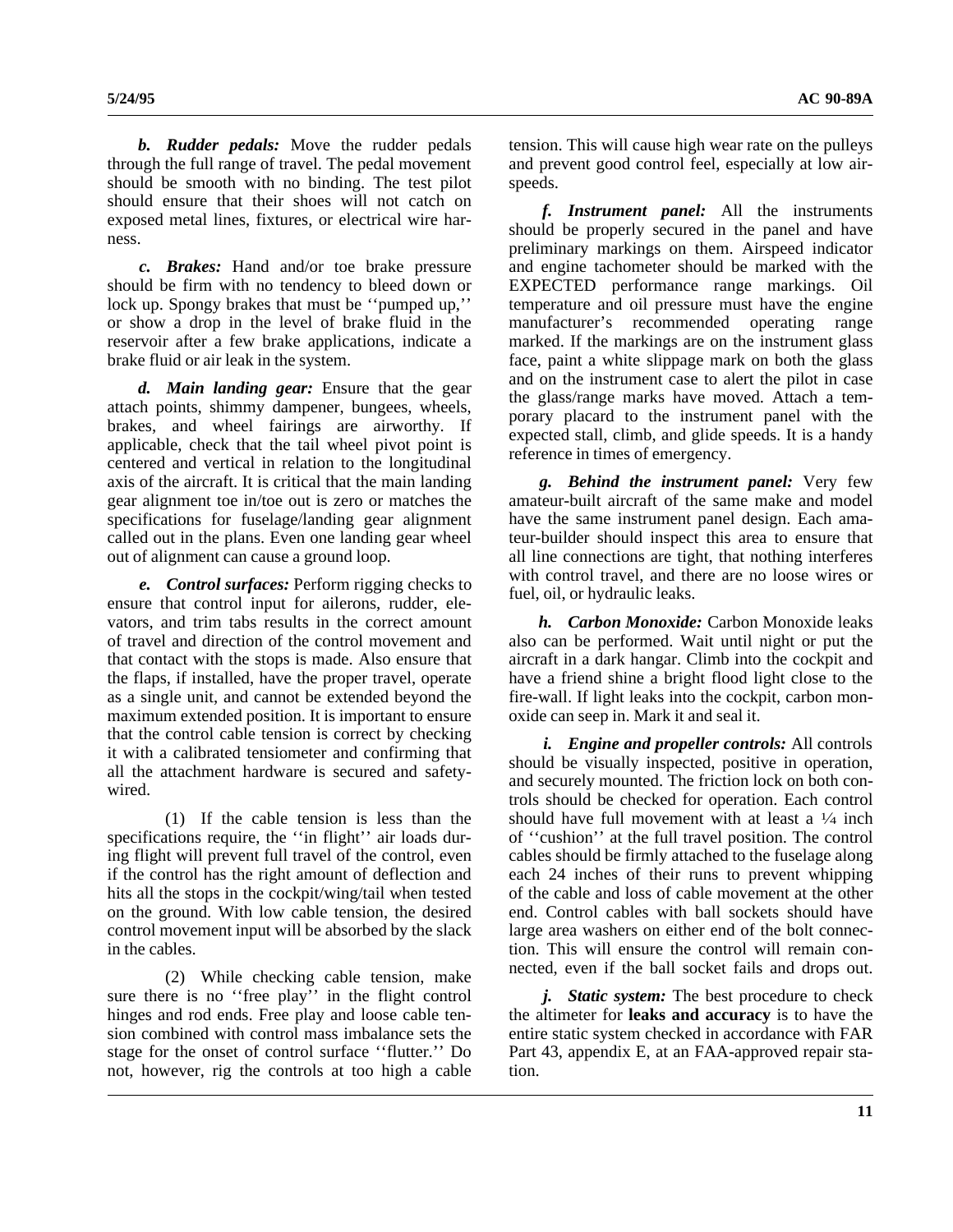**4. FIELD CHECK.** Two people are needed to accomplish the following field check that will enable an amateur-builder to detect if the aircraft's instrument system is leaking: (Note: This field check is not an accuracy check.)

*a. Airspeed check:* Slip a long rubber hose over the pitot mast (surgical tubing is recommended). As one person reads the airspeed, the other should very slowly roll up the other end of the tubing. This will apply pressure to the instrument. When the airspeed indicator needle reaches the aircraft's approximate recommended cruise speed, pinch the hose shut, and hold that reading. The airspeed needle should remain steady for a minute if the system is sound. A fast drop off will indicate a leak in the instrument, fittings, lines, or the test hose attachment. NEVER force air in the pitot tube or orally apply suction on a static vent. This will cause damage to the instruments.

#### *b. Altimeter/vertical speed check.*

(1) To check the static side, apply low suction at the end of the static vent port. The easiest way to gain access to the static system is to remove the static line at the static port. If there are two static ports, tape the unused port closed. Next, get two feet of surgical tubing, seal one end, and tightly roll it up. Attach the open end to the static line and slowly unroll the tubing. This will apply a suction, or low pressure, to the static system.

(2) The altimeter should start to show an increase in altitude. The vertical speed indicator also should indicate a rate of climb. The airspeed may show a small positive indication. When the altimeter reads approximately 2,000 feet, stop and pinch off the tube. There will be some initial decrease in altitude and the vertical speed will read zero. The altimeter should then hold the indicated altitude for at least a minute. If altitude is lost, check for leaks.

(3) *IMPORTANT:* The above airspeed and altimeter field checks should not be considered the equivalent of airspeed or static system accuracy tests as certified by a certificated repair station, but a check of the system for possible leaks. These checks do not take into consideration the pitot tube and static ports located on the airframe. The FAA recommends the builder not deviate from the designer's original plans when installing the pitot and static system.

*c. Fuel system:* Since 1983, more than 70 percent of the engine failures in amateur-built aircraft were caused by fuel system problems. Many times the direct cause of engine failure was dirt and debris in the fuel tank and lines left behind during the manufacturing process.

(1) Before the aircraft's fuel tanks are filled, the amateur-builder should vacuum any manufacturing debris from each tank and wipe them down with a "tack" cloth (available from a paint supply store). Next, the system should be flushed with aviation grade gasoline several times in order to remove any small or hard to reach debris from the tanks and lines. The fuel filter/gasolator screen/carburetor finger screen should also be cleaned. The amount of time spent ''sanitizing'' the fuel system will provide big safety dividends for the life of the aircraft.

(2) When filling the tanks, place the aircraft in the straight and level cruise position. Add fuel in measured amounts to calibrate the fuel tank indicators. While allowing the aircraft to sit for a short time to observe for possible leaks, inspect the fuel tank vents to see if they are open and clear. Check that the fuel tank caps seal properly. If there are no leaks and the fuel system has an electric boost pump, pressurize the system and again check for leaks. The fuel selector, vents and fuel drains should be properly marked and tested for proper operation.

**NOTE: Many amateur-built aircraft take 5 to 8 years to build. During that time, many rubber-based oil and fuel lines and cork gaskets that were installed early in the building process may have age hardened, cracked, and/or turned brittle. The builder should carefully inspect these components and replace as necessary to prevent a premature engine failure.**

*d. Hydraulic system:* The hydraulic system should function dependably and positively in accordance with the designer's intent. Retractable landing gear should be rigorously cycled on the ground, using both the normal and emergency landing gear extension system.

*e. Safety belt and shoulder harness:* These items should be checked for condition and proper installation. A review of amateur-built aircraft accidents has disclosed a significant number of accidents in which the seat belt mounting hard points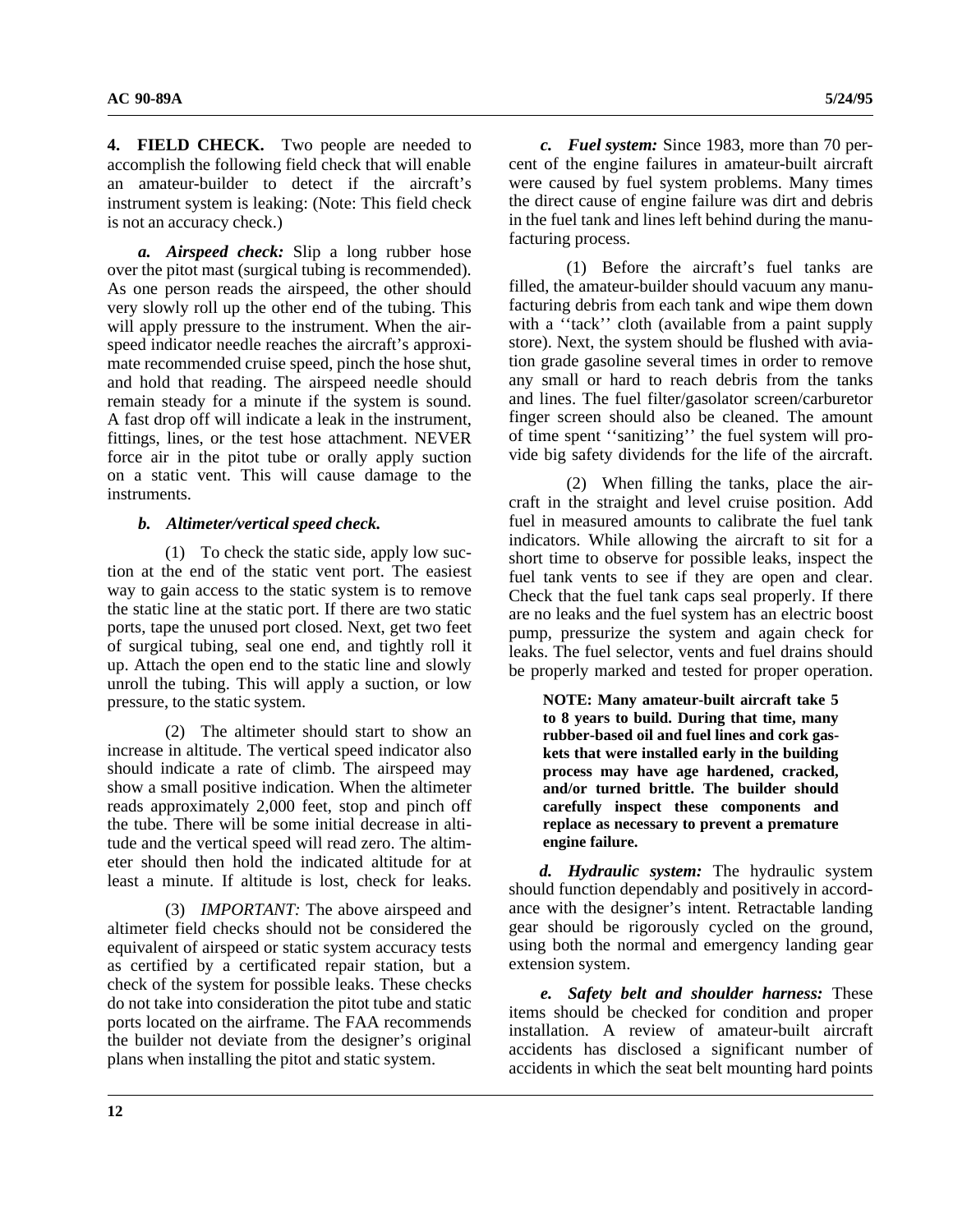failed. Each seat belt and shoulder harness mounting hard point should be built to the designer's specifications to ensure that it will hold the harness and pilot in the aircraft at the ultimate design ''G'' load specification, both positive and negative, for the aircraft.

*f. Avionics and electrical checks:* Test the avionics systems. Perform an operational check to ensure the radio(s) transmit and receive on all frequencies. Inspect circuit breakers/fuses, microphones, and antennas for security and operation. Test the ELT for proper operation and battery life. Electrical systems can be checked for operation of lights, instruments, and basic nav/comm performance. Other electrical systems, such as generator/alternator output can be checked during the engine run-ins, taxi, and flight tests. Check the battery and the battery compartment for security and if applicable, ensure that the battery is properly vented to the outside of the aircraft. Check the condition of the engine to airframe bonding (grounding) wire. Ensure that all electrical instruments operate properly.

*g. Cowling and panel checks:* Ensure that all inspection panels are in place, the cowling is secured, and cowl flap operation is satisfactory. Inspect the propeller spinner and its backing plate for cracks.

*h. Canopy/door locks checks:* Ensure the canopy or doors on the aircraft work as advertised. Double check the canopy or door lock(s) so the canopy and doors will not open in flight and disturb the airflow over the wings and stall the aircraft. If a canopy jettison system is installed, check for proper operation when the aircraft on the ground and when it is on jacks. (Jacks will simulate flight loads on the aircraft.)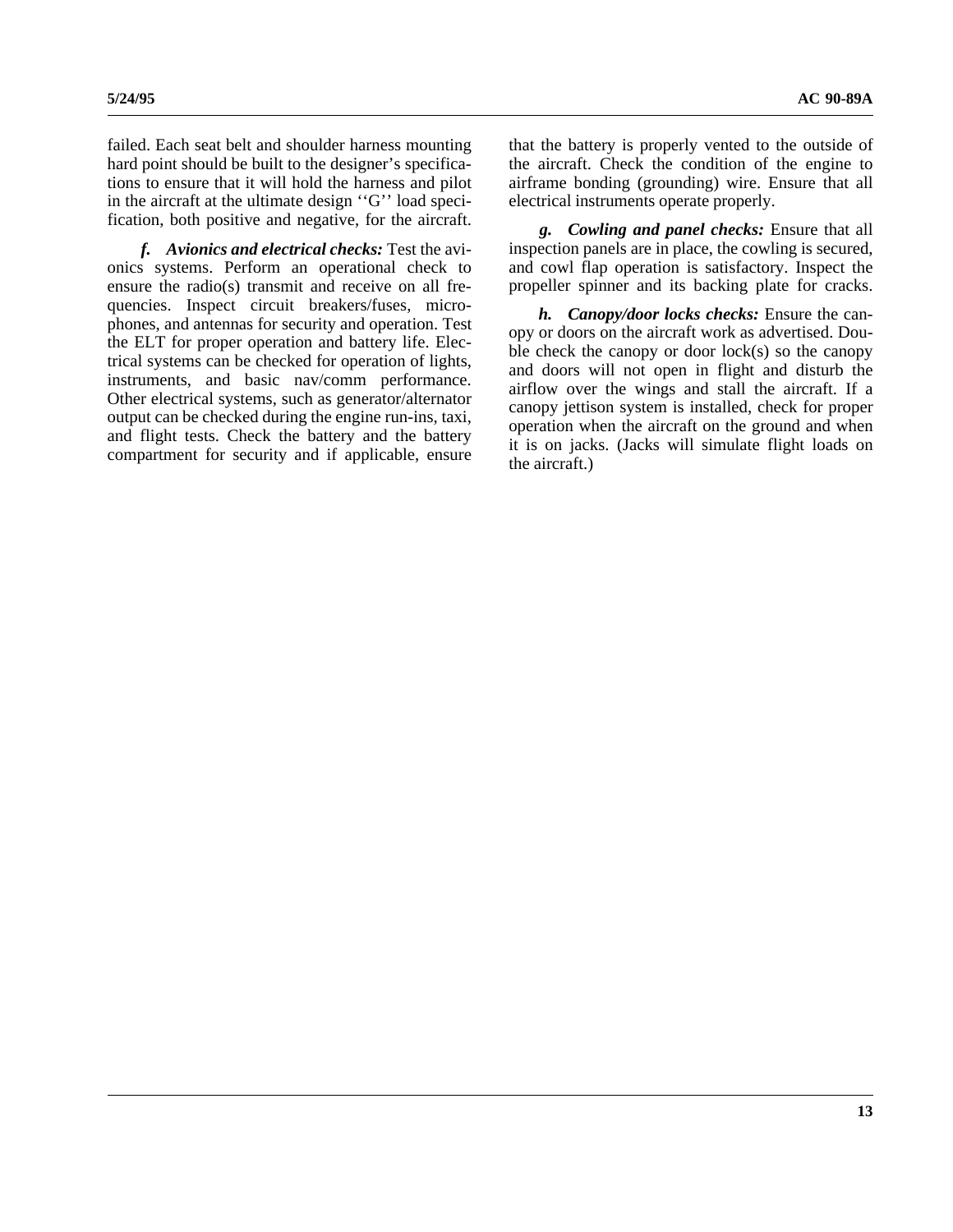## **SECTION 8. WEIGHT AND BALANCE**

*''Never argue with your spouse or a mathematician'' Phil Larsh, Accident Prevention Counselor, Colfax IN (1994)*



**1. OBJECTIVE.** To discuss the importance of developing an accurate weight and balance calculations for both test and recreational flights. Additional information on weight and balance can be found in AC 91-23A, Pilot's Weight and Balance Handbook.

*a. A good weight and balance* calculation is the keystone of flight testing. Accurately determining the aircraft's take-off weight and ensuring that the center of gravity (CG) is within the aircraft's design for each flight is critical to conducting a safe flight test.

*b. An aircraft should be level* when weighed, spanwise and fore and aft in accordance with the manufacturer's instructions, and should be in the level flight position. It is highly recommended that the weighing be done in an enclosed area, using three calibrated scales. Bathroom scales are not recommended because they are not always accurate.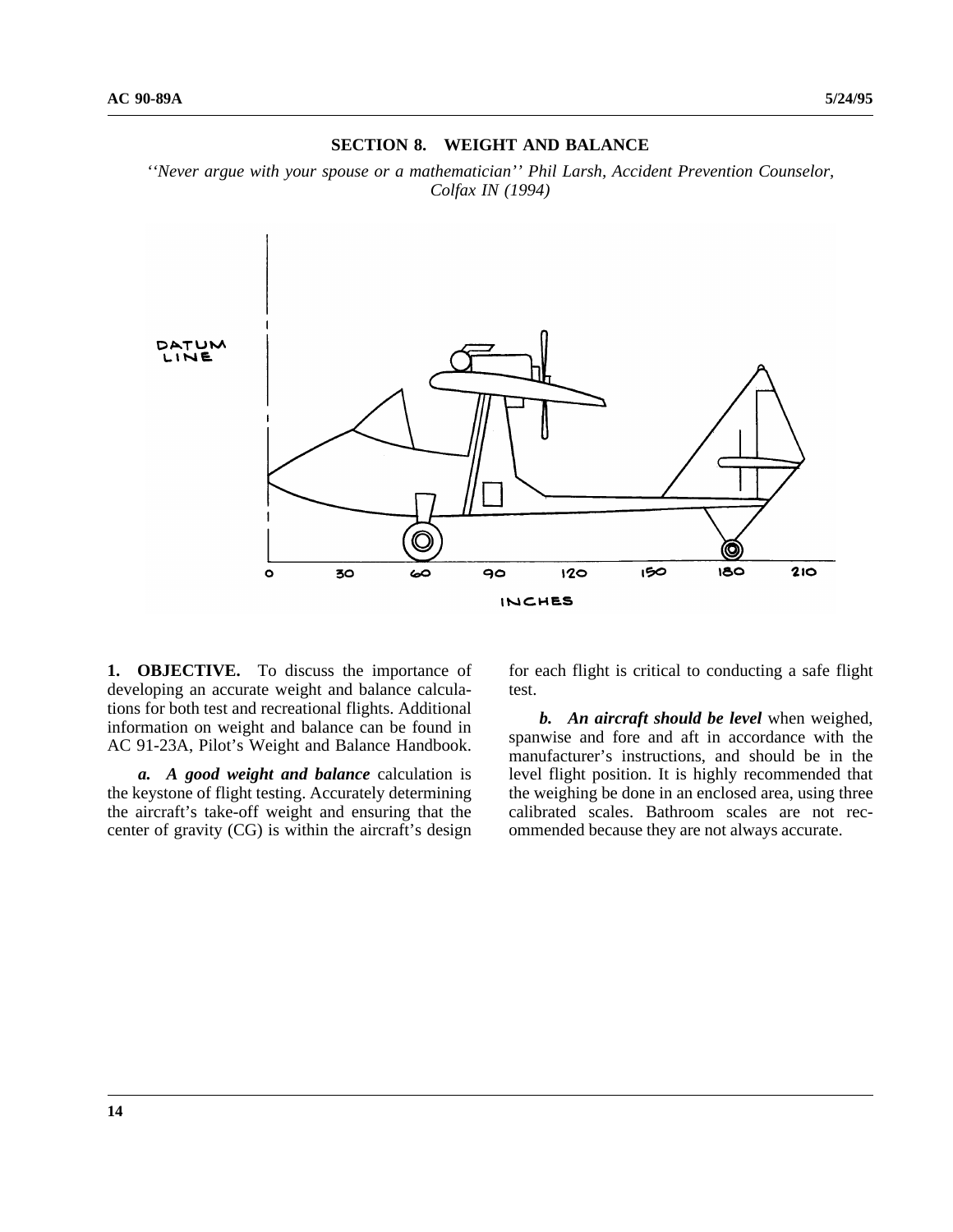| <b>ITEMS</b>       | <b>WEIGHT (LBS)</b> | ARM (INCHES) | MOMENT (IN-LBS) |  |
|--------------------|---------------------|--------------|-----------------|--|
| Left Wheel         | 101                 | 60           | 6060            |  |
| <b>Right Wheel</b> | 99                  | 60           | 5940            |  |
| Tail Wheel         | 42                  | 180          | 7560            |  |
| <b>TOTALS</b>      | 242                 | 80.8         | 19560           |  |
|                    |                     |              |                 |  |

TOTAL MOMENT = Empty weight CG or 19560 = 80.8 TOTAL WEIGHT 242

#### FIGURE 2. EMPTY WEIGHT CG

#### **2. DETERMINING EMPTY WEIGHT CG.**

*a. The sample airplane for determining* empty weight is a single seater, which the kit manufacturer's design empty weight of 253 pounds and a gross weight limit of 500 pounds. The datum line is located at the nose of the aircraft and the CG range is between 69 to 74 inches from the datum.

*b. To work a CG problem,* figure the EMPTY WEIGHT CG first. On a piece of paper draw four blocks. Title each block from left to right as shown in figure 3.

(1) Under the block titled item, vertically list "left wheel," "right wheel," and "nose/tail wheel.''

(2) Place a calibrated scale under each wheel and record the weight on each gear, in pounds, in the weight block along side the appropriate wheel. This process is done with an empty fuel tank.

(3) Measure in inches the distance from the datum line, or imaginary point identified by the manufacturer (e.g., nose of the aircraft), to the center line (C/L) of the three wheels. Record the distance of each wheel and place it in the moment arm block beside the appropriate wheel (see figure 2).

(4) Multiply the number of inches (arm) by the weight on each wheel to get the moment (inchpounds) for each wheel. Add the weight on the three gears and the three moments in inch pounds and divide the total weight into the total moment. The sum is the ''EMPTY WEIGHT CENTER OF GRAVITY'' in inches. In the sample case, the empty weight CG is 80.8.

**NOTE: All calculations should be carried out to two decimal places.**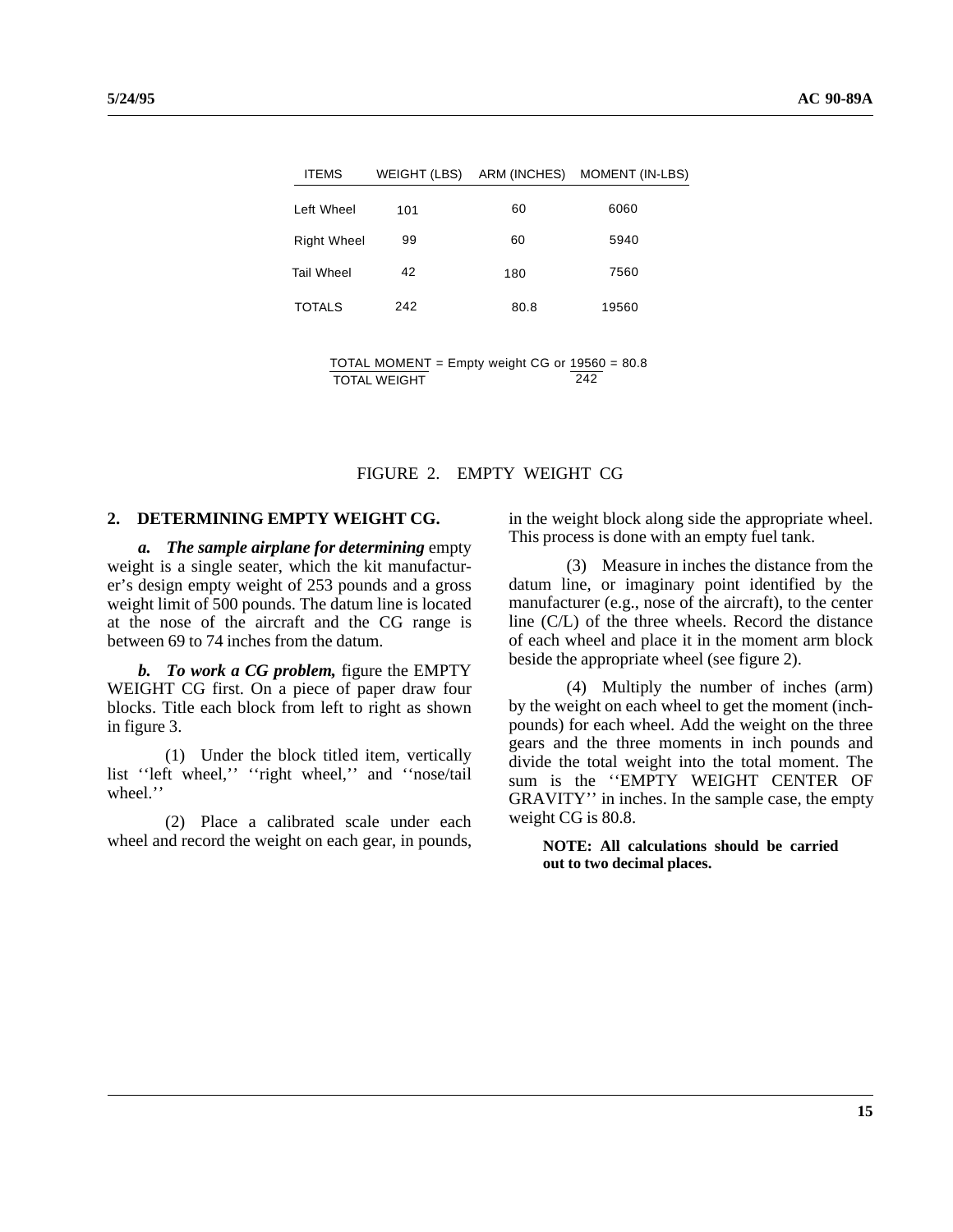| <b>ITEMS</b>  | WEIGHT (LBS) |      | ARM (INCHES) MOMENT (IN-LBS) |
|---------------|--------------|------|------------------------------|
| A/C           | 242          | 80.8 | 19560                        |
| Pilot         | 170          | 65   | 11050                        |
| Fuel          | 30           | 70   | 2100                         |
| <b>TOTALS</b> | 442          | 74   | 32710                        |

TOTAL MOMENT = Takeoff CG or 32710 = 74 TOTAL WEIGHT 442

#### FIGURE 3. TAKE-OFF CG

#### **3. DETERMINING TAKE-OFF WEIGHT CG.**

*a. Since the aircraft's empty* weight and empty weight CG are fixed numbers, the only way an aircraft's CG can be changed is by adding weight in other locations.

*b. For example, in figure 3,* the aircraft's empty weight has been written in the appropriate blocks. The pilot weighs 170 pounds and fuel (5 gallons) weighs 30 pounds.

*c. Again, all measurements are made* from the datum to the center line of the object that has been added. Weight multiplied by inches from the datum equals moment. Add the weights and moments to find the take-off CG **for that particular flight.**

*d. Loaded in this configuration,* the aircraft is within the CG flight envelope and is safe to fly.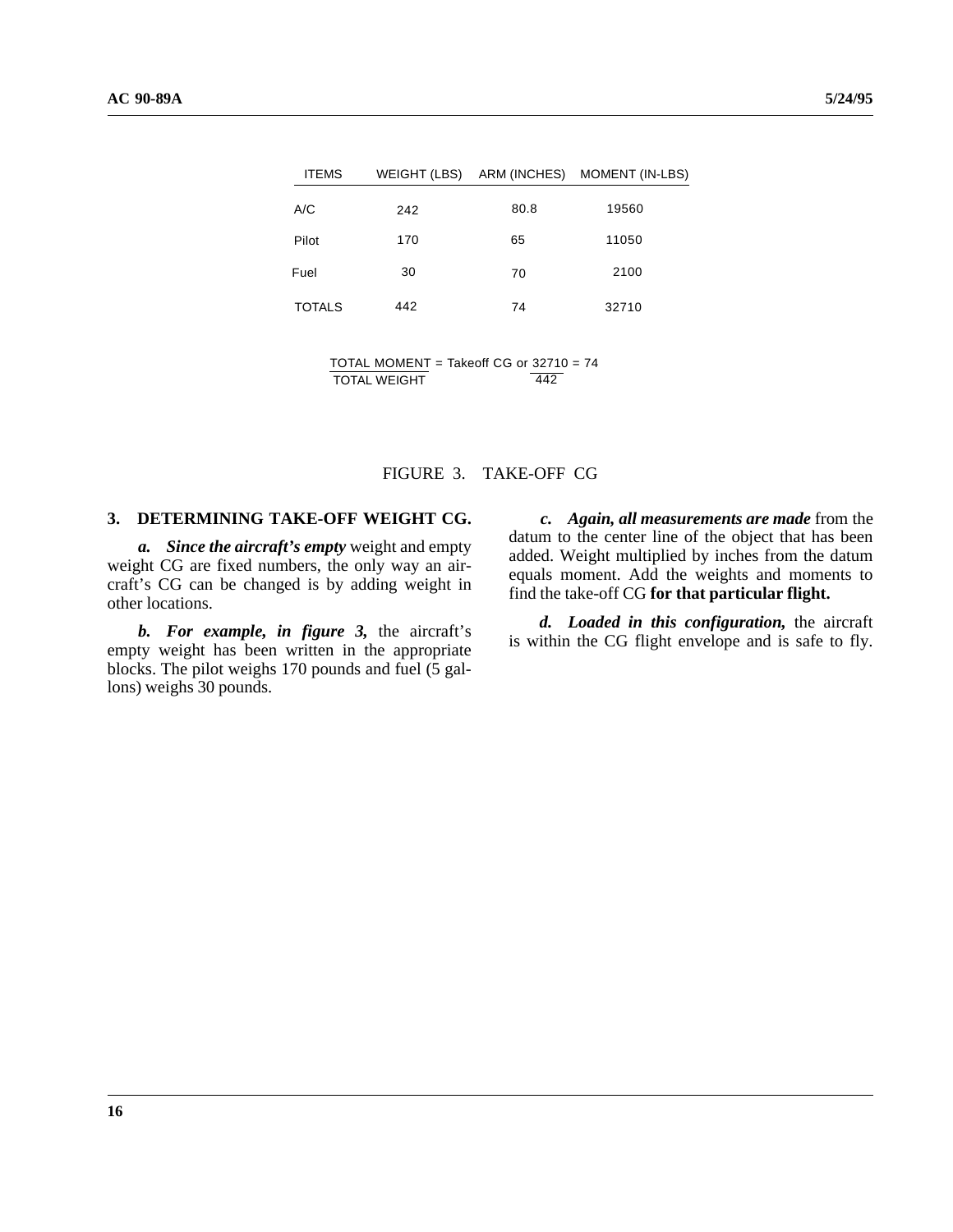| <b>ITEMS</b>                                                                              | WEIGHT (LBS) | ARM (INCHES) | MOMENT (IN-LBS)                      |
|-------------------------------------------------------------------------------------------|--------------|--------------|--------------------------------------|
| A/C                                                                                       | 242          | 80.8         | 19560                                |
| Pilot                                                                                     | 170          | 65           | 11050                                |
| Fuel                                                                                      | 30           | 70           | 2100                                 |
| S/B                                                                                       | 15           | 75           | 1125                                 |
| Strobe                                                                                    | 1.5          | 179          | 268.5                                |
| Fuel                                                                                      | 1.5          | 55           | 82.5                                 |
| <b>TOTALS</b>                                                                             | 460          | 74.3         | 34186                                |
| TOTAL MOMENT = Alteration Takeoff Weight CG or 34186 = 74.3<br><b>TOTAL WEIGHT</b><br>460 |              |              |                                      |
|                                                                                           |              |              | FIGURE 4. ADDITIONAL EQUIPMENT ADDED |

#### **4. ADDING ADDITIONAL EQUIPMENT.**

*a. During flight testing,* a strobe battery and hand held radio are added. The battery/battery box weight is 15 pounds and the location is 75 inches aft of the datum; the strobe assembly weight is 1.5 pounds and is located 179 inches aft of the datum; the radio's weight is 1.5 pounds and is located 55 inches aft of the datum (see figure 4).

*b. In the sample problem,* the previous figures for take-off weight and moment are still accurate, hence those numbers have been listed in the appropriate blocks.

(1) Add the battery, strobe, and radio numbers in the appropriate locations and calculate the totals. At 465 pounds, the aircraft is still 35 pounds under its design gross weight limit of 500 pounds but is out of balance because the CG has moved .3 inches further aft (74.3 inches) than the allowable rear CG limit of 74 inches.

(2) Since the aircraft is out of balance with an aft CG, it is no longer 100 percent stable in pitch and would be dangerous to fly. In most cases, it is not the amount of weight added to the aircraft that can cause a major safety problem but its location.

(3) To bring this aircraft back into the safe CG range, the battery would have to be moved 9 inches forward (66 inches from the datum line). Another alternative is to install 8 pounds of ballast in the nose (20 inches from the datum).

(4) If the sample aircraft exceeded the designer's gross weight limit (e.g., 300 pound pilot) instead of the CG limit, its climb, stall, and performance capability would be poor and the possibility for in-flight structural failure would be high.

**NOTE: In the sample weight and balance, positive numbers were chosen by placing the datum line on the nose of the aircraft. Some manufacturers prefer to use a datum located somewhere between the aircraft's nose and the leading edge of the wing.**

(5) This kind of datum will set up a system of positive arms (items located aft of the datum) and negative arms (items located forward of the datum).

(6) When working a weight and balance problem with negative and positive moments, subtract the sum of all negative moments from the sum of all positive moments to reach a ''total moment'' for the aircraft.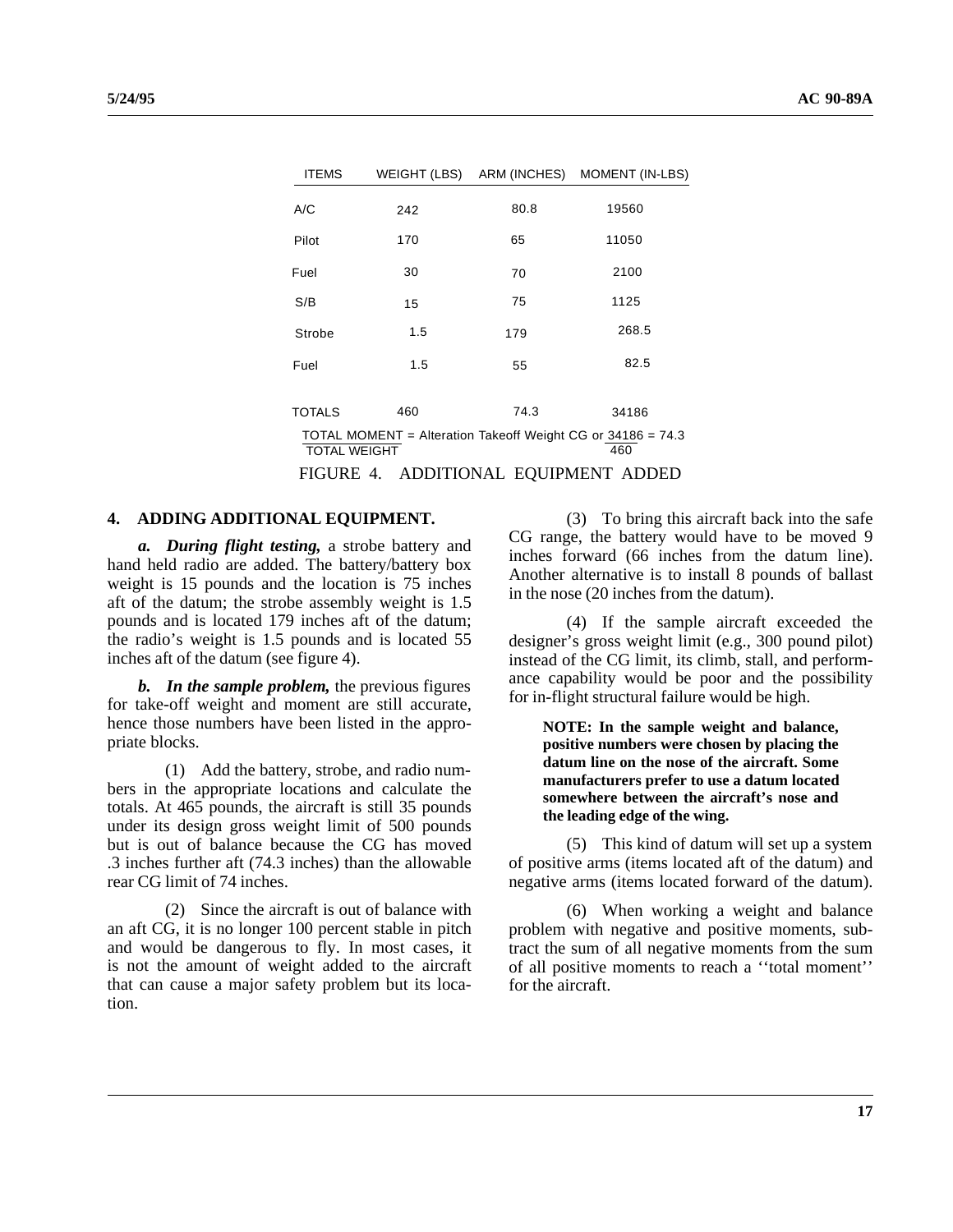#### **SECTION 9. PAPERWORK**

*''It is harder to write a lie in a logbook than tell one, because your eyes see it and your fingers feel it.'' Bob Moorman, Ultralight Instructor (1994)*



THE WEIGHT OF THE PAPERWORK = THE WEIGHT OF THE AIRCRAFT FLY !!

**1. OBJECTIVE.** To have the proper documentation and paperwork to conduct the flight test.

*a. Weight and Balance:* The weight and balance for the aircraft should be carefully done. The gross weight and CG range should be determined prior to every flight.

#### *b. Airworthiness/Registration/Operating Limitations/Placards/Weight and Balance:* Must be on board, or the aircraft is not legal to be operated.

*c. Checklists:* In addition to the assembly/airworthiness checklist previously discussed in section 7, the builder should prepare the following checklists: preflight; take-off/cruise; before starting; descent/before landing; starting the engine; after landing; before takeoff; securing the aircraft; and emergency procedures. A checklist to cover the above procedures may seem a tedious task, but it will only be the size of a 5x8 card -- similar to a checklist for a Cessna 150 or a Piper PA-28-140.

#### **NOTE: The amateur-builder should anticipate several revisions to the checklists.**

*d. Flight Manual:* It is imperative a flight manual describing the anticipated performance of the aircraft be written by the aircraft builder/kit manufacturer. The manual will be revised several times during the flight test phase until it accurately reports the aircraft's performance.

*e. Maintenance Records (logbooks):* Operators of amateur-built aircraft are required to only record the yearly condition inspections in accordance with the aircraft's operating limitations. The FAA recommends, however, that every amateur-built aircraft/ultralight owner record in the aircraft's logbooks all inspections and maintenance performed. This will create an aircraft's maintenance history and will be invaluable in spotting trends.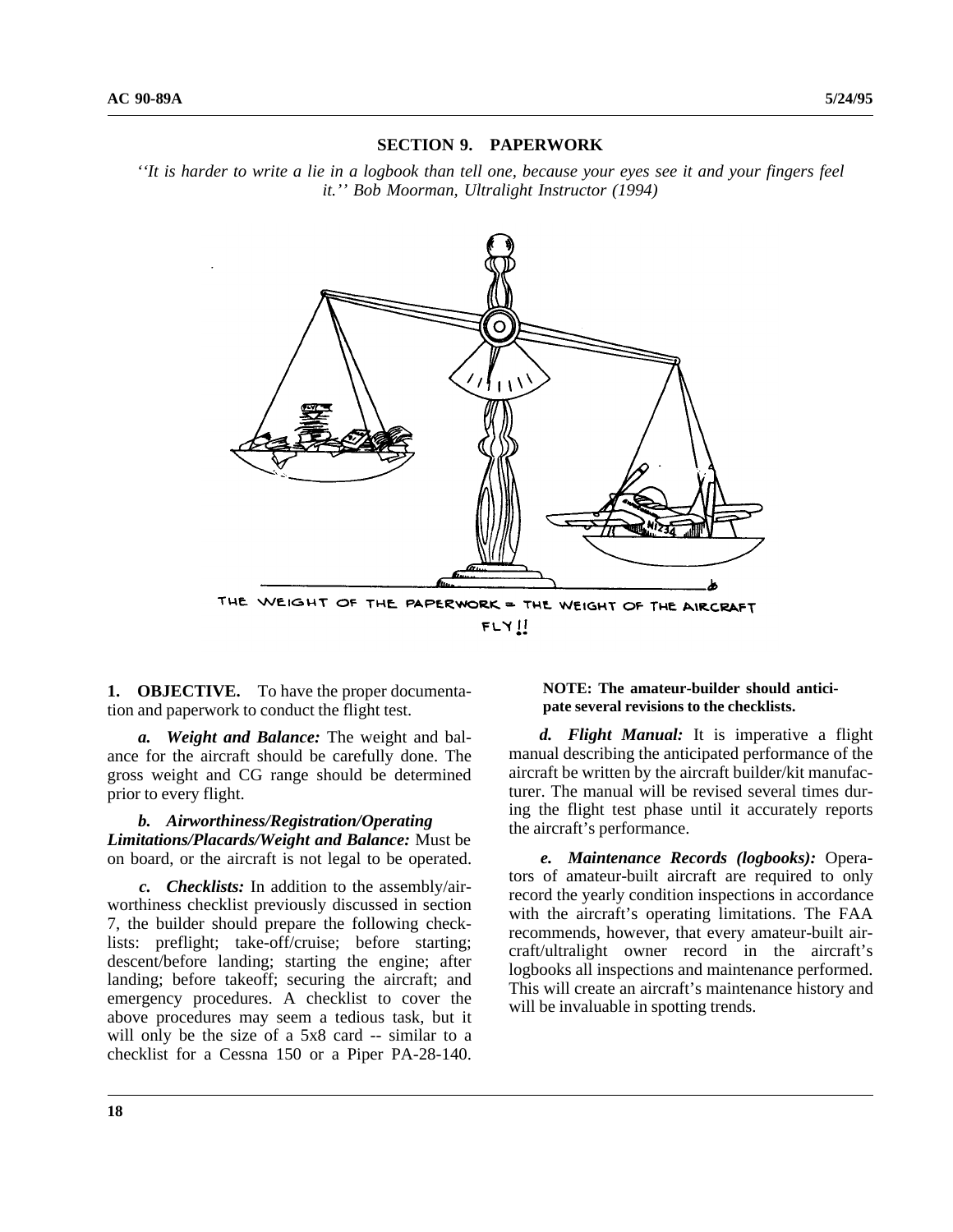#### **SECTION 10. POWERPLANT TESTS**

*''Don't short-change the engine tests or you won't be around to give your grandkids a ride.'' Dick Koehler, A&P Instructor (1994)*



**1. OBJECTIVE.** To ensure that the engine has been properly run-in and is safe to operate in all rpm ranges.

*a. An engine pre-oil* and cold compression test can be conducted as follows:

(1) Remove the rocker-box covers and one spark plug from each cylinder.

(2) Using an external oil pump, or by rotating the propeller in the direction of rotation, pump a substantial supply of oil up from the sump into the rocker arms.

(3) When the engine is pre-oiled, run a cold compression test of each cylinder.

(4) The results will serve only as an initial bench mark for comparing other compression tests taken after the engine has been run-up to operating temperature.

*b. New/newly overhauled* engine run-in procedures:

(1) Most amateur-builders start with a new or newly overhauled engine and proceed to ''run it in'' on the airframe. This practice is followed due to lack of access to a test cell or a special ''club'' propeller that is specifically designed to aid in engine cooling during run-in. There are pros and cons to using an airframe to run in an engine, **but the best advice has always been to follow the engine manufacturer's instructions.** These instructions are found either in the manufacturer's overhaul manuals, service bulletins, or service letters. Following the manufacturer's instructions is especially important if the engine has chrome cylinders which require special run-in procedures.

(2) Also, before running-up the engine, be certain that it has the proper grade oil in the sump. Some new and newly overhauled engines are shipped with a special preservative oil to prevent corrosion.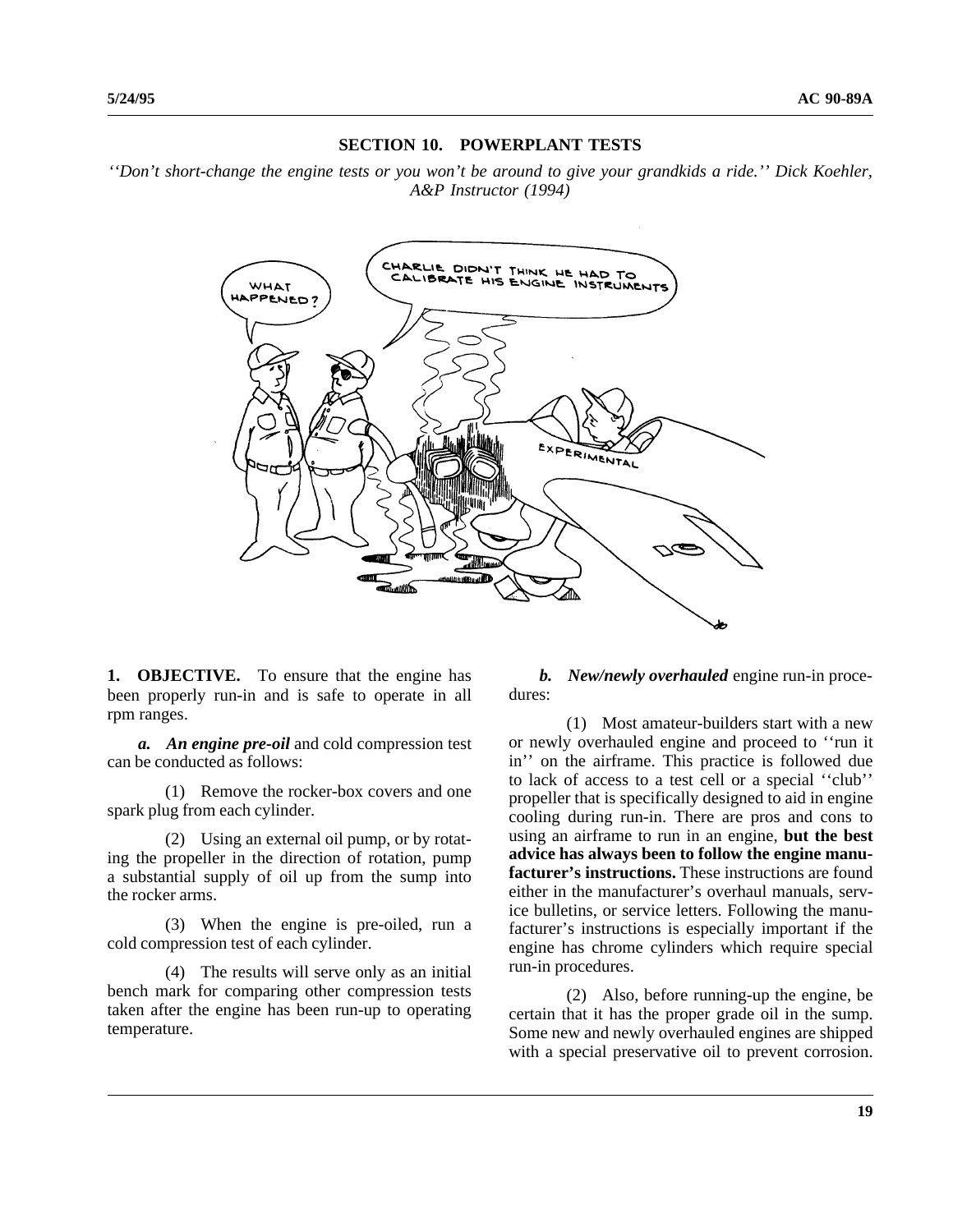Drain this out and reservice the engine with the correct oil before starting.

*c. Used engine run-in procedures:* Some amateur-builders install a used engine from a flyable aircraft. The same checks and adjustments used on a new or newly overhauled engine should be conducted. **New and used engines require special attention to engine cylinder baffling to ensure cylinder cooling is within the engine manufacturer's cylinder head temperature specifications.**

#### *d. Pre run-in checks:*

(1) Before beginning the powerplant tests, inspect the engine and propeller carefully. All fuel and oil line connections should be tight. Check the torque on the engine mount attaching bolts. Be certain that there are no tools, hardware, or rags laying between the cylinders or under the magnetos.

(2) Check for the proper amount of oil in the engine and that the dip stick gives an accurate reading of the oil quantity. Be advised that some engines were mounted on an angle in type certificated aircraft. These engines have a special part number oil dip stick, which corrects for the different angle of oil in the crankcase. The same engine, mounted level in a amateur-built aircraft with the original dip stick, will not show the correct oil quantity.

#### *e. Test and Support Equipment:*

(1) A cylinder head temperature gauge (CHT) is needed to ensure that all cylinders are receiving the proper flow of cooling air.

(2) On the newer aircraft engines, the cylinders are drilled and tapped to accept a bayonet type of CHT thermocouple probes. For older engines, the thermocouple is designed like a spark plug washer and fits under a spark plug. It can be installed in any cylinder, either under the top or bottom spark plug.

(3) Each type of CHT design can have multiple thermocouples which are connected to a selector switch in the cockpit. The pilot then selects the cylinder he wants to monitor. This also is an excellent troubleshooting tool for identifying fouled plugs and bad ignition leads.

(4) If there is only one CHT thermocouple, attach it to the rearmost cylinder on the right side of the engine (as viewed from the cockpit) and runup the engine. Run the same test on the opposite rearmost cylinder to be certain the hottest running cylinder was selected. Calibrated oil pressure and oil temperature gauges also are needed to test the accuracy of the engine instruments installed in the aircraft.

(5) The following support equipment is needed: 50 feet or more of tie-down rope, tie-down stakes, two chocks for each wheel, fire extinguisher, assorted hand tools, safety-wire, cotter-pins, ear and eye protection, grease pencils, logbooks, clip board, pen and paper, a watch to time the tests, rags, and manufacturer's instructions.

*f. Safety Precautions:* Before the first engine run, ensure the aircraft is tied down, brakes on, and the wheels are chocked. The builder and flight test team should wear ear and eye protection. All flight test participants should be checked out on fire extinguisher use and operation. During engine runs, do not allow anyone to stand beside the engine, or inline or close to the propeller. Making minor adjustments to a running engine, such as idle and mixture settings, **is a very dangerous procedure** and should be done with great care by experienced individuals.

#### *g. The First Engine Run:*

(1) The first start of the engine is always a critical operation. The engine should be pre-oiled in accordance with the manufacturer's instructions. For aircraft using other than FAA-approved oil pressure and temperature gauges, the FAA recommends attaching an external calibrated oil temperature and pressure gauge to the 4 cycle engine in order to calibrate the engine instruments. After priming the engine and completing the starting engine checklist items, the first concern is to get an oil pressure reading within the first 20 to 30 seconds. If there is no oil pressure reading -- shut down.

(2) There are three common problems that would cause low or fluctuating oil pressure.

(i) Air in the oil pressure gauge line: This is easily fixed by loosening the line connection near the oil pressure gauge and squirting oil into the line until full. Another option is to use a preoiler to provide the pressure and carefully bleed the air out of the line near the oil gauge by loosening the B-nut that connects the oil line to the gauge.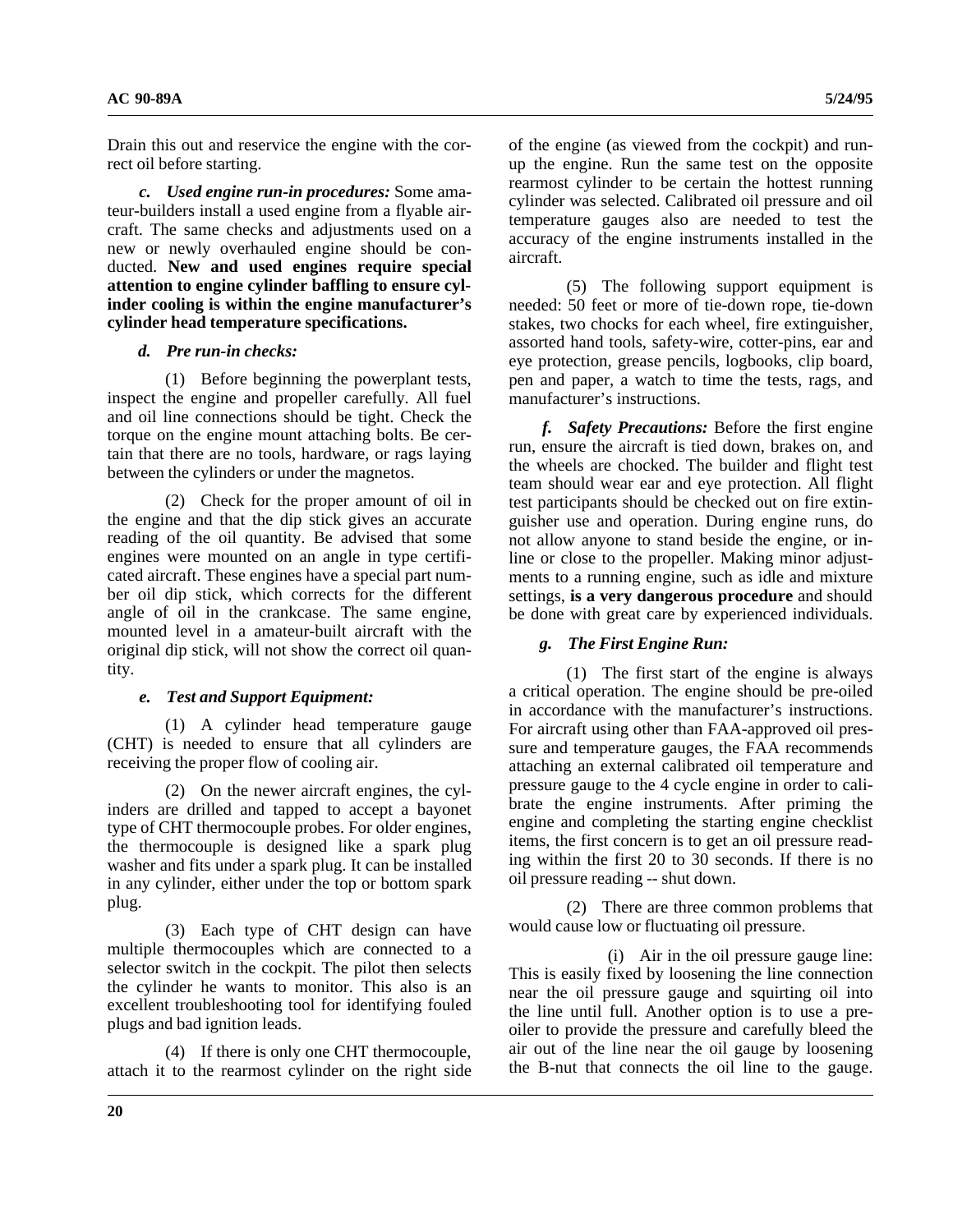(ii) A misadjusted oil pressure relief valve: Cleaning the pressure relief ball, checking for the proper number of washers, correcting spring tension, and re-adjusting the setting could solve the problem.

(iii) An internal problem within the engine (most likely the oil pump): An engine tear down would be required.

(3) With good oil pressure/temperature readings and the engine running smoothly, ensure that the engine oil pressure and temperature gauges in the cockpit match the calibrated oil pressure and temperature gauges, which were attached to the aircraft for the first run. Do not overlook this test. It is critical to determine the accuracy of the cockpit engine gauges not only for the ground engine runin period, but for in-flight engine cooling tests.

(4) Work through the engine manufacturer's run-in schedule. The majority of the engine manufacturers recommend a series of engine runs from low rpm to maximum rpm. Each run usually incorporates a 200 rpm increase and lasts no longer than 10 minutes. The secret to a successful engine run is not to let the engine temperatures exceed manufacture's limits during engine runs.

#### **NOTE: Engines with chrome cylinders or chrome rings require different high power run-in programs. Follow the manufacturer's run-in instructions to ensure the engine will perform satisfactorily over its lifetime.**

*h. Engine Cool Down:* After a ground-run, the cooling off period takes approximately an hour. This is because a newly overhauled engine needs time for the internal parts (e.g., rings, cylinders, valves, bearings, and gear faces) to expand and contract several times to obtain a smooth surface that retains its ''memory.'' This is a lengthy process even when done right, but it is important not to skip any of the recommended runs to save time. To do so is to risk increasing oil consumption and reducing overall engine performance, reliability, and engine life span -- which could be costly in the long-term.

*i. Record the engine run-in data:* During the engine run, monitor the cylinder head temperatures, oil temperature, and oil pressure. Record the readings and adjustments for future reference. If the cylinder head temperatures are rising close to the red line, reduce power and stop the test. Some causes of high cylinder head temperatures include using spark plugs with the improper heat range; cylinder head temperature gauges installed on the wrong cylinder; missing or badly designed cylinder head cooling baffles; partially plugged fuel nozzles (applicable to fuel injected engines); fuel lines of improper internal diameter (creates lean mixtures); engine improperly timed either mechanically and/or electrically; and the carburetor fuel mixture set excessively lean.

## *j. After shut-down:*

(1) After each engine run, check for fuel and oil leaks, loose connections, and hot spots on cylinders (burnt paint). The FAA recommends draining the oil and removing the oil screen/filter within the first 2 hours of running the engine. Check the screen/filter for ferrous metal with a magnet. Wash and inspect the screen/filter for non-ferrous metal like brass, bronze, or aluminum.

(2) A very **small quantity** of metal in the screen is not uncommon in a new or newly overhauled engine. It is part of the painful process of ''running-in.'' If subsequent oil screen checks (2 hours apart) show the engine is ''making metal,'' this indicates a problem inside the engine and a tear down inspection is required.

(3) It also is recommended all fuel sumps, filters, and gasolators be checked for debris after each engine run. Special attention should be given to the fuel system by the builder who constructed fuel tanks out of composite or fiberglass materials. Composite and fiberglass strands can be very fine, making visual detection difficult. Frequent cleaning of the fuel filters and screens early in the flight testing phase will avoid a gradual build up of loose composite fibers, which would reduce or stop the flow of fuel to the engine.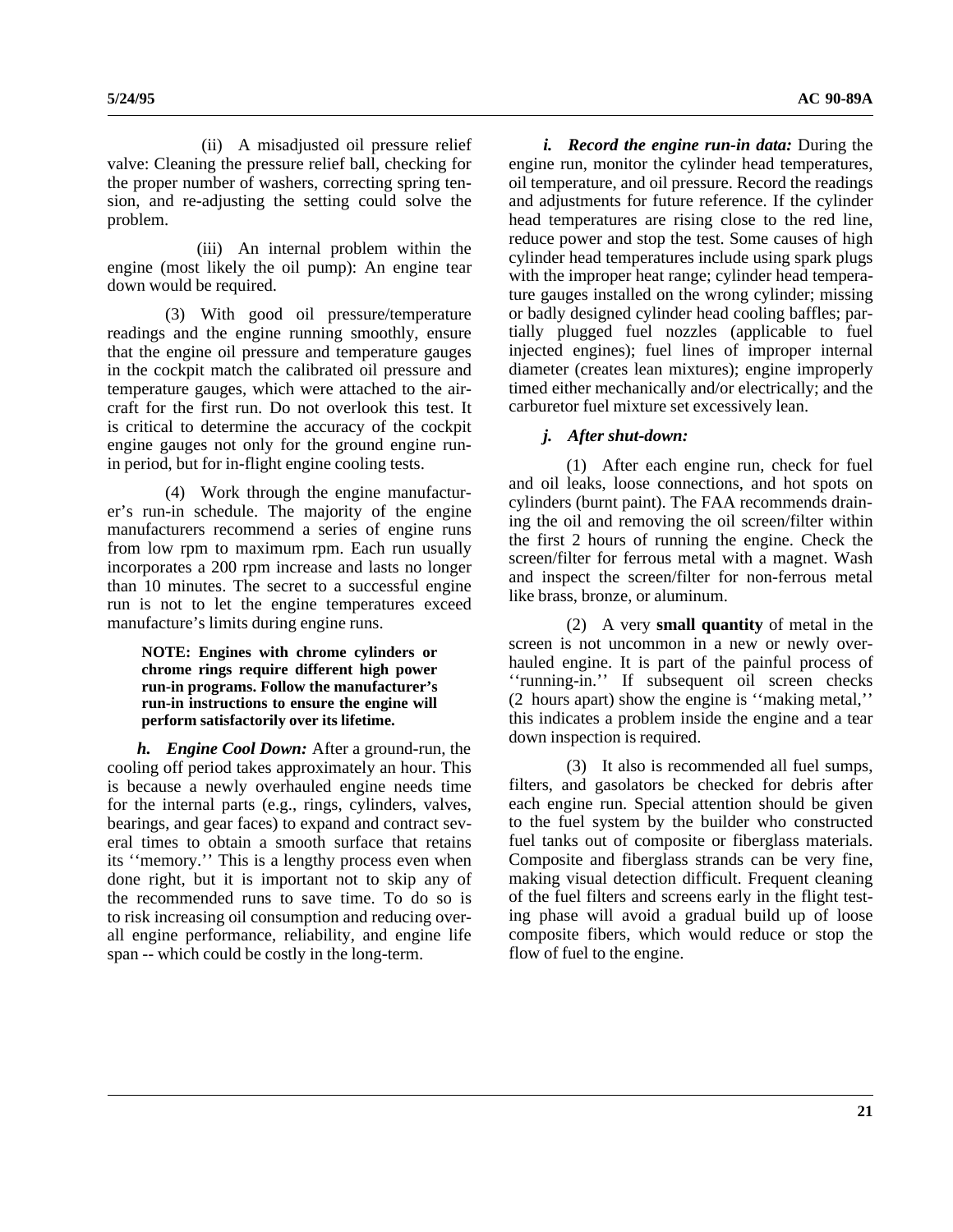### **SECTION 11. ADDITIONAL ENGINE TESTS**

*''Always go with the best fix not the cheapest fix.'' Bill Deeth, Master Mechanic (1994)*



**1. OBJECTIVE.** To determine if the engine supply of fuel is adequate at all angles of attack.

*a. Mixture and Idle Speed Check:* After completing the initial engine ''run-in'' tests, check the idle speed and mixture settings. To determine if the mixture setting is correct, perform the following:

(1) Warm up the engine until all readings are normal

(2) Adjust the engine rpm to the recommended idle rpm

(3) Slowly pull the mixture control back to idle cut-off

(4) Just before the engine quits, the engine rpm should rise about 50 rpm if the mixture is properly adjusted. If the rpm drops off without any increase in rpm, the idle mixture is set too lean. If the rpm increases more than 50 rpm, the idle mixture is set too rich.

**NOTE: Some amateur-builders, after properly setting the idle mixture/rpm to the manufacturer's specification, increase the engine idle rpm by 100 rpm for the first 10 + hours of flight testing. This is to ensure that the engine will not quit when the throttle is pulled back too rapidly, or when power is reduced on the final approach to landing.**

#### *b. Magneto Check:*

(1) The magneto checks should be smooth and the difference between both magnetos rpm drops should average about 50 rpm. The builder also should perform a ''HOT MAG'' check, to ensure against the engine, on its own, deciding when and where to start. To perform a hot mag check, run up the aircraft until the engine is warm. At idle rpm turn the magneto switch off; the engine should stop running. If the engine continues to run, one or both of the magnetos is hot (not grounded).

(2) The usual causes for a hot magneto are a broken ''P'' lead coming out of the magneto or a bad magneto switch. THIS IS AN IMMEDIATE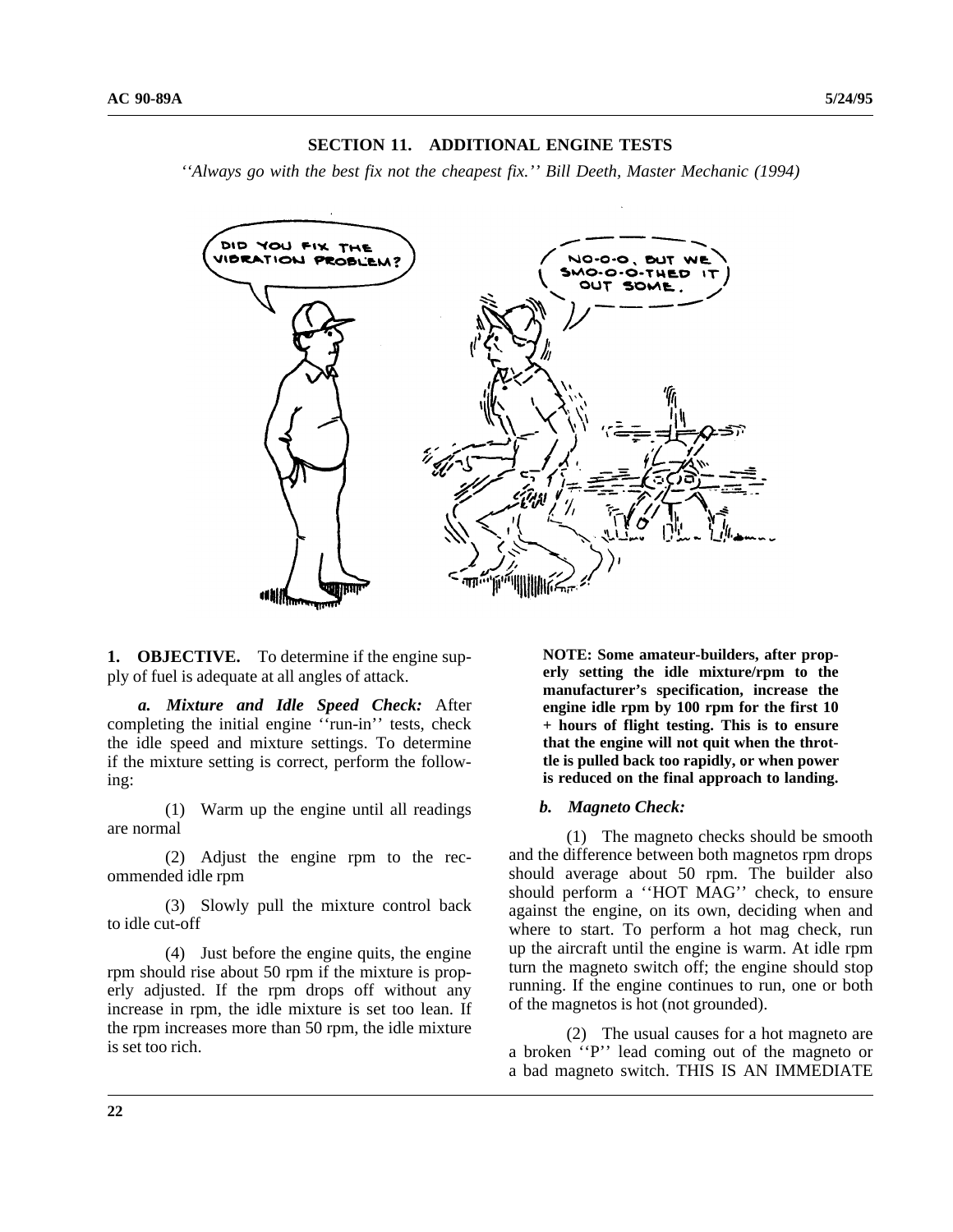#### THREAT TO THE PERSONAL SAFETY OF ANY-ONE NEAR THE AIRPLANE AND MUST BE REPAIRED AT ONCE.

#### *c. Cold Cylinder Check:*

(1) If the engine is running rough and the builder determines it may be an ignition problem, perform the following check:

(i) Run the engine on the bad magneto for about 30 seconds at 1200 rpm. Without switching the mag switch back to ''both,'' shut off the engine.

(ii) One of the test crew should quickly use a grease pencil to mark an area of the exhaust stacks approximately an inch from the flange that attaches the stacks to the cylinders.

(iii) Check the marks on the stacks. If one or more of the exhaust stacks with a grease mark has NOT been burned to a grayish-white color and the mark on the stack still retains most of the original color of the grease pencil, the ''cold cylinder'' has been identified.

(2) Probable causes of the cold cylinder problem are defective spark plugs, ignition leads, or a cracked distributor in one of the magnetos. To detect if the spark plugs are bad, switch both plugs to another cylinder. If the grease pencil proves the problem moved to the new cylinder, the spark plugs are bad. If the problem remains with the original cylinder, the ignition lead or magneto is bad.

#### *d. Carburetor Heat:*

(1) It is strongly recommended that all amateur-builders install a carburetor heat system that complies with the engine manufacturer's recommendation. If no recommendation is available, the FAA suggests a carburetor heat system for a sealevel engine and a conventional venturi should be designed so that it will provide a 90 degrees F increase in the venturi at 75 percent power. For altitude engines using a conventional venturi carburetor, 120 degrees F increase in venturi temperature at 75 percent power will prevent or eliminate icing. Remember: Too little carburetor heat will have no effect on carburetor icing, and too much carburetor heat will cause a overly rich mixture which will reduce power and may shut down the engine.

(2) During the engine tests, make numerous checks of the carburetor heat system. To avoid overly rich mixtures from oversized carburetor heat ducts, ensure that the carburetor heat duct is the same size as the inlet of the carburetor.

(3) Be certain there is a positive reduction in rpm each time ''carb heat'' is applied. If there is no reduction, or the rpm drop is less than expected, check the carb heat control in the cockpit and on the carb heat air box for full travel. Also check for air leaks in the ''SCAT TUBE'' that connects the heat muff to the carburetor air box.

*e. Fuel Flow and Unusable Fuel Check:* This is a field test to ensure the aircraft engine will get enough fuel to run properly, even if the aircraft is in a steep climb or stall attitude.

(1) First, place the aircraft's nose at an angle 5 degrees above the highest anticipated climb angle. The easiest and safest way to do this with a conventional gear aircraft is to dig a hole and place the aircraft's tail in it. For a nose gear aircraft, build a ramp to raise the nose gear to the proper angle.

(2) Make sure the aircraft is tied-down and chocked. With minimum fuel in the tanks, disconnect the fuel line to carburetor. The fuel flow with a gravity flow system should be 150 percent of the fuel consumption of the engine at full throttle. With a fuel system that is pressurized, the fuel flow should be at least 125 percent. When the fuel stops flowing, the remaining fuel is the ''unusable fuel'' quantity.

(3) Since the fuel consumption of most modern engines is approximately .55 pounds per brake horsepower per hour for a 100 horsepower engine, the test fuel flow should be 82.5 pounds (13.7 gallons) per hour for gravity feed, or 68.75 pounds (11.5 gallons) per hour for a pressurized system. The pounds per hour divided by 60 equals 1.4 pounds and 1.15 pounds per minute fuel rate respectively.

**NOTE: Formula for fuel flow rate gravity feed is .55 x engine horsepower x 1.50 = pounds of fuel per hour divided by 60 to get pounds per minute, divided by 6 to get gallons per minute. For a pressurized system, substitute 1.25 for 1.50 to determine fuel flow rate.**

*f. Changing Fuel Flow or Pressure:* If the aircraft's fuel flow rate is less than planned, there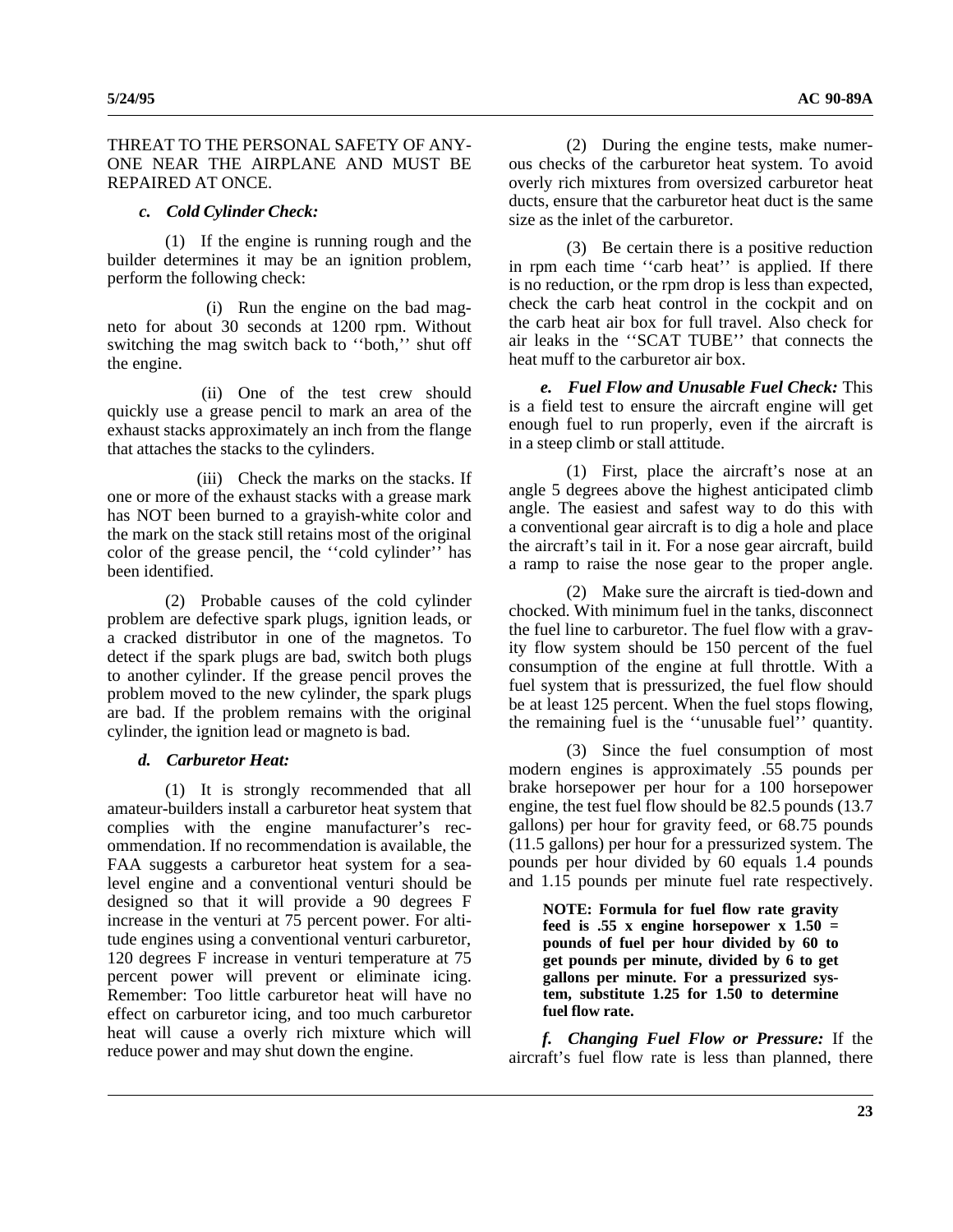is a volume or pressure problem. An increase in the fuel flow volume may necessitate installation of larger fuel line fittings on the fuel tanks, fuel selector, and carburetor in addition to larger internal diameter fuel lines. To increase fuel pressure, install an electrically driven or engine driven mechanical fuel pump prior to the first flight.

*g. Compression Check:* When the engine runin procedures have been completed, perform an additional differential compression check on the engine and record the findings. If a cylinder has **less than 60/80 reading** on the differential test gauges on a hot engine, that cylinder is suspect. Have someone hold the propeller at the weak cylinder's top dead

center and with compressed air still being applied, LISTEN. If air is heard coming out of the exhaust pipe, the exhaust valve is not seating properly. If air is heard coming out of the air cleaner/carb heat air box, the intake valve is bad. When the oil dip stick is removed and air rushes out, the piston rings are the problem.

*h. Last Check:* Drain the oil and replace the oil filter, if applicable. Check the oil and screens for metal, visually inspect the engine, and do a runup in preparation for the taxi tests. Do not fly the aircraft if anything is wrong, no matter how small or how insignificant. The sky, like the sea, is an unforgiving and uncompromising environment.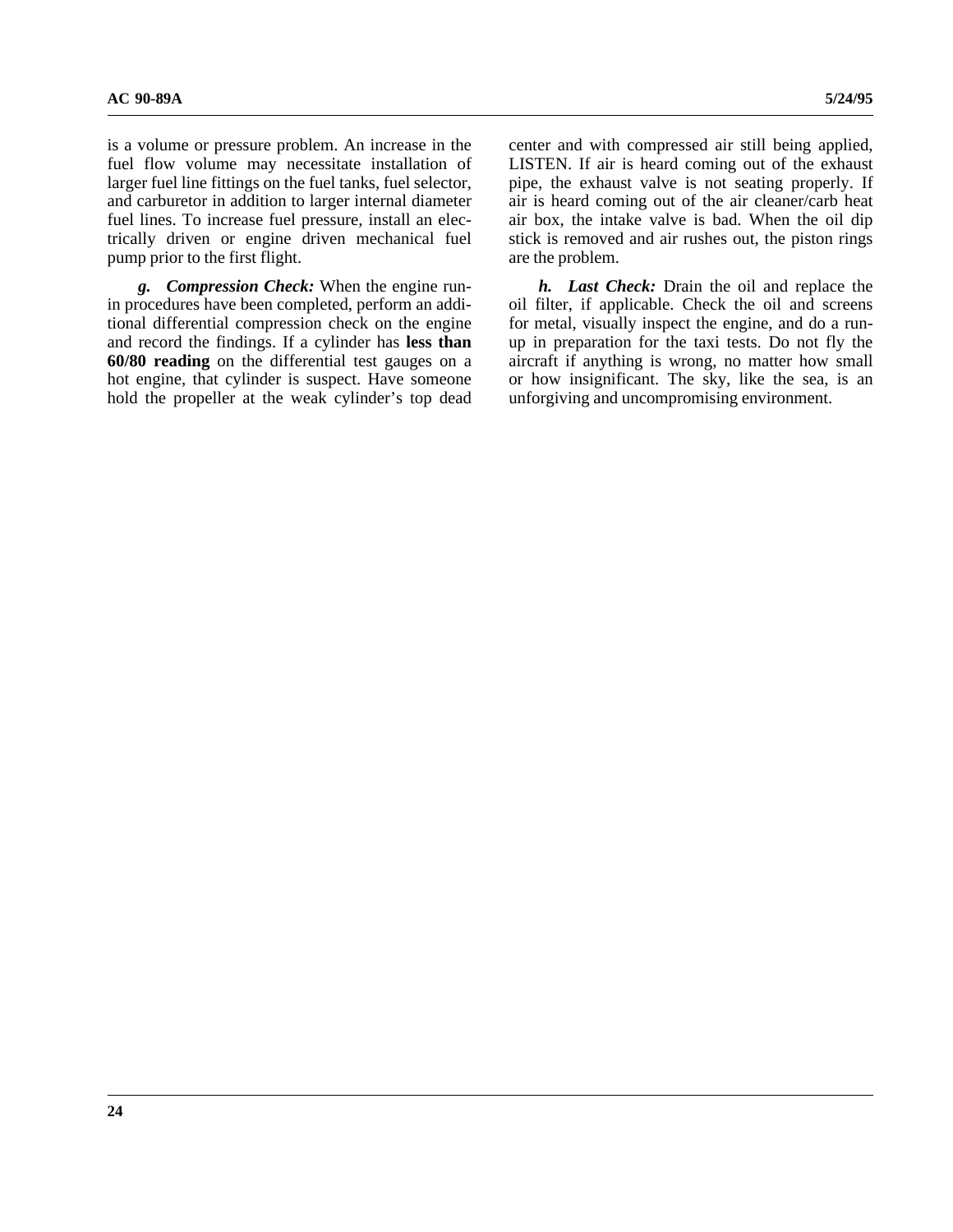### **SECTION 12. PROPELLER INSPECTION**

*''A tough decision is what a man makes when he cannot form a committee to share the blame'' George Lutz, Col. U.S. Air Force, Retired (1994)*



**1. OBJECTIVE.** To help the amateur-builder/ ultralight aircraft owner develop an inspection program to maintain his/her propeller.

*a. There are three kinds of propeller designs:* metal, wood, and composite.

(1) Because of weight considerations, metal propellers are used more on amateur-built aircraft than ultralight aircraft. This makes wood and composite propellers the overwhelming choice for ultralight aircraft.

(2) Wood propellers are light, reliable, and inexpensive but require frequent inspections.

(3) Composite carbon-graphite material props are more expensive than wood, but are stronger and require less maintenance.

*b. All types of propellers* have one thing in common: they are constantly under high levels of vibration, torque, thrust, bending loads, and rotational stress. Even small nicks in the leading edge

of the blade can very quickly lead to a crack, followed by blade separation. Propeller tip failure and a subsequent violent, out of balance situation can cause the propeller, engine, and its mounts to be pulled from the airframe in less than 5 seconds.

*c. It is essential that the make* and model propeller is carefully chosen. Always follow the manufacturer's recommendations.

*d. Exercise caution if experimenting* with different makes and models propellers. A propeller with the wrong size and pitch will give a poor rate of climb, cruise, or could cause the engine to ''overrev.''

#### **2. RECOMMENDATIONS FOR ALL PROPELLERS.**

*a. Never use a propeller* for a tow bar when moving the aircraft.

*b. Never stand in front* of or in-line of a rotating propeller.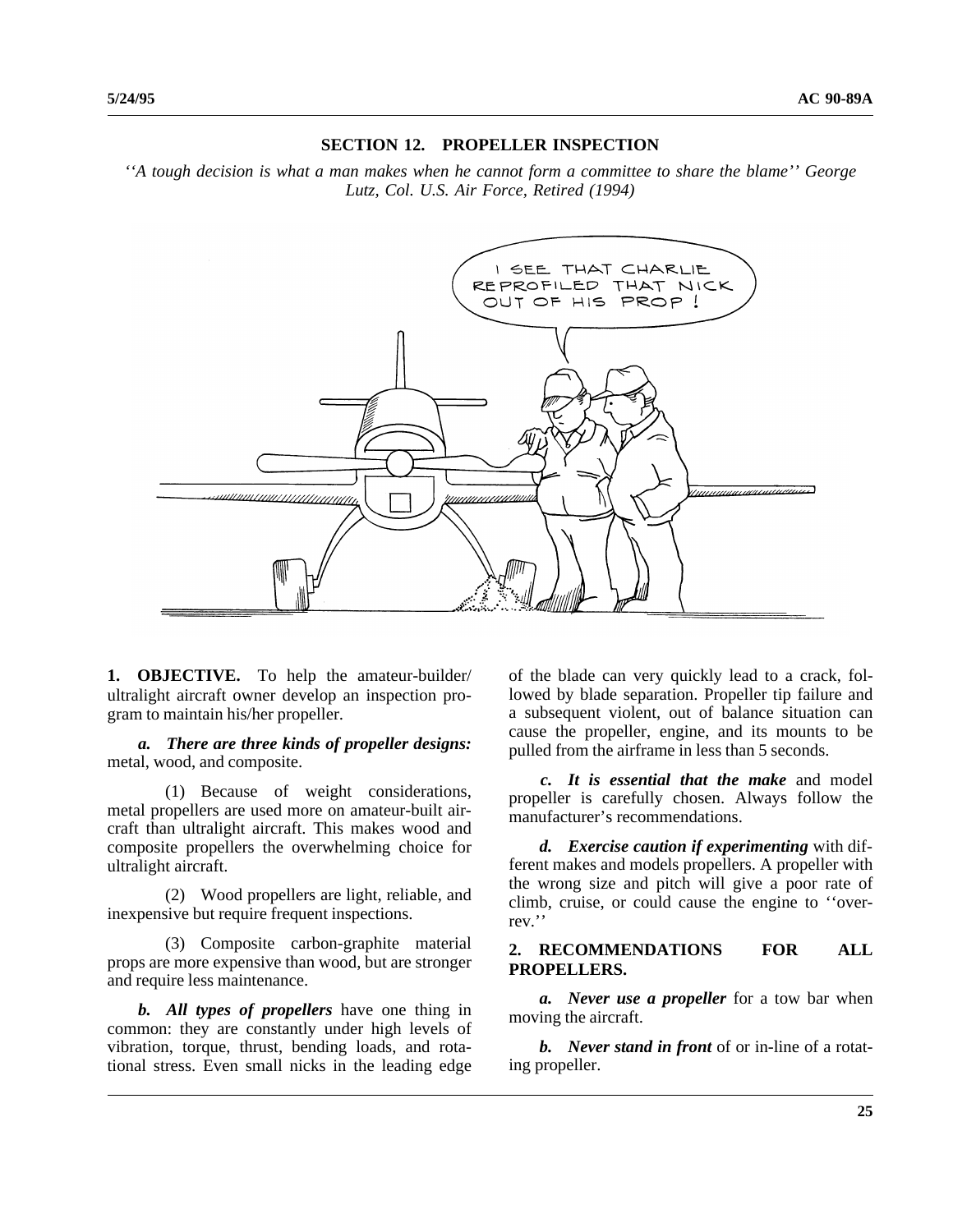*c. Never ''PROP'' an engine* on uneven or wet/snow covered ground.

*d. Always inspect the propeller* before and after a flight.

*e. When working on a propeller,* make sure the ignition is off first.

*f. Always maintain the propeller* to manufacturer's instructions.

*g. To avoid nicks and cuts,* do not perform run-ups near gravel/loose stones.

*h. Apply a coat of automotive* wax once a month to protect the finish and keep out moisture.

*i. Assume a propeller is unairworthy* if it has suffered any kind of impact or ground strike.

*j. After any repair or repainting,* or if vibration or roughness is noted, re-balance the propeller.

*k. Propeller blades should* be balanced within 1 gram of each other to avoid over stressing the gear reduction system and propeller shaft.

*l. Check the bolt torque* on all newly installed propellers every hour of operation for the first 10 hours and once every 5 hours thereafter.

*m. After torquing the propeller,* track the blades.

FIGURE 5 - Propeller Tracking

**3. PROPELLER TRACKING CHECK.**

*a. Ensuring good powerplant* operation first starts with a properly installed propeller. Each propeller should be checked for proper tracking (blades rotating in the same plane of rotation). The following procedure is simple and takes less than 30 minutes:

(1) Chock the aircraft so it cannot be moved. **Remove one sparkplug from each cyl-** **inder.** This will make the propeller easier and safer to turn.

(2) Rotate the blade so it is pointing straight down.

(3) Place a solid object (e.g., a heavy wooden block that is at least a couple inches higher off the ground than the distance between the propeller tip and the ground) next to the propeller tip so it just touches.

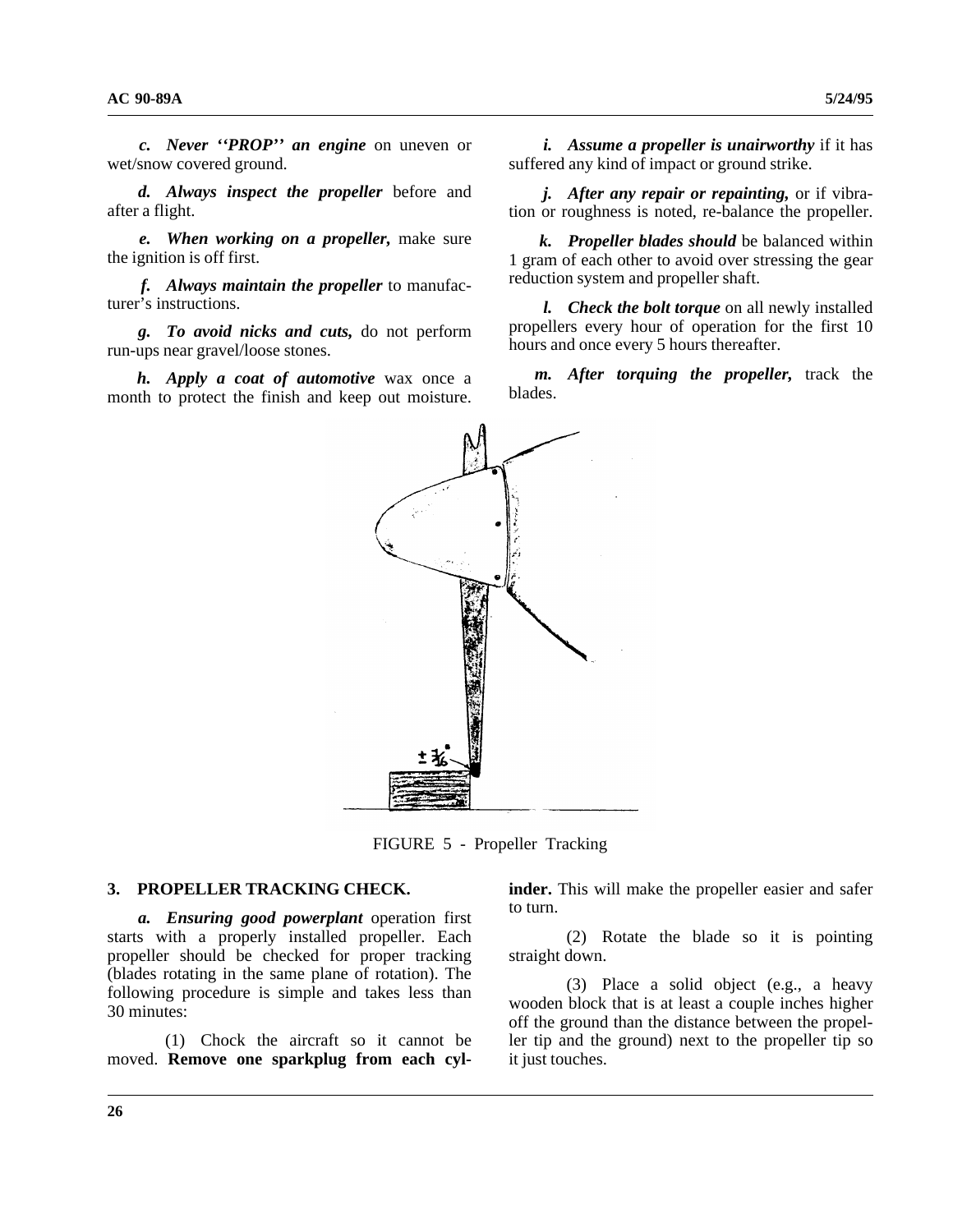(4) Rotate the propeller slowly to see if the next blade ''tracks'' through the same point (touches the block, see figure 2). Each blade should be within  $\frac{1}{16}$ <sup>3</sup> from one another.

*b. If the propeller is out of track,* it may be due to one or more propeller blades that are bent, a bent propeller flange, or propeller mounting bolts that are over or under torqued. An out-of-track propeller will cause vibration and stress to the engine and airframe and may cause premature propeller failure.

**4. METAL PROPELLER INSPECTION** Perhaps the two biggest problems affecting the airworthiness of metal propellers are corrosion and nicks on the leading edge.

*a. Identifying Corrosion.*

(1) Surface corrosion can occur on the surface of metal blades due to a chemical or electrochemical action. The oxidation product usually appears on the surface of the metal as a white powder.

(2) Pitting corrosion causes small cavities or pits extending into the metal surface. This is an advanced form of corrosion, appearing as small dark holes that usually form under decals or blade overlays.

(3) Inter-granular corrosion, rare and difficult to detect in propellers, is the most dangerous form of corrosion. It attacks the boundary layers of the metal, creating patches of lifted metal and white/ gray exfoliation on the surface of the propeller. It is sometimes found in propellers that had a ground strike and have been straightened.

(4) If any of these signs of corrosion are found, do NOT fly the aircraft. Refer to the manufacturer's maintenance manual for corrosion limits and repairs or AC 43.4, ''Corrosion Control for Aircraft,'' and AC 20-37D, ''Aircraft, Metal Propeller Maintenance,'' for additional maintenance information and corrective actions.

#### *b. Nicks and Metal Blades.*

(1) Nicks in the leading and trailing edge of a metal blade are usually V-shaped. They are caused by high speed impact between the propeller and a stone or piece of gravel. Properly trained individuals can ''dress out'' the crack if the nick

is not too wide and/or deep. Before each nick is dressed out, each nick and surrounding area should be inspected with a 10-power magnifying glass for cracks. If an area looks suspicious, inspect the area again using the propeller manufacturer's approved dye penetrant or fluorescent penetrant method.

(2) If the nick is left unattended, the high propeller operational stresses will be concentrated at the bottom of the nick's V and, in time, will generate a crack. The crack can migrate across the blade until the blade fails, producing a massive imbalance between the propeller and the engine, ultimately causing structural failure. Cracks in metal blades CANNOT be repaired. A cracked propeller must be marked unserviceable and discarded.

*c. Warning.* Metal propellers are matched/ tuned to the engine and airframe resonant frequency by being manufactured with a particular diameter to minimize vibration. DO NOT SHORTEN METAL BLADES for any reason unless the manufacturer specifically permits this major alteration.

#### **5. PROPELLER INSPECTION.**

*a. Wood propellers should be* inspected before and immediately after a flight. Inspect to ensure the following:

(1) The drain holes are open on metal edged blade tips

(2) The metal/composite leading edge is secured and serviceable

(3) The blades, hub, and leading edge have no scars or bruises

(4) The mounting bolt torque and safety wire or cotter pins are secure

(5) There are no cracks on the propeller spinner (if applicable), and the safety wire is secure

(6) There are no small cracks in the protective coating on the propeller, which are caused by UV radiation

(7) The charring around the mating surface of the prop and the engine flange -- both indications of a loose propeller

*b. A word about torque:* A new, wooden propeller should have the mounting bolts checked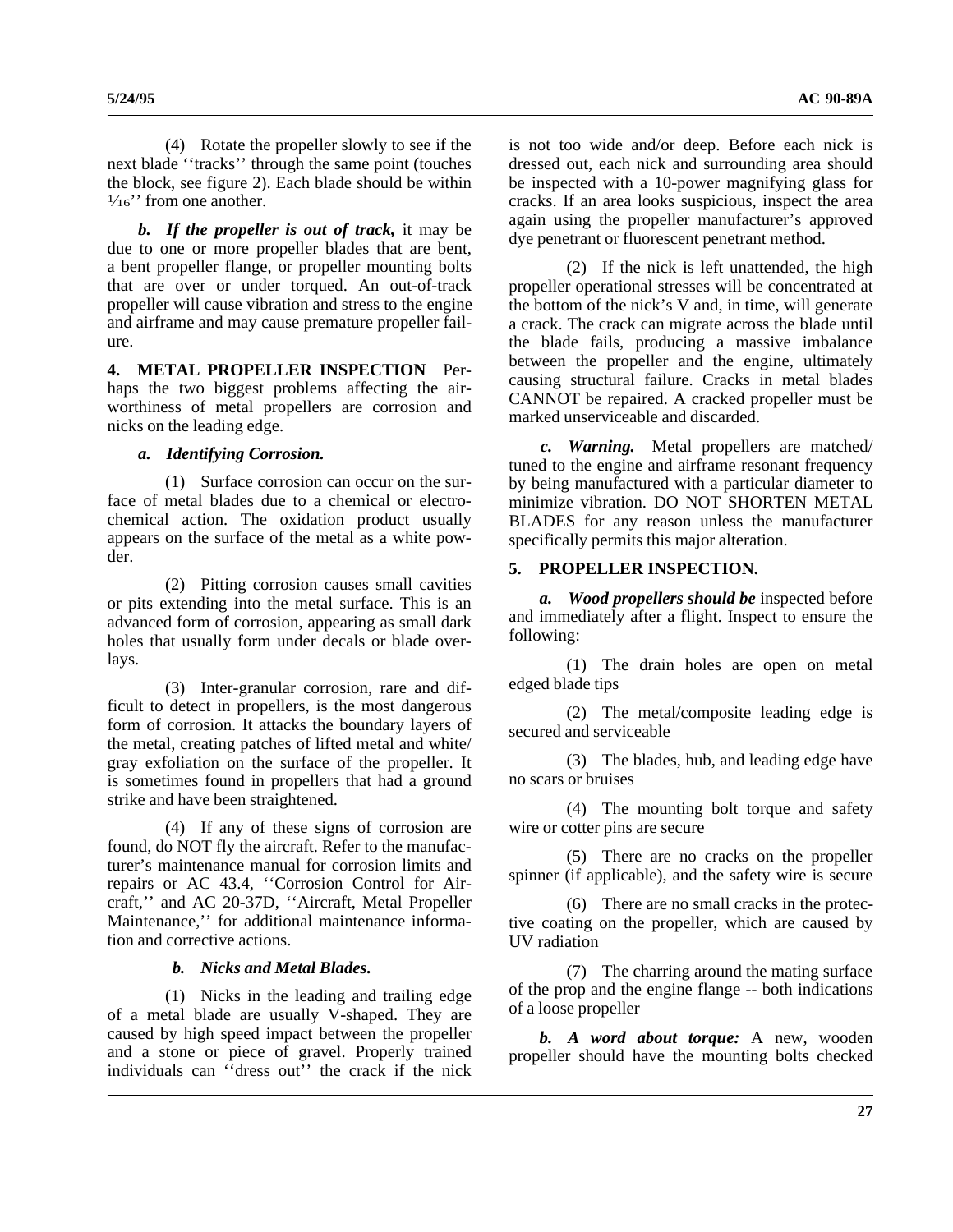for proper torque within the first hour of flight and every hour for 10 operational hours thereafter.

(1) After 10 hours, check the bolt torque every 5 hours thereafter. The mounting bolt torque also should be checked prior to flight if the aircraft has been in storage for a long period of time (3 to 6 months).

(2) If the bolts need to be torqued, it is suggested all the bolts be loosened for an hour to allow the wood to relax. ''Finger tighten'' the bolts until snug and tighten the attaching bolts in small increments, moving diagonally across the bolt circle. It is good practice to check the propeller track (see chapter 1, section 7) as the bolts are torqued down. The torqued bolts should be safety wired in pairs.

(3) If nylon/fiber insert type nuts are used, they should be changed every time the propeller bolts are re-torqued. They should never be used with a bolt with a cotter key hole in the threaded area because the sharp edges around the hole will cut the nylon/fiber insert and reduce the fastener's effectiveness. All self-locking nuts should have at least two bolt threads visible pass the nylon/fiber insert after torquing.

(4) If any of the following damage is found, a wood propeller should be removed from the aircraft and sent back to the manufacturer for repair. If the propeller cannot be saved, it should be marked unserviceable.

(i) Any cracks in the blades or hub

(ii) Deep cuts across the wood grain

(iii) Blade track that exceeds  $\frac{1}{16}$ " limits after attempts to repair

(iv) Any warpage or obvious defect

(v) Extreme wear (leading edge

erosion, bolt hole elongation)

(vi) Any separation between

lamination

**NOTE: When parking the aircraft, always leave the wood propeller in the horizontal position. This position will allow the wood to absorb small amounts of moisture evenly across it's entire span rather than concentrating the moisture (weight) in the low blade and creating a vibration problem.**

#### **6. COMPOSITE PROPELLERS**

#### **INSPECTION.**

*a. There are generally two* types of composite propellers: thermo-plastic injection molded propeller and the carbon/graphite fiber composite propeller.

(1) The thermo-plastic injection molded propeller is a low cost, thin bladed propeller used on engines of 80 horsepower or less. Propeller inspection is straight forward, by examining the blades and hub for cracks and nicks. If a crack is found, do not fly until the propeller is replaced. Small nicks of 3⁄16 of an inch or less can be dressed out and filled using a two-part epoxy.

(2) Carbon/graphite composite propellers are primarily used on engines of 40 horsepower and more. One should inspect for small hair line cracks in the gel coat. These spider cracks are usually caused by vibration generated by a mismatch of the engine and propeller combination. If a crack in the base material of the propeller other than the gel coat is found, do not fly until the manufacturer inspects the propeller.

(i) Nicks of  $\frac{1}{2}$  inch or less in the leading or trailing edges of carbon/graphite propellers can be dressed out and filled using a two-part epoxy. But if the nick has severed the fiberglass roving (looks like a fiberglass wire bundle) that runs hub to tip on the leading and trailing edge, do not fly. The propeller has been severely damaged and must be sent back to the factory for inspection and repair.

(ii) Before making even small repairs on a composite propeller, check with the manufacturer first. Larger nicks must go back to the factory for inspection and repair.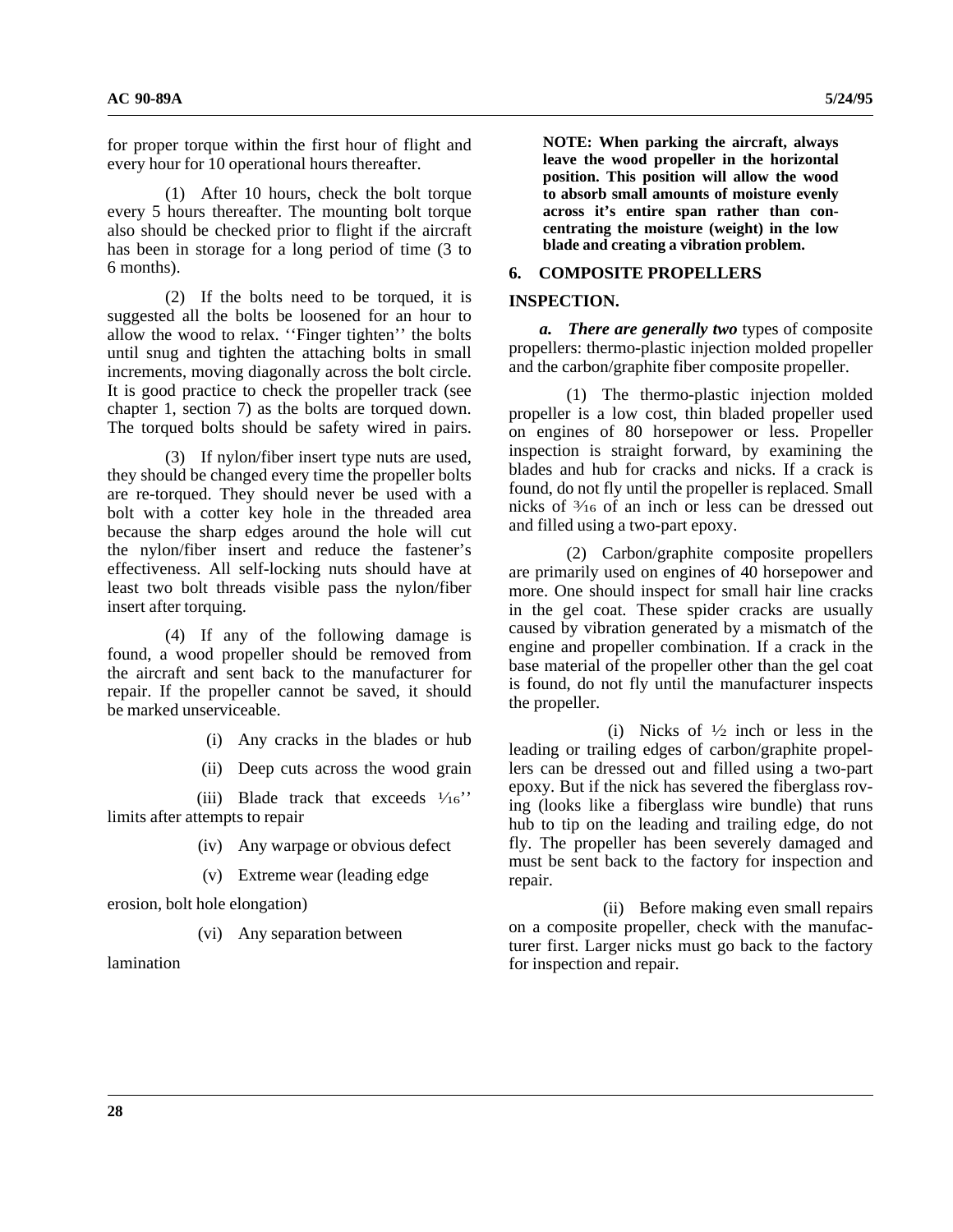# **CHAPTER 2. TAXI TESTS**

#### **SECTION 1. LOW SPEED TAXI TESTS**

*''Yelling 'Clear the Prop!' before you start an aircraft is the first of a series of well planned, choreographed steps to make you a professional.'' Jack Crawford, Pilot, Mechanic, Airport Operator (1994)*



**1. OBJECTIVES.** The objectives of the taxi tests are fourfold:

*a. To ensure that the* aircraft ''tracks'' straight and there is adequate directional control at 20 percent below the anticipated take-off speed.

*b. To determine if the* aircraft's engine cooling and the brake system are adequate.

*c. To predict the flight* trim of the aircraft and its handling characteristics during take off and landings.

*d. To allow the pilot to* become proficient with the handling and braking characteristics of the aircraft.

**NOTE: All taxi tests, low and high speed, should be made as if it were the first flight. The pilot should be wearing the proper clothing, seat belt/shoulder harness and helmet and be mentally and physically prepared for the possibility of flight.**

#### **2. TAXI TESTS.**

*a. Prior to beginning* taxi tests in a conventional (tail dragger) aircraft, the tail should be raised until the aircraft is in the approximate take-off position. The pilot should spend an hour or more in the cockpit to become accustomed to the aircraft's takeoff position. This small but important aspect of training will help the pilot avoid overreacting to an unexpected deck angle on the first flight.

**NOTE: All taxi tests should always be monitored by a minimum of one other member of the flight test team, who will watch for evidence of fire/smoke or other problems not visible to the pilot.**

*b. The taxi tests should* begin with a taxi speed no faster than a man can walk. The pilot should spend this time getting acquainted with the aircraft's low speed handling characteristics by practicing 90, 180, and 360 degree turns and braking action. The pilot should also remember that monitoring the oil pressure, oil temperature, cylinder head temperature, and maintaining them within limits is a critical function that must not be overlooked.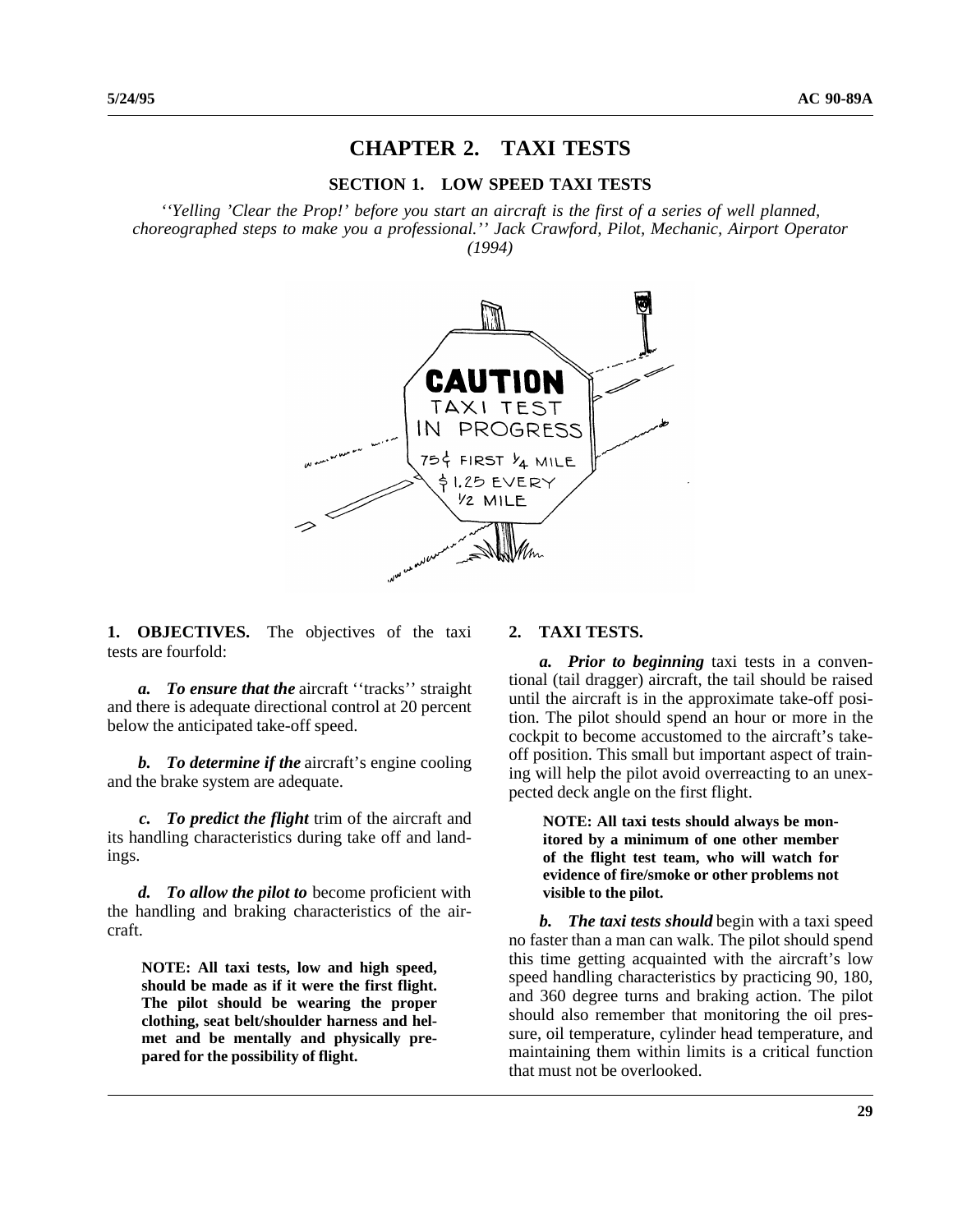**NOTE: The builder should be aware that some aircraft brake manufacturers have specific brake lining conditioning procedures (break-in) for metallic and non-asbestos organic linings. Proper brake lining conditioning should be completed before starting the low and high speed taxi tests. If not properly conditioned, the brake lining will wear quickly and give poor braking action at higher speeds.**

*c. The pilot should check* the flight instruments for operation each time the aircraft is taxied out. The compass should match the magnetic heading of the runway or taxi way the aircraft is on. When making a turn (e.g., right hand turn), the turn coordinator/turn and bank should indicate a right hand turn but the ball should skid to the left. The vertical speed indicator should read zero and the artificial horizon should indicate level.

*d. After each taxi run,* inspect the aircraft for oil and brake fluid leaks. No leak should be considered a minor problem. Every leak must be repaired and the system serviced prior to the next taxi test.

### **SECTION 2. HIGH SPEED TAXI TESTS**

*''First get use to the fact that you are now 30 feet wide and you steer with your feet.'' Wayne Nutsch*

**1. OBJECTIVE.** To determine the aircraft's high speed handling and braking parameters.

*a. Propeller rotation will* determine which rudder pedal is pressed to compensate for the asymmetrical thrust of the propeller blades. For example, when viewed from the cockpit, a Volkswagen automotive engine mounted in a tractor configuration will rotate the propeller counter-clockwise. In this case, the pilot must use the left rudder pedal for high speed taxi and take-off.

*b. As with every part* of the flight testing program, the high speed taxi tests should follow the FLIGHT TEST PLAN. Start slowly and do not progress to the next step until everyone is thoroughly satisfied with the aircraft and his/her own performance.

*c. Each taxi run should* be 5 mph faster than the last run until the aircraft is within 80 percent of the predicted stall speed. Prior to reaching the predicted stall speed, the pilot should test aileron effectiveness by attempting to rock the wings slightly. As taxi speeds increase, the rudder becomes more responsive and directional control will improve.

(1) In a nose gear aircraft, the pilot should be able to raise the nose of the aircraft to a take off attitude at 80 percent of the stall speed. If the nose cannot be raised at this speed, the weight and balance and CG range should be rechecked. Most likely there is a forward CG problem or the main gear is too far aft.

(2) In a tail wheel aircraft at 80 percent of stall speed, the pilot should be able to lift the tail and assume a take-off position. Again, if the tail cannot be raised, recheck the weight and balance and CG range. Most likely there is a rearward CG problem or the main gear is too far forward.

> *CAUTION: Heavy braking action at high speeds in tail wheel aircraft may cause directional problems (ground loops) or nose overs.*

*c. If runway conditions permit,* duplicate each taxi test with the flaps in the take-off and landing configuration. Record the flap effects on directional control and insert the information in the draft copy of the aircraft's flight manual.

*d. Determine the approximate* point on the runway where lift-off will occur and mark it with a green flag if no other existing reference is available.

*e. Determine how much runway* the pilot will need if it becomes necessary to abort the take-off. This is usually accomplished by accelerating to 80 percent of lift off speed, bringing the engine back to idle, and applying heavy braking action to bring the aircraft to a full stop. After each take-off/abort test, the brakes must be allowed to COOL DOWN. The lining must be examined carefully and replaced if necessary.

*f. After determining the* distance required to come to a full stop after aborting, add 30 percent to the distance. Measure that distance from the OPPOSITE end of the active runway which will be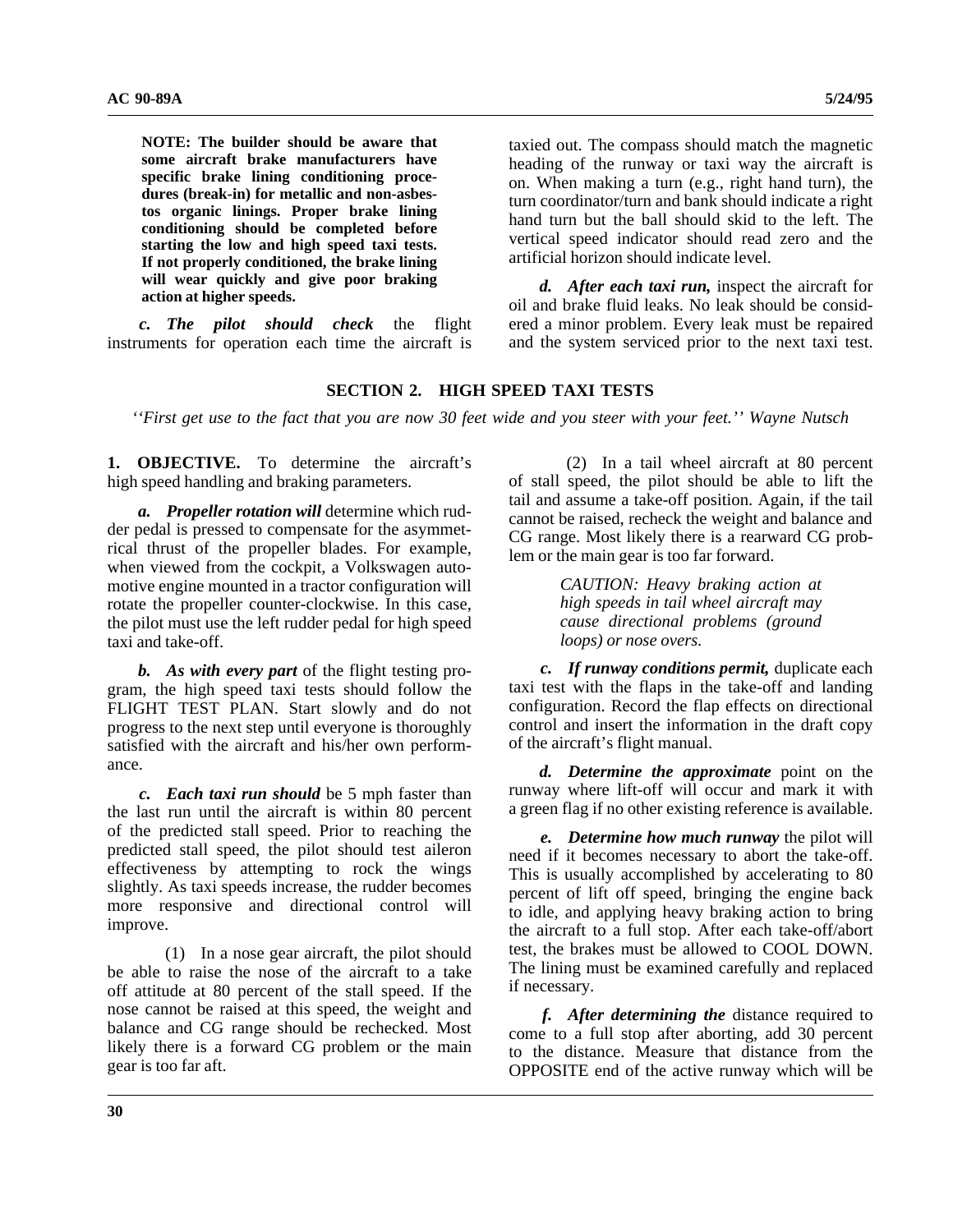used. If no existing reference is available, mark it with a red flag. The taxi tests are completed when the test pilot is satisfied with both the aircraft's and his/her individual performance. Prior to the first flight, the aircraft should be thoroughly inspected with special attention given to the landing gear, brake system, engine, and propeller.

*g. During this inspection* all discrepancies must be fixed. Examine the screens/filters for metal, flush the fuel system, and clean all the screens/filters. Perform a leak check on the engine and the fuel system by running-up the engine.

### *h. Notes.*

(1) The first high speed taxi tests should be made in a no wind or a light head wind condition. The pilot should ensure that the tests will not interfere with the normal airport operations or create a safety hazard for other aircraft.

(2) If the aircraft's engine is not a U.S. type certificated engine, the pilot should determine **which way the propeller rotates.**

(3) Pilots of tail wheel aircraft must always be aware that ground loops are possible at any speed. This is true especially if the main landing gear is located too far forward of the aircraft's CG.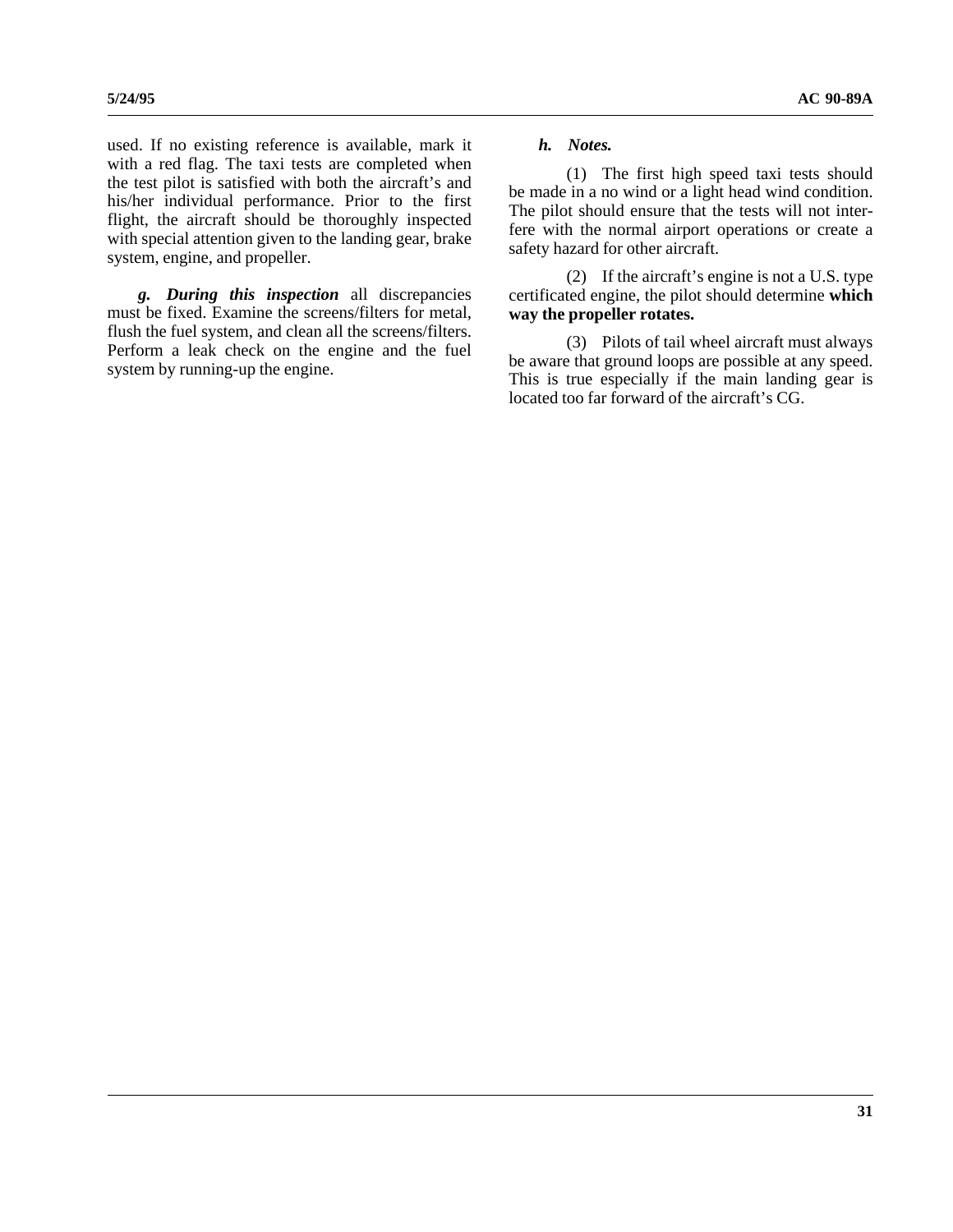# **THIS PAGE INTENTIONALLY LEFT BLANK**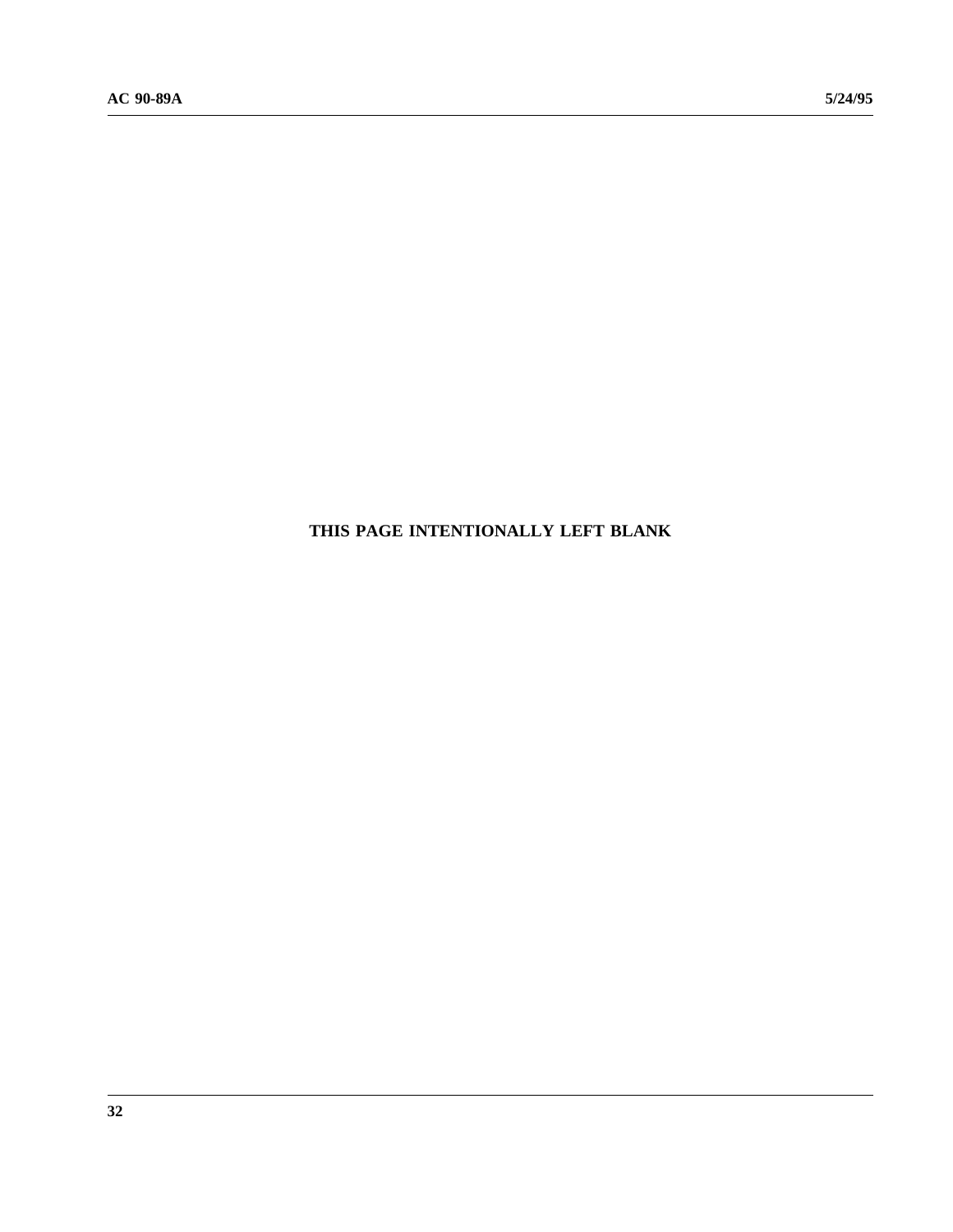# **CHAPTER 3. THE FIRST FLIGHT**

*''It is critically important that a test pilot never succumb to the temptation to do too much too soon, for that path leads but to the grave.'' Richard Hallion (1987)*



**SECTION 1. GENERAL**

**1. OBJECTIVE.** To take every precaution to ensure that the first test flight is an ''uneventful'' one.

#### **2. GENERAL.**

*a. The first flight is an* important event for an amateur-builder. As important as it is, it should not be turned into a social occasion. This puts enormous peer pressure on the pilot to fly an aircraft that may not be airworthy or to conduct the flight in inclement weather.

*b.* A "*professional*" will avoid this trap by following the FLIGHT TEST PLAN and inviting only those members of the crew needed to perform specialized tasks when testing the aircraft.

*c. A safe and uneventful* first flight begins with verifying all emergency equipment and personnel are standing by, radio communications are functional, members of the crew are briefed, weather is ideal, and the aircraft is airworthy. The pilot must be rested and physically and mentally ready for the first flight and every flight thereafter. The pilot also should review any new data developed for the aircraft's flight manual.

*d. The first flight should* be flown a thousand times: the first 500 on paper, the next 499 flights in the test pilot's mind -- and once in actuality. The first flight test should be so well-rehearsed by the test pilot and ground crew that the first flight is a non-event.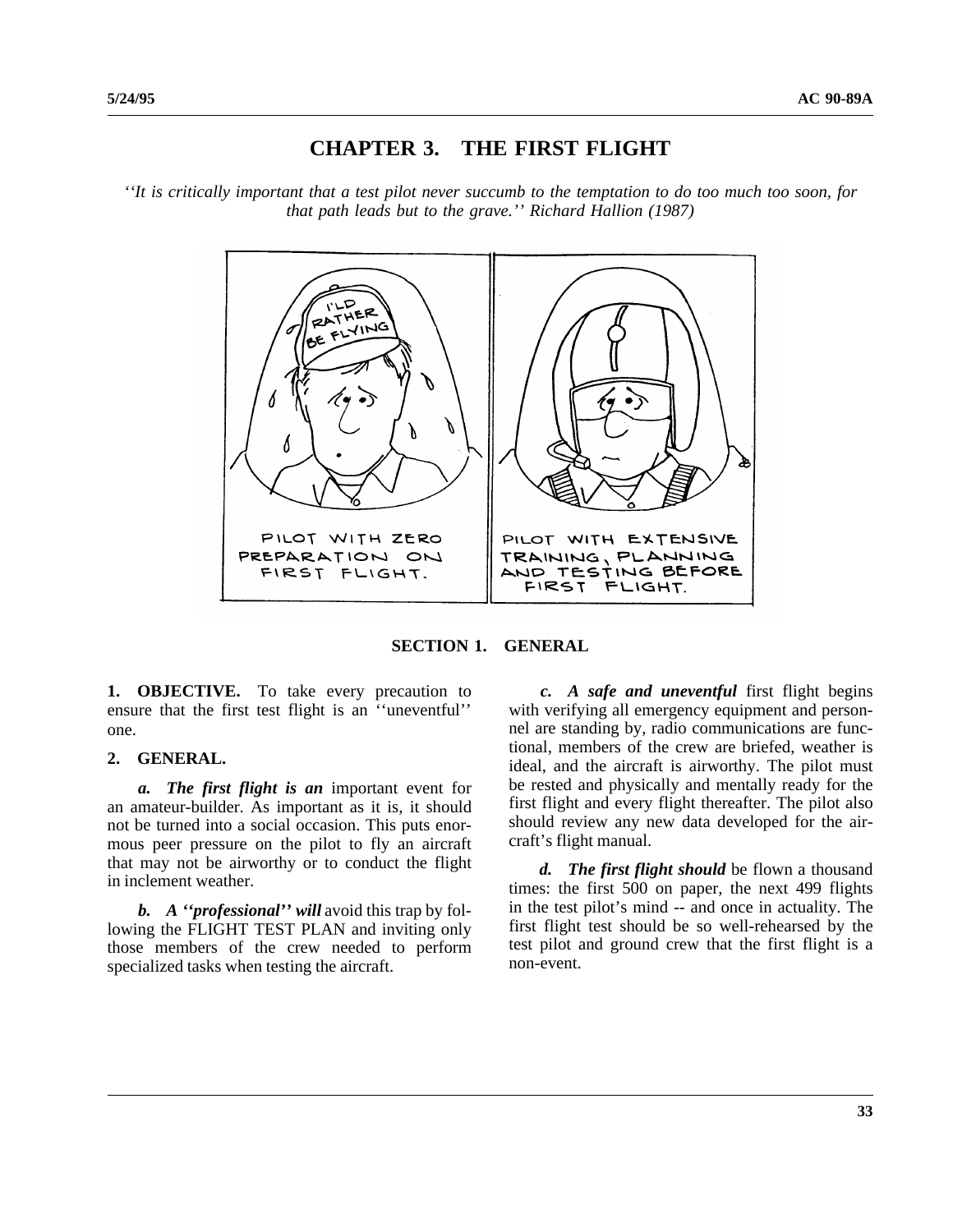### **31. RECOMMENDATIONS.**

*a. The best time to test fly an aircraft* is usually in the early morning when the winds are calm, and the pilot is well rested.

*b. In addition to a pilot's knee board,* a small portable tape recorder or video camera properly mounted to the aircraft is an excellent way to record data.

*c. Good communication with the ground* is essential for data exchange and safety.

#### **4. FIRST FLIGHT INSPECTION.**

*a. Prior to the first flight,* the aircraft should be given a good pre-flight inspection by the pilot and at least one other experienced individual. A thorough aircraft pre-flight inspection should ensure that:

(1) The fuel on board is four times the amount of usable, clean, and proper octane fuel than is needed for the first flight. If a 2 cycle engine is used, check that the oil to fuel mix ratio is correct.

(2) A current weight and balance check is completed. The aircraft's CG should be in the forward half of the safe CG range. This will reduce the possibility of instability during approach to a stall and enhance recovery from one.

(3) Check oil, brake fluid, and hydraulic system for the correct fluid and quantity.

(4) Canopy or cabin door latches lock securely and will not vibrate loose in flight.

(5) Fuel valve is in the proper position and vent lines are open.

(6) Trim tabs set in the take-off position.

(7) Altimeter set to the field elevation and cross-checked with the local altimeter setting.

(8) The complete control system has been given a functional check.

(9) Check of all ground and air communications frequencies for proper operation.

(10) Engine cowling and airframe inspection plates/fairings secured.

(11) The airspeed indicator marked with sticky tape at the ''predicted'' **BEST CLIMB** speed, **BEST GLIDE** speed and **MANEUVERING** speed. If these speeds are not available from prototype flight test data, the following are conservative guidelines to initially determine the referenced speeds:

(i) BEST ANGLE OF CLIMB  $(V_x)$ = 1.5 times the aircraft's predicted lift-off speed.

(ii) BEST GLIDE SPEED  $= 1.5$  times the aircraft's predicted lift-off speed.

(iii) MANEUVERING SPEED  $(V_a)$  = 2 times the aircraft's predicted stall speed.

(iv) For applicable aircraft, it is advisable to put the maximum landing gear operating speed  $(\hat{V}_{10})$  and maximum flap extension speed  $(V_{fe})$ on a piece of masking tape and attach it to the instrument panel for reference.

### **SECTION 2. THE ROLE OF THE CHASE PLANE**

**1. OBJECTIVE.** To determine whether a chase plane should be used during the FLIGHT TEST PHASE.

**2. GENERAL.** To use or not to use a chase plane should be a ''test pilot's'' decision. If a chase plane is used, it must serve a specific set of functions identified in the FLIGHT TEST PLAN. Its overall purpose is to contribute to gathering flight test data and flight safety. The chase plane should not serve as a distraction to the test pilot or only as a platform for a home camcorder/camera.

*a. The primary functions of* the chase plane are as follows:

(1) To watch the parts/systems of the test aircraft not visible to the test pilot and report any problems

(2) To assist the test pilot in following the FLIGHT TEST PLAN

(3) Watch for and inform the test pilot of other aircraft

(4) Assist in an emergency situation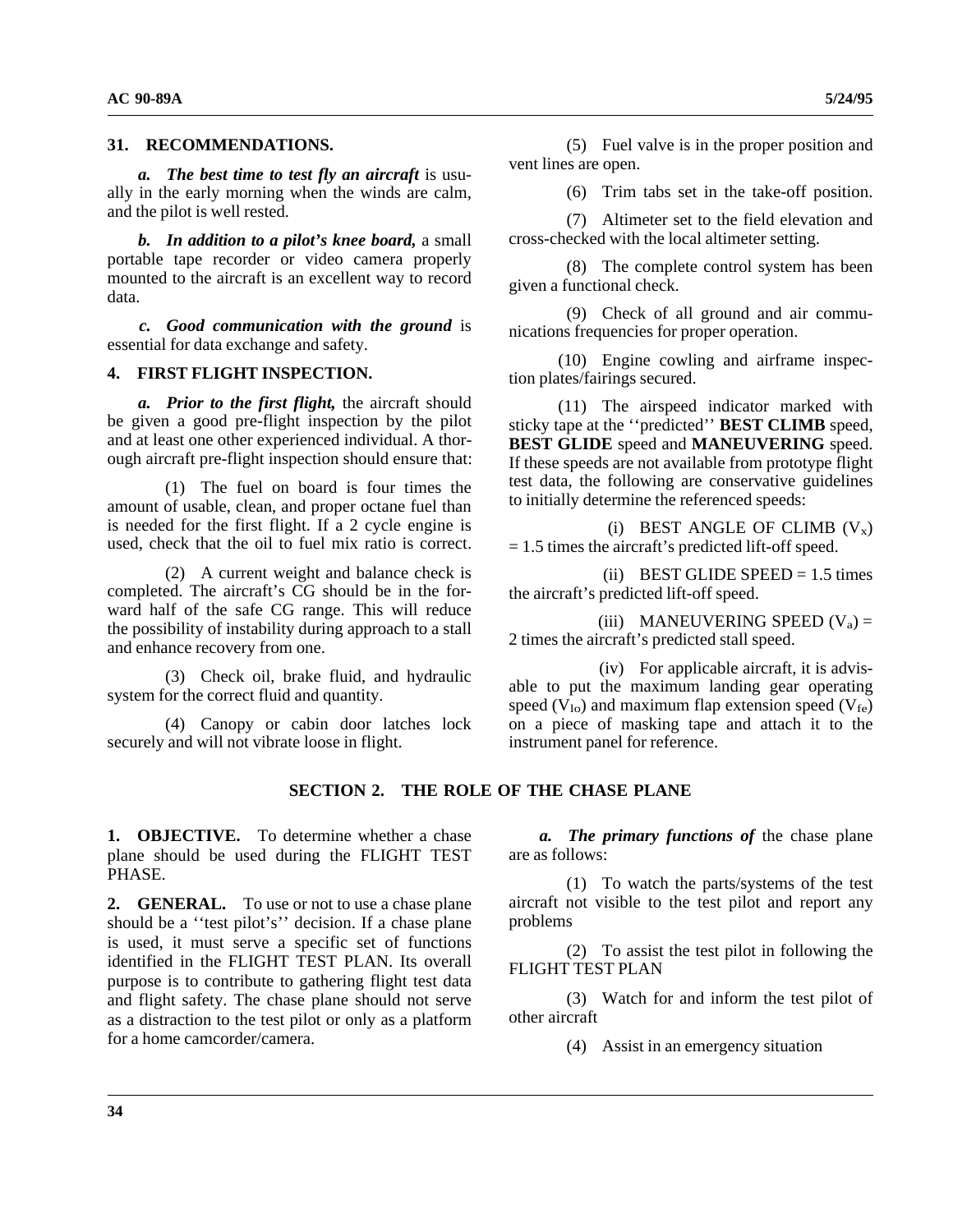*b. If a chase plane is used*, the following suggestions are offered:

(1) A single chase plane should be used on the first two flights and the first time the amateurbuilt aircraft's landing gear is retracted. The chase plane pilot should be experienced in formation flying and thoroughly briefed prior to each flight.

(2) There should be at least two pilots on board the chase plane. One pilot's sole duty is to fly the aircraft and maintain a safe distance from the amateur-built aircraft. The other pilot serves as an observer whose duties include checking for other traffic, the condition of the test aircraft, and communicating with the pilot on the frequency assigned by air traffic control (ATC) (e.g., 122.75 megahertz [MHz]).

(3) A good chase plane position is about 100/200 feet off the right side and slightly behind and below the test aircraft. Avoid flying directly behind the test aircraft. It is not uncommon that on

first flights, fuel and oil leaks develop and small hardware and fasteners could vibrate off the aircraft.

**NOTE: Pilots of Both Aircraft Must Keep Each Other Informed of Their Intended Action or Maneuver Prior to Execution.**

### *c. In an emergency situation:*

(1) If the test aircraft's radio fails, the chase plane should serve as an airborne communication relay with the tower/ATC facility for the test aircraft.

(2) For other emergency situations, the chase plane should provide the test pilot with information or assistance as required. If necessary, the chase plane can guide the test pilot to a safe landing at the airport or an emergency field. If the test aircraft goes down off the airport, the chase plane can serve as an overhead spotter that can direct emergency personnel to the test aircraft location.

## **SECTION 3. EMERGENCY PROCEDURES**

*''At the worst possible time, the worst possible thing will happen.'' Murphy's Law*

**1. OBJECTIVE.** To develop a complete set of in-flight emergency procedures for the aircraft that are designed to make unmanageable situations manageable.

**2. GENERAL.** The FLIGHT TEST PLAN should have a special section on emergency procedures. The responses to each emergency should have been developed based on the aircraft's predicted flight characteristics, airport location, surrounding terrain, and nearby emergency fields.

*a. The following is a partial list* of possible emergencies that may arise during the flight test phase and includes suggested responses:

(1) PROBLEM: Engine failure on takeoff.

RESPONSE: *Fly the aircraft!* Establish best glide speed. If time permits, try to restart engine. If altitude is below 800 feet and the engine will not start, land straight ahead or 20 degrees on either side of the runway centerline. This is suggested because in most cases the aircraft will run out of altitude or airspeed as the pilot attempts a 180 degree turn back to the airport. **Declare an emergency and shut off the master switch, fuel, and magnetos to reduce the possibility of fire on landing.** Above 800 feet, the chances of making a 180 degree turn to land downwind on the runway or another emergency field nearby are directly proportional to the wind velocity and the numbers of practice emergency landings the pilots has made in similar make and model aircraft.

(2) PROBLEM: Engine vibration increases with rpm.

RESPONSE: *Fly the aircraft!* Reduce power or increase power to minimize the effect of vibration, but maintain safe airspeed and altitude. Run through the emergency checklist and land as soon as possible.

(3) PROBLEM: Smoke in the cockpit.

RESPONSE 1: *Fly the aircraft!* If the smoke smells like burnt plastic wire installation, shut off the master switch. Put on smoke goggles,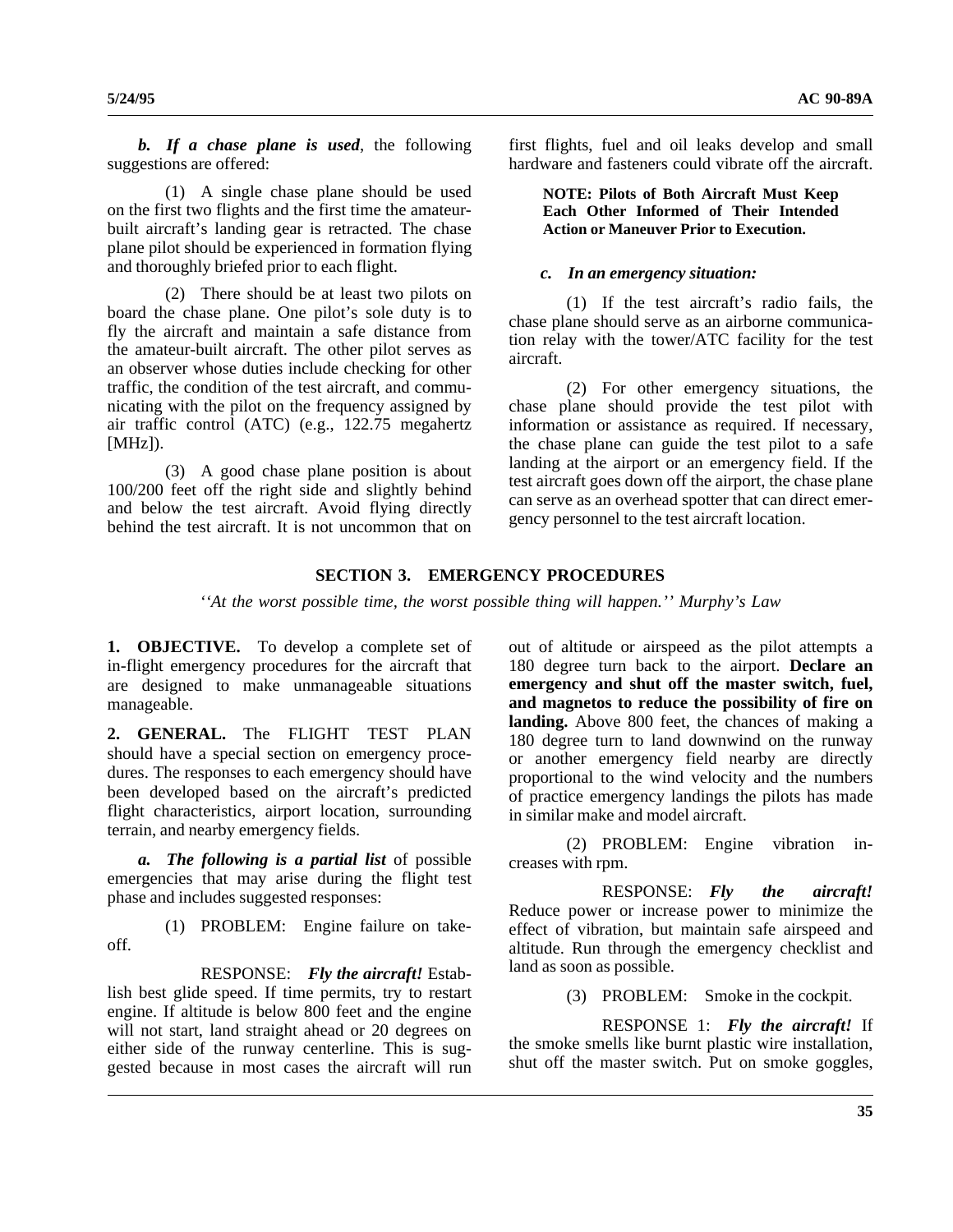open the fresh air vents to clear the cockpit, and land as soon as possible.

RESPONSE 2: *Fly the aircraft!* If the smoke is bluish/grey and has an acrid odor like burning oil, shut off the fresh air/hot air vents and put on the smoke goggles. Monitor oil pressure and temperature. Be prepared to shut the engine down and land as soon as possible.

(4) PROBLEM: Engine fire.

RESPONSE: *Fly the aircraft!* Shut off the fuel selector, mixture master switch, and magnetos. Land as soon as possible.

(5) PROBLEM: Out of rig condition.

RESPONSE: *Fly the aircraft!* Try to use the appropriate trim to offset adverse control pressures. Keep the airspeed high enough to maintain altitude. Make small control inputs, reduce power slowly to avoid controllability problems, and land as soon as practical.

(6) PROBLEM: Cabin door opening in flight.

RESPONSE: *Fly the aircraft!* A partially open door usually affects the airflow over the tail causing reduced control response and vibration. Reduce speed, maintain level flight, and yaw/slip the aircraft left or right to reduce vibration. Open the side vent window to reduce air pressure resistance in the cabin and attempt to shut the door. Sometimes putting the aircraft in a skid will assist in closing a partially open door.

*b. Other possible emergencies* to plan for include:

- (1) Canopy opening unexpectedly
- (2) Loss of communications
- (3) Throttle stuck in one position
- (4) Oil on the windshield
- (5) Propeller throws a blade
- (6) Fire in the cockpit

### **SECTION 4. FIRST FLIGHT**

*''Always leave yourself a way out.'' Chuck Yeager*

**1. OBJECTIVES.** The two objectives of the first flight are to determine engine reliability and flight control characteristics.

*a. After completing the pre-flight* inspection, the test pilot should ensure that the seat/shoulder harness is properly fitted and allows easy access to all the cockpit controls (verified by a crew member). **Following the FLIGHT TEST PLAN and using the starting checklist,** warm up the engine until the engine instruments indicate normal operating temperatures and pressures.

*b. A complete check of each* aircraft system should be performed (e.g., carb heat, magnetos, static rpm, and brakes).

*c. If the airport does not* have a tower/unicom available, the pilot should transmit over 122.9 MHz the following message: ''This is experimental aircraft  $N$  on the first test flight, departing runway \_\_\_\_\_\_\_ at \_\_\_\_\_\_\_ airport, and will remain in the local area for the next hour.'' Transmit the aircraft N number, location, and intentions every ten minutes.

*d. If the airport is equipped* with a tower, notify them that an *experimental aircraft* is on its first test flight and requests take-off instructions.

*e. After being given clearance* to take-off, clear the area, line up on the runway centerline, release the brakes, and slowly add power to provide ''Thinking Time.'' When the throttle is fully advanced, glance at the an oil pressure gauge and tachometer to confirm they are in the green and indicating take-off rpm. A type certificated engine of a 100 horsepower will produce between 2100 to 2300 rpm on the take-off roll, depending on the type of propeller installed. If either oil pressure or tachometer is reading low, *abort the takeoff!*

*f. If there is any unusual* vibration, rpm exceeding the red line, or engine hesitation, *abort the takeoff!*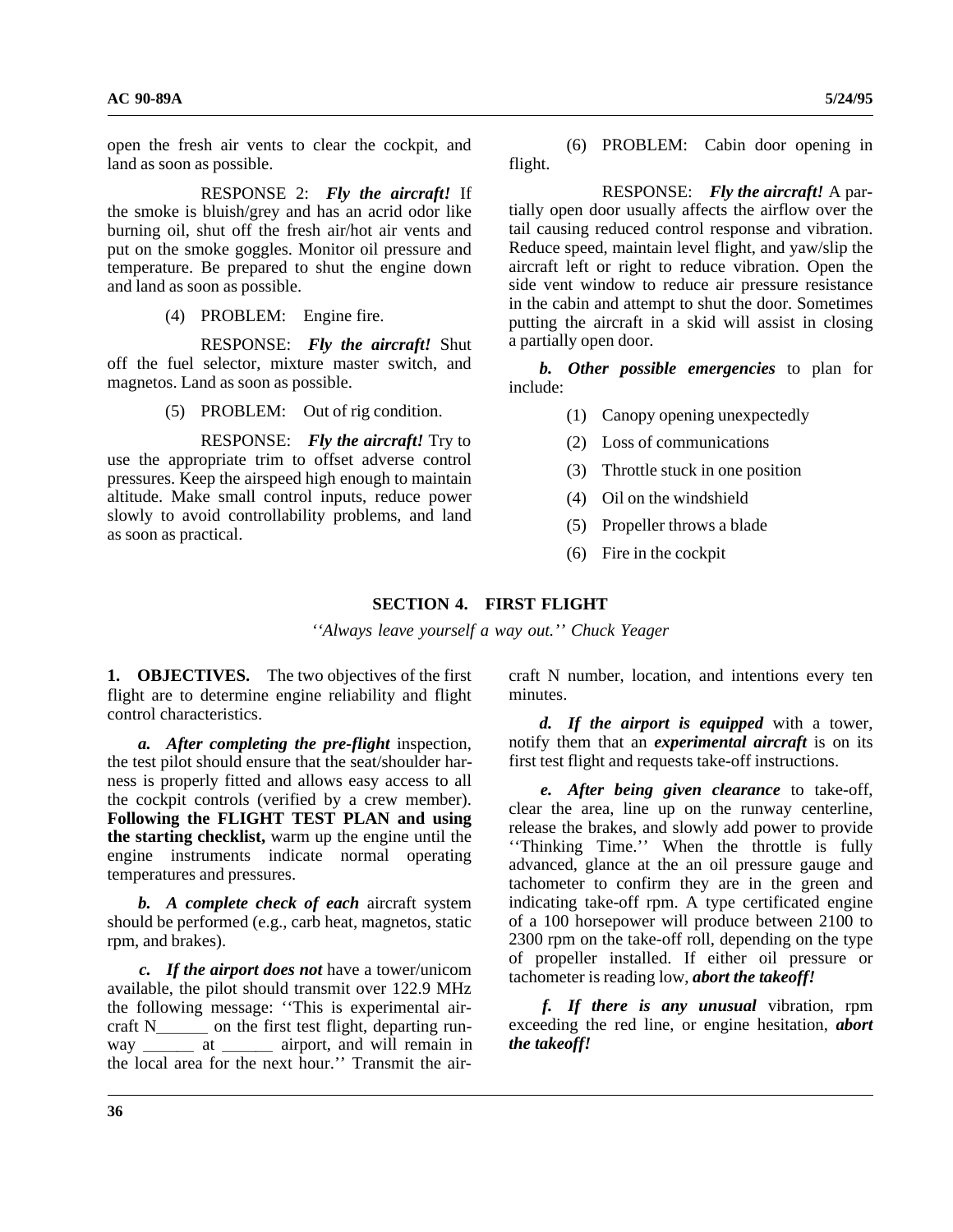*g. If in a tail wheel aircraft,* keep the tail on the runway until the rudder is effective. This usually happens at approximately 35 mph on most aircraft.

*h. As the aircraft accelerates* and approaches the predicted/manufacturer's lift off speed/point (green flag), gently ease back on the stick. The first take-off should be a gentle and well-controlled maneuver with the aircraft doing all the work.

*i. If the aircraft does not* want to rotate or unusual stick forces are experienced, *abort the takeoff!*

*j. If the aircraft has retractable* gear, do not raise the gear on the first two to three flights until the aircraft's stability/control responses have been explored a little further.

*k. It is recommended that after establishing* a safe climb angle. the pilot DOES NOT throttle back, switch tanks, or make large inputs into the flight controls for the first 1,000 feet. At the preselected altitude, reduce power slowly to avoid a pitch up or pitch down that might be associated with rapid power reductions.

**NOTE: Check if there is any additional stick or rudder input pressure during the climb. Try reducing any abnormal stick pressures with trim. Each control input should be small and slow.**

*l. If any unusual engine vibrations,* rapid oil pressure fluctuation, oil and cylinder head temperatures approaching red line, or decreasing fuel pressure is experienced, refer to the emergency check list and land as soon as possible.

## **SECTION 5. FIRST FLIGHT PROCEDURES**

*''In my opinion, about 90 percent of your risk in a total program comes with a first flight. There is no nice in-between milestone. You have to bite it off in one chunk.'' Deke Slayton*

**1. OBJECTIVE.** To perform a series of tests to develop data that will ensure a safe landing.

### *a. The First Test Flight.*

(1) After take-off, climb to 3,000 feet above ground level (AGL) and level off. Reduce power slowly. Complete the cruise checklist items. Following the FLIGHT TEST PLAN, circle the airport or emergency field as the engine performance is being monitored.

(2) Limit the cruise speed to no more than 1.5 the predicted stall speed of the aircraft. This will reduce the chances of flutter. If the engine appears to be operating smoothly, try testing the flight controls.

(3) With the airspeed being monitored, each control input should be gentle and small. Start with the rudder first. Yaw the nose of the aircraft 5 degrees left and right. Note the response. Raise the aircraft's nose 3 degrees up, note the response. After the aircraft is stabilized, level off and try three degrees nose down, trim, and note the response. Try a gentle bank of no more than 5 degrees to the left, then one to the right. If the aircraft is stable and is operating smoothly, try a few 90 degree clearing turns, followed by two 360 degree turns: one to the left and one to the right at a bank angle of 10 degrees.

(4) If the aircraft is responding to the prescribed specifications, increase the bank angle in succeeding turns to 20 degrees. If no problems are encountered, climb to 5,000 feet AGL (using the climb checklist and monitoring engine gauges), level off, fly an imaginary landing pattern, and test the flaps. Do not forget to announce every 5 to 10 minutes the aircraft's location, altitude, and intentions. Practice approach to landing by descending to 4,000 feet AGL first, then to 3,000 feet. *Remember, use the descent checklist.*

(5) During these maneuvers, control pressures should increase in proportion to control deflection. If control pressure remains the same as control deflection increases or if stick forces become lighter as control deflection increases, the aircraft may have a stability problem. Avoid large control movements and land as soon as possible.

(6) Remember to keep informing the tower/UNICOM/chase plane of what is happening. For 10 minutes of anticipated flight time, plan a brief rest period for the pilot. Fly straight and level, monitor the gauges, and enjoy the experience.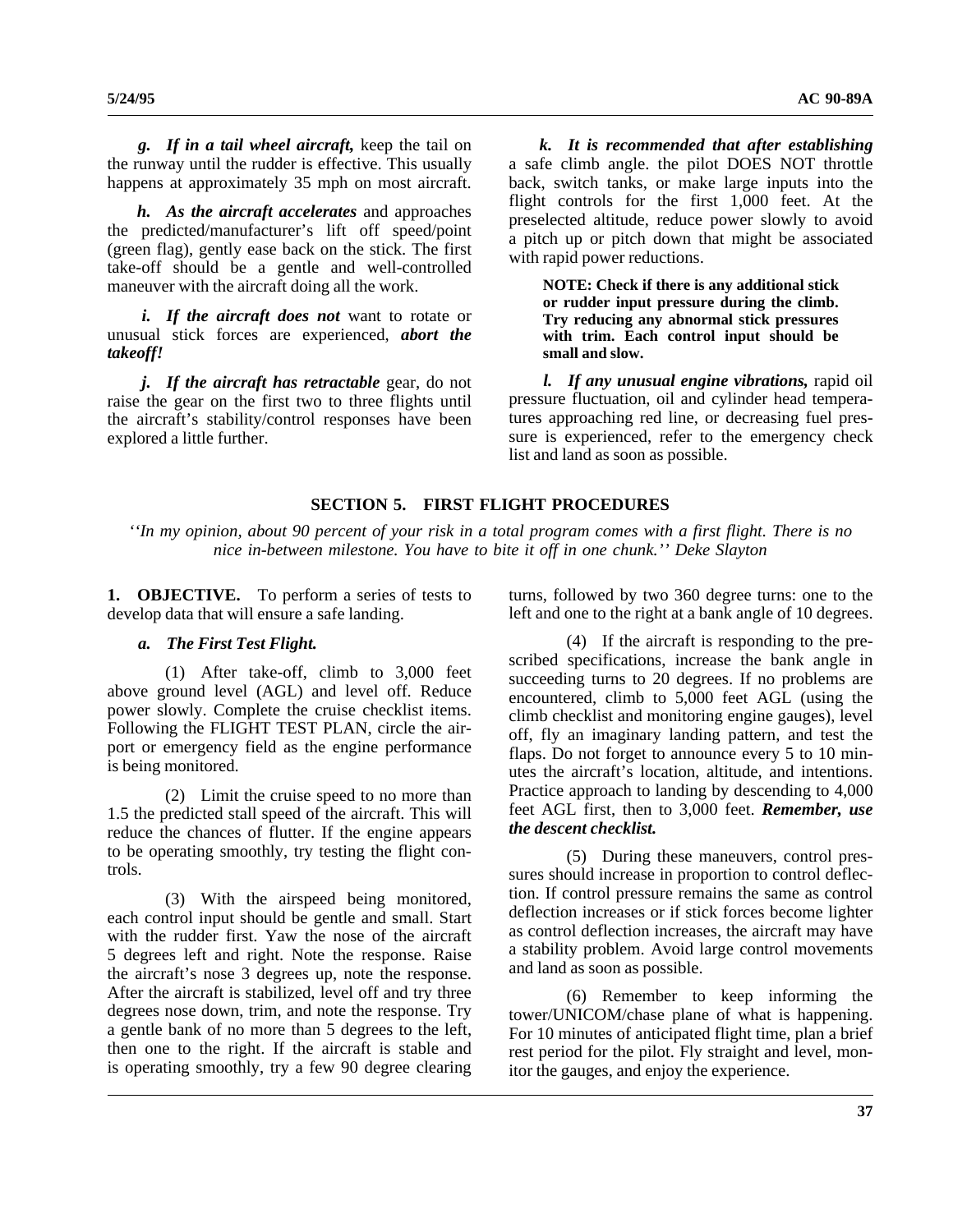(7) At low cruise power setting, straight and level, observe how the aircraft trims out. Do the ''fixed'' trim tabs on the rudder and aileron need adjustment? Are the adjustable aileron and elevator trim control effective? Is the control stick/yoke slightly forward of the mid-position in straight and level flight?

(8) Climb slowly back up to 5,000 feet. Two questions must be answered before landing:

(i) Is the aircraft controllable at low speeds?

(ii) What is the approximate stall speed?

(9) These questions can be answered with an approach to a stall maneuver. Do NOT perform a FULL STALL check at this time!

(10) The necessity for an approach to a stall check is because it will help establish a preliminary stall speed  $(V_{si})$  in mph/knots so the approach speed for landing can be calculated. Also, the pilot will have knowledge of the aircraft's handling characteristics at low speed.

### *b. Suggested Procedure.*

(1) Level off at altitude; make two clearing turns; stabilize airspeed, heading, and altitude; apply carb heat; set the flaps in the landing configuration and reduce power slowly to 900 rpm. TRIM. If, as is not uncommon on first flights, the aircraft cannot be trimmed properly, the pilot can still proceed with the check as long as the stick forces are not unusually heavy.

(2) With the aircraft airspeed approximately 1.4 mph/knots times (X) the predicted stall speed, raise the nose slowly. It is desirable for the aircraft to start decelerating slowly, about  $\frac{1}{2}$  mph/ knot a second. A 30 mph/knot deceleration at  $\frac{1}{2}$ mph/knot per second will take only a minute.

(3) As the aircraft slows down, note all the things that happen as the speed bleeds off. Observe the changing nose attitude and how the stick force changes. Keep the turn coordinator or turn and bank ''ball'' in the middle.

(4) Note how much rudder it takes to keep the ball centered. Every few seconds make very small control inputs to check that the aircraft is

operating in the prescribed manner. If the aircraft does not respond to small control inputs -- and it should not be expected to respond as quickly as it did at higher speeds -- make the inputs a little bit larger. Increase the amount of input progressively. Do not simultaneously put in all three control inputs. Give particular attention to the response to nosedown elevator inputs, which is necessary for recovery.

(5) Notice any changes in flight characteristics and the speeds at which they take place. Be especially alert for the onset of pre-stall buffet. Is the buffet felt through the stick? Through the airframe? Though the seat of the pants? Does the nose of the airplane want to rise or drop on its own? How strong is the buffet? Is it continuous? Would it get the pilot's attention if they were concentrating on something else?

#### **NOTE: On some high performance aircraft and aircraft with unusual wing designs, a pre-stall buffet may not exist and the stall may be abrupt and violent with a large degree of wing drop.**

(6) Keep making small control inputs at intervals to check the aircraft's responses. At approximately 5 mph/knots before the predicted stall speed, or at the first sign of a pre-stall buffet, note the airspeed and stop the test. Recover and write down the pre-stall indicated airspeed. This airspeed should be the reference stall speed for the first landing.

(7) The pre-stall recovery response should be a smooth and quick forward stick movement. This response should be enough to reduce the angle of attack to the point where the airplane is flying normally again.

(8) A wing drop would be unexpected so early in the approach to a stall, but if it becomes necessary to raise a low wing do it with rudder, NOT OPPOSITE AILERON. Use of ailerons at lower speed would increase the chances for a stall or a sudden departure from controlled flight.

(9) There is no need to gain more airspeed than the extra few mph/knots to fly out of a prestall condition. After returning to straight and level flight and using the information learned, the pilot can practice a few more recoveries from a pre-stall condition. Remember the aircraft will constantly be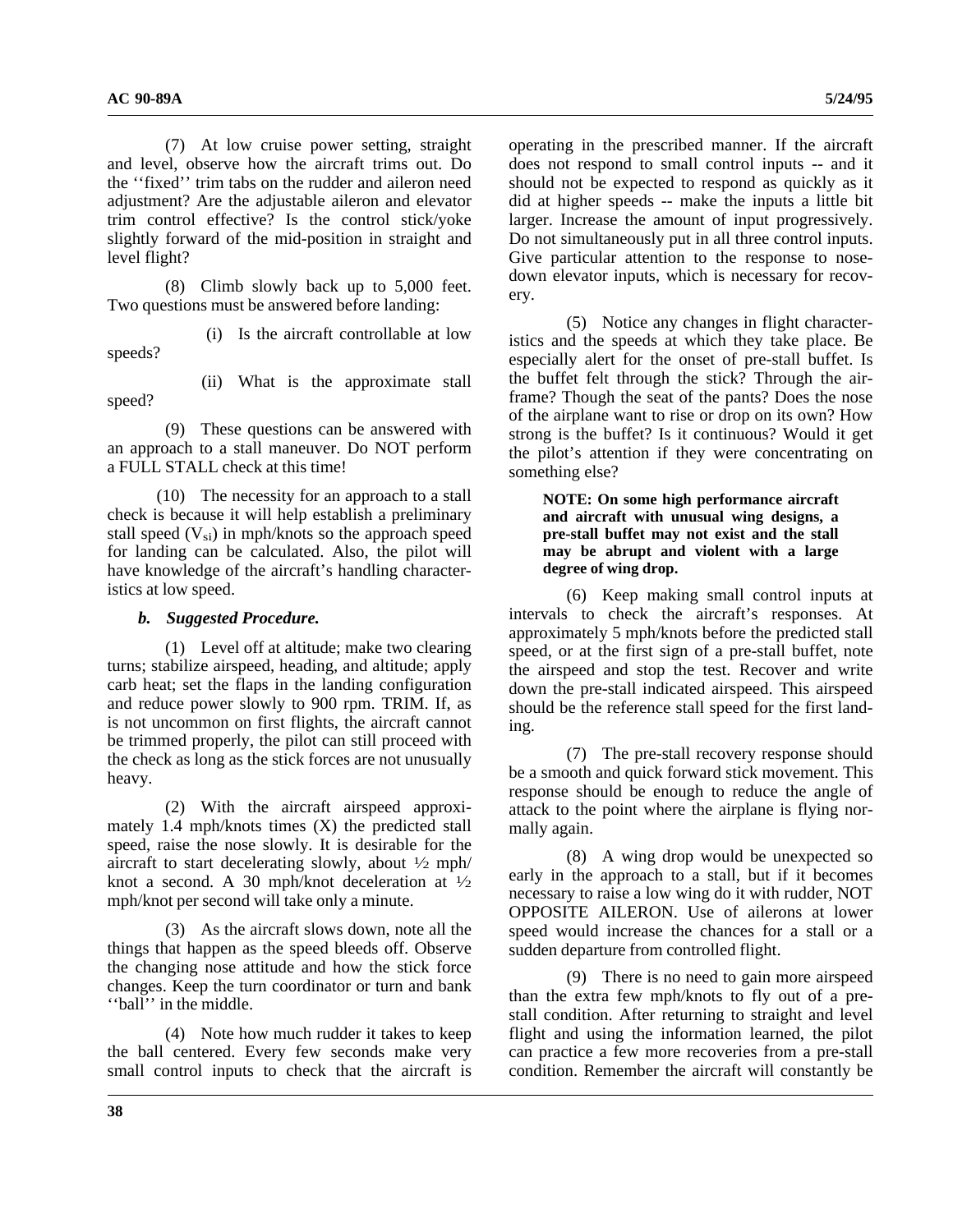loosing altitude so it is necessary to climb back up to 5,000 feet AGL to continue further flight testing. Do not get so involved that the overall objective of the first flight is lost -- which is getting the pilot and aircraft safely back on the ground.

(10) The FLIGHT TEST PLAN for the first flight should call for a maximum of 1 hour of actual flight time. This is to reduce pilot fatigue and the possibility of an engine failure or airframe malfunction occurring due to vibration or construction errors.

**NOTE: The pilot may elect to make several practice approaches to landing at altitude or low approaches to the active runway to get a solid understanding of the lower airspeeds, aircraft attitude, and overall feel of the aircraft in the landing configuration. Before each low approach at the airport, the tower/ UNICOM/chase plane should be advised of the pilot's intentions. Avoid other traffic in the pattern, and use the landing checklist.**

(11) When the pilot has completed all the tests called for by the FLIGHT TEST PLAN, notify the tower/UNICOM/chase plane of the intent to land. Complete the landing checklist **before entering downwind.** Keep all turns less than 20 degrees of bank, but do not cross-control by using the rudder to move the nose. This will increase the bank angle,

which most pilots will correct by using opposite aileron. If allowed to continue, and with back pressure on the stick, this will result in a cross-control stall and a roll to a near vertical bank attitude at the beginning of a spin with no altitude left for recovery.

(12) On final approach, the aircraft speed should be no less than 1.3 but no more than 1.4 times the recorded ''first flight'' pre-stall speed. Homebuilt biplanes (high drag) should use an approach speed of 1.5 x stall speed on landings.

(13) Landings, especially the first one in an amateur-built or kit plane, are always exciting. Proceed slowly and do not over control. If the landing conditions are not ideal, be prepared to go around.

(14) The actual touchdown should take place within the first 1,000 feet with braking action being applied before the red (abort) flag marker on the runway.

(15) After taxiing in, secure the aircraft, debrief the flight with members of the team, then together perform a careful post-flight inspection of the aircraft.

**NOTE: Remember to allow enough time to absorb what has been learned about the aircraft's performance and the pilot's and ground crew's responses to it.**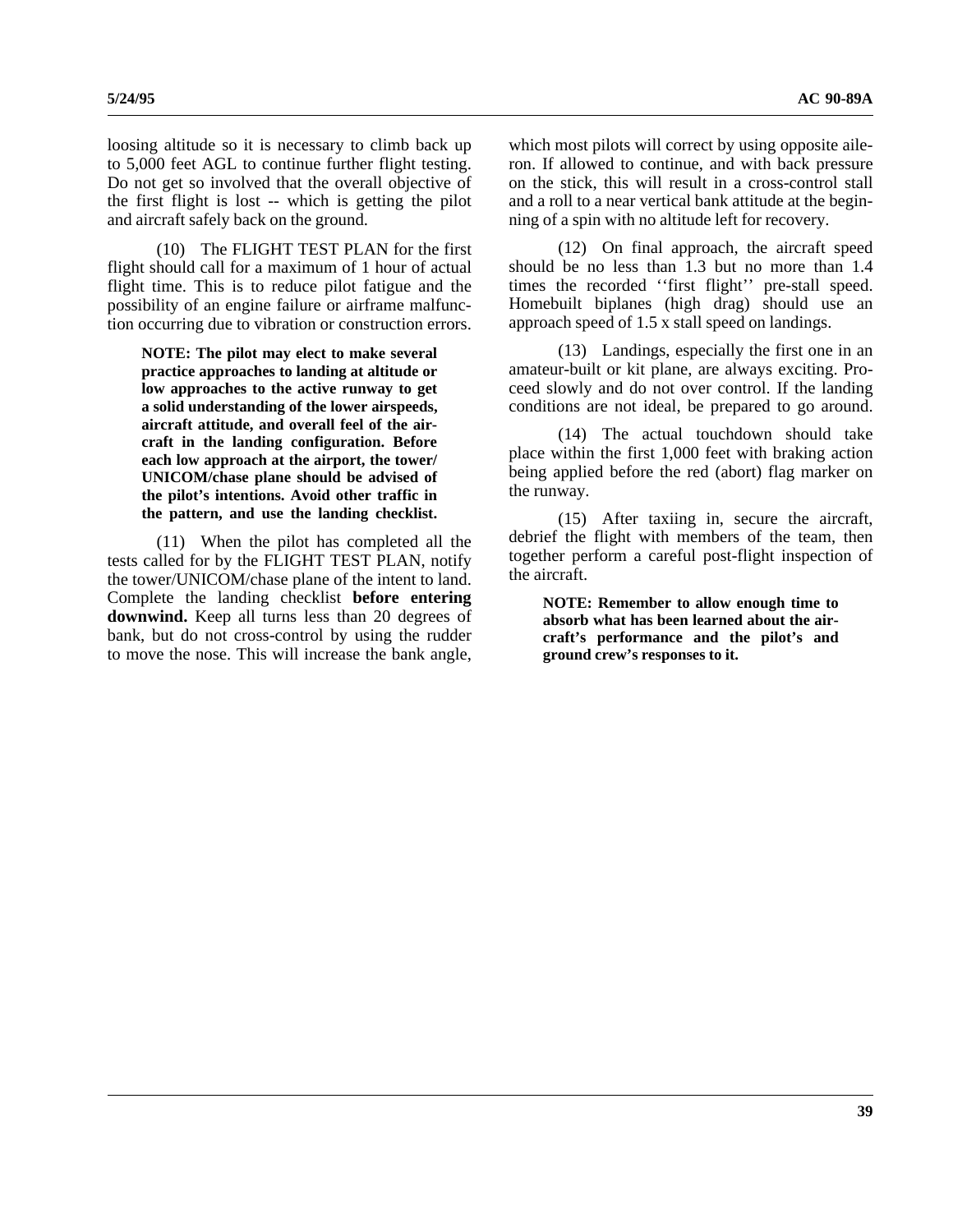# **THIS PAGE INTENTIONALLY LEFT BLANK**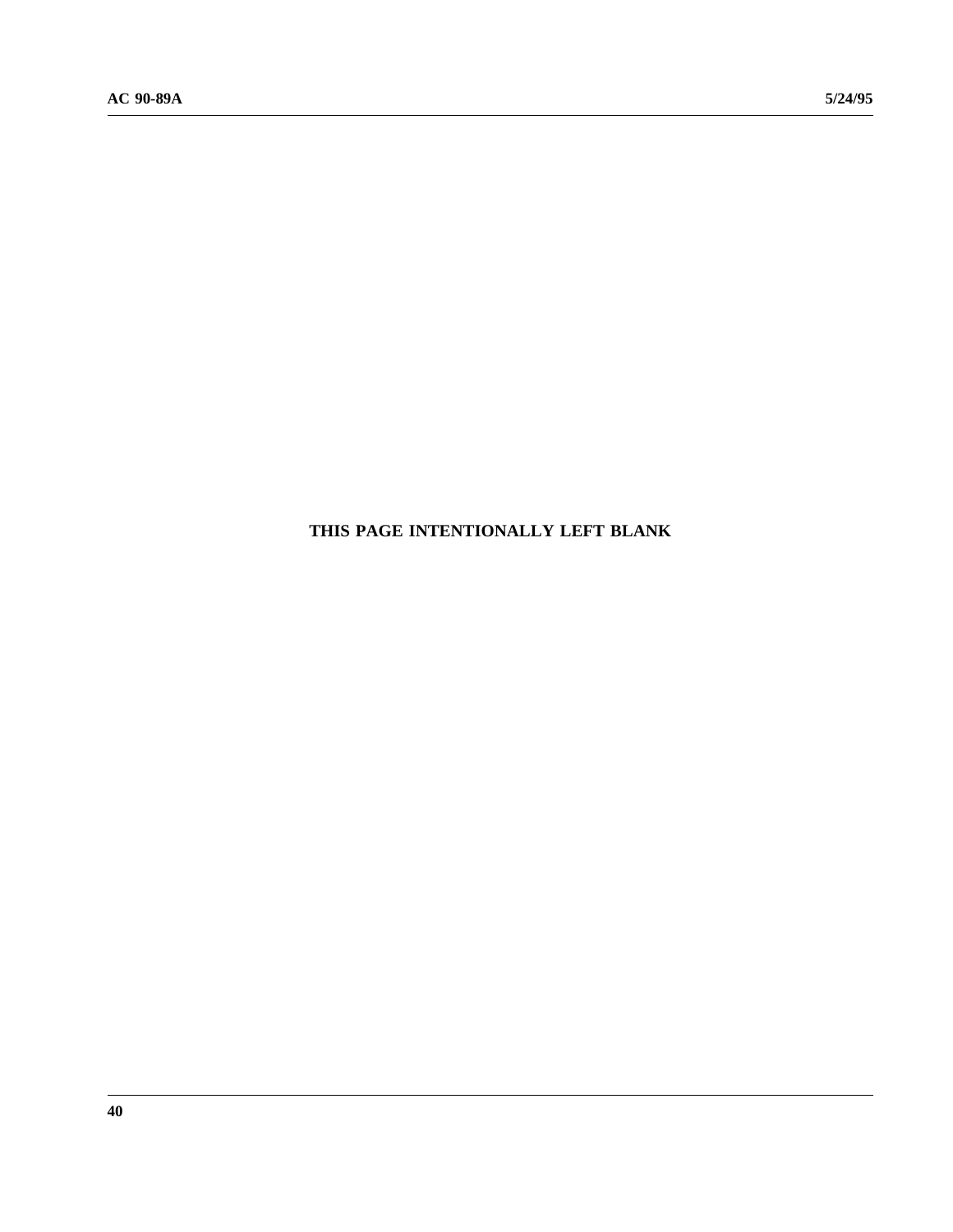# **CHAPTER 4. THE FIRST 10 HOURS**

*''One can get a proper insight into the practice of flying only by actual flying experiments.''* **Otto Lilienthal (1896)**

### **SECTION 1. THE SECOND FLIGHT**

**1. OBJECTIVE.** To re-affirm the first flight findings.

*a. Before the second flight,* the pilot should ensure that all discrepancies noted on the first flight are corrected. It is probable that more ground runups, rigging adjustments, or taxi tests will be required. Under no circumstances should a pilot takeoff in an aircraft with known airworthiness problems. The Law of Aerodynamics does not often forgive these types of mistakes.

*b. The pre-flight inspection* should be the same as performed for the first flight, including draining the oil and inspecting the oil and fuel screens for contamination.

*c. The second flight,* again lasting approximately an hour, should be a carbon copy of the first one, with the exception that all first flight discrepancies are corrected. If problems are not corrected, all further flight testing should be canceled until solutions are found.

### **SECTION 2. THE THIRD FLIGHT**

*''Plan the flight, fly the Plan.'' Sign on the wall at the Naval Test Pilot School, Patuxent River, MD*

**1. OBJECTIVE.** To validate the engine reliability.

**2. GENERAL.** The third flight should concentrate on engine performance. Do not forget to record the engine's response to any application of carb heart, leaning of the fuel mixture, changes to airspeed, and its response to switching fuel tanks.

*a. Engine oil pressure,* oil temperature, fuel pressure, and cylinder head temperatures should be monitored and recorded from 55 percent through 75 percent rpm. At the higher rpm, be sure not to exceed 80 percent of the maximum cruise speed. This is to avoid the possibility of encountering a flutter condition. Do not forget to record the engine responses to any applications of carb heat, leaning the fuel mixture, changes to the power settings (RPM and Manifold pressure), changes to airspeed, and its response to switching fuel tanks.

*b. Resist the temptation* to explore the more exciting dimensions of flight. Stick to the FLIGHT TEST PLAN and perform a conscientious evaluation of the engine. After landing, review the data with the crew members. Make adjustments as needed, perform another post-flight inspection of the aircraft, and record oil and fuel consumption.

*c. After three hours* of flight testing, the pilot should be able to make the initial determination that the aircraft is stable and engine is reliable in cruise configuration.

### **SECTION 3. HOURS 4 THROUGH 10**

*''Keep your brain a couple steps ahead of the airplane.'' Neil Armstrong*

**1. OBJECTIVE.** To build on the data established by the first three hours and start expanding on the flight test envelope in a thorough and cautious manner. This operational data will be added to the aircraft's flight manual.

**2. GENERAL.** These next seven 1-hour test segments should confirm the results of the first 3 hours and explore the following areas:

*a.* Gear retraction (if applicable)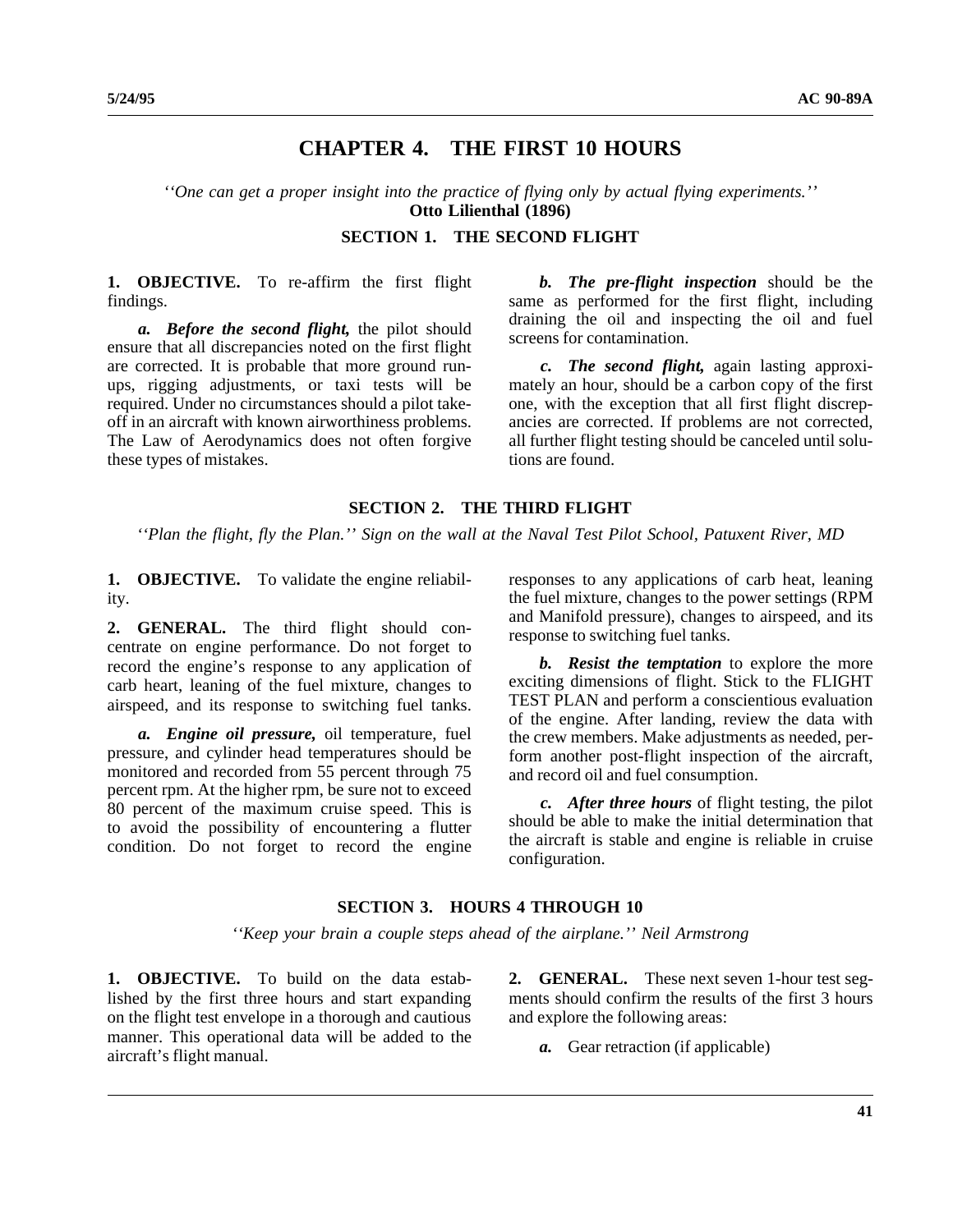*b.* Climbs and descents to preselected altitudes. (monitor engine performance)

*c.* Airspeed indicator in-flight accuracy check

**NOTE: After each test flight, ALL DISCREPANCIES must be cleared before the next flight. The aircraft also must be THOROUGHLY INSPECTED prior to the next flight.**

**NOTE: It is recommended that all flight test maneuvers be preceded with two 90 degree clearing turns to ensure that the flight test area is free of other aircraft.**

### **3. GEAR RETRACTION.**

*a. Before the gear is retracted* in flight for the first time, it is advisable to put the aircraft up on jacks and perform several gear retraction tests, including the emergency gear extension test. These tests will determine if, in the last three hours of flight testing, any structural deformation or systems malfunctions have occurred. In addition to the gear retraction test, the pilot/chase pilot/ground crew should use this time to review the aircraft's kit/ designer instructions and emergency checklist procedures for malfunctioning gear and plan accordingly. If at any time the aircraft has suffered a hard landing or side loading on the gear during flight testing, the aircraft and its gear should be tested for operation and condition on the ground.

*b. The first gear retraction test* should be conducted with the aircraft flying straight and level at or above 5,000 feet AGL, over an airport or emergency field. The airspeed must be well under the maximum landing gear retraction airspeed. When the gear is being retracted, note if there is any tendency for the aircraft to yaw, pitch, or roll. Record what changes to the aircraft's trim are required to maintain straight and level flight. If there are no adverse flight reactions or system malfunctions, cycle the gear several times. When satisfied with the straight and level gear retraction test, try an emergency gear extension but **only if this is practical.**

*c. With the gear extended,* slow the aircraft to 1.3 times the pre-determined stall speed, stabilize, lower the flaps to the take-off position, trim, and maintain straight and level flight.

*d. Simulate a normal takeoff* by increasing rpm to full power. Raise the nose 3 degrees, trim, and then retract the gear. Observe the following: aircraft reaction, such as pitch or roll; length of time for gear to retract; trim requirements;, and the time necessary to establish a 1,000-foot climb before leveling off.

*e. Practice a simulated takeoff* several times to ensure that the aircraft's response is predictable and the gear retraction system is mechanically reliable.

**4. CLIMBS AND DESCENTS.** The purpose of these tests is to **monitor engine performance and reliability.** The pilot should start the test only after the aircraft has been flying straight and level for a minimum of 10 minutes to stabilize engine oil pressure and temperatures.

*a. Engine oil pressure and* temperatures must be kept within the manufacturer's limits at all times during these tests. High summer temperatures may place restrictions on the flight test program because both oil and cylinder head temperatures will increase 1 degree for each 1 degree increase in outside temperature.

(1) Climbs. Start the first climb at a 15 degree climb angle, full power, at a predetermined designated altitude (e.g., 1,000 feet). Maintain the climb angle for 1 minute. Record the engine temperatures and pressures. Reduce power, stabilize the engine temperature, and repeat the test. For the second climb test, the Flight Test Plan should call for increasing the climb time -- record the results. When satisfied that an engine cooling problem does not exist at this climb angle, repeat the tests using steeper climb angles until the pilot has reached 15 degrees or encountered an engine manufacturer's limit or a 5-minute climb period at full throttle has been reached.

(2) Descents. Should begin above 5,000 feet AGL with both the engine temperatures and pressures stabilized.

(i) The test pilot **should use carb heat and clear the airspace below him before starting the descent.** The first descent should be at a shallow angle, at low rpm and last for 30 seconds, not exceeding 1.5 times the estimated stall speed of the aircraft. During long, low power descents, the pilot must be on the alert for too rapid cooling of the engine usually identified by a signifi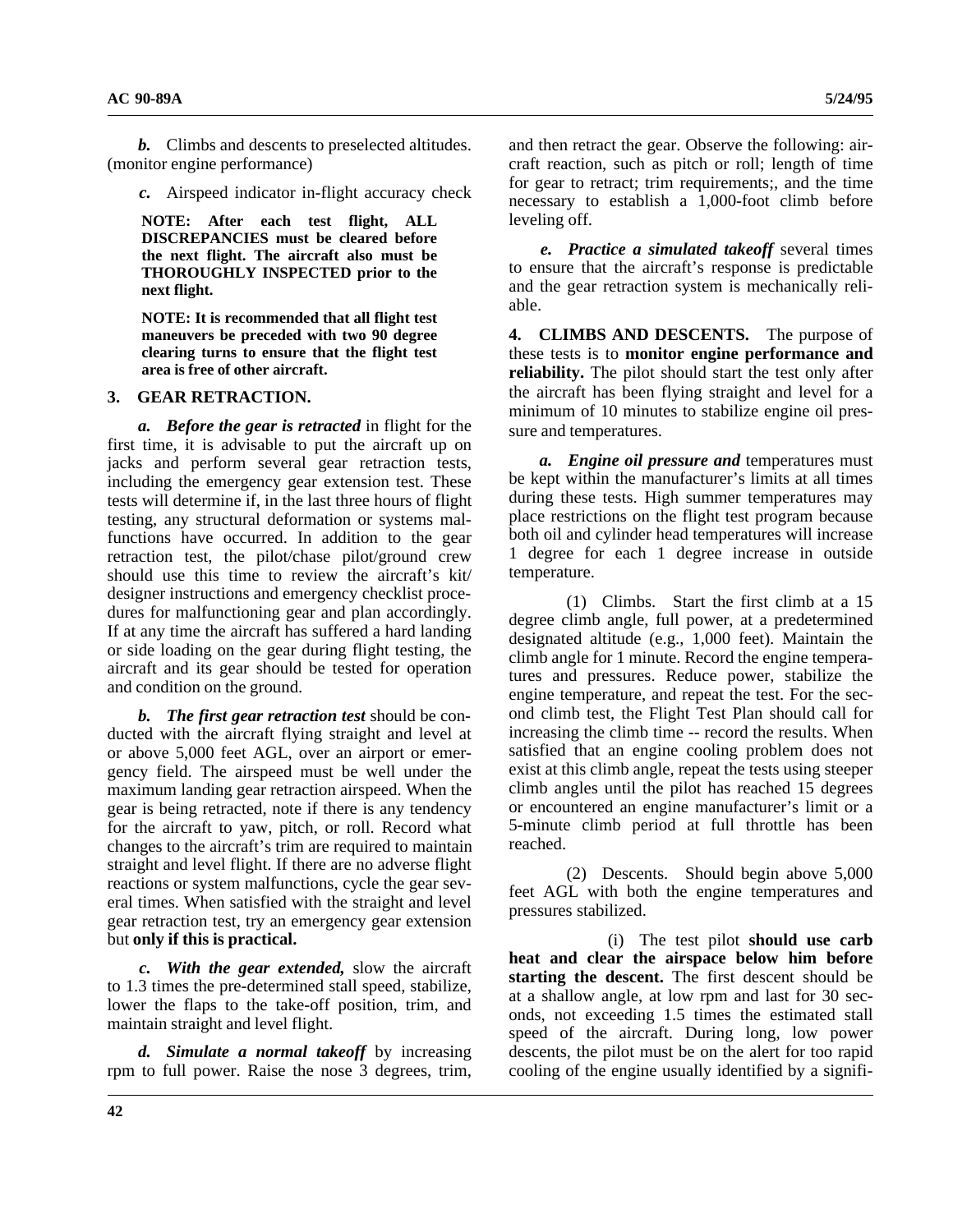cant drop in oil and CHT temperature. If a noticeable drop occurs, increase the engine rpm and reduce the angle of descent. If not corrected, the repeated rapid cooling of the engine may cause thermal shock to the engine cylinders and eventually cause cylinder head cracking or seizure.

(ii) Conduct each test as before, but increase the time by 30 seconds until limited by the engine manufacturer's restrictions or 5-minute descents are reached. Record temperatures, pressures, altitudes, and airspeeds data for climbs and descents for addition into the aircraft's flight manual.

**5. AIRSPEED IN-FLIGHT ACCURACY CHECK.** The following procedure for airspeed calibration is offered for evaluation:

*a. A measured course should* be chosen with readily identifiable landmarks at each end. The landmarks should be a known distance apart, and the length of course should be at least 1 to 2 miles long.

*b. The pilot must fly a precision* course maintaining a constant altitude (e.g., 1,000 feet), constant airspeed, constant magnetic heading, and constant engine rpm. The pilot must record the temperature, altitude, indicated airspeed and the time over each landmark for both directions. The average of these speeds is the ground speed of the aircraft. An E6B computer will convert the temperature, altitude, and ground speed into True Indicated Airspeed for the tests.

**NOTE: The difference between the E6B computer readings and the aircraft's ground** **speed readings is the error in the instrument and the error caused by the installation of the system in the aircraft.**

*c. The airspeed calibrations runs* should be made several times in opposite headings for each of the selected airspeeds the pilot wants to check. Such accuracy test runs should start at the lowest safe airspeed and work up to cruise speed using 10 mph/knot increments.

*d. Most errors will be found* at the low end of the speed range due to the angle of the pitot mast to the relative wind and/or the location of the static ports. Recently, amateur-builders have been using Global Positioning Satellite (GPS) hand held receivers to check airspeed accuracy.

**NOTE: Flight testing of all amateur-built aircraft is restricted to a flight test area. If a pilot must run additional tests on the aircraft that require more airspace, he should notify the FAA District Office that issued the aircraft's operating limitations and request a change to those limitations. If a pilot is found to be operating an EXPERI-MENTAL AIRCRAFT in violation of the aircraft's Operating Limitations, the FAA may take certificate action.**

*e. If the aircraft has retractable* gear or flaps, test the accuracy of the airspeed indicator with the gear/flaps up and down.

*f. Record all the data* in order to prepare an airspeed calibration table for the flight manual.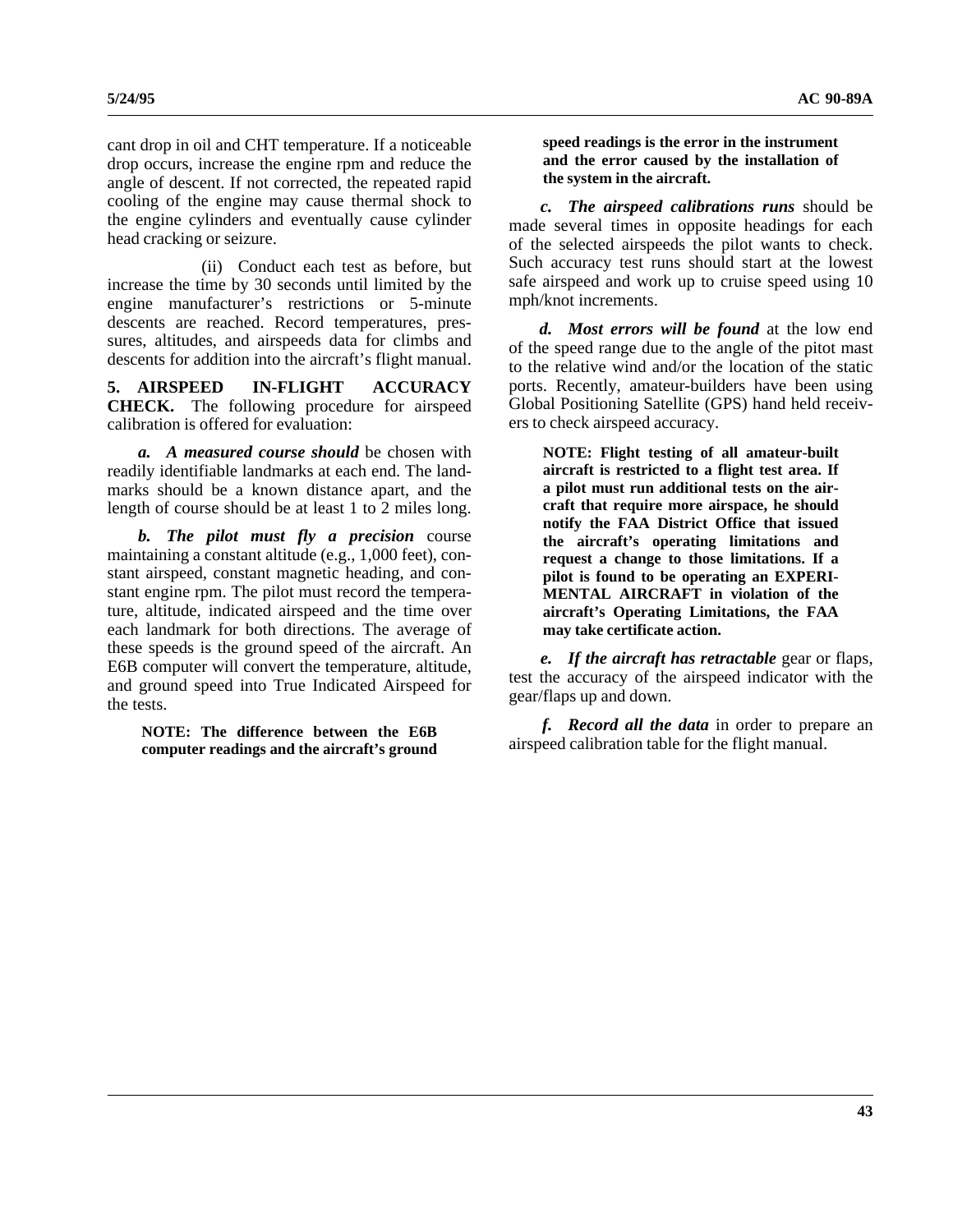# **THIS PAGE INTENTIONALLY LEFT BLANK**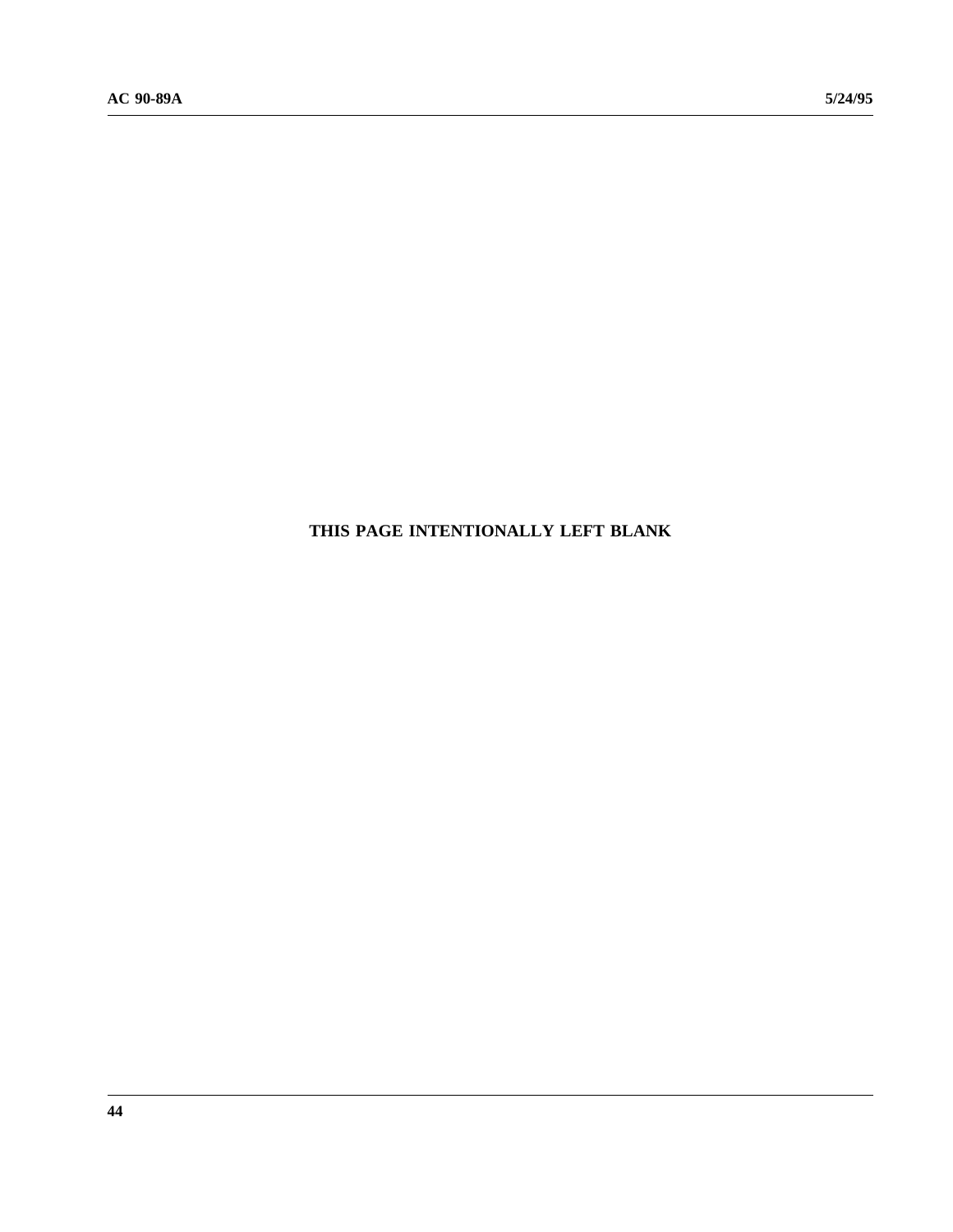# **CHAPTER 5. EXPANDING THE ENVELOPE**

*''Checklist! Checklist!! Checklist!!!'' Jim Byers, Flight Instructor/Examiner* **SECTION 1. GENERAL**

**1. OBJECTIVE.** To move from a known flight environment to an unknown flight environment using a series of planned and carefully executed steps.

*a. Before beginning the next* series of test flights, it is highly recommended that the aircraft undergo a ''Condition Annual'' inspection as identified in the FAA Operation Limitation the amateurbuilder received with the special airworthiness certificate. It is strongly recommended that the builder and/or pilot TAKE THE TIME to inspect the aircraft because within the previous 10 hours, the aircraft has been subjected to what can be referred to as a ''shakedown cruise.''

*b. During the inspection,* check the TORQUE (paint marks) on the engine mounts, propeller bolts, and landing gear. Double check the flight control hinges and rod end bearings for attachment and play. Check all cable installations, cable tension, and control travel in addition to completing all the standard inspection and maintenance items. This inspection also should include checking the oil and fuel filters for metal or other forms of contamination.

*c. Even if there have been* no indications of CO contamination, perform another carbon monoxide (CO) test using the floodlight procedure (see chapter 1, section 7) or an industrial CO test meter. There is a strong possibility that operational vibration and landing stresses may have opened new paths for CO to enter the cockpit.

### **SECTION 2. HOURS 11 THROUGH 20**

*''Fly Scared!'' Admiral Jack Ready, U.S.N.*

**1. OBJECTIVE.** To focus the next 10 hours of flight testing on the following: stall speed, best rate of climb speed, best angle of climb speed, and slow flight. It is recommended that stall speed tests be conducted with the aircraft's fuel tanks full. (CG).

*a. As with any unknown,* approach slowly, incrementally, and follow the FLIGHT TEST PLAN. To improve safety and reduce the possibility of spins, the aircraft should be tested with a forward CG loading. Start the stall tests at 6,000 AGL. Make clearing turns and stabilize the airspeed and altitude. The first full stall should be conducted with power off, no flaps, and gear-up if applicable. After clearing the area, reduce the airspeed to 1.3 times the predicted stall speed and trim. (NOTE: Do not trim within 10 knots of stall.)

**NOTE: Some clean, high performance aircraft may not have any noticeable pre-stall buffet. The actual stall may be abrupt and violent with a large amount of wing or nose drop.**

*b. The preferred pre-stall* and stall behavior is an unmistakable warning buffet starting lightly about 5 to 10 mph/knots above the eventual stall speed, growing in intensity as the aircraft slows down.

*c. The desired stall characteristics* should be a straight forward nose drop with no tendency for roll or pitch-up. This docile and forgiving behavior implies a stall that has started at the wing root and progressed smoothly outboard. This gives an early warning to the pilot in the form of the buffet from separated airflow over the wings and or tail. The ailerons will continue to operate in the attached air flow until the aircraft's stall speed is reached and the wing stalls.

*d. Begin by using the same procedures* employed on the first flight. Secure cockpit items and put on carburetor heat. Decelerate slowly at 1⁄2 MPH/knot a second. Make small control inputs, keep the ball centered, and note the aircraft's reaction.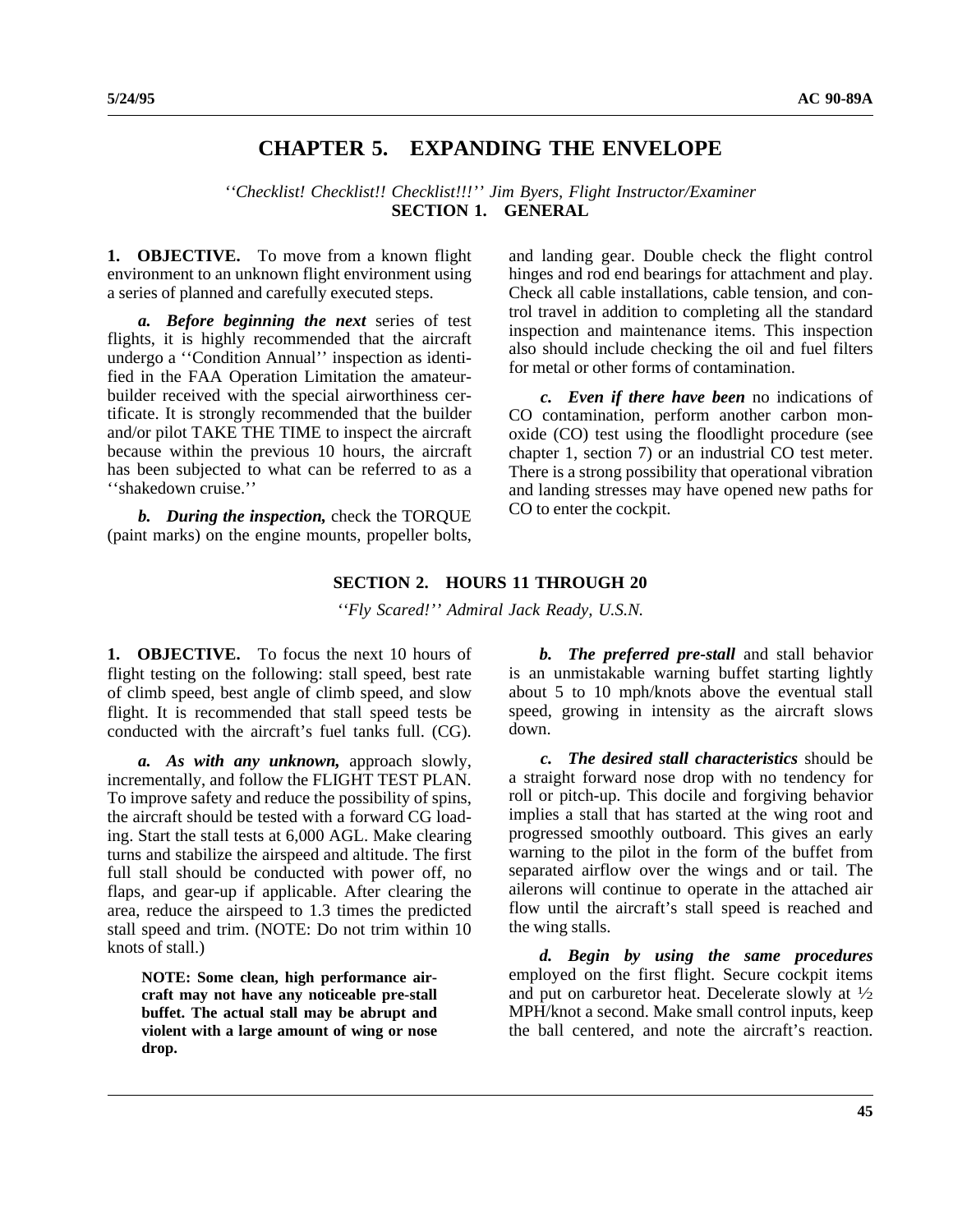*e. Let the aircraft stall* and recover immediately, with stick forward and increasing power. Note the stall speed.

*f. Practice the same stall sequence* several times at 1⁄2 mph/knot speed deceleration rate to determine the power-off, one g stall speed. Practice the same stall series with flaps, starting with the lowest setting first and working slowly to the full flap configuration. Record the findings.

*g. After exploring the stall* and recovery behavior in a slow deceleration with the ball in the middle, try a series of stalls with flaps up and then flaps down with a faster rate of deceleration. Do not exceed the deceleration rate expected in normal operations.

### **2. STALLS.**

*a. Power on Stalls.* As before, use the same procedures moving from the known to the unknown. Increase power incrementally and run a stall test at each new power setting until full power is reached. It is not advisable to jump straight from idle to full power with the resultant large changes in pitch attitude, torque reaction, and slip stream effect on the wing and tail.

*b. Conducting Power on Stalls.* It is recommended that the aircraft be stabilized in level flight at low cruise power. The power-on stall is reached by slowly increasing the power to the desired power setting. The pilot then steadily increases the pitch attitude until the aircraft experiences the stall buffet. Remember to keep the ball in the center until the onset of the stall buffet.

(1) The power on stall may be more likely to cause a wing drop than one at idle. This is due to torque reaction and because the propeller slipstream tends to keep the flow of higher velocity air over the inboard (root) section of the wing despite the higher angle of attack. This allows the root portion of the wing to continue flying after the wing tip stalls, dropping a wing.

(2) Tip stalls usually do not give advance warning and will almost invariably result in some severe wing drop. These stalls are more likely to result in a spin, even if the controls are not mishandled. If the spin does not develop, considerably more height will be lost in the recovery than if the stall had been straight-ahead nose down.

(3) If the pilot yields to instinct and tries to correct the wing drop with aileron, it could result in a spin. Since a sharp wing drop could be regarded as the onset of spin auto-rotation, the recommended corrective action is to reduce power, exercise prompt application of full opposite rudder combined with lowering the nose to the horizon or below. Take care to avoid this situation until the aircraft's spin behavior has been tested.

(4) Perform the same sequence of events for power on stalls as power-off stalls, unless limited by the designer's instructions. Record all findings for the aircraft's flight manual.

**NOTE: Aircraft with retractable gear will have to go through a separate series of slow flight and stall checks with gear extended, with and without flaps. Record the different stall speeds for each configuration in the aircraft's flight manual.**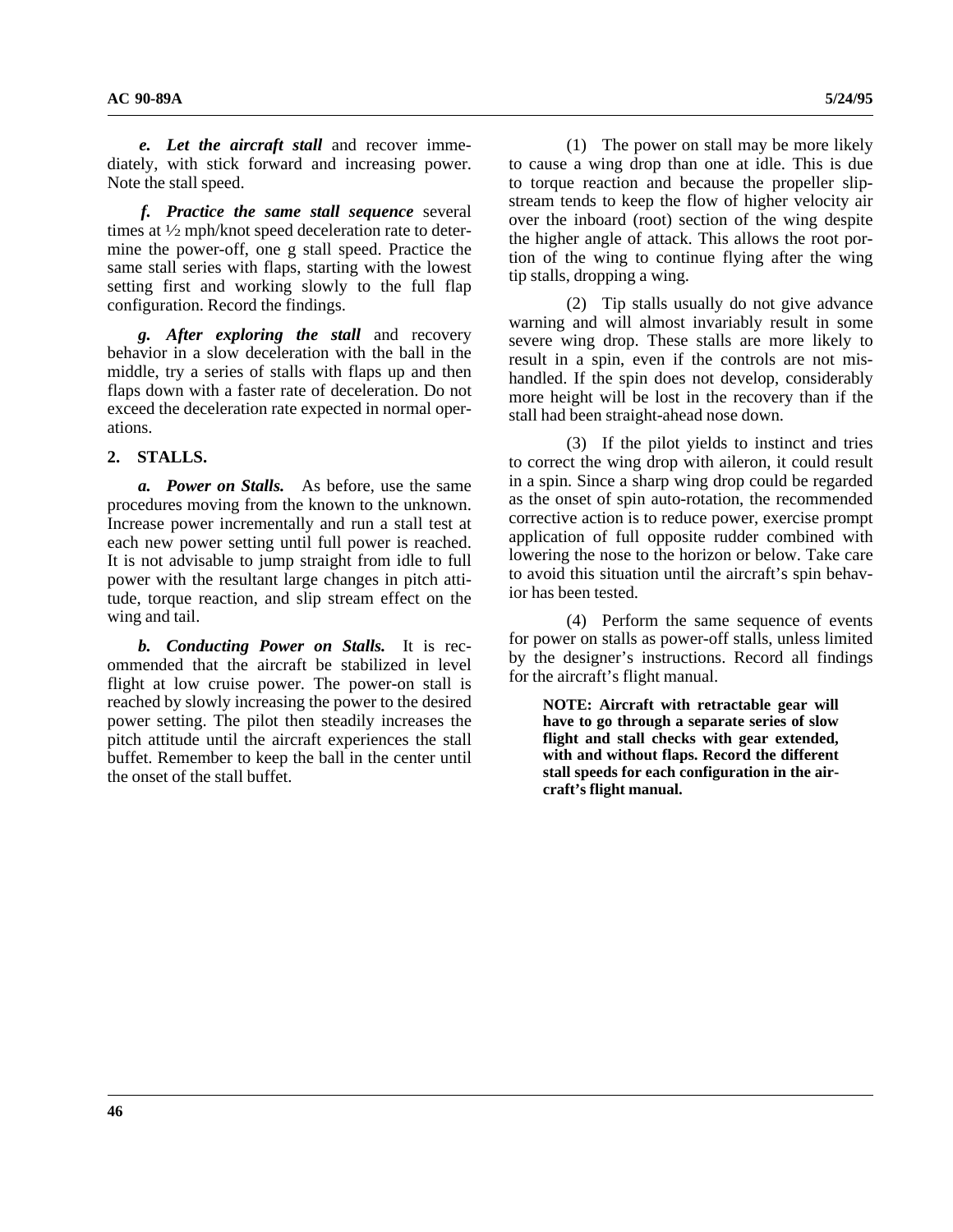

FIGURE 6. Climb Airspeed and Altitude Graph

*c. Best Rate of Climb Speed Tests.* To determine the best rate of climb for the aircraft, the following procedures are suggested:

(1) Perform the tests in smooth air, free from thermal activity. Select an altitude (e.g., 1,000 feet AGL) as a BASE attitude. Use a heading 90 degrees to the wind and for the best results, reverse the heading 180 degrees after each climb test.

(2) Begin a full throttle climb well below the predetermined BASE altitude and stabilize at a preselected airspeed approximately 15 mph/knots above the predicted best rate of climb speed. As the aircraft passes through the BASE altitude, begin a one minute time check. At the end of 1 minute, record the altitude gained. Descend down below the BASE altitude. Decrease the airspeed by 5 mph/ knots and run the test again. After each succeeding test, the pilot should decrease the airspeed by 5 mph/ knots until reaching an airspeed that is 10 mph/knots higher than the stall speed of the aircraft. Record the airspeed and altitude gained for each climb on a graph similar to figure 6.

(3) The airspeed that shows the greatest gain in altitude is the aircraft's best rate of climb speed  $(V_v)$ .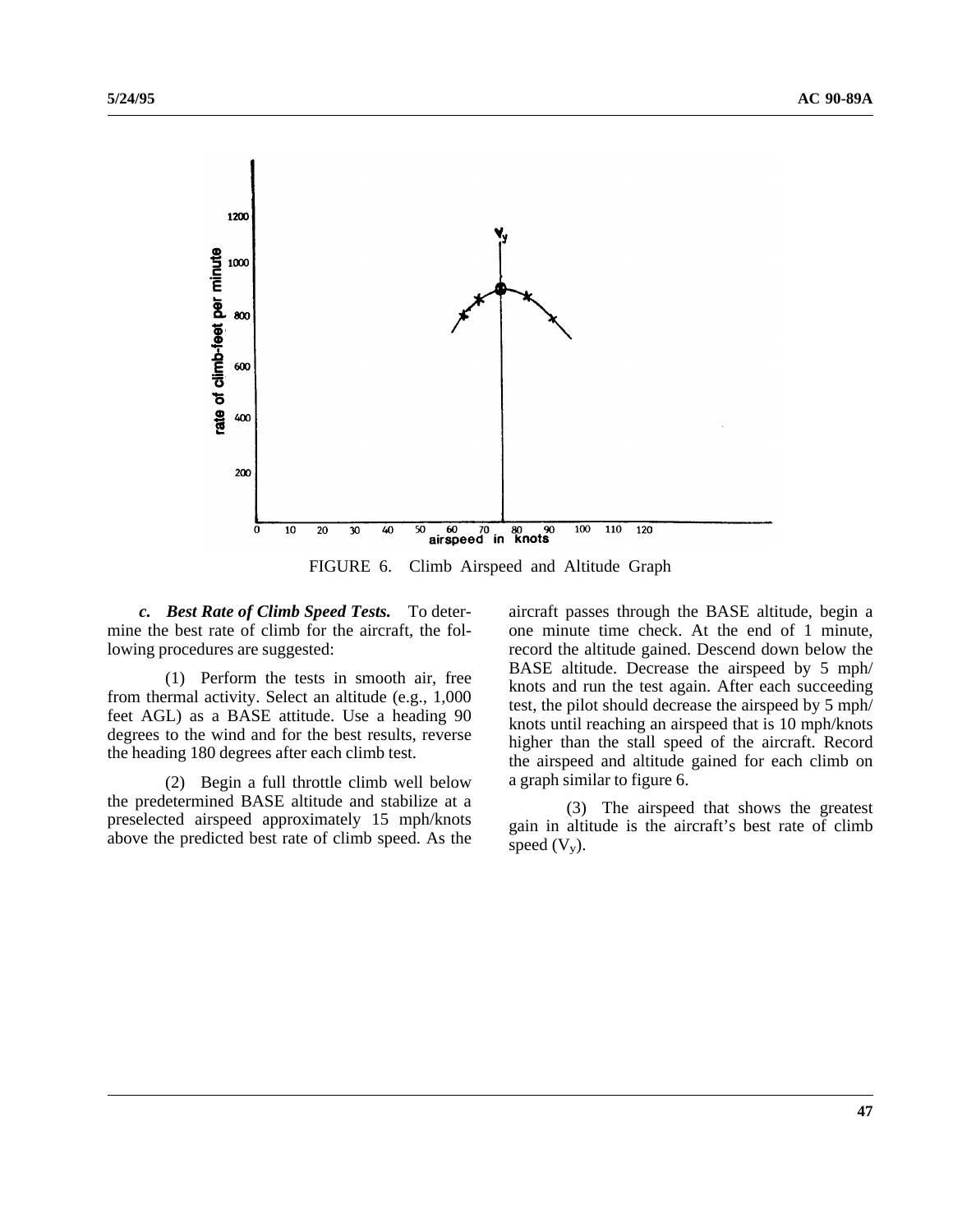

FIGURE 7. Best Rate of Climb Speed Graph

#### *d. Best Angle of Climb Speed Tests.*

(1) Best angle of climb speed can be found by using the same chart developed for the best rate of climb tests. Draw a line (tangent) from the zero rate of climb feet per minute (see figure 4) outward to a point, on the rate of climb airspeed curve. Where both lines touch, draw a line straight down to the airspeed leg of the chart.

(2) The airspeed that the line intersects is the best angle of climb airspeed.

### *e. Slow Flight Test.*

(1) For added safety, the slow flight tests should be performed at 6,000 AGL or higher to allow room for spin recovery. THE PRIMARY PURPOSE OF THESE TESTS IS FOR THE PILOT TO BECOME FAMILIAR WITH THE AIRCRAFT'S HANDLING QUALITIES AT THE MINIMUM GEAR UP/DOWN AIRSPEEDS AND POWER SETTINGS.

(2) The tests should be done with and without flaps. Start the tests at an airspeed of 1.3 times (X) the stall speed of the aircraft. Once the aircraft is stabilized and maintaining its altitude, reduce the airspeed by 5 mph/knots. Maintain the altitude. Keep reducing the airspeed until approaching a stall.

(3) Maintain 5 mph/knots above the previously determined stall speed. This figure is the initial slow flight airspeed. Practice with each flap setting, noting its affect on the aircraft's performance. If the aircraft has retractable gear, test in all gear and flap combinations. These tests will have to be run later in the flight test program but with the AIR-CRAFT AT GROSS WEIGHT to determine the actual slow flight airspeed and stall speeds.

(4) Remember, to help reduce the possibility of unplanned stalls in slow flight configurations, avoid bank angles of more than 5 degrees. When all the test data has been evaluated, and if the aircraft is equipped with a stall warning horn or indicator, set the stall warning at 5 mph/knots above the aircraft's highest stall speed.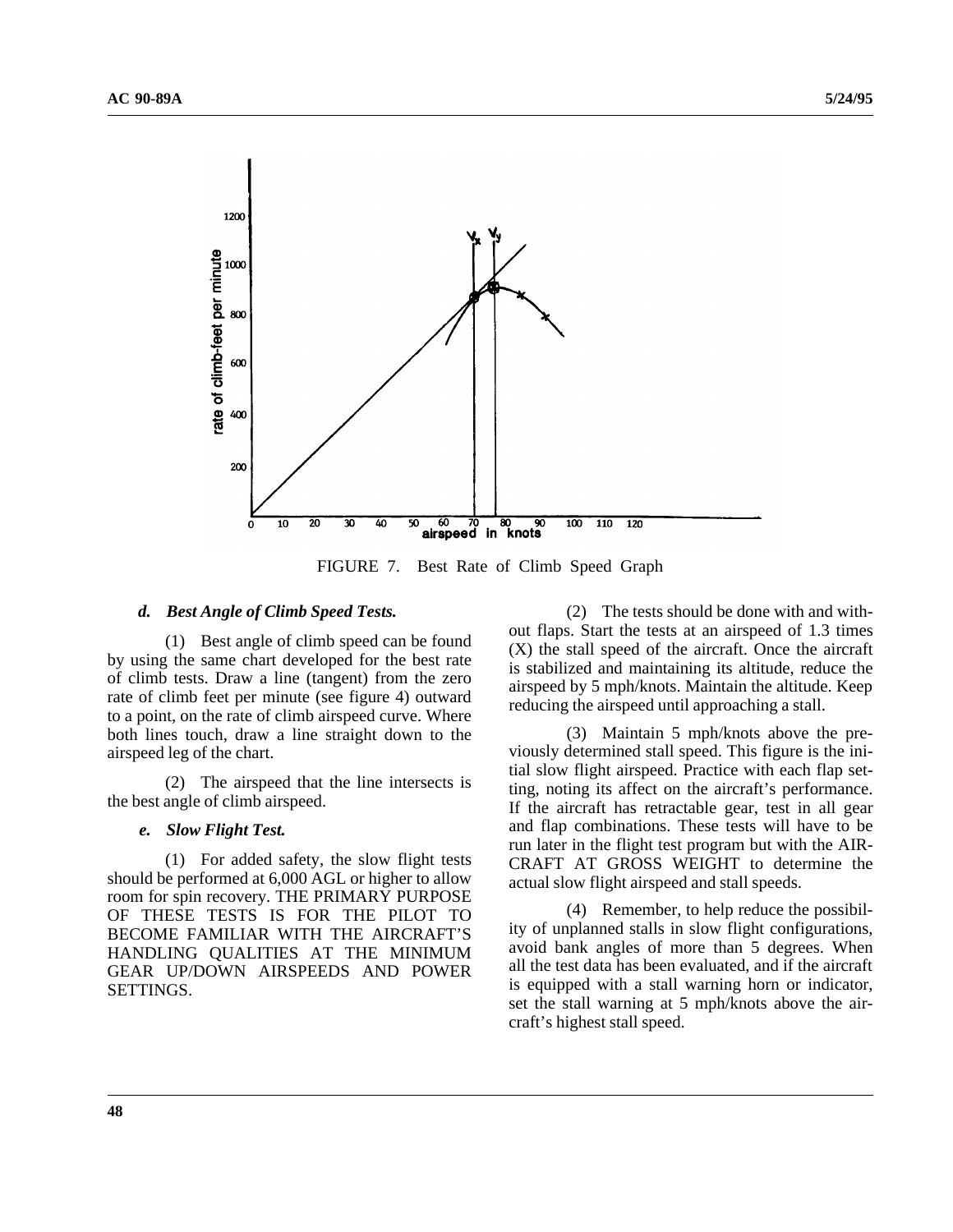# **SECTION 3. HOURS 21 THROUGH 35: STABILITY AND CONTROL CHECKS**

*''A superior pilot uses his superior judgement to avoid those situations which require the use of superior skill.'' Old Aviation Proverb*

**1. OBJECTIVE.** To determine the aircraft's stability limits and range of control.

**2. GENERAL.** Before attempting to satisfy the requirements of Federal Aviation Regulations **§** 91.319 Aircraft Having Experimental Certificates: Operating Limitations and declaring that the aircraft is controllable throughout the normal range of speeds, two things must be done.

*a. Perform another complete* inspection of the aircraft, including oil changes and fuel system filter checks.

*b. Carry out a close examination* of the stability and control characteristics of the aircraft. Stability and control checks will be centered around the three axes of the aircraft: longitudinal or roll axis (ailerons), the lateral or pitching axis (elevators), and the vertical or yaw axis (rudder).

*c. All tests need a starting* point. The starting point for stability and control checks is called the state of equilibrium. An aircraft is said to be in a state of equilibrium when it experiences no acceleration and remains in a steady trimmed condition until the force or moment balance is disturbed by an atmospheric irregularity or by pilot input.



POSITIVE STATIC STABILITY



NEUTRAL STATIC STABILITY



**NEGATIVE STATIC STABILITY** 

FIGURE 8. Static Stability

## **3. DEFINITIONS.**

*a. Static Stability:* (positive) is when an aircraft tends to return to the state of initial equilibrium position following a disturbance.

*b. Static Stability:* (neutral) is when an aircraft remains in equilibrium in a ''new'' position, following a disturbance from an initial equilibrium position.

*c. Static Stability:* (negative) is when an aircraft tends to move further in the same direction as the disturbance that moved it from the initial equilibrium position (figure 8).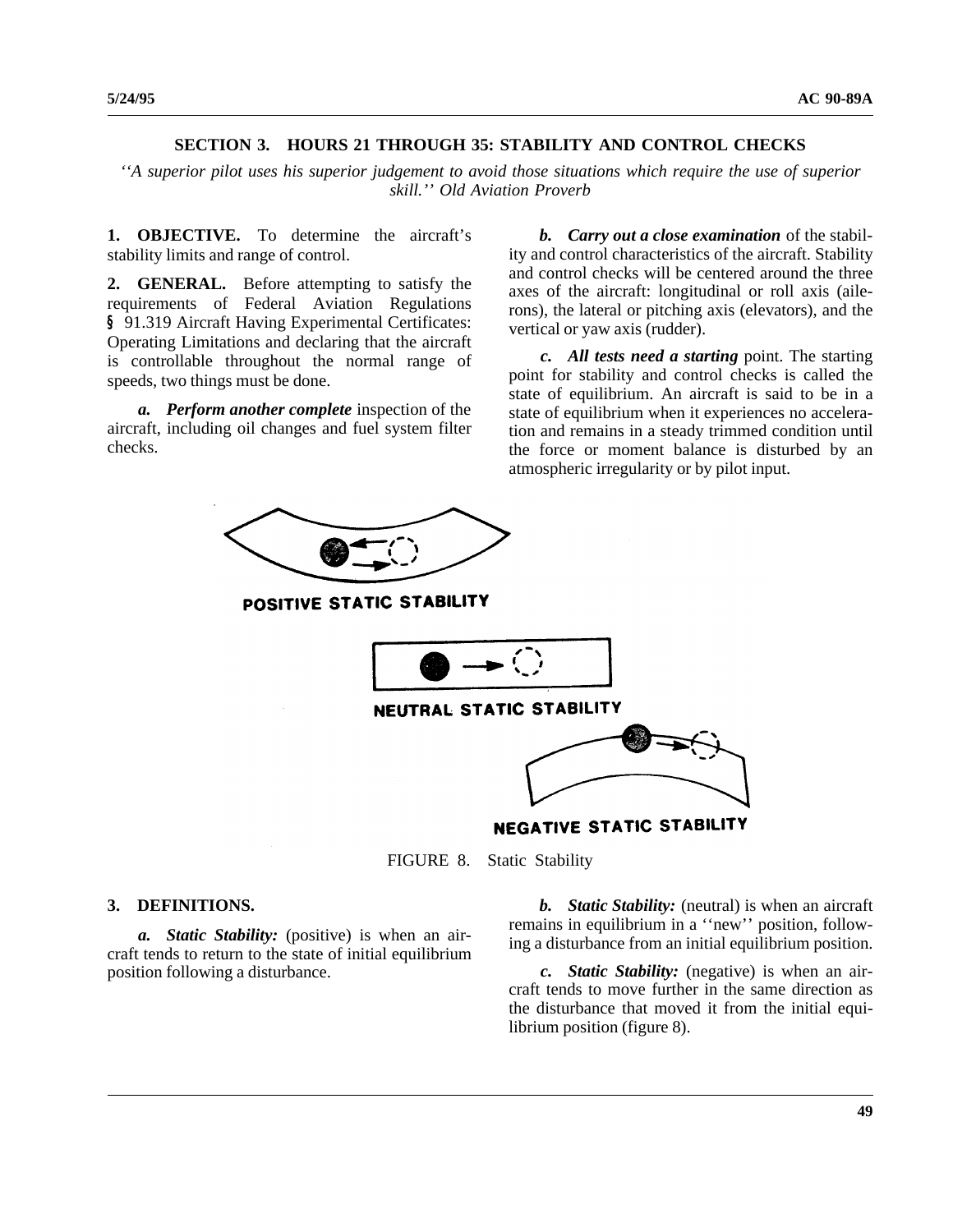

FIGURE 9. Time

*d. Dynamic Stability:* is the **time** history of the movement of the aircraft in response to its static stability tendencies following an initial disturbance from equilibrium (figure 9).

### *e. Test for Static Longitudinal Stability.*

(1) This test should be done first. All tests should be conducted with the aircraft in the forward of center CG. Climb to at least 6,000 feet AGL and trim the aircraft for zero stick force in straight and level flight at low cruising speed. (Note: Do not retrim the aircraft once the test has begun.) Apply a light ''pull'' force and stabilize at an airspeed about 10 percent less than the trimmed cruise speed. At this reduced airspeed it should require a ''pull'' force to maintain the slower speed.

(i) If it requires a ''pull'' force, pull a little further back on the stick and stabilize the airspeed at approximately 20 percent below the initial cruise trim speed.

(ii) If it requires a still greater ''pull'' force to maintain this lower airspeed, the aircraft has POSITIVE STATIC LONGITUDINAL STABIL-ITY.

(iii) If at either test points, no ''pull'' force is required to maintain the reduced airspeeds, the aircraft has NEUTRAL STATIC LONGITUDINAL STABILITY.

(iv) If either of these test points require a ''push'' force to maintain the reduced airspeed then the aircraft has NEGATIVE STATIC LONGITUDINAL STABILITY.

(2) Repeat another series of static longitudinal stability tests using a ''push'' force on the control stick. At an airspeed 10 percent above the trim cruise speed the control stick should require a ''push'' force to maintain the airspeed. If a ''pull'' force is required, the aircraft has NEGATIVE STATIC LONGITUDINAL STABILITY.

> *WARNING: If the aircraft exhibits negative static longitudinal stability, seek professional advice on correcting the problem before further flight.*

(3) After confirming the aircraft has positive STATIC longitudinal stability, the pilot can check for positive DYNAMIC longitudinal stability (short period). First, trim the aircraft to fly straight and level at normal trim cruise speed. With a smooth, but fairly rapid motion, push the nose down a few degrees.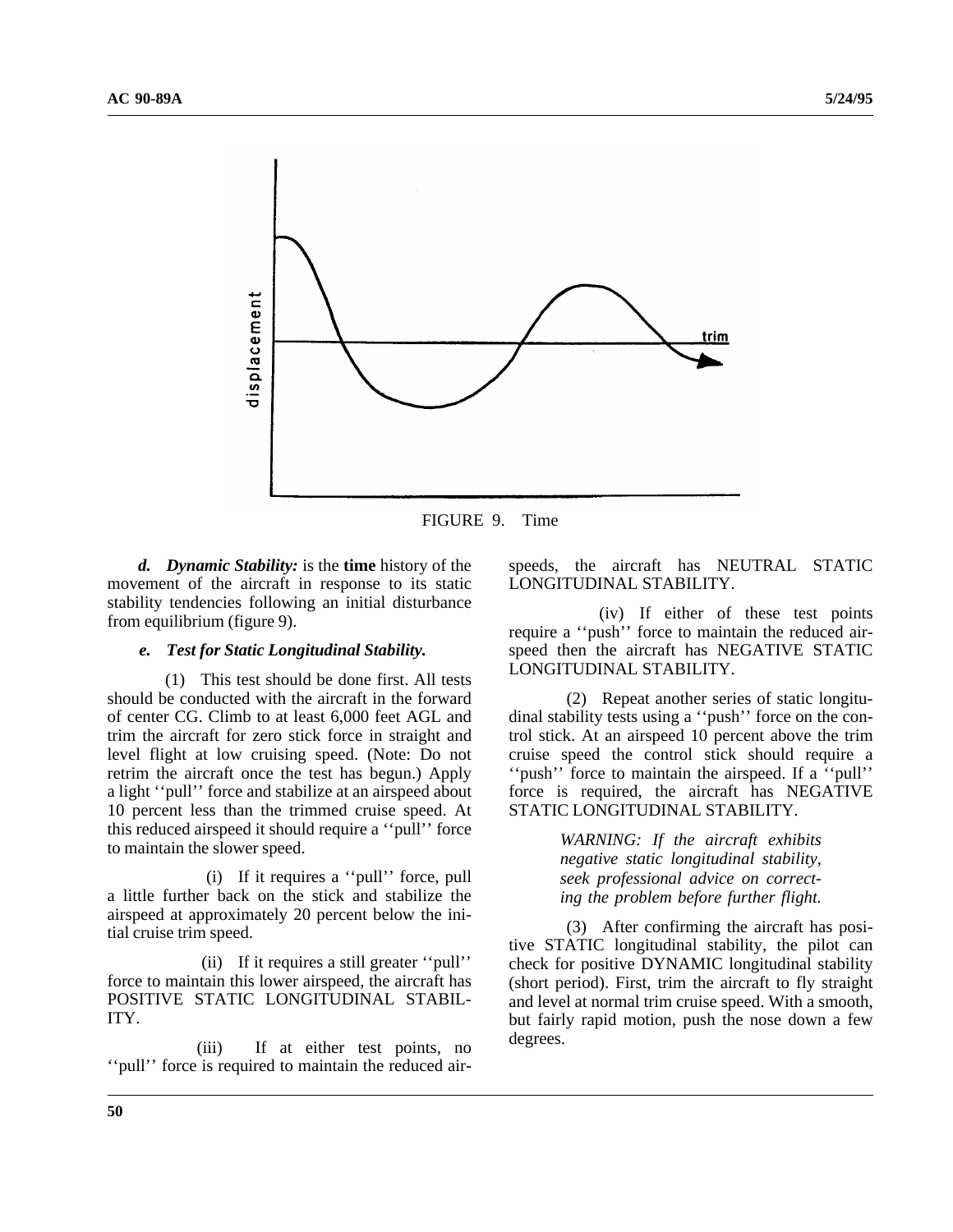(4) Quickly reverse the input to nose up to bring the pitch attitude back to trim attitude. As the pitch attitude reaches trim attitude, release the stick (but guard it). The aircraft with positive dynamic longitudinal stability will oscillate briefly about the trim attitude before stopping at the trim attitude position.

(5) To test the aircraft for positive DYNAMIC longitudinal stability (long period), begin from trimmed, straight and level flight. Without re-trimming, pull (or push) the stick to a speed about 5 mph/knots off trim and release the stick. There is no need to stabilize at the new speed. Expect the aircraft to oscillate slowly about the trim airspeed a number of times before the motion dampens out. If there is significant friction in the control system, the aircraft may settle at a speed somewhat different from the original trim speed.

(6) If the amplitude increases with time, the dynamic longitudinal stability is negative or divergent. This is not necessarily dangerous as long as the rate of divergence is not too great. It does mean, however, the aircraft will be difficult to trim and will require frequent pilot attention.

(7) An aircraft with ''NEUTRAL'' dynamic longitudinal stability (long period) will continue to oscillate through a series of increasing/ decreasing airspeeds and never return to the original trim airspeed.

*f. Lateral-directional Stability Control Tests.* Lateral (Dihedral Effect) and directional stability tests are to determine if the aircraft can demonstrate a tendency to raise the low wing in a sideslip once the ailerons are freed. They also determine if the rudder is effective in maintaining directional control.

> *CAUTION: This test may impose high flight loads on the aircraft. Do not exceed the design maneuvering speed or any other airspeed limitation.*

(1) To check lateral and directional stability, the aircraft should be trimmed for level flight at a low cruise setting and an altitude above 5,000 feet AGL. Slowly enter a sideslip by maintaining the aircraft's heading with rudder and ailerons. The aircraft should be able to hold a heading with rudder at a bank angle of 10 degrees or the bank angle appropriate for full rudder deflection. The control forces and deflection should increase steadily, although not necessarily in constant proportions with one another (in some cases, rudder forces may lighten), until either the rudder or the ailerons reach full deflection or the maximum sideslip angle is reached.

(2) At no time should there be a tendency toward a force reversal, which could lead to an overbalance condition or a rudder lock.

(3) Release the ailerons while still holding full rudder. When the ailerons are released, the low wing should return to the level position. Do not assist the ailerons during this evaluation.

(4) To check static directional stability, trim the aircraft at a low cruise setting above 5,000 feet AFL. Slowly yaw the aircraft left and right using the rudder. Simultaneously the wings should be kept level by using the ailerons. When the rudder is released, the aircraft should tend to return to straight flight.

*g. Spiral Stability.* This is determined by the aircraft's tendency to raise the low wing when the controls are released in a bank. To test for spiral stability, apply 15 to 20 degrees of bank either to the left or right, and release the controls. If the bank angle decreases, the spiral stability is positive. If the bank angle stays the same, the spiral stability is neutral. If the bank angle increases, the spiral stability is negative. Negative spiral stability is not necessarily dangerous, but the rate of divergence should not be too great or the aircraft will require frequent pilot attention and will be difficult to fly, especially on instruments.

**NOTE: Friction in the aileron control system can completely mask the inherent spiral characteristics of the airframe.**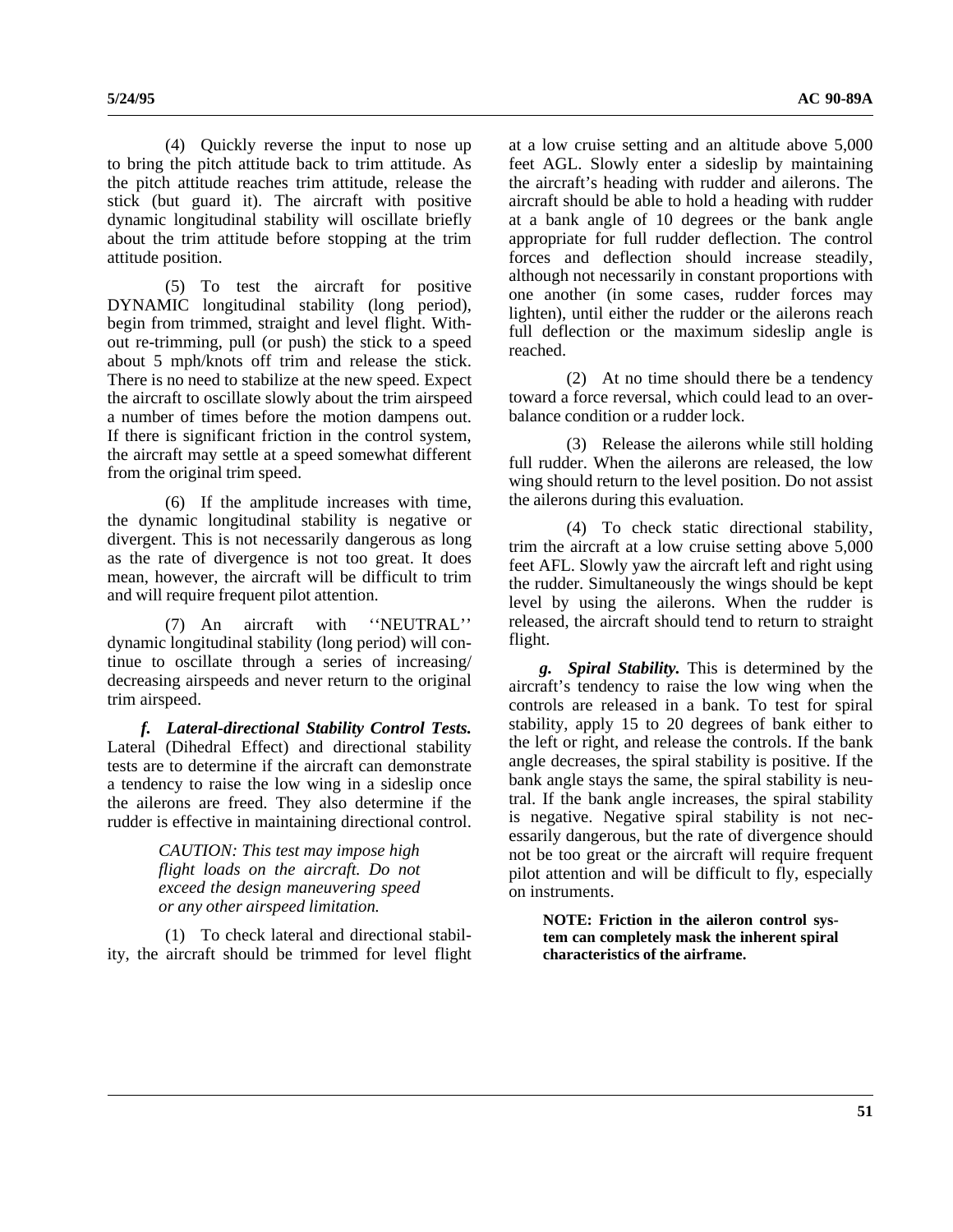# **SECTION 4. A WORD OR TWO ABOUT FLUTTER**

*''Stay up on the edge of your seat.'' Scott Crossfield, Test Pilot*



**1. OBJECTIVE.** To understand the causes and cures of the condition known as flutter.

**2. DESCRIPTION.** Flutter in an aircraft structure is the result of an interaction between aerodynamic inputs, the elastic properties of the structure, the mass or weight distribution of the various elements, and airspeed.

*a. To most people,* the word ''flutter'' suggests a flag's movement as the wind blows across it. In a light breeze, the flag waves gently but as the wind speed increases, the flags motion becomes more and more excited. It takes little imagination to realize if something similar happened to an aircraft structure, the effects would be catastrophic. The parallel to a flag is appropriate.

*b. Think of a primary* surface with a control hinged to it (e.g., an aileron). Imagine that the airplane hits a thermal. The initial response of the wing is to bend upwards relative to the fuselage.

*c. If the center of mass* of the aileron is not exactly on the hinge line, it will tend to lag behind the wing as it bends upwards.

*d. In a simple, unbalanced, flap-type* hinged control, the center of mass will be behind the hinge line and the inertial lag will result in the aileron being deflected downwards. This will result in the wing momentarily generating more lift, increasing its upward bending moment and its velocity relative to the fuselage. The inertia of the wing will carry it upwards beyond its equilibrium position to a point where more energy is stored in the deformed structure than can be opposed by the aerodynamic forces acting on it.

*e. The wing ''bounces back''* and starts to move downward but, as before, the aileron lags behind and is deflected upwards this time. This adds to the aerodynamic down force on the wing, once more driving it beyond its equilibrium position and the cycle repeats.

*f. Flutter can happen at* any speed, including take-off speed. At low airspeeds, however, structural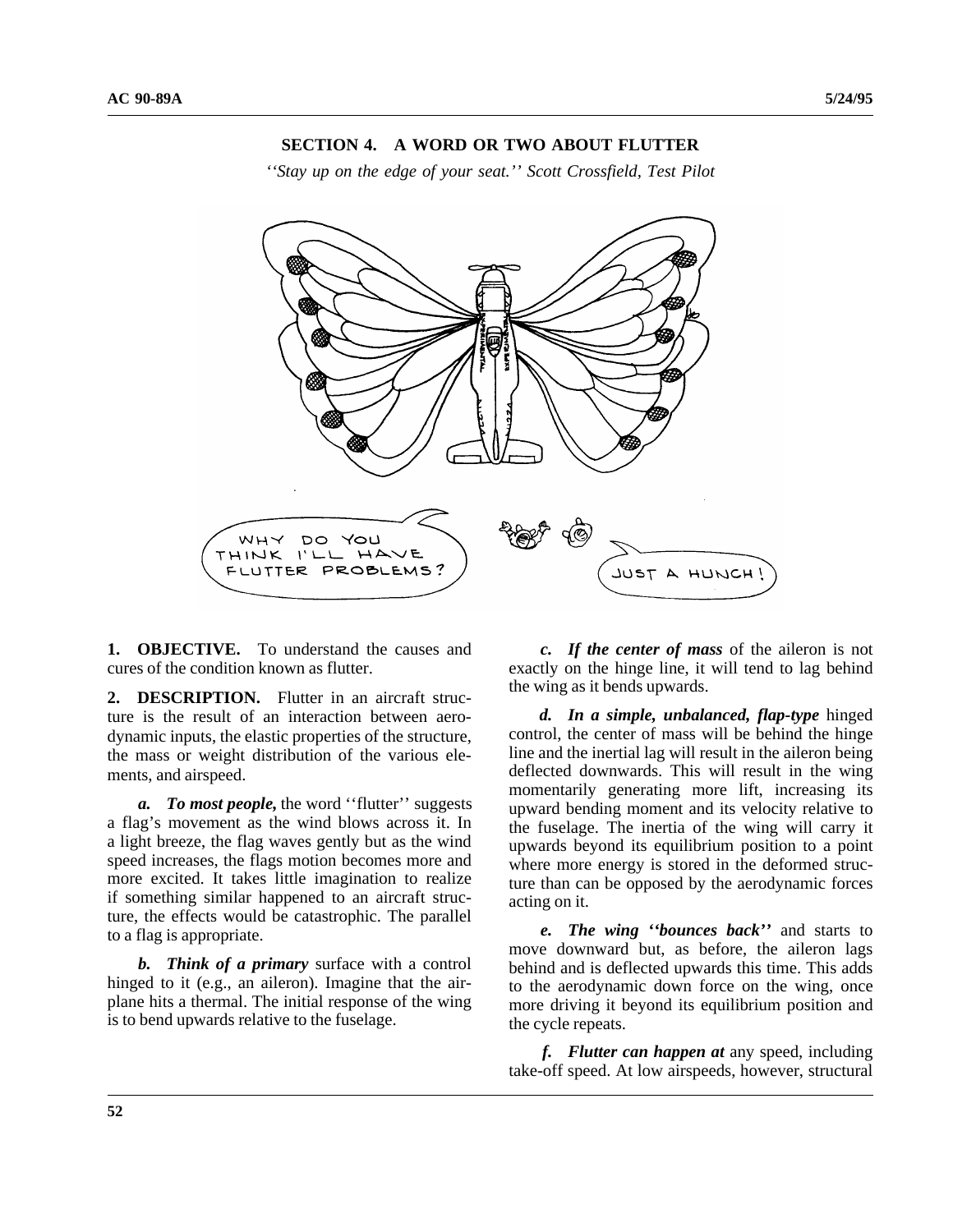and aerodynamic damping quickly suppress the flutter motion. But as the airspeed increases, so do the aerodynamic driving forces generated by the aileron. When they are large enough to cancel the damping, the motion becomes continuous.

*g. Further SMALL INCREASES* will produce a divergent, or increasing oscillation, which can quickly exceed the structural limits of the airframe. Even when flutter is on the verge of becoming catastrophic it can still be very hard to detect. What causes this is the high frequency of the oscillation, typically between 5 and 20 Hz (cycles per second). It will take but a small increase in speed  $(\frac{1}{4}$  knot or less) to remove what little damping remains and the motion will become divergent rapidly.

*h. Flutter also can occur* on a smaller scale if the main control surface has a control tab on it. The mechanics are the same with the tab taking the place of the aileron and the aileron taking the place of the wing. The biggest difference are the masses involved are much smaller, the frequencies much higher, and there is less feed-back through the control system. This makes tab flutter more difficult to detect. The phenomenon known as ''buzz'' is often caused by tab flutter. Since flutter is more prevalent at higher speeds, it is not recommended that the flight test plan call for high speed runs within 10 percent of red line.

*i. What can be done about it?* Having described how flutter happens, the following suggestions should help reduce the possibility of it happening to the amateur-builder's aircraft:

(1) Perform a mass balance of all flight controls in accordance with the designer/kit manufacturer's instructions.

(2) Eliminate all control ''free play'' by reducing slop in rod end bearings, hinges, and every nut and bolt used in attaching flight controls.

(3) Ensure that all rigging and cable tension is set accurately to the design specifications using a calibrated cable tensiometer.

(4) Re-balance any flight control if it has been repaired, repainted, or modified in any way.

**NOTE: If the pilot experiences flutter, or believes he did, reduce power immediately and land as soon as possible. Do not attempt further flight until the aircraft has been thoroughly inspected for flutter induced damage. This inspection should include all wing/tail attach points, flight controls, their attach points/hinges, hardware, control rods, and control rod bearings for elongated bolt/rivet holes, cracks, (especially rod end bearings) and sheared rivets.**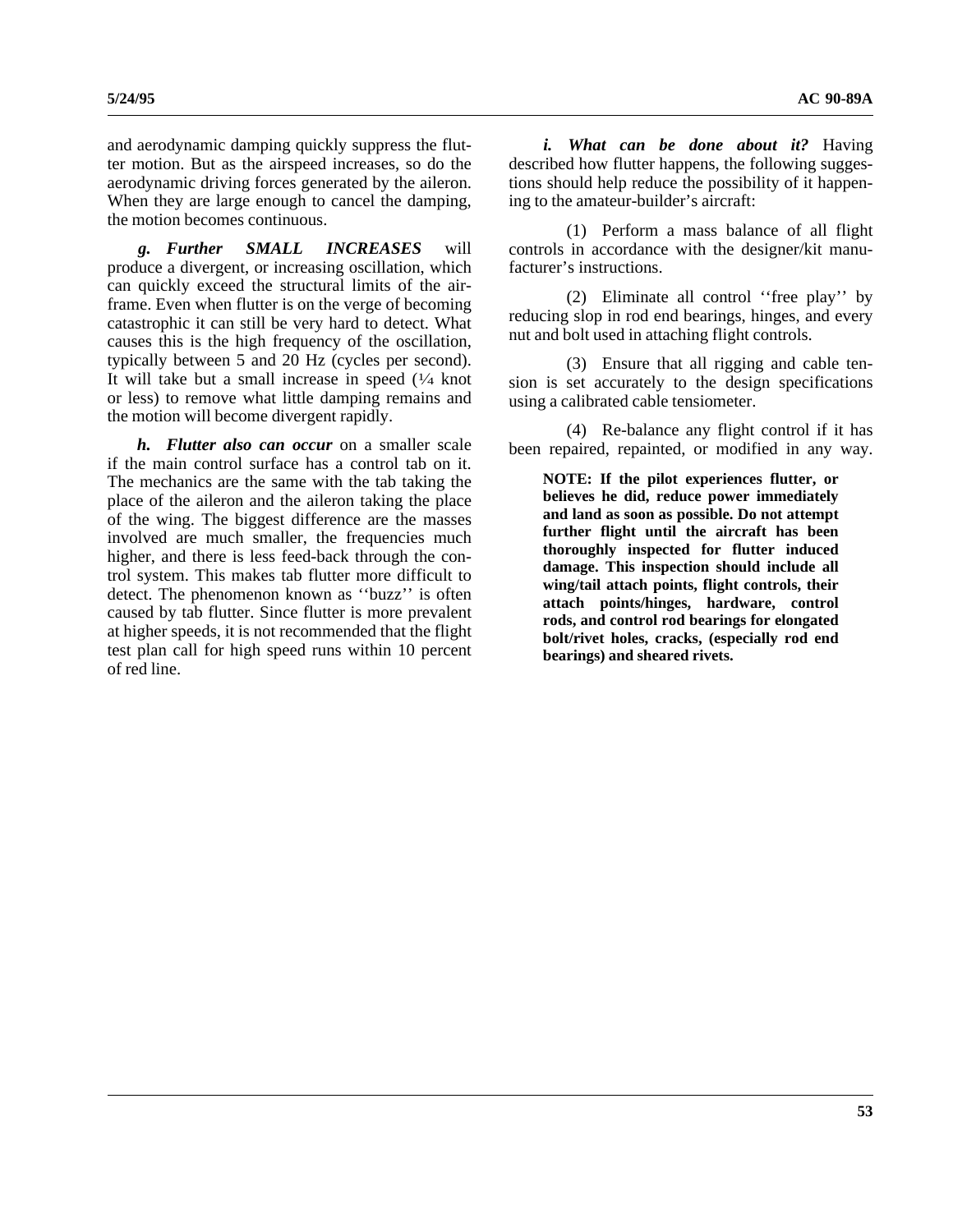### **SECTION 5. SPINS**

*''Go from the known to the unknown -- slowly!'' Chris Wheal, Military Test Pilot*



**1. OBJECTIVE.** To determine if spin testing is required.

**NOTE: All FAA spin tests for type certification require a spin chute attached to the aircraft. Even though amateur-built aircraft have no such certification requirement, use of a spin chute during testing should be considered.**

### **2. CAUTION.**

*a. If the manufacturer/designer* of the aircraft has not demonstrated satisfactory spin characteristics and safe recovery, avoid all types of high angle of attack flight testing and placard the aircraft: ''spins prohibited.''

*b. If the prototype aircraft* has satisfactorily demonstrated spin recovery and the builder's aircraft is identical to the prototype aircraft, the pilot may confirm the aircraft will recover promptly from inadvertent spin entries. Further tests to prove that the aircraft will recover from a fully developed spin (three turns or more) are not necessary unless the

aircraft is designed for, and will be routinely flown in, aerobatic flight.

*c. During all spin tests,* it is strongly recommended that the pilot wear a parachute and that a quick release mechanism to jettison the canopy or door be installed. If the pilot is unable to exit the aircraft because of the design restraints, it is recommended that intentional spins not be conducted even though the design has successfully demonstrated spin recovery.

*d. If any modifications* or alterations have been made to the airframe's original design or configuration (e.g., adding tip tanks or fairings), it is not safe to assume that the aircraft still has the same spin recovery characteristics as the prototype aircraft. Spins in a modified aircraft should not be attempted without consulting a qualified test pilot and/or flight test engineer.

*e. The pilot who conducts* the spin tests should have experience in entry into and recovery from fully developed spins, preferably in makes and models similar to the aircraft being tested. If the pilot needs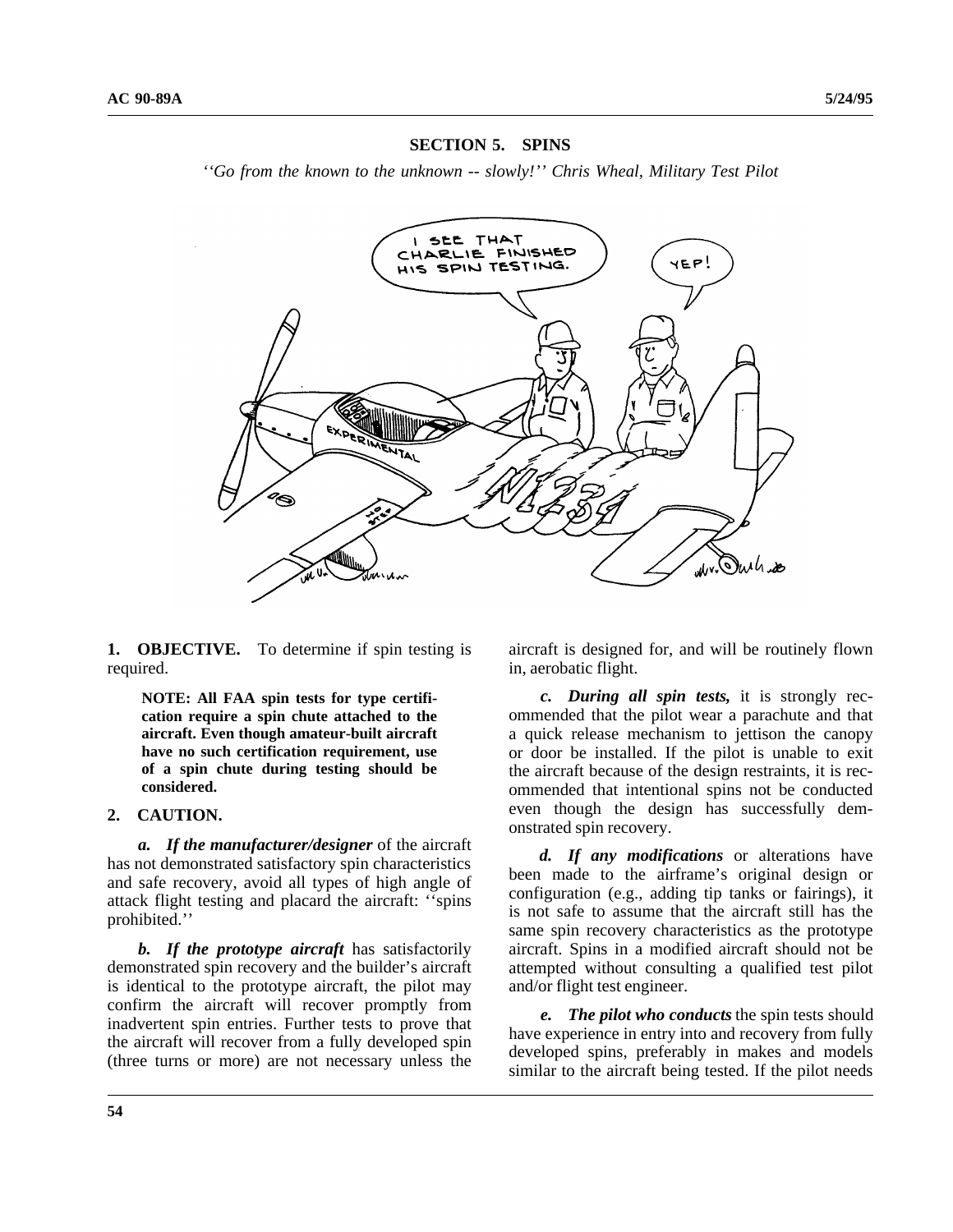additional experience, aerobatic training with an emphasis on spins from a qualified instructor is highly recommended.

**3. PLANNING THE FLIGHT.** At this point, nearly all the preparatory work for spin testing has been accomplished. Planning the next flight should be identical to planning for the first flight through stalls. IT IS EXTREMELY IMPORTANT THAT THE CENTER OF GRAVITY OF THE AIRCRAFT IS AT THE FORWARD CG LIMIT AND ANY BALLAST USED SHOULD BE SECURELY ATTACHED TO THE AIRCRAFT.

*a. The aircraft should be* tested with landing gear (if applicable) and flaps in the up position. The pilot's minimum entry altitude for these tests should be no less than 10,000 feet AGL with the cockpit secured.

**NOTE: The following procedure is one way, but not the only way, of conducting a spin test and executing a recovery. Non-conventional aircraft may require significantly different spin recovery control applications. The pilot should evaluate these procedures and determine if they are compatible with the aircraft before attempting any spin testing.**

*b. The basic technique used* to get a clean spin entry is to continue to reduce airspeed at about a 1 mph/knot a second rate in level flight, carburetor heat on, and the power at idle.

(1) As the aircraft stalls, APPLY FULL RUDDER in the desired spin direction, followed immediately by full aft movement of the control stick keeping the ailerons neutral.

(2) The transition from a horizontal to a vertical flight path takes approximately three or four turns and is referred to as the incipient stage of the spin.

(3) During the incipient spin, the dynamic and inertia forces have not achieved equilibrium. Many aircraft can recover from the incipient spin phase, but may not be able to recover from a steady spin.

(4) The normal spin recovery technique is to apply full rudder opposite to the direction of yaw (check the turn needle). Move the control stick smoothly and fairly rapidly forward towards the instrument panel until the rotation stops.

(5) Quickly center the rudder and ease out of the dive. Do not attempt to pull up too rapidly because the structural limits of the aircraft can easily be exceeded, or the aircraft can stall again. Recover from the first deliberate spin after a half a turn.

*c. If the aircraft is not* built for aerobatics, no further spin testing is required, It is recommended the instrument panel be placarded ''SPINS PROHIB-ITED.''

*d. If further spin testing* is required, it is strongly recommended the services of a professional flight test pilot be used.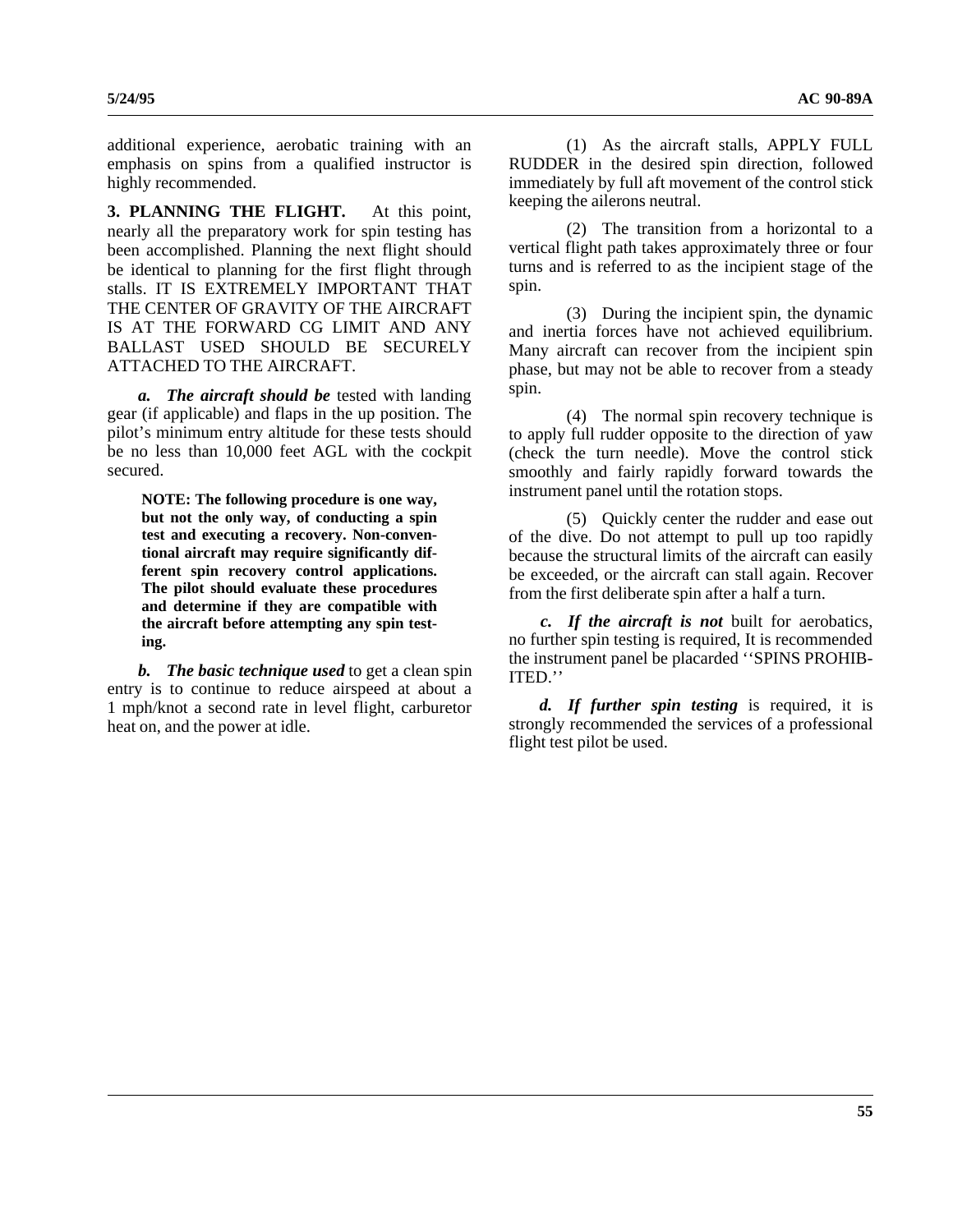# **SECTION 6. ACCELERATED STALLS**

*''Does it pass the Common Sense test?'' U.S. Air Force, Thunderbird*

**1. OBJECTIVE.** To further explore the stall characteristics of the aircraft.

*a. An accelerated stall* is not a stall reached after a rapid deceleration. It is an in-flight stall at more than one g, similar to what is experienced in a steep turn or a pull up.

**NOTE: Do not attempt this or any other extreme maneuver unless the designer or kit manufacturer has performed similar tests on a prototype aircraft identical to the amateur-builder's aircraft.**

*b. The two standard methods* for accelerated stalls are the constant g (constant bank) and constant speed (increasing bank). Most preferred of the two is the constant bank method in which the airspeed

is decreased and the angle of bank is held constant, until the aircraft stalls. It is the most preferred because the potential violence of any accelerated stall is largely governed by the increasing g load and airspeed.

*c. As with every test,* plan the sequence of events. Start with small bank angles -- 30 degrees will produce 1.15 g. Decelerate slowly, ball in the center, do not over control. Work up incrementally to a two g, 60 degree bank.

*d. The aircraft does not* have to develop a deep stall each time. The pilot needs only to record the airspeed and bank angle in which the aircraft hits the pre-stall buffet. Recover by adding power and reducing the angle of bank.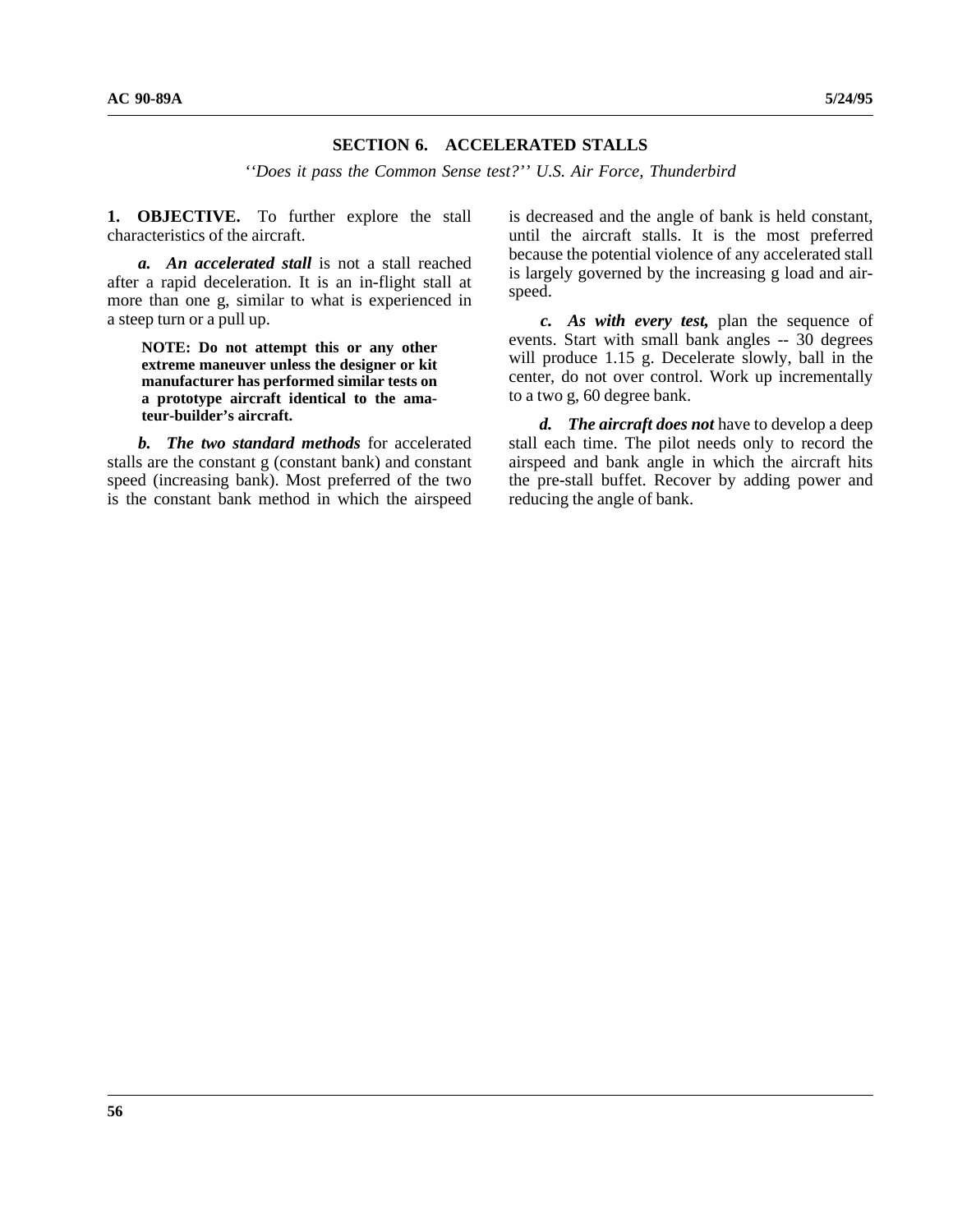# **CHAPTER 6. PUTTING IT ALL TOGETHER: 36 HOURS TO —————?**

*''Beware of false knowledge; it is more dangerous than ignorance.'' George Bernard Shaw* **SECTION 1. MAXIMUM GROSS WEIGHT TESTS**

**1. OBJECTIVE.** To develop aircraft performance data across the weight and CG ranges.

*a. Up until this point,* all tests have been performed well below the test aircraft's maximum gross weight, with the possible exception of single seat aircraft designs. A complete series of flight tests at **maximum gross weight** from stalls, rates of climb, angles of climb, stability, retraction tests, slow flight, through accelerated stalls should be investigated.

*b. These tests should* demonstrate that the aircraft has been successfully flown throughout the CG range, and will operate in and at the full range of aircraft weights from minimum to full gross weight. The findings should be documented in the aircraft's flight manual.

*c. Each phase of the testing* should be done slowly, incrementally, with the same careful attention to detail that should characterize all the flight testing.

*d. Increases in the aircraft* weight should be done in a series of steps. Usually, 20 percent increments of the maximum payload (e.g., sandbags, lead shot) are added in the aircraft to simulate passengers or baggage weight. The pilot should carefully weigh and secure the ballast. A new weight and balance and CG location must be worked for each new increase in weight. Stop testing when the aircraft's maximum gross weight is reached.

*e. The testing up to this* point has been done at, or near, the forward CG limit. During these tests, the CG should be slowly, but progressively, moved aft between each test flight. Limit the change to the CG range to about 20 percent of the range. Again the pilot should weigh the ballast and work a new weight and balance for each flight. With each CG change the aircraft longitudinal static stability and stall characteristics should be carefully evaluated by using the same technique discussed earlier. Stop testing when the designer's or kit manufacturer's aft CG limit is reached.

*f. If the aircraft develops* either a neutral or negative longitudinal stability problem, or the aircraft displays unsatisfactory stall characteristics at any CG location being tested, STOP FURTHER TESTING!!

*g. These tests should confirm* the designer's aft CG limit or establish the last satisfactory aft CG location. If the aft CG range is not satisfactory, consult with the kit manufacturer, aircraft designer, or a flight test engineering consultant.

*h. The pilot should avoid* the temptation to take a live ballast weight up for a ride for three reasons:

(1) The aircraft has not been proven safe for the higher gross weights.

(2) The pilot and passenger are at great risk. It is a sure sign the pilot has become complacent and sloppy in his flight test program.

(3) The pilot will be breaking a contract (Operating Limitations) with the U.S. Government, which is known not to look kindly on such matters.

*i. Pilots should ensure* that the added ballast weight in the cockpit is secured. A seat belt over some sand bags will not stop the weight from shifting and getting loose in a cockpit. The last thing a test pilot needs is a 20-pound lead-shot bag free in the cockpit during a climb test, a landing, or a spin. Tie each weight down individually, and cover all the weights with a cargo net.

*j. Ensure the ropes/nets* and airframe attach points are strong enough to take the added load. Make sure the passenger seat can take that much localized weight safely.

*k. The maximum gross weight* test results should be recorded in the flight manual. If there are any changes to the stall speed initially marked on the airspeed indicator, it should be changed to reflect the aircraft stall speed at maximum gross weight.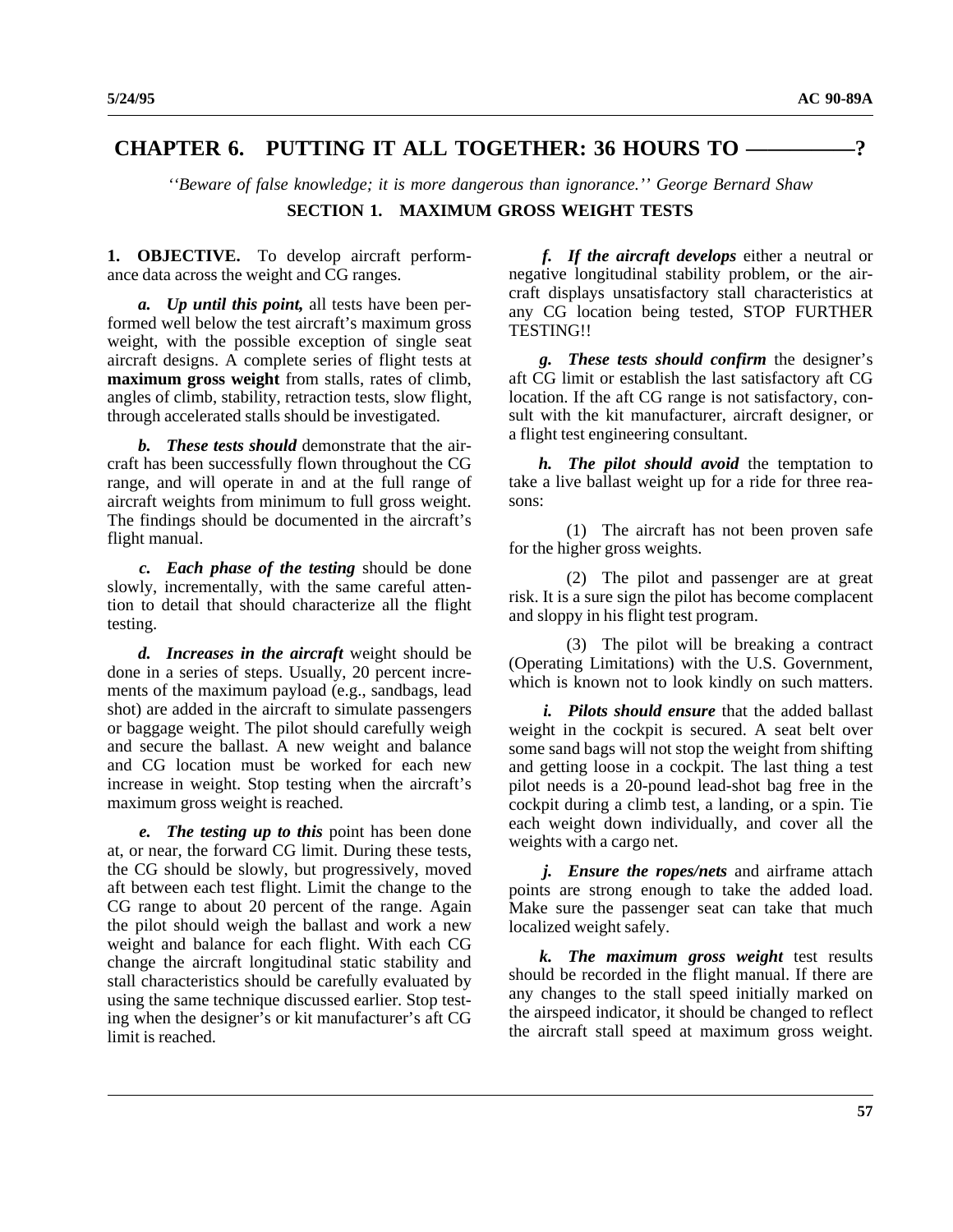# **SECTION 2. SERVICE CEILING TESTS**

*''Man is made for error; it enters his mind naturally and he discovers a few truths only with the greatest effort.'' Frederick the Great*



**1. OBJECTIVE.** To determine the highest altitude at which an aircraft can continue to climb at 100 feet per minute (Service Ceiling).

*a. Pilots who wish to determine* the actual service ceiling of their aircraft are offered the following suggestions:

(1) Ask the local Flight Standards District Office (FSDO) to amend the Operating Limitations to permit a climb to the aircraft's service ceiling, if that altitude is above 18,000 feet.

(2) Contact the local Flight Service Station (FSS) or ATC facility, and reserve a time and airspace to make the test.

(3) Install a transponder (reference FAR **§** 91.215) or get a waiver.

(4) Install a portable oxygen bottle, if plans are to go above 12,000 feet. (Recommend the pilot becomes familiar with the symptoms and cures of hypoxia and hyperventilation.)

(5) Review the engine manufacturer's mixture leaning procedures.

(6) Maintain communications with an air traffic facility at all times.

*b. The climb to the aircraft* service ceiling should be made in a series of step climbs during which engine performance, temperatures and pressures are recorded. At the slightest indication of engine performance or aircraft control problems, the pilot should terminate the test and return to the airport.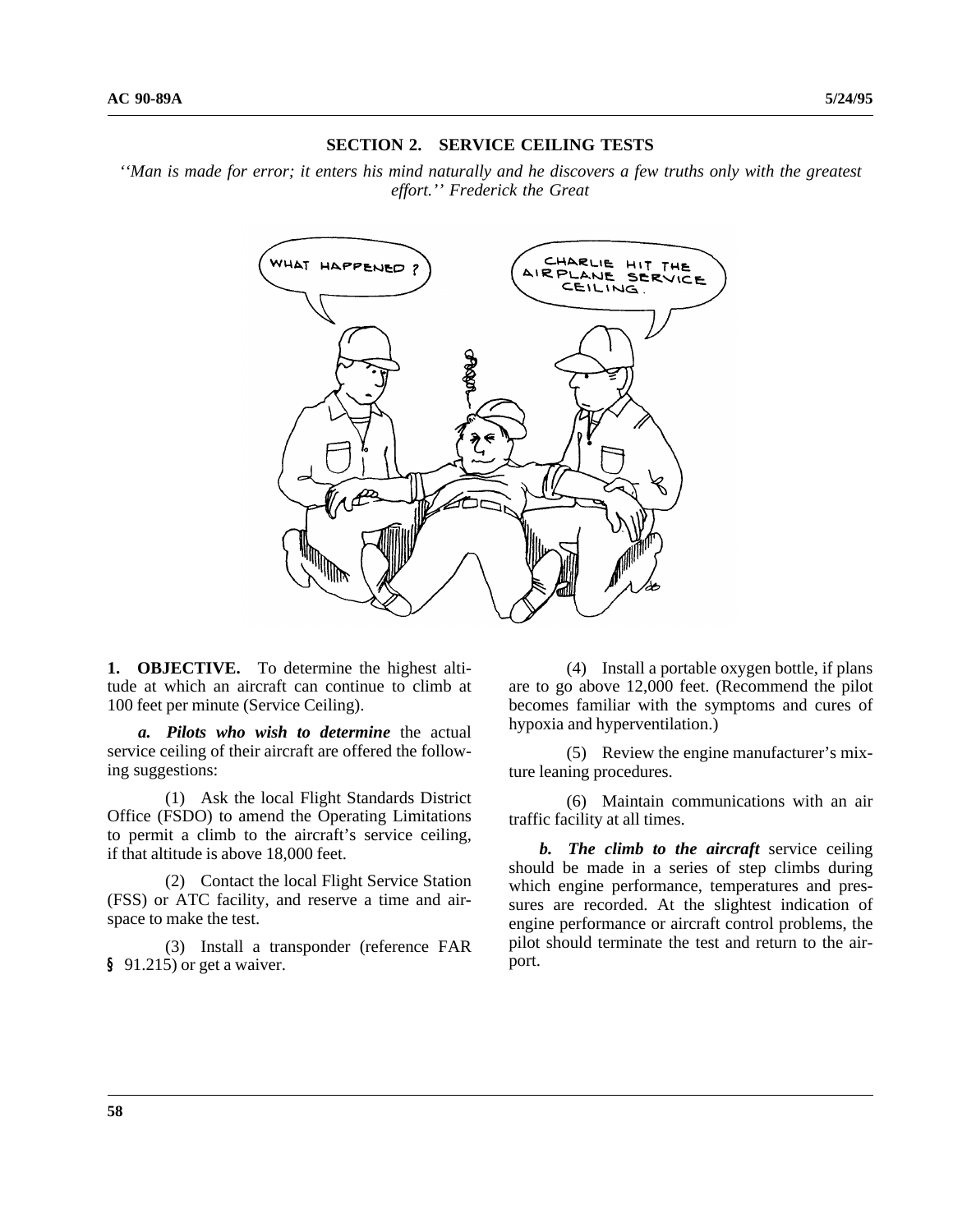### **SECTION 3. NAVIGATION, FUEL CONSUMPTION, AND NIGHT FLYING**

*''That's one small step for man, one giant leap for mankind.'' Neil Armstrong*



**1. OBJECTIVES.** To ensure all the small but important aspects of flight have been tested and found reliable.

*a. The Magnetic Compass.* The magnetic compass should have been checked for accuracy prior to the first flight. However, the addition and removal of equipment, changing of wire bundle routing, and other airframe modifications may have affected the accuracy of the instrument. The following recommendations are offered:

(1) The magnetic compass can be checked for accuracy by using a compass rose located on an airport, or using a hand held ''master compass.'' The master compass is a reverse reading compass with a gun-sight mounted on the top of it. With the aircraft facing north and the pilot running the engine at 1,000 rpm, a second individual standing 30 feet away facing due south ''shoots,'' or aligns, the master compass with the aircraft's centerline. Using hand signals, the pilot aligns the aircraft with the master compass. The pilot then runs the aircraft engine up

to approximately 1,700 rpm to duplicate the aircraft's magnetic field and reads the compass.

**NOTE: Conventional gear aircraft builders will have to position the magnetic compass in a straight and level position for this test. Raise the tail or mount the compass level with the horizon.**

(2) If the aircraft compass is not in alignment with the master compass (start at north), correct the error by adjusting the north/south brass adjustment screw with a non-metallic screwdriver (can be made out of stainless steel welding rod, brass stock, or plastic) until the compass reads correctly. Go to the reciprocal heading (south) and remove half the error. On the east/west headings, use the other brass adjustment screw to make the corrections using the same procedures that was used to correct the north/ south errors.

(3) Check again for errors at each cardinal heading. Record the last readings and prepare a compass correction card. The maximum deviation (positive or negative) is 10 degrees on any one heading.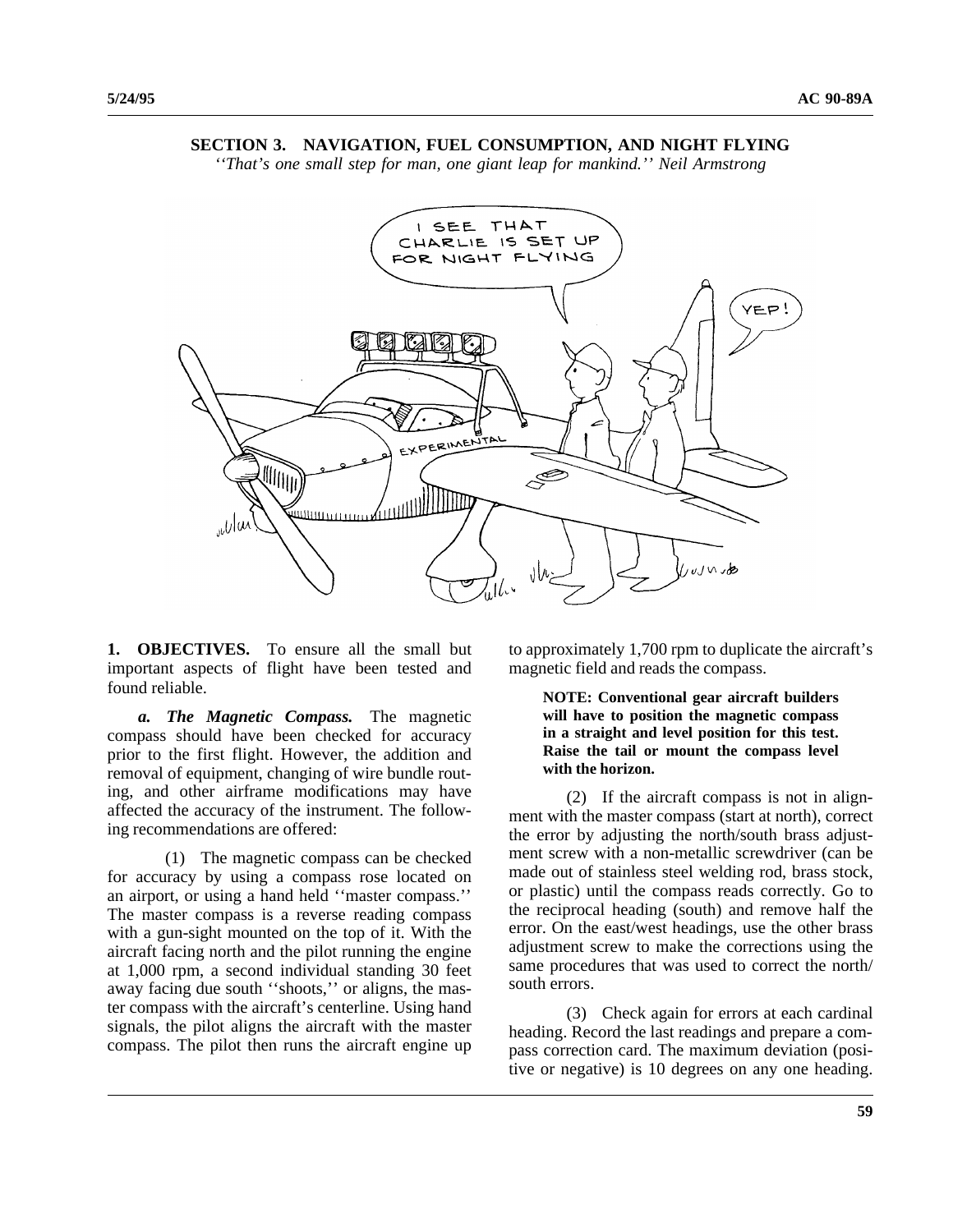(4) If the compass cannot be adjusted to meet this requirement, install another one. If the new compass is not available, try a different location in the cockpit, away from all ferrous metals and electrical bundles.

### **NOTE: A common error that affects the compass's accuracy is the mounting of magnetic compass on/in the instrument panel with steel machine screws and nuts rather than brass.**

(5) If the aircraft has an electrical system it is recommended that two complete compass checks be made, one with all electrical accessories on (e.g., radios/nav lights), and one with all electrical accessories off. If the deviation in level flight is more than 10 degrees on any heading with the accessories on, make up a separate compass correction card that shows the magnetic heading with the equipment on.

(6) Record the findings in the aircraft's flight manual and create a compass correction card, mounting it near the magnetic compass in the cockpit. Make two cards; one with radios on and one with radios and non essential electrical accessories off.

*b. Very High Frequency (VHF) Omni-directional Radio Range (VOR) Check.* The best guide to check the accuracy of the VOR on board equipment is the VOR Receiver Check found in the Airman's Information Manual (AIM), available from the Superintendent of Documents. The following is an abbreviated summary of the VOR procedure in the AIM.

(1) For a ground test of the VOR, a VOR Test Facility (VOT) must be used. To use the VOT service, tune in the VOT frequency on the VOR receiver. It is normally 108 Mhz. With the Course Deviation Indicator (CDI) centered, the omni-bearing selector should read 0 degrees with the to/from indicator showing ''from,'' or the omni-bearing selector should read 180 degrees with the to/from indicator showing ''to.'' The maximum bearing error should never be more than four degrees.

**NOTE: The VOT facilities closest to the flight test location can be found in the Airport/Facility Directory. It is available by subscription from NOAA Distribution Branch N/CG33, National Ocean Service,**

### **Riverdale, MD 20737, or contact the nearest FAA FSS.**

(2) For the airborne test, select a prominent ground point along the selected radial, preferably more than 20 miles from the VOR. Maneuver the aircraft directly over the point at a reasonably low altitude.

(i) Note the VOR bearing indicated by the receiver when over the ground point. The maximum permissible variation between the published radial and the indicated bearing is six degrees.

(ii) If the aircraft has dual VOR's, the maximum permissible variation between the two receivers is 4 degrees.

*c. Fuel Consumption:* a good indication of how much the engine is working for each rpm produced. For a new or recently overhauled engine, the fuel consumption should improve each flight hour until the engine finishes its ''break in'' period, i.e., after approximately 100 hours of operation.

(1) To determine the aircraft fuel consumption, lay out a race track course with 8 to 10 mile legs. If the aircraft has one fuel tank or cannot switch tanks, do the following: Determine the approximate fuel burn to reach 1,000, 3,000, 5,000, 7,000, and 9,000 feet of altitude. With full tanks, climb to 3,000 feet and run the race track course for half an hour at 55 percent power.

(2) Land and measure the fuel used by dipping the tanks with a calibrated fuel stick, or by adding measured amounts of fuel to the tank until the tank is full. Subtract the approximate fuel burn to altitude, and multiply the remainder by two to get the fuel burn per hour.

(3) The tests are much easier and the results more accurate if the aircraft has two independent fuel tanks. Take-off on one tank and switch to the opposite tank at the test altitude. At the completion of the test, switch back to the first tank; land and measure the amount of fuel added in both tanks and multiply the quantity by two to get the amount of fuel used per hour.

(4) Run the same test at 65 percent and 75 percent power at the same altitude, using the same procedures. Move up to the next altitude and run the same tests.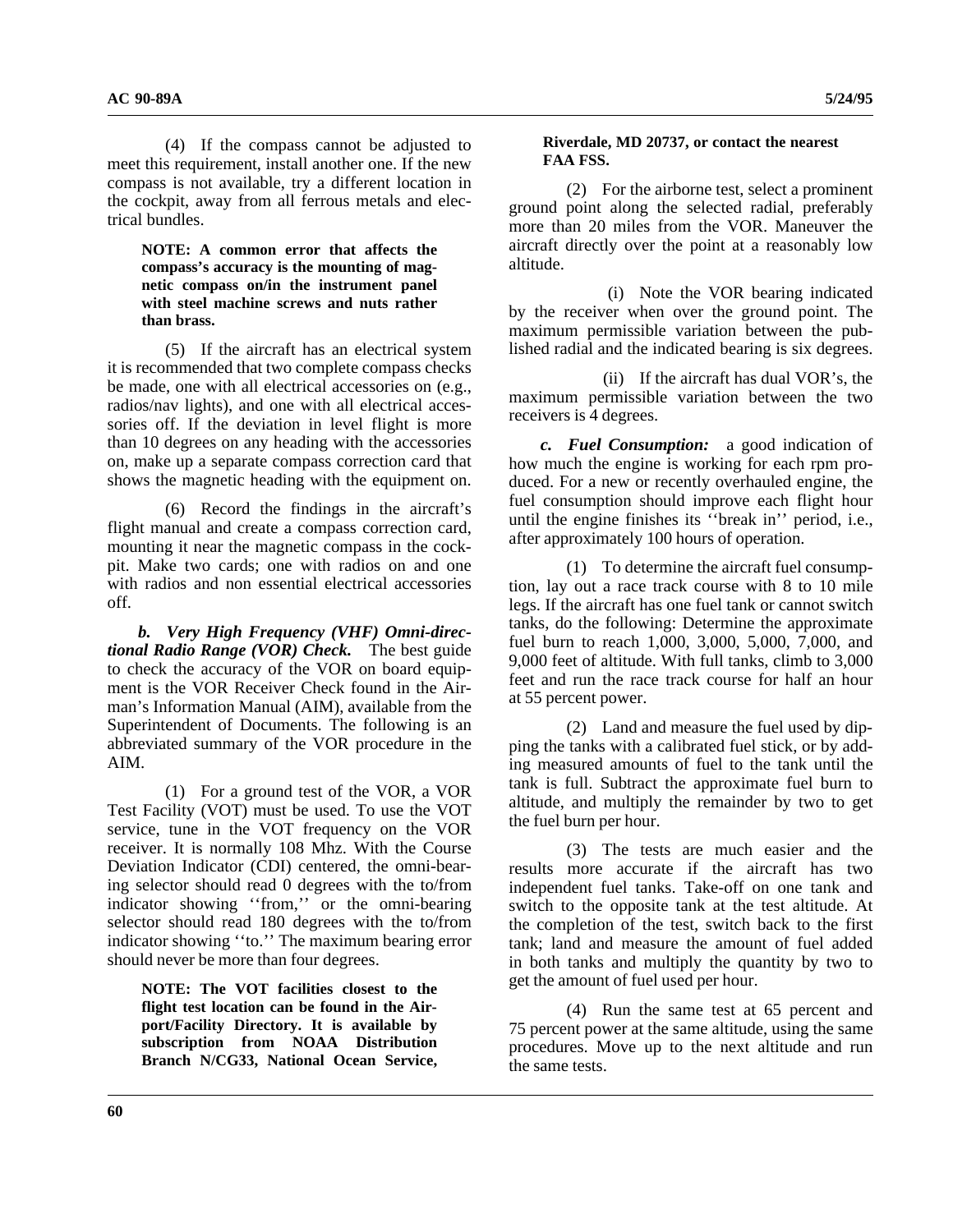*d. Night Operations:* should be conducted in accordance with the aircraft's FAA Operating Limitations and limited to normal climbs and descents (e.g., 500 feet per minute), pitch angles of less than 5 degrees, straight and level flight, and coordinated turns of no more than 20 degrees of bank angle.

(1) The main concern for night testing should be the availability of a horizonal reference (e.g., bright moon or artificial horizon).

(2) Prior to every night flight, ensure a reliable flashlight with fresh batteries and a set of FLIGHT TEST PLAN procedures are on board. Some night testing requirements should have already been determined on the ground. For example:

(i) The electrical load review of all the lights, pumps, instrumentation, and avionics did not exceed 80 percent of the aircraft's charging system capacity.

(ii) The cockpit instrumentation lighting is adequate and was tested for reliability of operation during daytime flights.

(iii) The pilot has at least  $\frac{1}{2}$  hour of night time taxiing the aircraft. This practice is needed to familiarize the pilot with a different operating environment. Do not exceed engine operating temperatures during taxiing.

(iv) The position and brightness of instrument panel lights, anti-collision strobe lights, and rotating beacons will not adversely affect the pilot's night vision.

(3) A suggested night flight test plan is a series of takeoffs and landings and traffic pattern entries and exits. The tests should begin while there is still enough light to read a newspaper and transition to true night flying. The actual night flight will consist of an evaluation of the effectiveness of the taxi/landing light system, during taxi, take-off, and landing. The pilot should note any glare on the windshield or light flicker on the instrument panel.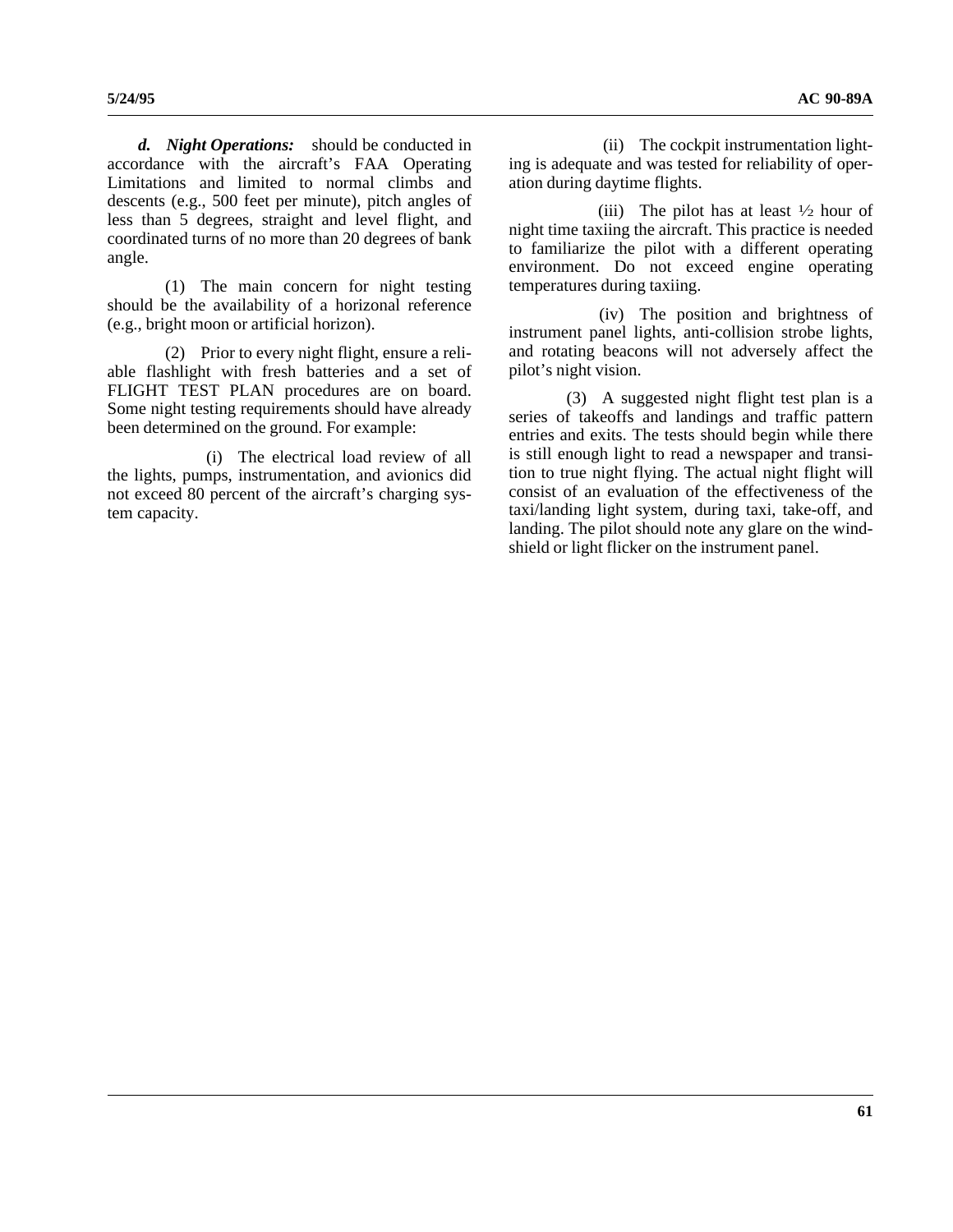# **THIS PAGE INTENTIONALLY LEFT BLANK**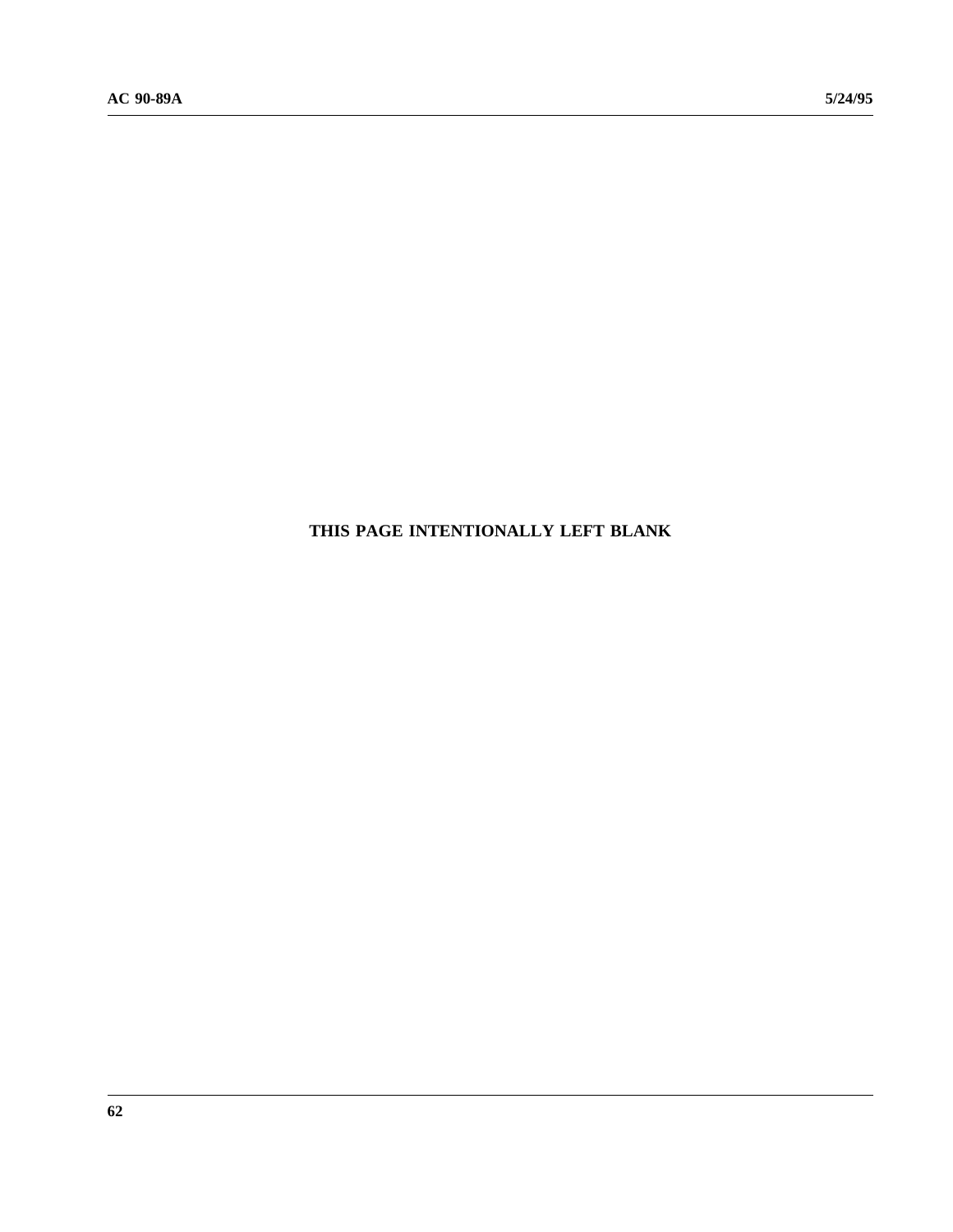# **CHAPTER 7. THOUGHTS ON TESTING CANARD TYPE AMATEUR-BUILT AIRCRAFT**

*''FLY.'' Jonathan Livingston Seagull* **SECTION 1. CANARDS**

**1. OBJECTIVE.** To discuss canard flight characteristics.

*a. Canard configured aircraft* generally fall into 2 categories: the LongEze design (pusher prop, tandem seats) and the Quickie (Q2) design (tractor prop, side by side seats). Canard configured aircraft do not ''stall'' in the conventional sense. All successful ''loaded canard'' designs have the angle of incidence (AOI) of the canard set higher than the main (rear) wing.

*b. As the airplane's angle* of attack (AOA) increases, the canard should stall first, lowering the AOA of the main (rear) wing. Since the rear wing doesn't stall, a characteristic ''buck'' or ''nod'' takes place. Full aft stick results in the canard alternately stalling and flying while the rear wing never reaches it's critical AOA and continues to fly. This self-limiting stall characteristic makes a properly designed and built canard aircraft un-spinable. It should be noted, however, that the accident rate for canard designs are approximately the same as conventional designed amateur-built aircraft because of the following:

(1) During take-off, the transition from ground roll to flight can be a more critical procedure in some canards as compared to more conventional designs.

(2) Some canards with combinations of CG and pitch control sensitivity will be more likely to over rotate at lift-off.

(3) Some canards have less visible airframe structure in front of the pilot and in his peripheral vision. Others have more than enough. These differences in design can produce a different reference frame for pilots with many hours of conventional aircraft time and may cause initial errors in pitch attitude, such as the nose too high on takeoff and landings.

(4) In addition, canard aircraft by design have very different take-off characteristics than conventional configured aircraft. Canard aircraft with pusher propellers need a substantially higher rotation speed on take-off.

(5) To rotate a conventional design aircraft, all that is required is enough airspeed to provide sufficient control to attain a positive angle of attack due to the long moment arm from the main gear (the axis of rotation) to the tail, a relatively small amount of lift is required. This lift, generated at a relatively low airspeed, makes it possible to rotate the aircraft into the take-off position slightly below flying speed. Allow the aircraft to accelerate to flying speed and lift off.

(6) In contrast, the canard nose wheel will stay firmly on the ground until an airspeed is reached at which the canard, with full up elevator, can generate enough lift to equal the following:

(i) the load carried by the nose wheel, plus

(ii) the nose down moment caused by the friction of the nose and main gear tires with the surface, and the down-thrust vector provided by the propeller during the take-off roll.

(7) Since the main wing may reach flying speed before the canard, the nose wheel will stay firmly on the runway until take-off speed is reached. Rotation will then occur, and the aircraft will literally jump off the ground.

(8) Canards with a thrust line above the CG will have appreciable pitch trim change with power. Forward stick motion is required when power is reduced. While this may not be of any consequence to an experienced pilot, it can be a serious surprise to an unwary and inexperienced pilot. This unfamiliar flight characteristic might cause pilot-induced pitch oscillations with disturbing consequences under some conditions (e.g., an aborted take-off).

(9) Due to its unique design, the canard aircraft needs a higher nose up attitude when landing compared to conventional configured aircraft. Many canard pilots are reluctant to raise the nose high on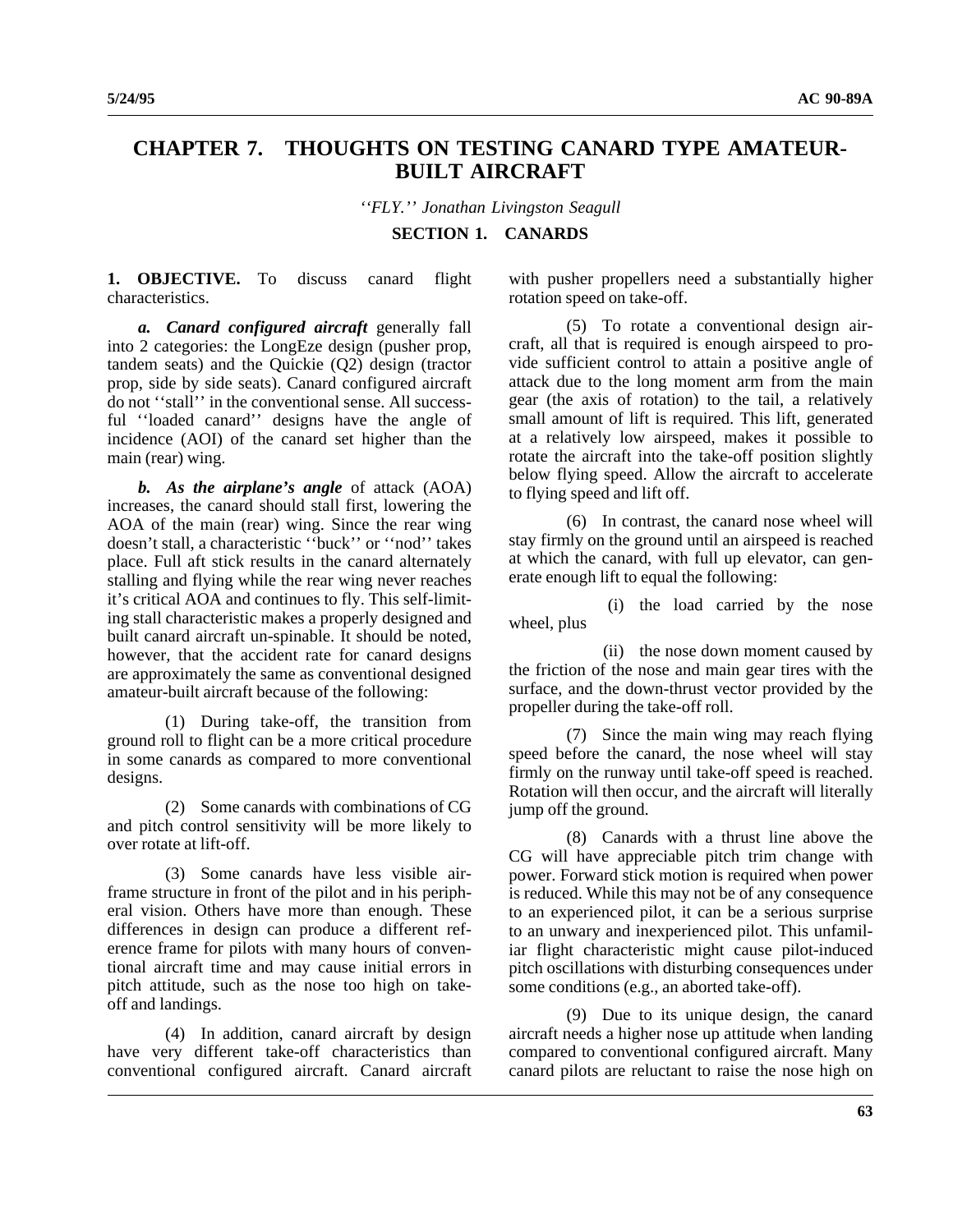landing due to the limited forward visibility while the nose is up. Consequently, many canard pilots tend to make their approach angle shallow. This shallow angle results in approach speeds quite a few knots faster than what is necessary. For pilots who prefer visibility to shorter runways, it is recommended that canard designed aircraft be tested on runways a minimum of 1,000 feet longer than what would be used for a conventional aircraft of the same horsepower and performance capability. Longer runways should be used until the pilot becomes more experienced with the landing characteristics of the aircraft.

(10) If the nose is held at a too high an angle on landing, the canard will stall while the main wing is still generating lift. The stalled canard will drop the nose rapidly onto the runway with enough force to damage the nose gear.

(11) Quickie (tractor engine designs) configured canard designs have a limited ability to rotate nose up while on the ground. This tends to increase takeoff speeds because the canard and the main wing angle of attack are limited while the aircraft is on the ground. That is why this design appears to ''levitate'' off the ground without much apparent pitch change.

(12) Some canard designs are very sensitive to rain or other types of contamination on the leading edge and/or top of the airfoil. Contamination in the form of water droplets, frost, crushed insects, or even poorly applied paint will disturb the laminar flow over the canard and lift is lost. When decreasing lift over drag (L/D) performance, the chances for an accident increase.

**2. FLIGHT TEST CONSIDERATIONS.** Technically, a canard type aircraft cannot stall, or at least it will not stall in the normal fashion. A pilot testing the aircraft for stability characteristics should approach such testing with caution in mind.

*a. Under certain conditions, usually consisting of aft c.g. problems,* the main wing may stall before the canard surface. In this case, extreme pitchup can occur until the canard surface or strakes stall. The aircraft would then pitch down to a near-level attitude, however the airspeed would be approaching zero and the angle of attack could approach or exceed 45 degrees. This condition (high-alpha), could be so stabilized, with the aircraft in a deep stall, that recovery might not be possible.

*b. Testing for pitch stability in a new design or a just-completed aircraft built from a kit or from plans* is a requirement the pilot needs to consider prior to carrying passengers. Pitch stability tests are conducted to ensure that the aircraft does not exhibit any dangerous flight characteristics but must be approached and conducted in a logical and sensible manner.

(i) Positive pitch stability is exhibited when the aircraft trimmed for hands off level flight, returns to that state when a control force is applied and released.

(ii) Neutral pitch stability is achieved when the aircraft remains in the pitch attitude attained when a control force is applied.

(iii) Negative pitch stability is demonstrated when the aircraft departs from the pitch attitude attained when a control force is applied and continues to increase in amplitude.

*c. The aircraft should be weighed* and the c.g. carefully calculated. At the same time, determine the weight needed and the moment calculated to load the aircraft at the most forward and aft c.g. limits recommended by the designer. Beginning at the most forward c.g., trim the aircraft to a hands off condition and slowly reduce the power, maintaining altitude by increasing pitch attitude. When the stick reaches the full aft position, momentarily release the back pressure followed by full aft stick. The aircraft, in demonstrating positive stability, should return to its original pitch attitude and remain there. The aircraft should display positive stability characteristics.

*d. Other tests may be conducted* by adjusting the c.g. further aft and observing the tendency of the aircraft. At some point near the aft c.g. limit, you may experience neutral stability, or the point where the aircraft no longer recovers by itself from the upset. Moving further aft in the c.g. range from this point will cause the aircraft to diverge from the trim path in the direction of the upset (neutral stability).

*e. Some designers and builders have* installed adjustable, moveable ballast containers in the aircraft to allow the c.g. to be adjusted forward or aft during flight. If testing is to be accomplished outside the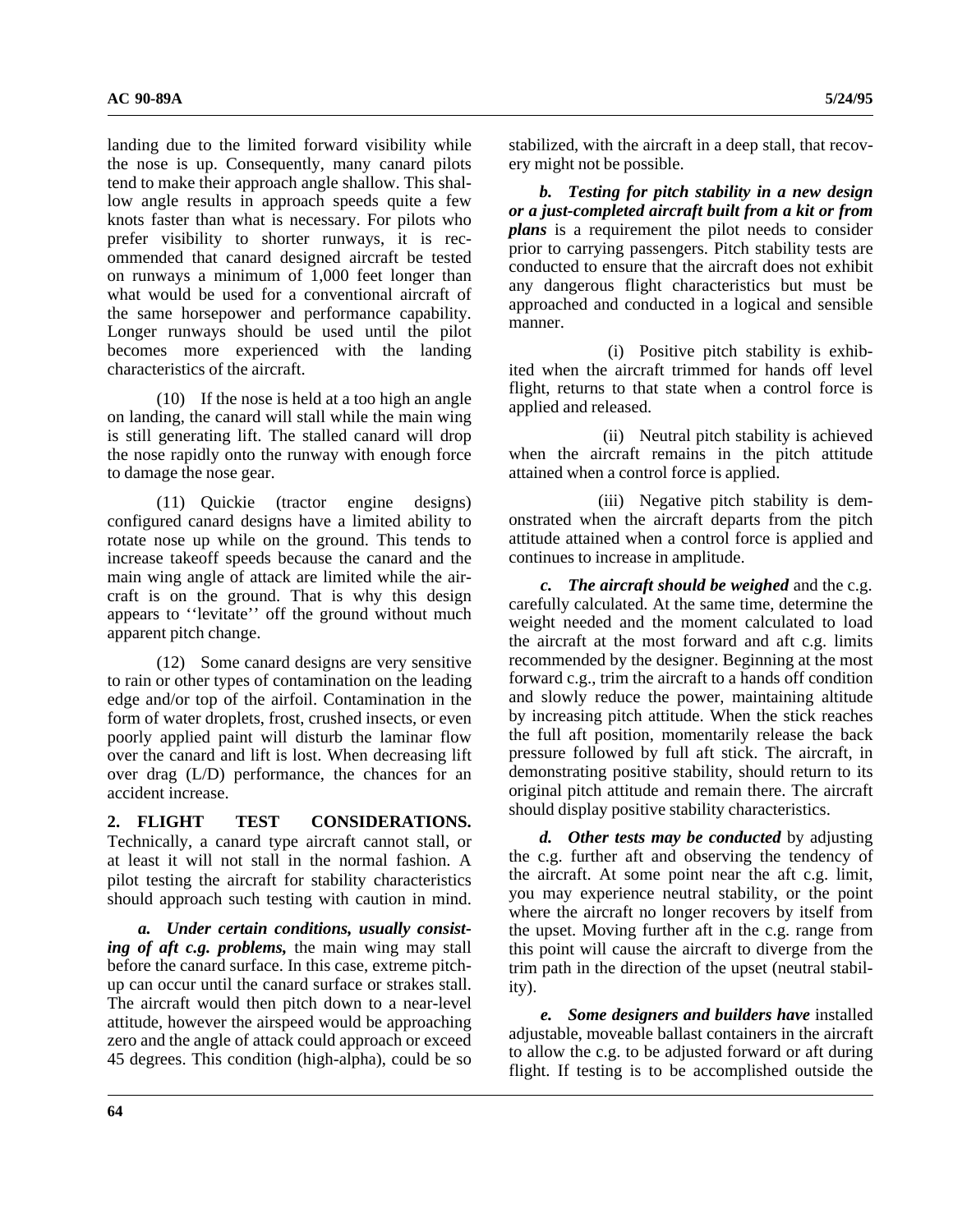recommended range, it is advisable to consider the installation of a ballistic recovery system or spin chute system. In addition, the pilot should make a

decision about leaving the aircraft if the test becomes untenable.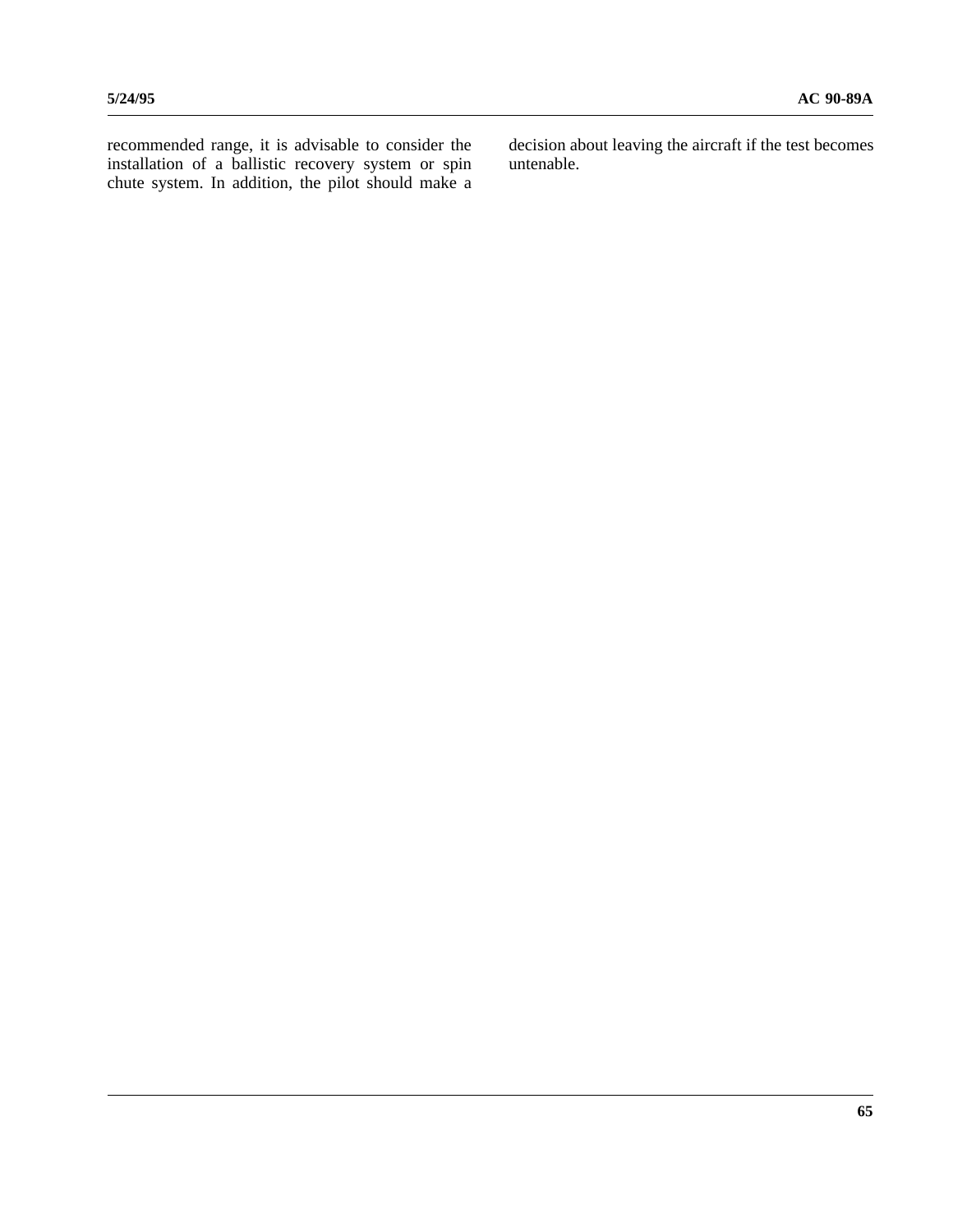### **THIS PAGE INTENTIONALLY LEFT BLANK**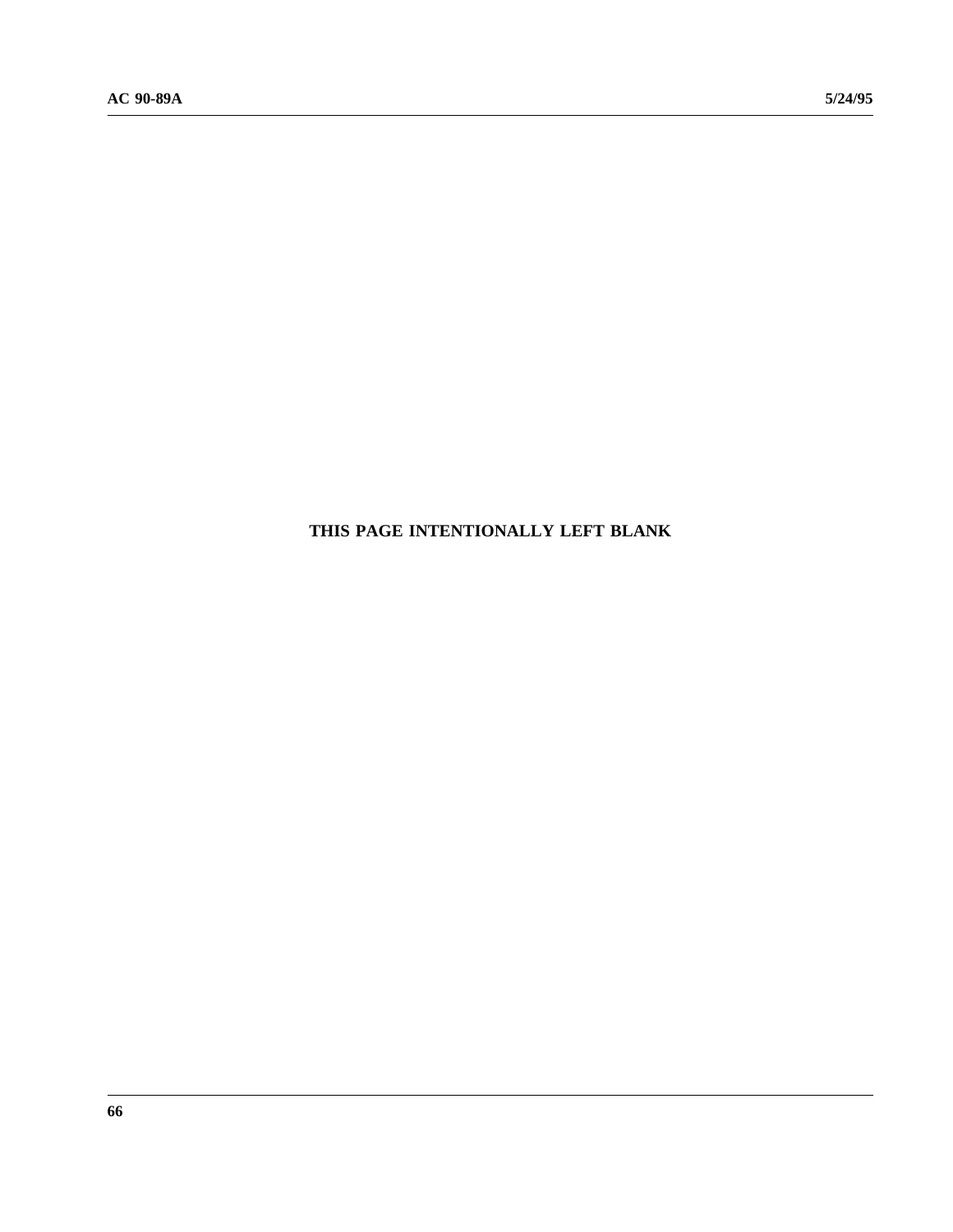### **CHAPTER 8. ULTRALIGHT AIRFRAME INSPECTION**

*''You can learn 10 things by learning one.'' Japanese proverb* **SECTION 1. DIFFERENCES**



**1. OBJECTIVES.** To serve as additional resource for ultralight test pilots and to help the new owner develop a flight test plan for the ultralight.

**2. DEFINITION.** The term ''Ultralight'' means a fixed wing vehicle that is powered by a conventional 2 or 4 cycle, gasoline powered engine and is operated under Part 103. It has one seat and does not exceed 254 pounds, excluding floats and safety devices. In addition, the ultralight can be unpowered, in which case the weight is restricted to 155 pounds. The powered ultralight's fuel capacity cannot exceed 5 U.S. gallons. The vehicle should not be able to exceed 55 knots calibrated airspeed at full power and level flight and cannot exceed a power-off stall speed of 24 knots calibrated airspeed. The term also includes two place ultralight training aircraft of 496 pounds or less operated under either the EAA or USUA exemption to FAR Part 103.

*a. Be aware that both* single and dual seat ultralights in this performance class are not restricted

only to FAR Part 103 operation. If they qualify, they can be operated under FAR Part 91, if they meet **§** 21.191(g) amateur-built category or **§** 21.191(h) operating kit built aircraft in primary category. Only single seat ultralights of less than 254 pounds empty weight, however, can operate legally under FAR Part 103.

*b. Many in the general aviation* community view amateur-built and ultralights as one and the same design category, therefore all flight testing procedures should be identical. While in many cases this assumption is true, there are several major differences between the two designs.

(1) Most ultralights are assembled from complete kits, unlike amateur-built aircraft of which the major portion (51 percent) of the aircraft and its component parts are manufactured by the builder. Most of the kit/ultralight manufacturer's pilot operating handbooks/flight manuals are usually accurate and address the majority of the information covered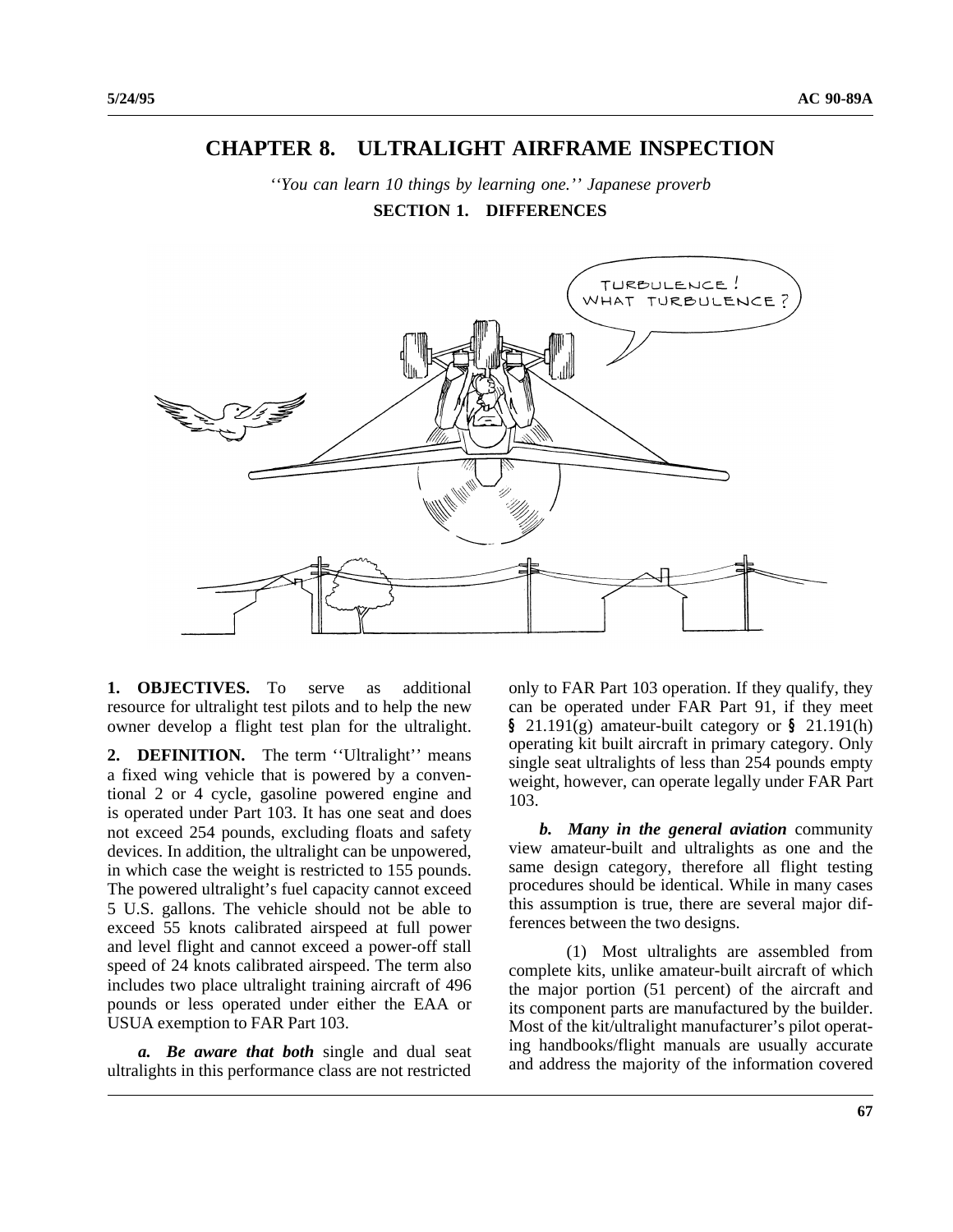in the first eight chapters of this AC. The FAA recommends the pilot's operating handbook always be consulted by the new owner prior to flight.

(2) The changes in ultralight ownership are more frequent than amateur-built and general aviation aircraft ownership. Although the ultralight is ''used,'' the new owner is usually unfamiliar with the its operating characteristics. A comprehensive flight testing/training program should be a high priority safety consideration of the new owner.

(3) New flying skills should be developed. Each ultralight pilot/owner should address the effects smaller size, lighter wing-loading, lower weight, and higher drag designs have on low-speed flight.

*c. Due to these differences,* the FAA recommends that each ''new'' ultralight owner design a FLIGHT TEST PLAN regardless if the ultralight was bought, used, and/or the ultralight has a Flight Manual supplied by the manufacturer. The ultralight FLIGHT TEST PLAN does not have to be as extensive as the one recommended for amateur-built aircraft but should address all flight conditions and emergencies called out in the ultralight's flight manual.

*d. With these differences* in mind, the next three chapters will address problems associated with both NEW and USED ultralight flight testing. Chapter 8 will address pre-test flight inspection, chapter 9 will cover engine and fuel system operation and inspection, and chapter 10 will cover ultralight flight testing.

*e. In keeping with that* professional approach towards flight testing, it is suggested that a FLIGHT TEST PLAN and other relevant safety recommendations found in the chapters 1 through 7 be adopted by the ultralight owner/operator prior to test flying a new or used ultralight.

### **SECTION 2. THE TEST PILOT**

*''There is always a harder way to flight test an aircraft, but that path does not need to be followed. '' George Kaseote, FAA Test Pilot*

**1. GENERAL.** Whether the ultralight is brand new or used, it needs to be properly evaluated. A new owner should enlist the services of an experienced ultralight flight instructor who is authorized to give dual instruction under the EAA or the USUA exemption.

*a. The instructor should test* fly the ultralight only after it has been properly assembled, inspected, engine run-in, and taxi tests have been performed. It is not recommended that a ''new'' pilot and a new/used ultralight ''learn'' to fly together.

*b. The test pilot should be* experienced and competent. He/she should have made a minimum of 100 solo flights in similar make, model, and type of ultralight and must follow the FLIGHT TEST PLAN exactly. The FLIGHT TEST PLAN should examine the ultralight and its performance capability, beginning with the pre-flight inspection and ending only after the test pilot has explored the ultralight's published flight envelope as described in the flight manual.

### **SECTION 3. PRE-FLIGHT AIRFRAME INSPECTION**

#### **1. GENERAL.**

*a. Ultralight owners* should remember that the light-weight, thin wall tubing design of an ultralight fuselage/wing structure is particularly susceptible to metal fatigue. When aluminum tubing has been stressed beyond its elastic limit, it takes on a chalky white appearance (corrosion) at the point of highest stress. Warpage and deformation are other signs of high stress points and once discovered, the ultralight should be grounded until the damaged is repaired.

*b. The tolerance limit of a tube* or fitting can be significantly lowered by over-torquing a bolt. If a bent or damaged support tube or structure is not repaired, the bend or dent will become a crack, and ultimately the crack will become a structural failure.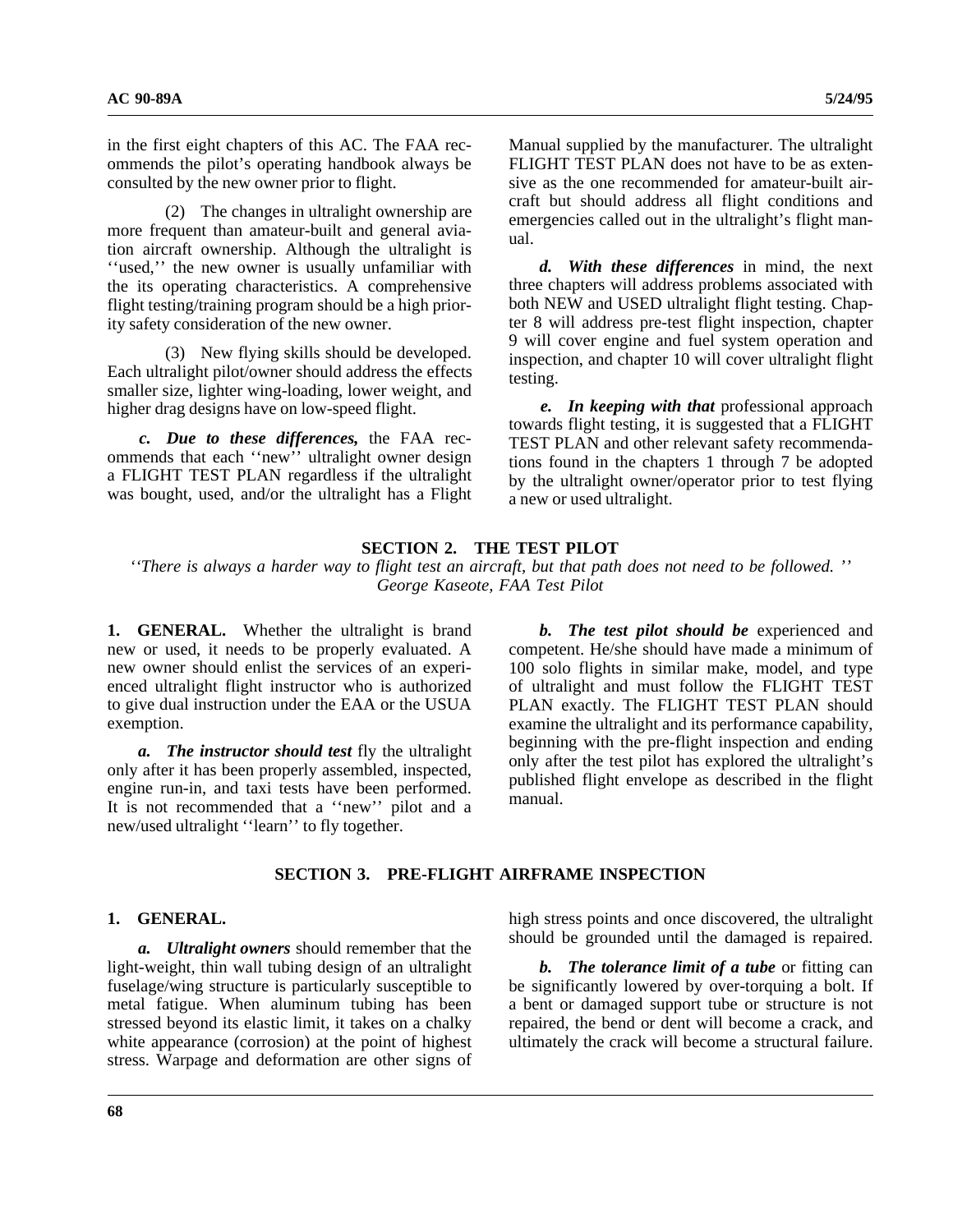**NOTE: If a used ultralight has been purchased, it is highly recommended that the owner perform a detailed acceptance inspection on the aircraft assisted by an experienced individual who is familiar with the make and model aircraft. It is also recommended that all existing hardware (e.g., nuts, bolts, springs) be replaced with new aviation quality hardware.**

*c. If possible, remove the* fabric envelope and check the airframe structure underneath for dents, cracks, and corrosion. Check the top and bottom of the spars for compression (wrinkled metal) damage. Double check all wings, landing gear, strut, engine, and tail surface attach points for wear, elongated holes, or damage.

*d. If any previous repairs* are found, check with the manufacturer to see if damage in that area can be repaired and if the repair that was made is airworthy.

**2. CHECKLIST.** Each ultralight FLIGHT TEST PLAN should include a pre-flight inspection CHECKLIST. The CHECKLIST should include a step-by-step approach to inspection that covers all the manufacturer inspection items as well as the following suggested items starting at the landing gear.

*a. Landing Gear.* The landing gear is the last part of the light-weight aircraft to leave the earth and the first part to arrive. Since the majority of these aircraft fly from unimproved strips, the stress on the gear is high. The checklist should include inspection items recommended by the manufacturer and inspection for the following:

(1) The condition of the landing gear attach points and alignment of the landing gear and wheels to the longitudinal axis of the fuselage. If the attach points are mis-aligned, the landing gear will not track in a straight line and this will affect take-offs and landings.

(2) Elongated bolt-holes, loose AN hardware, bent tubing, condition and attachment of wheels, wheel bearings, tire inflation, tire condition and brakes.

(3) Brake condition and operation, including chafing of brake lines/cables against the gear struts.

(4) Condition and operation of the steerable nose gear, if applicable.

(5) Condition and attachment of the tail wheel/skid, if applicable.

*b. Wing Assembly.* The vast majority of ultralight aircraft use a man-made sailcloth material stretched over a tubular frame. This type of fabric is susceptible to ultra-violet radiation from the sun. If left unprotected, it can become unairworthy in less than 6 months. The checklist should include the following inspection items:

(1) Ensure the sailcloth has not suffered any tears, or abrasion, due to wear or foreign object damage.

(2) Check the sailcloth for obvious ultraviolet (UV) degrading of fabric strength by examining the condition of the fabric on top of the wing. Compare it to the fabric on the bottom of the wing. If the top wing fabric shows a significant difference in color (faded), the fabric should be tested for strength with a fabric tester (Maule or Quicksilver) to see if it tests within the manufacturer's serviceable limits. If no minimum service limits are listed, the fabric should test out at 46 pounds, or 70 percent or more, of its original tensile strength, whichever is greater, to be considered airworthy. If the fabric fails the tests, it must be replaced before further flight.

(3) Flying and landing support cables should be checked for tension, routing, attach points, and condition. Scrutinize the swaged cable ends. It is recommended that a red reference mark (nail polish works fine) be painted on each of the cables abutting the swaged end. If the cable is growing, i.e., a gap forming between the swaged end and the painted referenced mark, there is an impending failure of the swaged terminal. Do not fly the aircraft until the cable is replaced.

(4) Flight control cables should be checked for frayed wires and proper routing. Run a rag over all of the flying and landing wires and control cables (wings and tail). If the cloth snags, this may indicate a frayed wire which demands further inspection. If possible, bend the cable to form a ''U'' and inspect for internal broken wires. Also, check the cable pulleys for wear and operation. Extreme wear patterns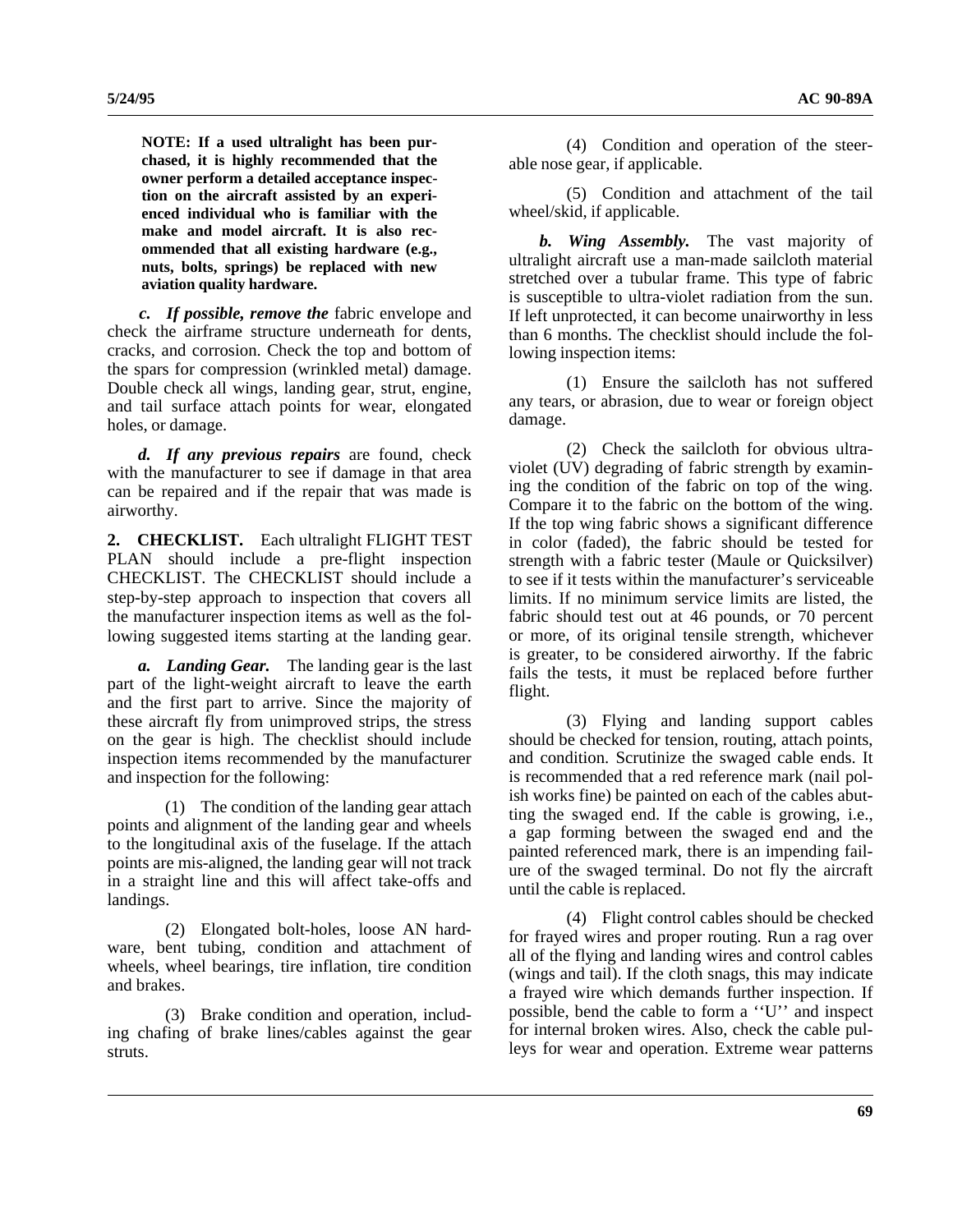on pulleys indicate misrouting and must be corrected prior to flight.

(5) Check wing leading/trailing edge, wing struts, aileron, flaps, spoiler hinges and attach points for loose rivets, cracks, elongation and wear. Ensure that all hardware (nuts and bolts) are of aviation quality.

(6) Ensure that the bungee, or return springs for wing spoilers (if applicable), are serviceable and will keep the spoiler down flat against the top of the wing when not being deployed.

(7) Check the aircraft's flight controls rigging every time the aircraft is re-assembled. It is recommended that the cables/rigging for easier assembly be color coded (e.g., red to red, blue to blue).

(8) Check for corrosion on all metal surfaces. Corrosion on aluminum usually appears as a white powder, rough to the touch. On steel parts, corrosion takes the common form of rust. Dissimilar metal corrosion occurs when two different types of metal make surface contact. To obtain additional information on corrosion and treating it, refer to FAA AC 43.9, ''Corrosion Control for Aircraft.''

(9) Make sure the leading edge of the wing and tail surfaces are clean and free of insects, grass, or mud prior to flight.

*c. Fuselage Assembly.* The fuselage is the backbone of the light-weight aircraft. All the flight and ground operating stresses encountered by the wings, tail, landing gear, and engine are transferred to the fuselage at the attach points. Exercise extra care when examining these high stress areas because failure of any of these attach points and associated hardware will cause catastrophic structural failure.

(1) Flight controls should be checked for proper operation, travel, and condition of the stops. There should not be any sharp bends in the flight control cables.

(2) Check engine controls for proper operation; they should be free of bends and properly secured. Ensure that all control cables are securely clamped to the fuselage to prevent the cable from slipping, hence not transferring the desired movement to the engine control.

(3) Check the instrument panel for security and instruments for attachment, proper operation, and range/limit markings.

(4) Inspect for bent or damaged structural tubing. If a tube is bent, it must be properly repaired or replaced. Straightening out a bend will only workharden the tube in the damaged area and hasten the time of failure.

(5) Fiberglass structures should be checked for cracks, delaminations, and holes -- especially on the bottom of the fuselage.

(6) Examine the seat, seat brackets, and seat belt/shoulder harness, attach points, clips/rings, brackets or tangs and other hardware, for security, safety (cotter pins or safety wire), and condition.

(7) Check the shoulder/seat belt harness for condition and proper operation.

(8) Check the ballistic chute hardware and mounting assembly (review information in chapter 1, section 3).

*d. Tail Surfaces.* The tail, or empennage group, contains two of the ultralight's three primary control surfaces: the rudder (yaw control) and the elevator (pitch control). In two-axis ultralights, the elevators are the only flight controls on the tail. Special attention must be given to the attach points, hardware, and proper operation for both control systems.

(1) Ensure that the primary controls and trim systems if applicable, have the proper travel, that control cables are properly tensioned, and that all turnbuckles are safetied.

(2) Examine the control hinges and attach points on the elevator and rudder horn for wear, cracking, and elongation of bolt holes, and security of the rudder and elevator stops.

(3) Check the leading and trailing edges of the flight controls for damage.

(4) Check for wear/UV deterioration to the fabric cover.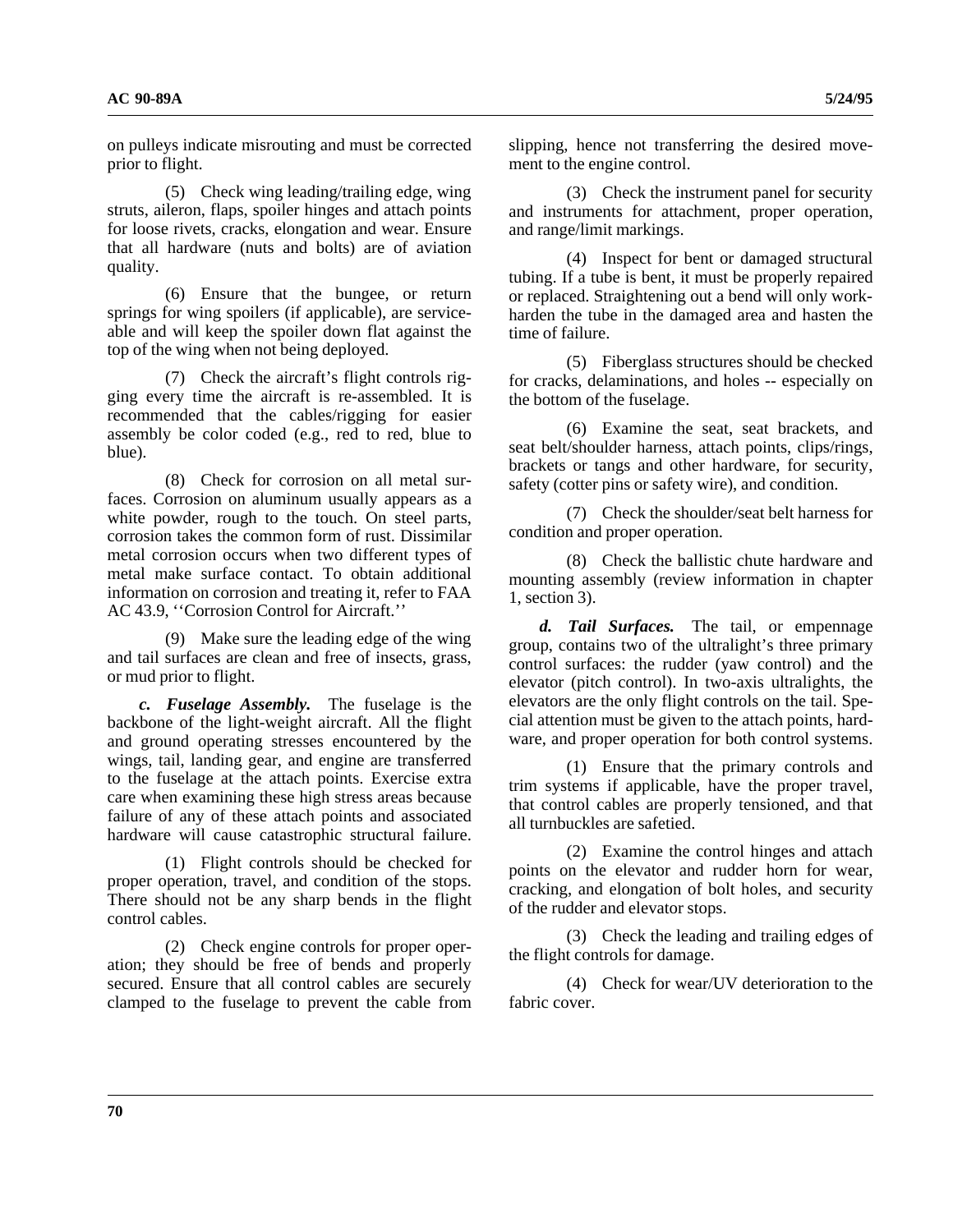### **CHAPTER 9. ULTRALIGHT ENGINE/FUEL SYSTEM INSPECTION**

*''Do not let ego overcome reason.'' Al Hodges, Ultralight pilot, Homestead, FL (1994)*



**SECTION 1. ENGINE INSPECTION**

**1. OBJECTIVE.** To provide the amateurbuilder/ultralight pilot with a suggested engine and fuel system inspection program in addition to the manufacturer's check list items.

#### *a. Engine.*

(1) Check the engine mount, vibration isolation mounts, and attach points before each flight.

**NOTE: If slippage marks are painted across the bolt heads, engine mount, and fuselage at the time the mount bolts are torqued, a break in the paint will give advance warning the mount is coming loose. (Again, red nail polish works adequately.)**

(2) Check all hose clamps for tightness.

(3) Check for fuel and oil leaks.

(4) Check air filter for condition and attachment

(5) Ensure that all spark plugs are the correct ones, properly torqued. Check that the ignition wires, caps, and plug cap restraints on inverted engines are secured and safetied. Ensure that the kill switch, if applicable, is within easy reach and works as advertised.

(6) Check that the carburetor and the throttle cable is secured and both operate freely from idle stop to full power stop.

(7) Check carburetor boots for cracks that will suck air and may create a lean mixture, high CHT and EGT, and possible engine failure.

(8) Check the fuel on/off valve, fuel filter, and crossover valve for proper operation and

position.

(9) Drain the fuel system of water and

sediment.

(10) Ensure that the fuel tank is secured, full, and if applicable, contains the proper mix (ratio) of fuel and oil.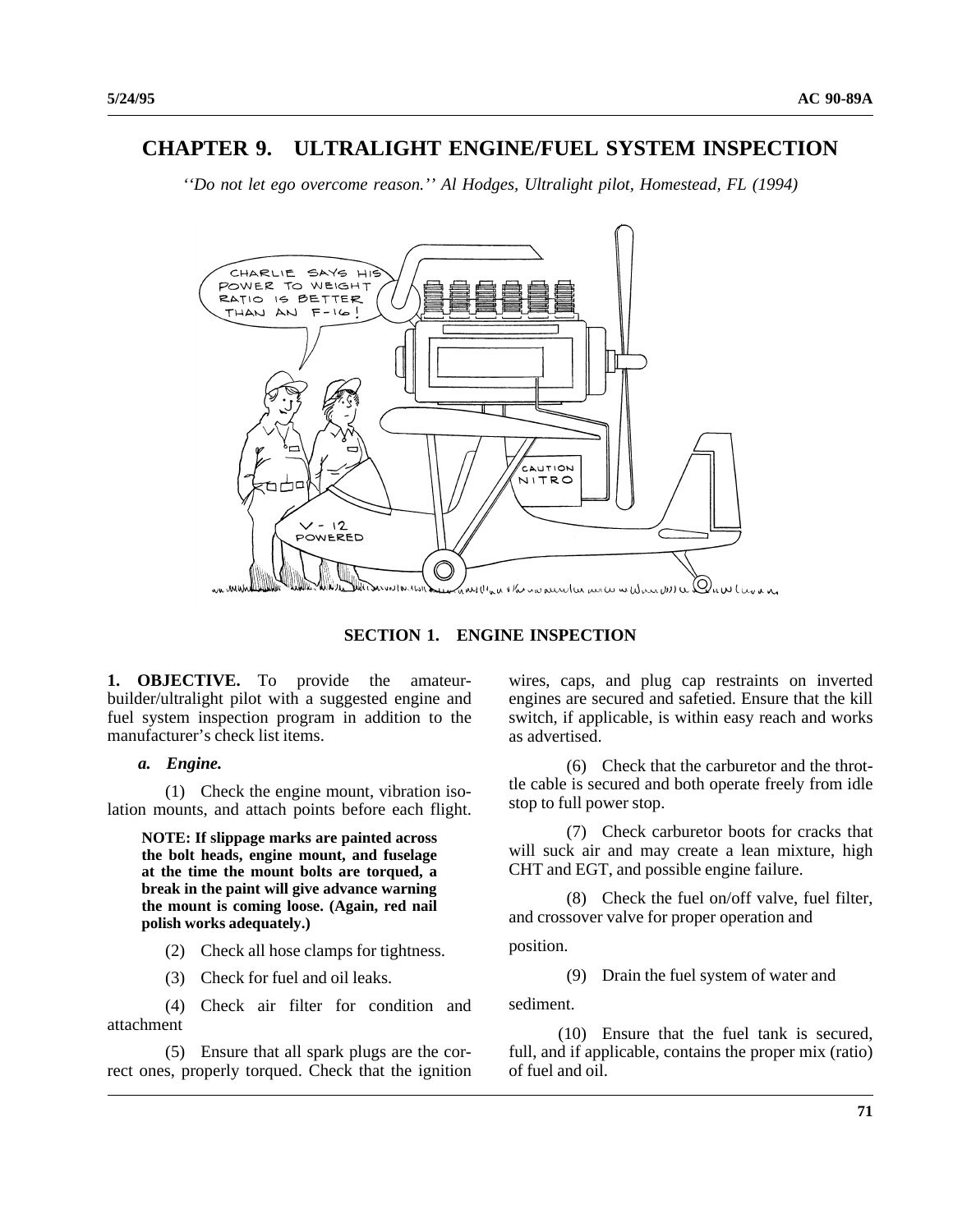#### *b. Exhaust System.*

(1) On most 2 cycle engines, the exhaust system is tuned to the engine in order to have the proper amount of back pressure. Sometimes, due to installation demands, the exhaust system must be modified. If modifications are necessary, contact the engine manufacturer before incorporating any exhaust systems changes.

(2) The exhaust system should be mounted on vibration-damping elements and be safety wired. The exhaust system ball-joints should not be mounted under a tension load and they should be lubricated with an anti-seize, heat resistant grease to allow the ball joints to move freely. Some exhaust systems use springs to keep pressure (compression) on the ball-joints. If the engine is so equipped, run a piece of safety wire through the spring and secure it to the exhaust system. This would prevent a broken spring from coming loose and hitting the propeller in a pusher configuration or hitting the top of the wing or tail in a tractor design.

(3) Another approach to prevent propeller damage from broken springs is to lay a bead of high temperature silicon length-wise across the spring. If a spring does break during flight, the silicon bead will hold some or all of the broken pieces of spring material in place until the aircraft lands.

#### *c. Fan Cooling.*

(1) It is particularly important that installations of fan cooled engines with enclosed cowlings are designed so that the hot cooling air exits the cowl and cannot recirculate back into the cooling fan intake. If there are any doubts, tests should be carried out by measuring the temperature of the air entering the cooling fan.

(2) In most cases, it is unlikely there will be a problem with cooling belt tension on a new engine. On older engines, however, the belt may have bedded down in the V of the pulley causing a significant reduction in belt tension. If corrosion is present on a pulley, the belt wear rate will be rapid. During the visual inspection of the fan cooling belt and pulley, look for evidence of wear and corrosion on the pulleys.

#### *d. Reduction Drive.*

(1) A large percentage of engines used on light-weight aircraft are 2 cycle air cooled engines fitted with a rpm reduction drive. The reduction drive is usually a bolt-on unit which drops the high 2 cycle engine rpm down to a propeller RPM that is more efficient.

(2) To check tension on most V belts on the reduction drive, grab the belt and twist. The belt should allow no more than approximately a half a turn.

(3) Ensure that the reduction gear box is filled with oil to the proper level in accordance with the manufacturer's instructions and drain plug/filter is safetied.

(4) Grasp the propeller (switch off and spark plugs disconnected) approximately half way down each blade. Try first to move the prop in an up and down motion. Pull away from the aircraft and then push in the opposite direction. No appreciable bearing slop should be detected in the reduction gear bearings.

(5) Eccentricity of the driving, or driven, pulley will cause variations of belt tension with rotation, possibly leading to rapid failure of the belt and engine or propeller shaft bearings. Remove the spark plugs and rotate the engine slowly by hand for several turns in small steps (approximately 45 degrees of engine rotation per step). There should be no noticeable change in belt tension at any position. Any noticeable change must be investigated further (e.g., by measuring the run out of the engine pulley and propeller shaft pulley with a dial indicator).

### **SECTION 2. FUEL SYSTEMS**

**1. GENERAL.** Many problems with lightweight aircraft engines can be directly traced to the type of fuel used. Many states allow automotive fuels to be sold containing 10 percent alcohol without requiring a label stating so. Alcohol can cause serious problems in aircraft engines so first ensure that the fuel source is a reliable one.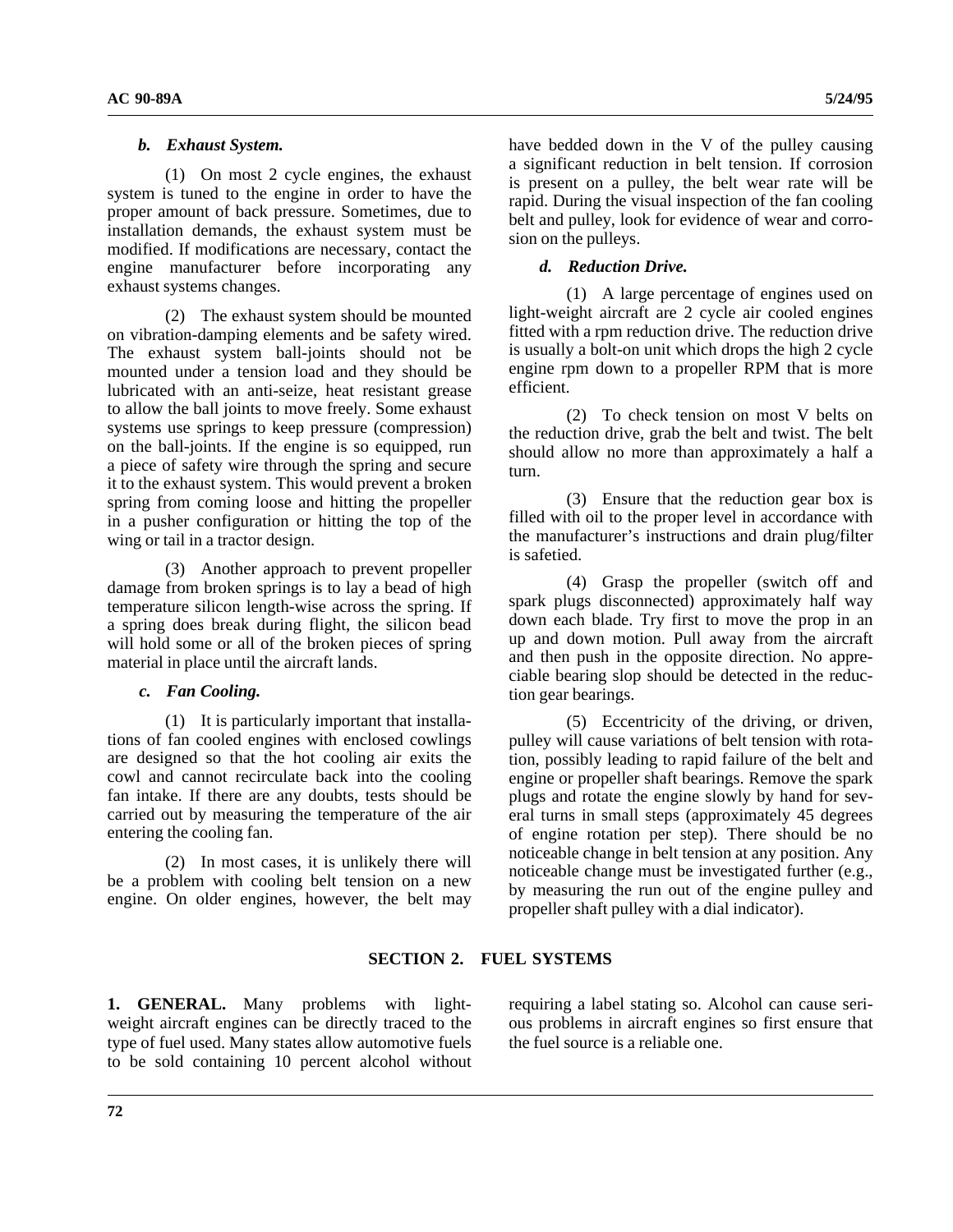*a. Test for Alcohol in Automotive Fuel.* Take a thin glass jar, mark it one inch from the bottom of the jar with tape or indelible ink, and fill the jar with water up to that mark. Fill the jar to the top with a sample of the fuel to be tested. There is a clear separation between the water and the fuel. Put the lid on the jar and shake. Let it settle for about a minute and check. If the ''water'' line is now above the first mark, the fuel has alcohol in it. Try another source for fuel and do another test.

*b. Fuel Primer System.* Perform a careful inspection of fuel primer bulbs fitted in suction lines because they deteriorate over time and are a possible source of air leaks, resulting in a lean mixture. Primer bulbs with plastic one-way valves have been known to break loose and completely block the fuel in the fuel line. Positioning the fuel line so the fuel flows upward through the primer bulb will help minimize the possibility of this problem occurring. A permanently fitted fuel pressure gage is recommended because it can check fuel system operation during engine break-in and fuel flow during extreme angles of attack.

#### *c. Filters, Fuel Lines, and Throttles.*

(1) Finger screens in fuel tanks should be checked every 10 hours for debris or varnish build up from fuel. Nylon mesh fuel filters are preferred with 2 cycle engines. Paper element filters should be avoided because they may severely and invisibly restrict the fuel flow. This is due to a reaction between water and oil detergents. The fuel filter should be distinctly located, between the fuel pump and the carburetors, to facilitate pre-flight inspection and avoid the possibility of air leaks on the suction side.

(2) Check plastic fuel lines for age hardness, discoloration, and over all condition. Fuel line attach points should be checked before each flight. Always clamp a fuel line at the inlet and outlet. A slip-on line might slip off in flight. Leave a little slack in the fuel lines to minimize cracking from vibration.

(3) If the 2 cycle engine has two carburetors, make sure the throttles are exactly synchronized. If not, one carburetor will run rich while the other runs lean, causing cylinder overheating and a possibility of the piston seizing or being holed.

### *d. Causes of High Fuel Consumption*

- (1) Dirty air filter causes a rich mixture.
- (2) Propeller is not matched to the engine.
- (3) Carburetor float improperly adjusted.
- (4) Fuel pressure set too high.
- (5) Wrong carburetor jets installed.
- (6) Defective float valve.

(7) Extreme vibration (propeller/engine) that keeps float valve open.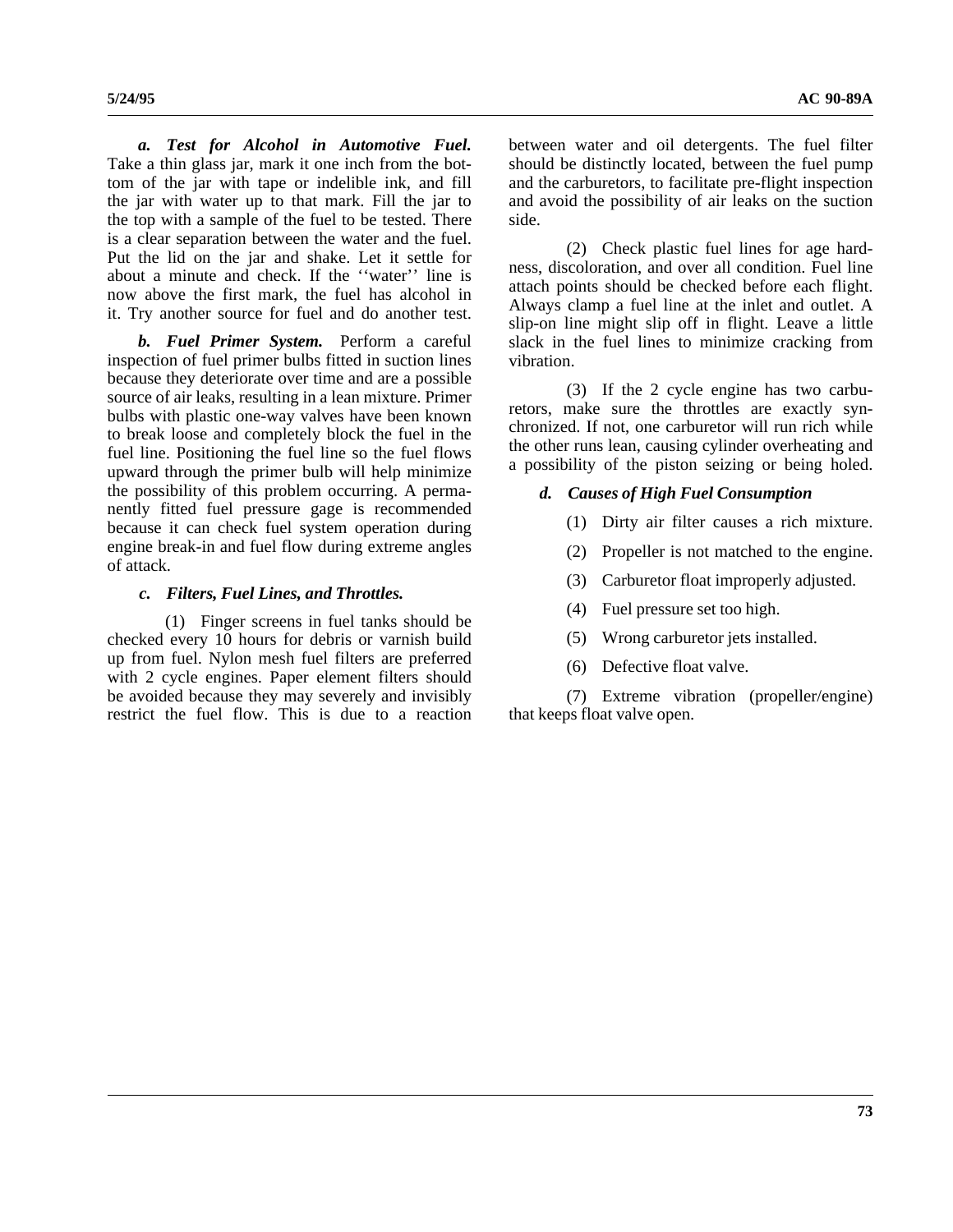### **THIS PAGE INTENTIONALLY LEFT BLANK**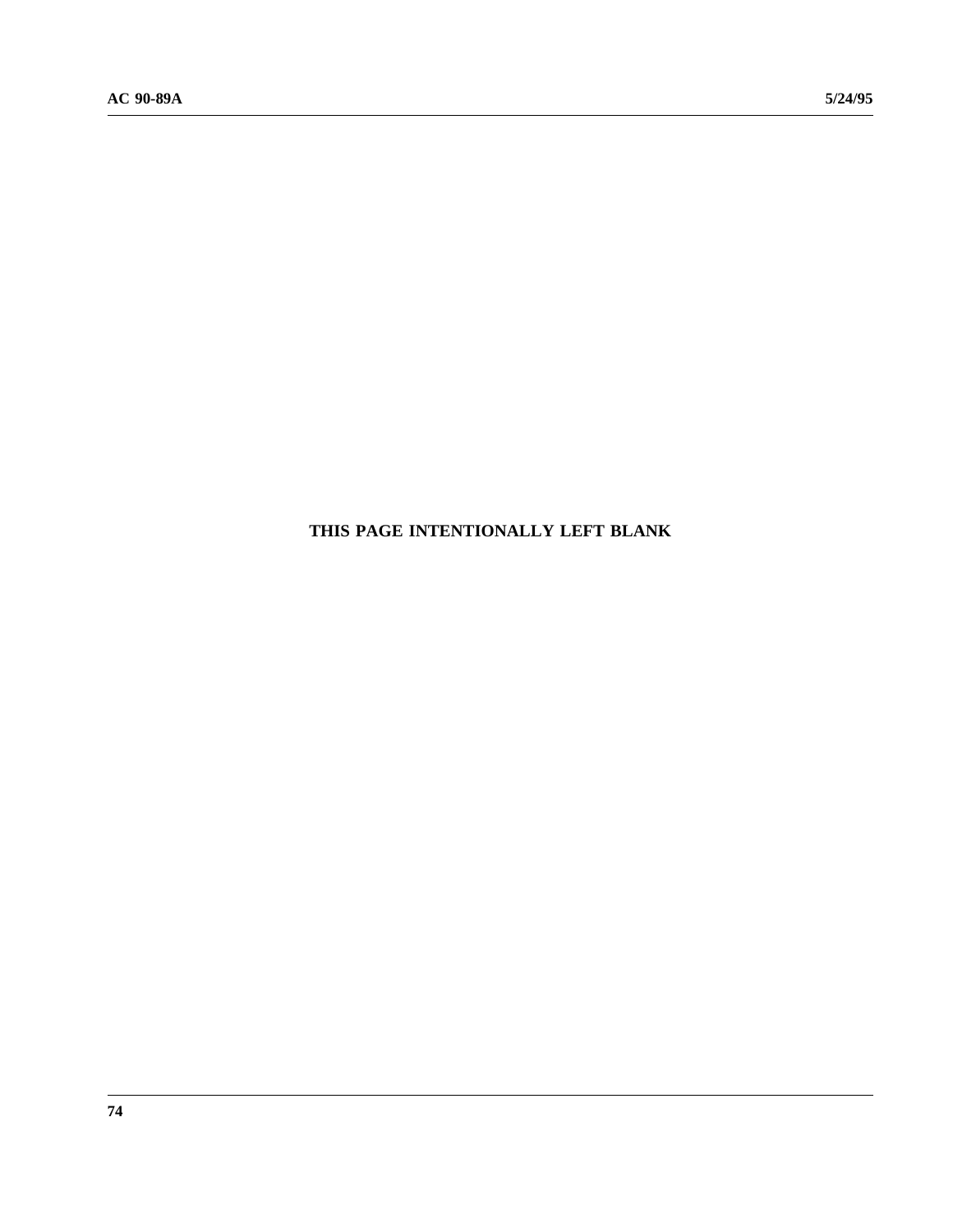### **CHAPTER 10. ULTRALIGHT TEST FLYING RECOMMENDATIONS**

*''Hurrying is a visible sign of worry.'' Arnold H. Glascow*



**SECTION 1. THREE RECOMMENDATIONS**

**1. OBJECTIVE.** To list additional items applicable to ultralights that will need to be addressed in the FLIGHT TEST PLAN

### **2. RECOMMENDATIONS.**

*a. Even if the builder/owner or pilot is* an B-747 airline captain with 20,000 hours in type, he/ she should NOT climb into an ultralight without first receiving flight instruction from a properly certified or authorized ultralight flight instructor. This must be done in a two-seat ultralight trainer operated in

accordance with the EAA or USUA exemption to FAR Part 103.

*b. Ultralights by* their very nature are highly susceptible to winds above 15 mph. All ultralight aircraft test flights should be conducted in light or no-wind conditions.

*c. Even more so than America's* top fighter pilots, ultralight pilots must manage airspeed. Due to its small speed range between stall and full power; high drag and low weight, airspeed should become the single most important concern of the ultralight pilot.

### **SECTION 2. AIRPORT SELECTION**

**1. OBJECTIVE.** To choose an airport to test fly the ultralight.

*a. Most ultralights* are flown out of unimproved grass strips. Before test flying the ultralight from one of these locations ensure that a wind sock or even a flag is installed nearby to give some indication of the wind direction and speed.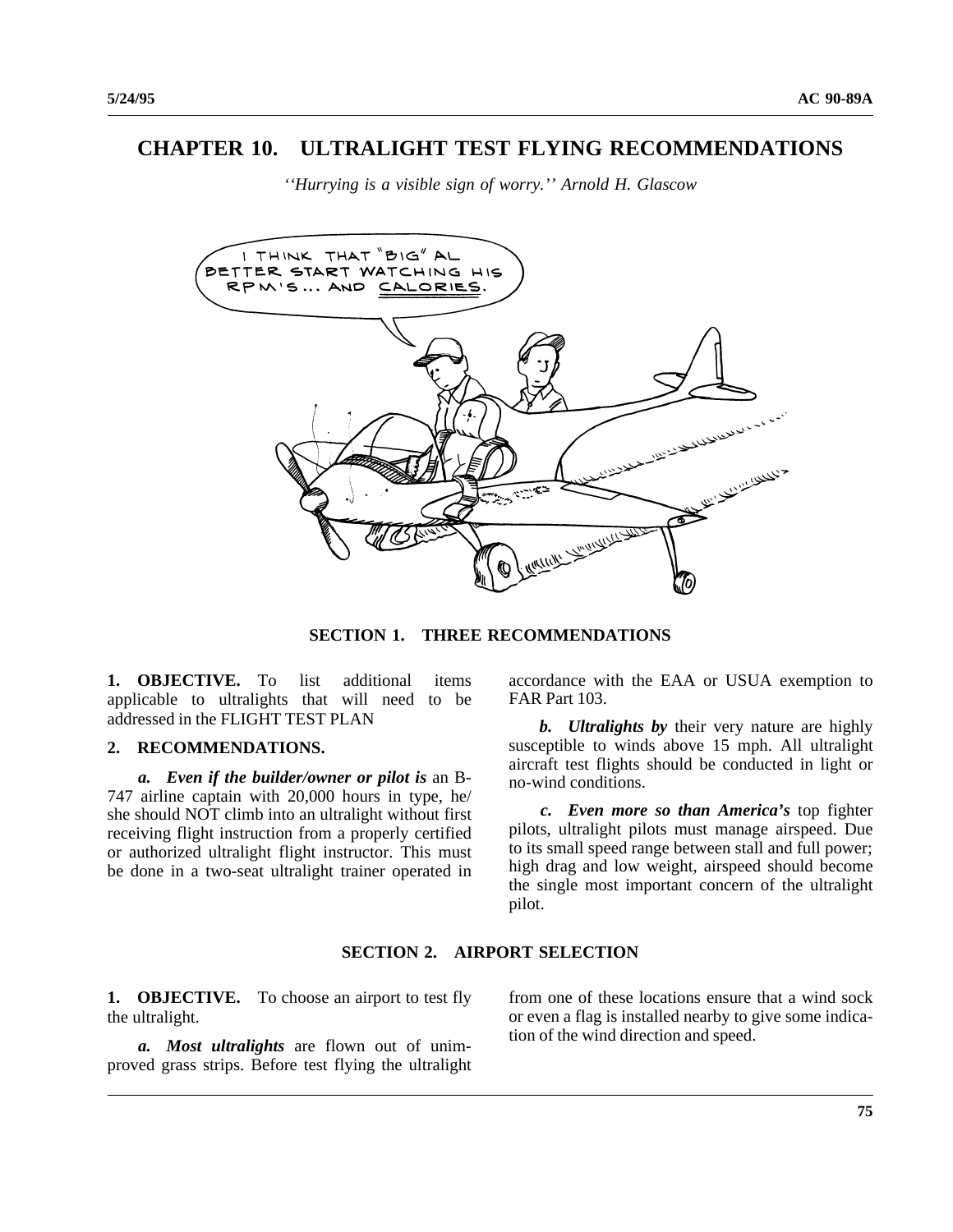*b. Carefully examine each* air strip. Note and record in the FLIGHT TEST PLAN the surrounding terrain, man-made structures, power lines, phone wires, and trees. Record the probability of these factors contributing toward or causing mechanical

#### **SECTION 3. TAXIING**

**1. GENERAL.** As explained in chapter 2, taxiing should be designed and conducted to achieve the FLIGHT TEST PLAN goals. In addition to identifying the ultralight's ground handing characteristics at low and high taxi speeds, braking, monitoring engine operation, and developing pilot proficiency, the FLIGHT TEST PLAN should consider developing the following:

*a. Cross-wind handling* characteristics during taxi.

*b. Addressing the ultralight's* response to rapid changes in power (tractor design versus pusher).

turbulence during certain times of the day, or presenting a hazard to flight in other ways.

*c. Make sure that the strip* is orientated towards the prevailing winds. Before selecting a strip, make certain emergency strips are located close-by in case of engine failure.

*c. Practice the procedures* for starting and stopping the engine.

**NOTE: When taxiing a nose-gear ultralight, the input response on the rudder bar will be positive, similar to a car. If operating a tail dragger design, anticipate an initially larger input with a decreasing amount of pressure upon entering the turn. If the pilot is slow in getting the pressure off, the larger moment arm -- main gear to the tail versus main gear to the nose wheel -- will set the ultralight up for a ground loop.**

#### **SECTION 4. FIRST FLIGHT DIFFERENCES**

*''Fly as if angels are watching you and taking notes.'' Dr. Anthony Romanazzi, DMD and Ultralight pilot (1994)*

**1. USE OF POWER.** One of the biggest differences between a general aviation aircraft and an ultralight is the effect very quick changes in power can have on aircraft speed. In a light-weight aircraft, it is possible to go from cruise speed to a stall in less than 4 seconds. This is due to the low mass, high drag configuration, and smaller speed range characteristic of the majority of ultralights. To avoid unplanned stalls, make small power reductions over a longer time period while always monitoring the airspeed.

**2. CONTROL FEEL.** Due to the slow cruise speed and lower weight of ultralights, their flight controls feel light or sensitive. Once the flight control input has been made, however, the rate of response tends to be slower than inputs on faster and heavier aircraft.

**3. STALLS.** Because of their high angle of dihedral, most ultralight stalls tend to be straight forward, particularly during a power-off stall. These ultralights experience little airframe buffeting. The only stall indications the pilot may recognize are the ultralight's slowed forward movement, a rapid decrease in altitude, and controls that are suddenly mushy and mostly ineffective.

**4. STEEP TURNS.** When performing steep turns in an ultralight, the increasing weight (g load) and high drag tends to bleed off energy very quickly. The pilot must monitor the airspeed to avoid inadvertently setting up a stall/spin scenario.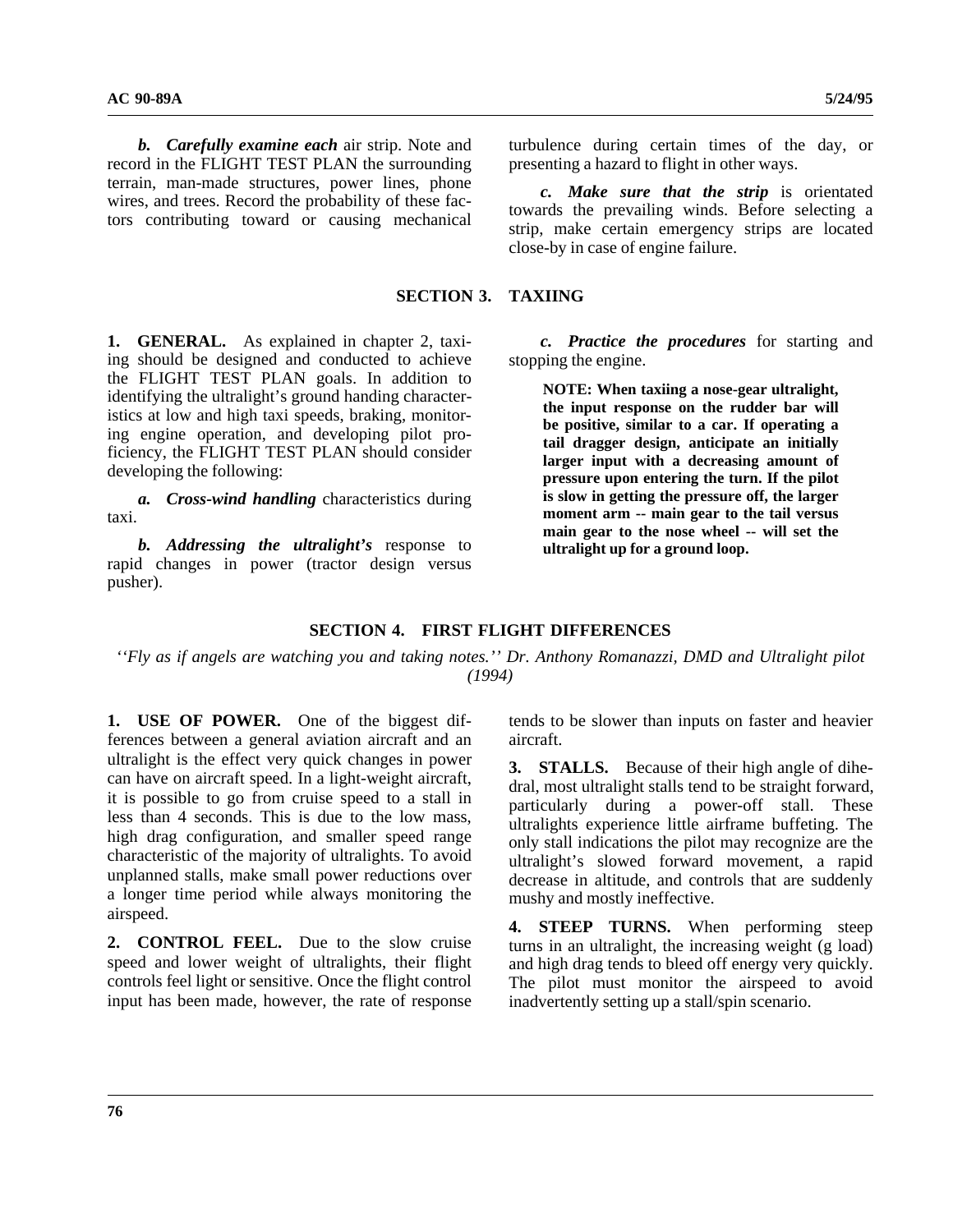### **SECTION 5. EMERGENCY PROCEDURES**

**1. ENGINE FAILURES.** The single most common emergency in ultralight and amateur-built aircraft is engine failure. When an engine fails, FLY THE ULTRALIGHT! Push the nose down to maintain airspeed, pick the landing field, and try to land into the wind.

*a. If the pilot knows the* cause of the engine failure (e.g., failure to change tanks) and can easily fix it in flight, they should do so. Do not focus all attention on restarting the engine. If preoccupied with the restart, the pilot may be distracted from flying the ultralight, inadvertently allowing the airspeed to bleed off and setting the ultralight up for a stall/ spin.

*b. The best way to prepare* for an engine out procedure is to practice, practice, and practice until the real thing is a non-event.

**2. LOSS OF CONTROL.** Another emergency procedure the FLIGHT TEST PLAN should address is sudden loss of a control function such as ailerons/ spoilers (roll), rudder (yaw), or elevator (pitch). In all emergency situations, all corrective control movements should be small and slowly initiated.

*a. Loss of rudder authority* or a jammed rudder can usually be overcome with opposite aileron. Be advised this is a cross control situation. Large or rapid control inputs could initiate a stall/spin maneuver, especially when the ultralight is in a landing configuration and/or operating at a low airspeed.

*b. Loss of ailerons authority* usually can be overcome with rudder. The turns should be shallow while avoiding rudder inputs that would generate large yawing movements.

*c. Loss of the elevator* is the most serious loss of control function a pilot can experience. If the elevator is jammed in one position, or remains in a trail position behind the horizontal stabilizer, the pilot must experiment with engine power to determine whether an increase in power will raise or lower the nose.

#### **3. CATASTROPHIC FAILURE.**

*a. The chance of loss of life* or personal injury due to a catastrophic failure of the ultralight can be reduced with a ballistic recovery system (see chap. 1, sec. 3). If control of the ultralight cannot be regained, and the ultralight is equipped with a ballistic chute, deploy the chute before running out of time and altitude.

(1) The pilot must be sure that activation of the parachute is a better choice than any other options available. Once the canopy is deployed, the pilot becomes a passenger.

(2) Even with a canopy deployed, however, the pilot must remain alert to the danger of power lines, trees, rocks, water, and highways below which may obstruct his/her attempt to safely land.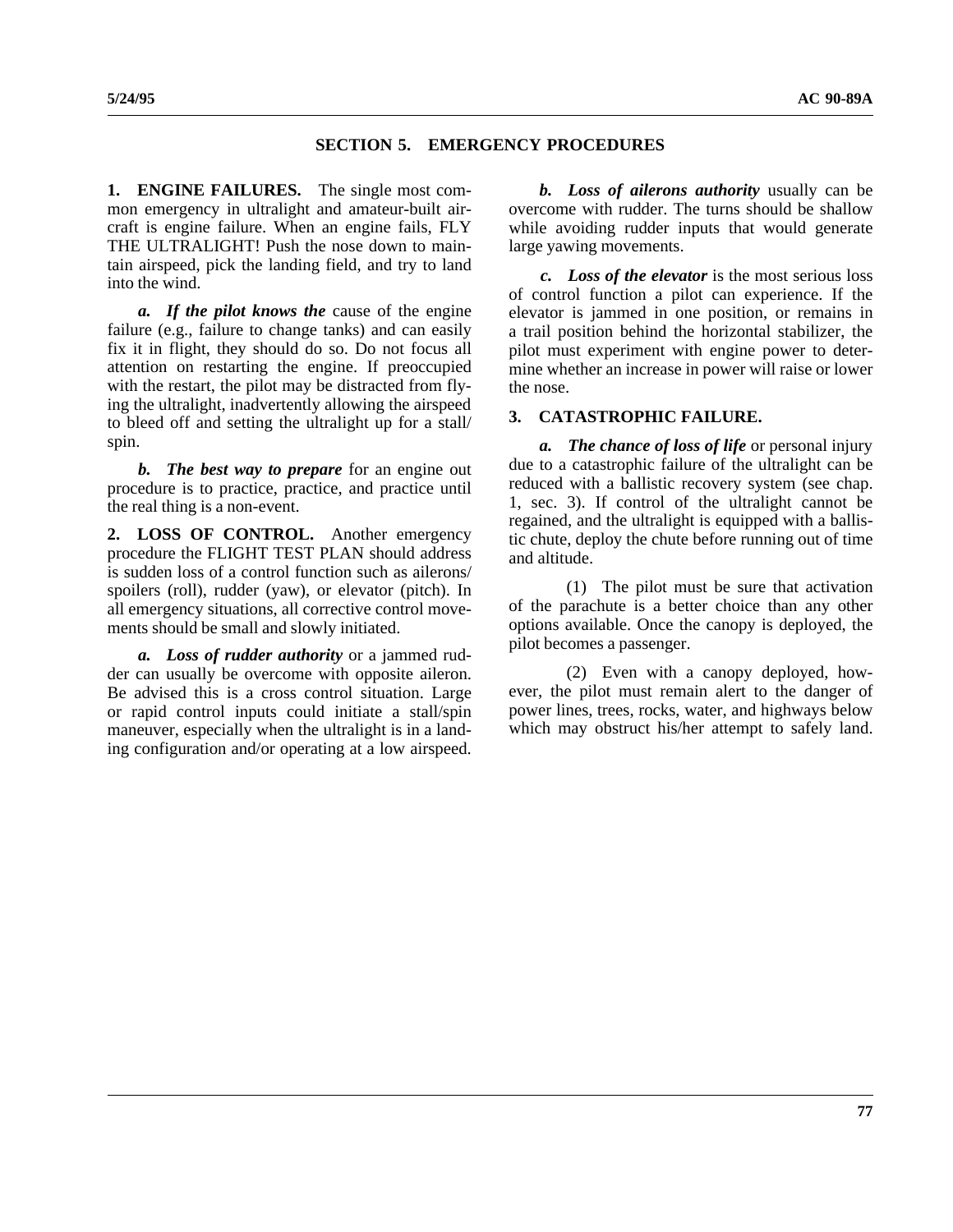### **THIS PAGE INTENTIONALLY LEFT BLANK**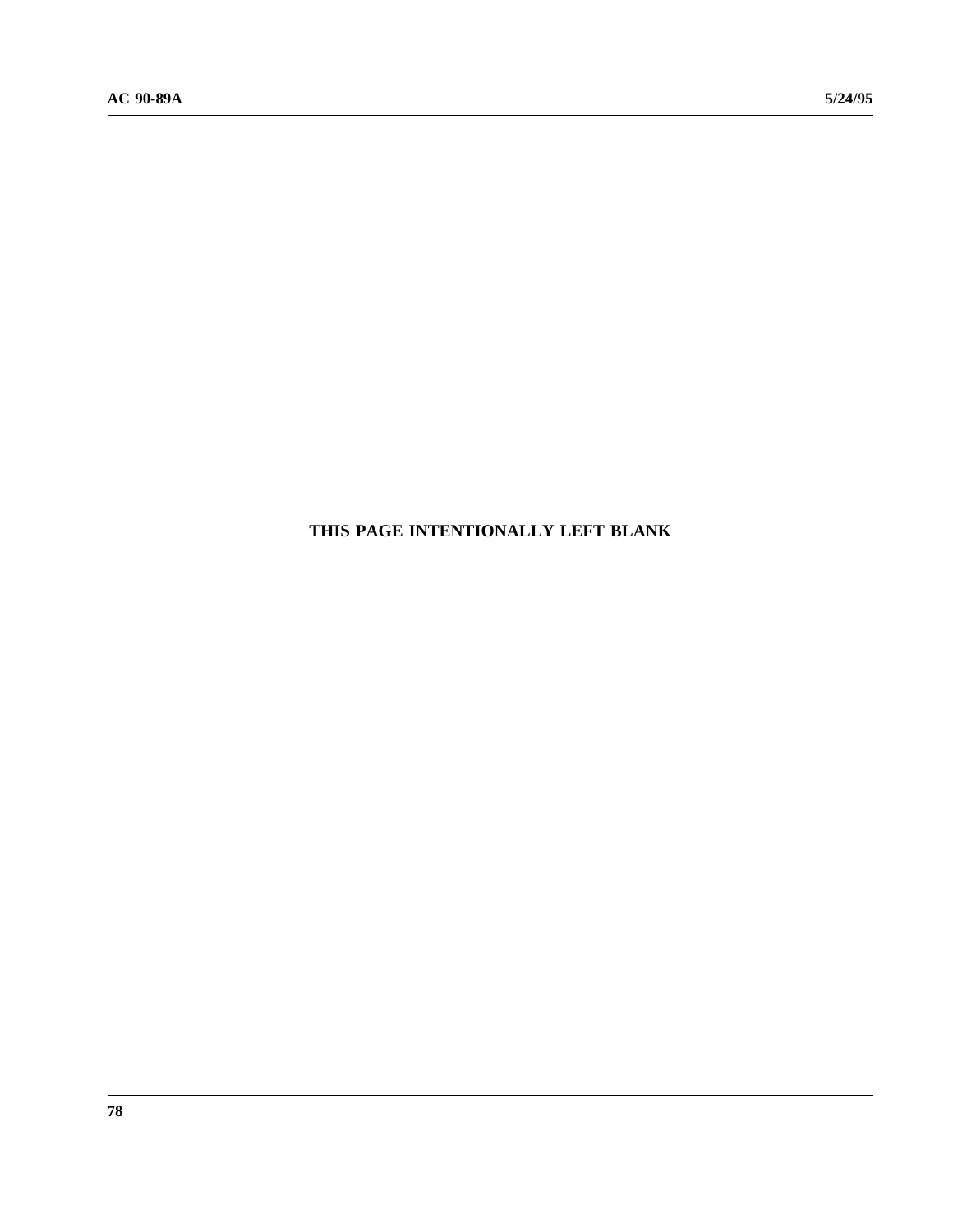AIRCRAFT IDENTIFICATION:

TYPE/SN. lllllllllll ENGINE MODEL/SN. lllllllllll N NUMBER llllllllllll PROPELLER MODEL/SN. llllllllll TYPE/SN. ENGINE MODEL/SN. LIMIT ENGINE MODEL/SN. LIMIT ENGINE TOTAL TIME LATE TOTAL TIME OWNER llllllllllllll PROPELLER TOTAL TIME lllllllll

GENERAL:

| $S = SATISFACTORY$ $U = UNSATISFACTORY$<br>(correct all unsatisfactory items prior to flight) |   | Builder/Inspector |   |   |  |  |
|-----------------------------------------------------------------------------------------------|---|-------------------|---|---|--|--|
|                                                                                               | S | U                 | S | U |  |  |
| REGISTRATION/AIRWORTHINESS/OPERATION LIMITATIONS                                              |   |                   |   |   |  |  |
| AIRCRAFT IDENTIFICATION PLATES INSTALLED                                                      |   |                   |   |   |  |  |
| EXPERIMENTAL PLACARD INSTALLED                                                                |   |                   |   |   |  |  |
| WEIGHT AND BALANCE/EQUIPMENT LIST<br>(updated for each flight)                                |   |                   |   |   |  |  |
| <b>RADIO LICENSE</b>                                                                          |   |                   |   |   |  |  |
| WINGS:                                                                                        |   |                   |   |   |  |  |
| REMOVE INSPECTION PLATES/FAIRINGS                                                             |   |                   |   |   |  |  |
| GENERAL INSPECTION OF THE EXTERIOR/INTERIOR WING                                              |   |                   |   |   |  |  |
| FLIGHT CONTROLS BALANCE WEIGHTS FOR SECURITY                                                  |   |                   |   |   |  |  |
| FLIGHT CONTROLS PROPER ATTACHMENT (NO SLOP)                                                   |   |                   |   |   |  |  |
| FLIGHT CONTROL HINGES/ROD END BEARINGS SERVICEABILITY                                         |   |                   |   |   |  |  |
| FLIGHT CONTROLS PROPERLY RIGGED/PROPER TENSION                                                |   |                   |   |   |  |  |
| INSPECT ALL CONTROL STOPS FOR SECURITY                                                        |   |                   |   |   |  |  |
| TRIM CONTROL PROPERLY RIGGED                                                                  |   |                   |   |   |  |  |
| TRIM CONTROL SURFACES/HINGES/ROD END BEARINGS SERV.                                           |   |                   |   |   |  |  |
| FRAYED CABLES OR CRACKED/FROZEN PULLEYS                                                       |   |                   |   |   |  |  |
| SKIN PANELS DELAMINATE/VOIDS (COIN TEST)                                                      |   |                   |   |   |  |  |
| POPPED RIVETS/CRACKED/DEFORMED SKIN                                                           |   |                   |   |   |  |  |
| <b>FABRIC/RIB STITCHING/TAPE CONDITION</b>                                                    |   |                   |   |   |  |  |
| <b>LUBRICATION</b>                                                                            |   |                   |   |   |  |  |
| WING ATTACH POINTS                                                                            |   |                   |   |   |  |  |
| FLYING/LANDING WIRES/STRUTS FOR SECURITY                                                      |   |                   |   |   |  |  |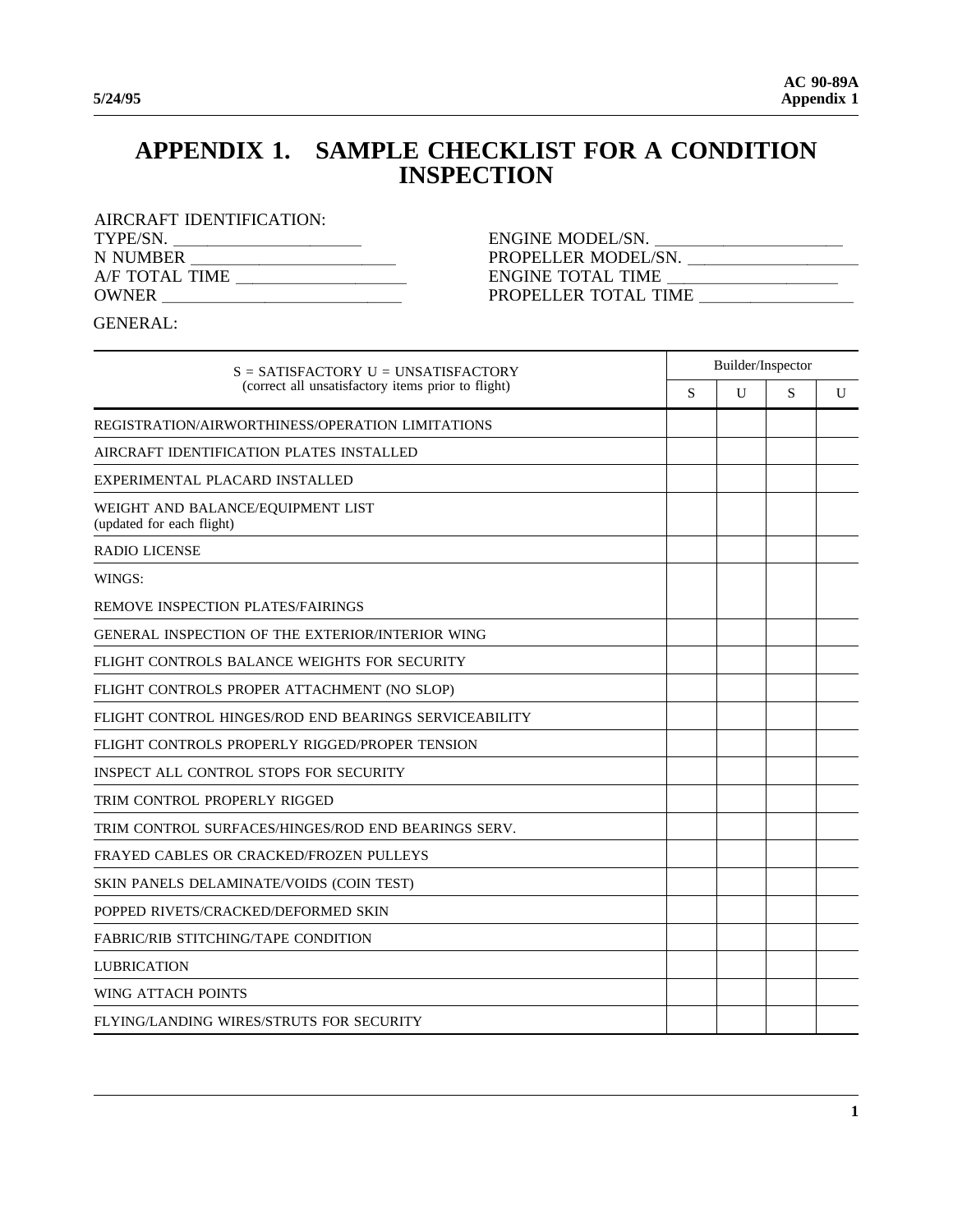| $S = SATISFACTORY$ $U = UNSATISFACTORY$<br>(correct all unsatisfactory items prior to flight) | Builder/Inspector |   |   |   |  |
|-----------------------------------------------------------------------------------------------|-------------------|---|---|---|--|
|                                                                                               | S                 | U | S | U |  |
| <b>CORROSION</b>                                                                              |                   |   |   |   |  |
|                                                                                               |                   |   |   |   |  |
|                                                                                               |                   |   |   |   |  |
|                                                                                               |                   |   |   |   |  |
|                                                                                               |                   |   |   |   |  |
| FOR U/L AIRCRAFT CHECK                                                                        |                   |   |   |   |  |
| FLIGHT CONTROL BOLTS/PINS FOR SAFETY AND CONDITION                                            |                   |   |   |   |  |
| WING/STRUT/CABLE ATTACHMENTS AND HARDWARE FOR SAFETY AND<br><b>CONDITION</b>                  |                   |   |   |   |  |
|                                                                                               |                   |   |   |   |  |
|                                                                                               |                   |   |   |   |  |
|                                                                                               |                   |   |   |   |  |
|                                                                                               |                   |   |   |   |  |
| FUEL SYSTEM:                                                                                  |                   |   |   |   |  |
| <b>CORROSION</b>                                                                              |                   |   |   |   |  |
| FUEL LINES FOR CHAFING/LEAKS/ SECURITY/CONDITION                                              |                   |   |   |   |  |
| SUMP ALL FUEL TANKS FOR WATER OR DEBRIS                                                       |                   |   |   |   |  |
| FUEL CAPS FOR SECURITY                                                                        |                   |   |   |   |  |
| <b>FUEL PLACARD</b>                                                                           |                   |   |   |   |  |
| FUEL VALVE/CROSS FEED/ FOR OPERATION AND SECURITY                                             |                   |   |   |   |  |
| CLEAN FUEL FILTERS/GASOLATOR/FLUSH SYSTEM                                                     |                   |   |   |   |  |
| <b>INSPECT FUEL TANK VENT SYSTEM</b>                                                          |                   |   |   |   |  |
|                                                                                               |                   |   |   |   |  |
|                                                                                               |                   |   |   |   |  |
|                                                                                               |                   |   |   |   |  |
|                                                                                               |                   |   |   |   |  |
| <b>LANDING GEAR:</b>                                                                          |                   |   |   |   |  |
| INSPECT STRUTS/TORQUE LINKS FOR ATTACHMENT                                                    |                   |   |   |   |  |
| <b>INSPECT STRUTS FOR PROPER EXTENSION</b>                                                    |                   |   |   |   |  |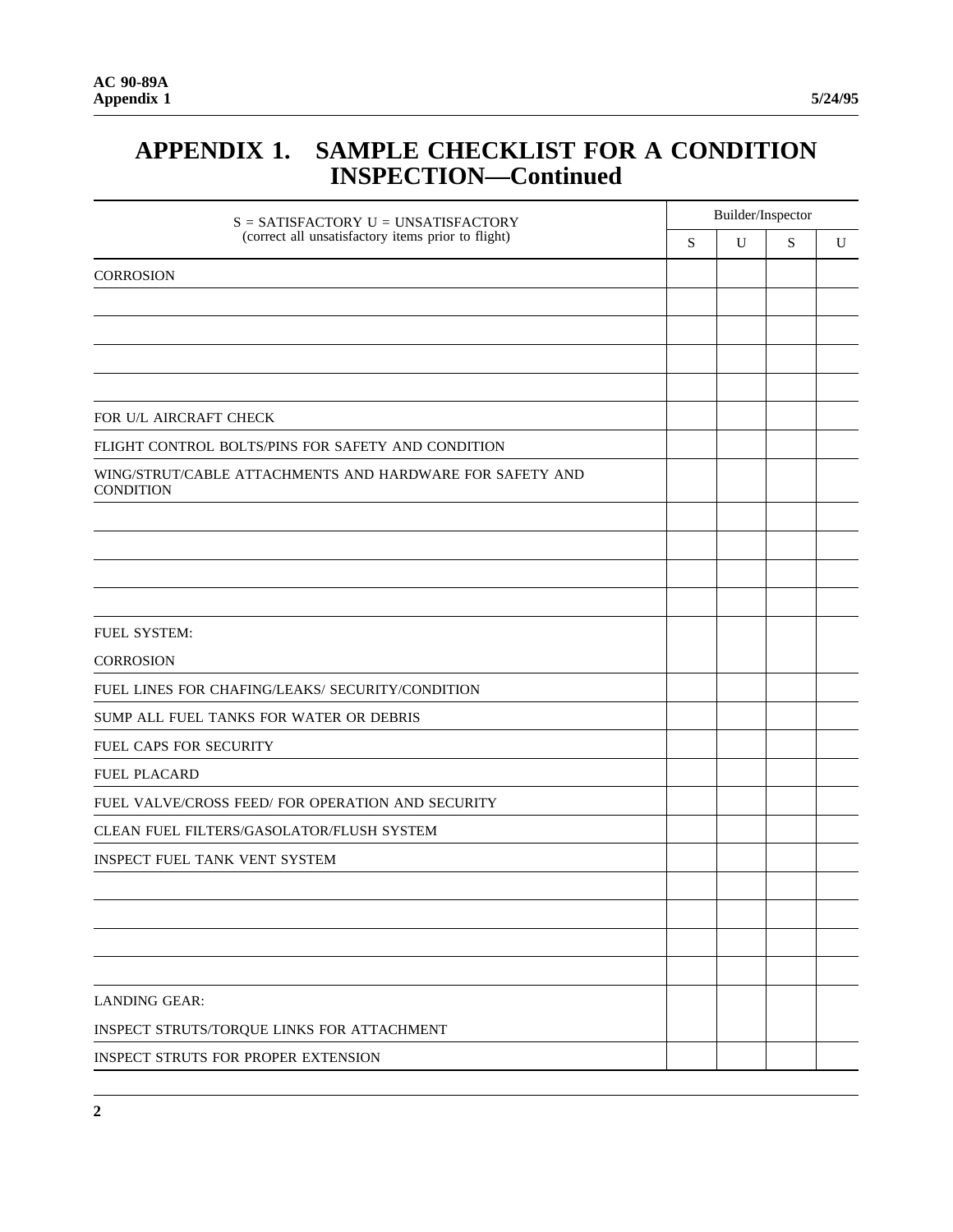| $S = SATISFACTORY$ $U = UNSATISFACTORY$                            |   | Builder/Inspector |   |   |  |  |
|--------------------------------------------------------------------|---|-------------------|---|---|--|--|
| (correct all unsatisfactory items prior to flight)                 | S | U                 | S | U |  |  |
| <b>INSPECT FOR HYDRAULIC LEAKS</b>                                 |   |                   |   |   |  |  |
| <b>CHECK ALL BUSHINGS FOR WEAR/FREE PLAY</b>                       |   |                   |   |   |  |  |
| <b>CHECK LUBRICATION</b>                                           |   |                   |   |   |  |  |
| INSPECT WHEELS FOR ALIGNMENT                                       |   |                   |   |   |  |  |
| WHEEL/TIRES FOR CRACKS AND SERVICEABILITY                          |   |                   |   |   |  |  |
| WHEEL BEARINGS FOR LUBRICATION                                     |   |                   |   |   |  |  |
| <b>INSPECT FOR CORROSION</b>                                       |   |                   |   |   |  |  |
| <b>INSPECT NOSE GEAR FOR CRACKS AND TRAVEL</b>                     |   |                   |   |   |  |  |
| INSPECT TAIL WHEEL FOR CRACKS AND TRAVEL                           |   |                   |   |   |  |  |
| PERFORM GEAR RETRACTION TEST/CK INDICATOR LIGHTS                   |   |                   |   |   |  |  |
| EMERGENCY GEAR RETRACTION SYSTEM                                   |   |                   |   |   |  |  |
| <b>CHECK TIRE PRESSURE</b>                                         |   |                   |   |   |  |  |
| BRAKE LINING WITHIN LIMITS                                         |   |                   |   |   |  |  |
| BRAKE DISKS FOR CRACKS, WEAR, AND DEFORMITY                        |   |                   |   |   |  |  |
| BRAKE HYDRAULIC LINES FOR LEAKS AND SECURITY                       |   |                   |   |   |  |  |
|                                                                    |   |                   |   |   |  |  |
|                                                                    |   |                   |   |   |  |  |
|                                                                    |   |                   |   |   |  |  |
|                                                                    |   |                   |   |   |  |  |
| FUSELAGE:                                                          |   |                   |   |   |  |  |
| REMOVE INSPECTION PLATES AND PANELS                                |   |                   |   |   |  |  |
| INSPECT BULKHEADS AND STRINGERS FOR POPPED RIVETS AND CRACKED SKIN |   |                   |   |   |  |  |
| INSPECT FOR DELAMINATED SKIN/VOIDS (COIN TEST)                     |   |                   |   |   |  |  |
| INSPECT THE SECURITY OF ALL INTERNAL LINES                         |   |                   |   |   |  |  |
| INSPECT WINDOWS/CANOPY FOR CRACKS AND FIT                          |   |                   |   |   |  |  |
| <b>INSPECT DOOR OR CANOPY LATCHING MECHANISM</b>                   |   |                   |   |   |  |  |
| <b>INSPECT FIRE WALL FOR DISTORTION AND CRACKS</b>                 |   |                   |   |   |  |  |
| INSPECT RUDDER PEDALS AND BRAKES FOR OPERATION AND SECURITY        |   |                   |   |   |  |  |
| INSPECT BEHIND FIREWALL FOR LOOSE WIRES AND CHAFING LINES          |   |                   |   |   |  |  |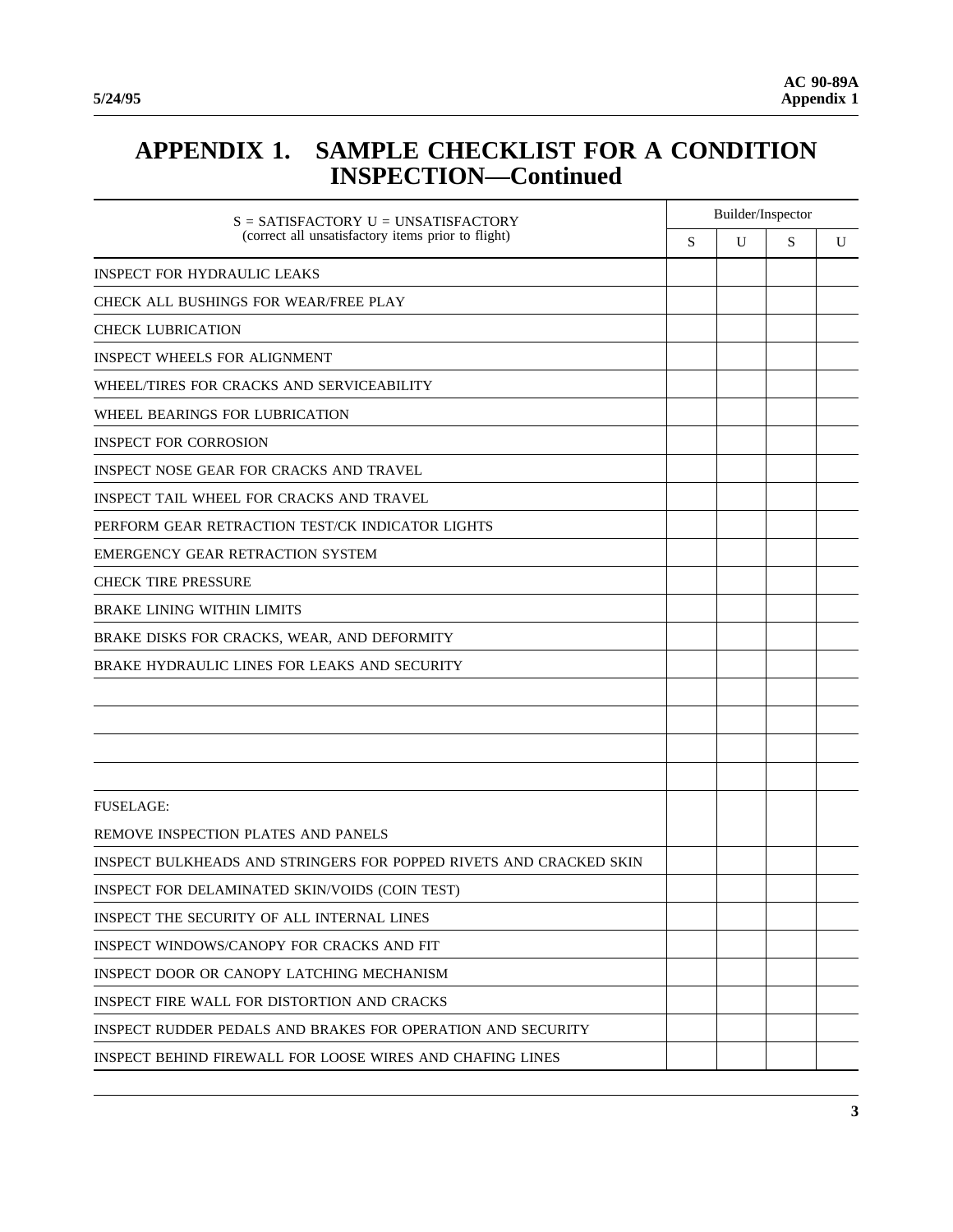| $S = SATISFACTORY$ $U = UNSATISFACTORY$                                           | Builder/Inspector |   |   |   |  |
|-----------------------------------------------------------------------------------|-------------------|---|---|---|--|
| (correct all unsatisfactory items prior to flight)                                | S                 | U | S | U |  |
| CHECK CONTROL STICK/YOKE FOR FREEDOM OF MOVEMENT                                  |                   |   |   |   |  |
| <b>CHECK FLAP CONTROL OPERATION</b>                                               |                   |   |   |   |  |
| CHECK CABLE AND PULLEYS FOR ATTACHMENT AND OPERATION                              |                   |   |   |   |  |
| PERFORM FLOOD-LIGHT CARBON MONOXIDE TEST                                          |                   |   |   |   |  |
| ENSURE THE COCKPIT INSTRUMENTS ARE PROPERLY MARKED                                |                   |   |   |   |  |
| INSPECT INSTRUMENTS, LINES, FOR SECURITY                                          |                   |   |   |   |  |
| <b>CHECK/CLEAN/REPLACE INSTRUMENT FILTER</b>                                      |                   |   |   |   |  |
| INSPECT COCKPIT FRESH AIR VENTS/HEATER VENTS FOR OPERATION AND<br><b>SECURITY</b> |                   |   |   |   |  |
| INSPECT SEATS, SEAT BELTS/SHOULDER HARNESS FOR SECURITY AND<br>ATTACHMENT         |                   |   |   |   |  |
| <b>CORROSION</b>                                                                  |                   |   |   |   |  |
| CHECK BALLISTIC CHUTE INSTALLATION PER MANUFACTURER                               |                   |   |   |   |  |
| <b>RECOMMENDATIONS</b>                                                            |                   |   |   |   |  |
|                                                                                   |                   |   |   |   |  |
|                                                                                   |                   |   |   |   |  |
|                                                                                   |                   |   |   |   |  |
|                                                                                   |                   |   |   |   |  |
| EMPENNAGE/CANARD                                                                  |                   |   |   |   |  |
| REMOVE INSPECTION PLATES AND FAIRINGS                                             |                   |   |   |   |  |
| INSPECT CANARD ATTACH POINTS FOR SECURITY                                         |                   |   |   |   |  |
| <b>INSPECT VERTICAL FIN ATTACH POINTS</b>                                         |                   |   |   |   |  |
| <b>INSPECT ELEVATOR/STABILIZER ATTACH POINTS</b>                                  |                   |   |   |   |  |
| INSPECT HINGES/TRIM TABS/ROD ENDS FOR ATTACHMENT AND FREE PLAY (SLOP)             |                   |   |   |   |  |
| INSPECT EMPENNAGE/CANARD SKIN FOR DAMAGE/CORROSION                                |                   |   |   |   |  |
| INSPECT ALL CONTROL CABLES, HINGES AND PULLEYS                                    |                   |   |   |   |  |
| INSPECT ALL CONTROL STOPS                                                         |                   |   |   |   |  |
| FOR U/L:                                                                          |                   |   |   |   |  |
| CHECK ALL ATTACHMENT POINTS AND CONTROL FOR SAFETY CONDITION                      |                   |   |   |   |  |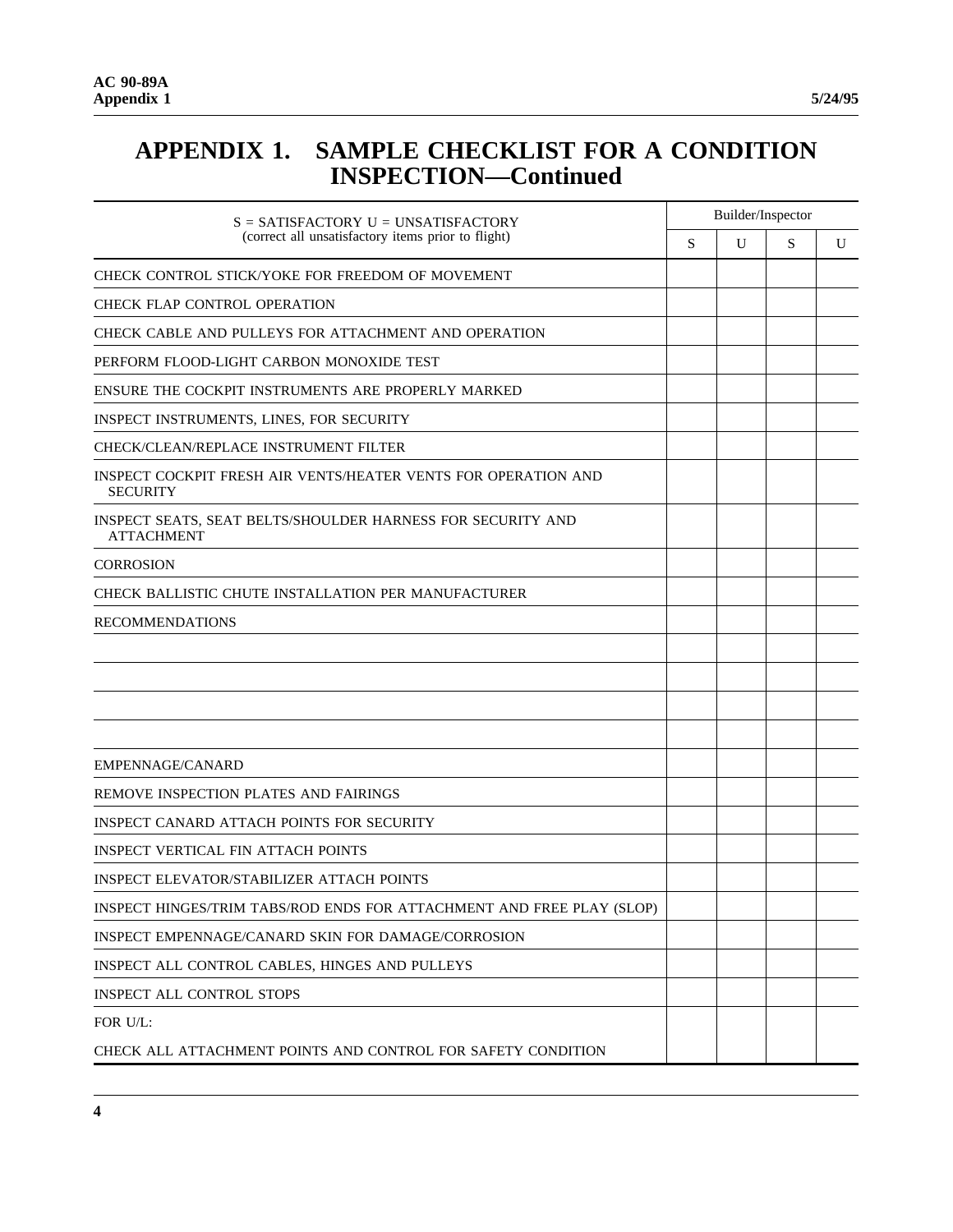| $S = SATISFACTORY$ $U = UNSATISFACTORY$<br>(correct all unsatisfactory items prior to flight) |   | Builder/Inspector |   |   |  |  |
|-----------------------------------------------------------------------------------------------|---|-------------------|---|---|--|--|
|                                                                                               | S | U                 | S | U |  |  |
| <b>ENGINE:</b>                                                                                |   |                   |   |   |  |  |
| PERFORM COMPRESSION TEST #1 _____ #2 ____<br>$\#3$ ________ #4 ________ #5 _______ #6 _______ |   |                   |   |   |  |  |
| CHANGE OIL AND FILTER (CHECK FOR METAL)                                                       |   |                   |   |   |  |  |
| <b>INSPECT IGNITION HARNESS FOR CONDITION AND CONTINUITY</b>                                  |   |                   |   |   |  |  |
| CHECK IGNITION LEAD CIGARETTES FOR CONDITION/CRACKS                                           |   |                   |   |   |  |  |
| <b>CLEAN AND GAP SPARK PLUGS</b>                                                              |   |                   |   |   |  |  |
| CHECK MAGNETO TIMING/POINTS/OIL SEAL/DISTRIBUTOR                                              |   |                   |   |   |  |  |
| <b>INSPECT ENGINE MOUNT/BUSHINGS</b>                                                          |   |                   |   |   |  |  |
| INSPECT ENGINE MOUNT ATTACHMENT BOLT TORQUE                                                   |   |                   |   |   |  |  |
| INSPECT ALTERNATOR/GENERATOR ATTACHMENT                                                       |   |                   |   |   |  |  |
| CHECK ALTERNATOR/GENERATOR BELT CONDITION                                                     |   |                   |   |   |  |  |
| <b>INSPECT CYLINDERS FOR CRACKS/BROKEN FINS/ EXHAUST STAINS</b>                               |   |                   |   |   |  |  |
| INSPECT ENGINE BAFFLES FOR CRACKS/CONDITION                                                   |   |                   |   |   |  |  |
| CHECK FOR OIL LEAKS INSPECT VACUUM PUMP AND LINES                                             |   |                   |   |   |  |  |
| <b>INSPECT OIL VENT LINES</b>                                                                 |   |                   |   |   |  |  |
| INSPECT ALL CABIN HEAT/CARB HEAT/DEFROSTER DUCTS FOR CONDITION                                |   |                   |   |   |  |  |
| <b>INSPECT CARBURETOR FOR SECURITY &amp; CLEAN INLET SCREEN</b>                               |   |                   |   |   |  |  |
| INSPECT INTAKE HOSES/SEALS FOR SECURITY/LEAKS                                                 |   |                   |   |   |  |  |
| INSPECT THROTTLE/MIXTURE/CARB HEAT/CONTROL FOR                                                |   |                   |   |   |  |  |
| PROPER TRAVEL AND SECURITY                                                                    |   |                   |   |   |  |  |
| INSPECT CARB HEAT AIR BOX FOR CRACKS/OPERATION                                                |   |                   |   |   |  |  |
| INSPECT CONDITION OF FLEXIBLE FUEL AND OIL LINES                                              |   |                   |   |   |  |  |
| INSPECT OIL COOLER FOR LEAKS AND CONDITION                                                    |   |                   |   |   |  |  |
| CHECK EXHAUST SYSTEM FOR ATTACHMENT AND CONDITION                                             |   |                   |   |   |  |  |
| CHECK MUFFLER/INTERNAL BAFFLE/ FOR SECURITY                                                   |   |                   |   |   |  |  |
| CHECK EXHAUST PIPES/FLANGES FOR SECURITY & ATTACHMENT                                         |   |                   |   |   |  |  |
| REPACK EXHAUST GASKETS AS REQUIRED                                                            |   |                   |   |   |  |  |
| CHECK COWLING FOR CRACKS AND SECURITY                                                         |   |                   |   |   |  |  |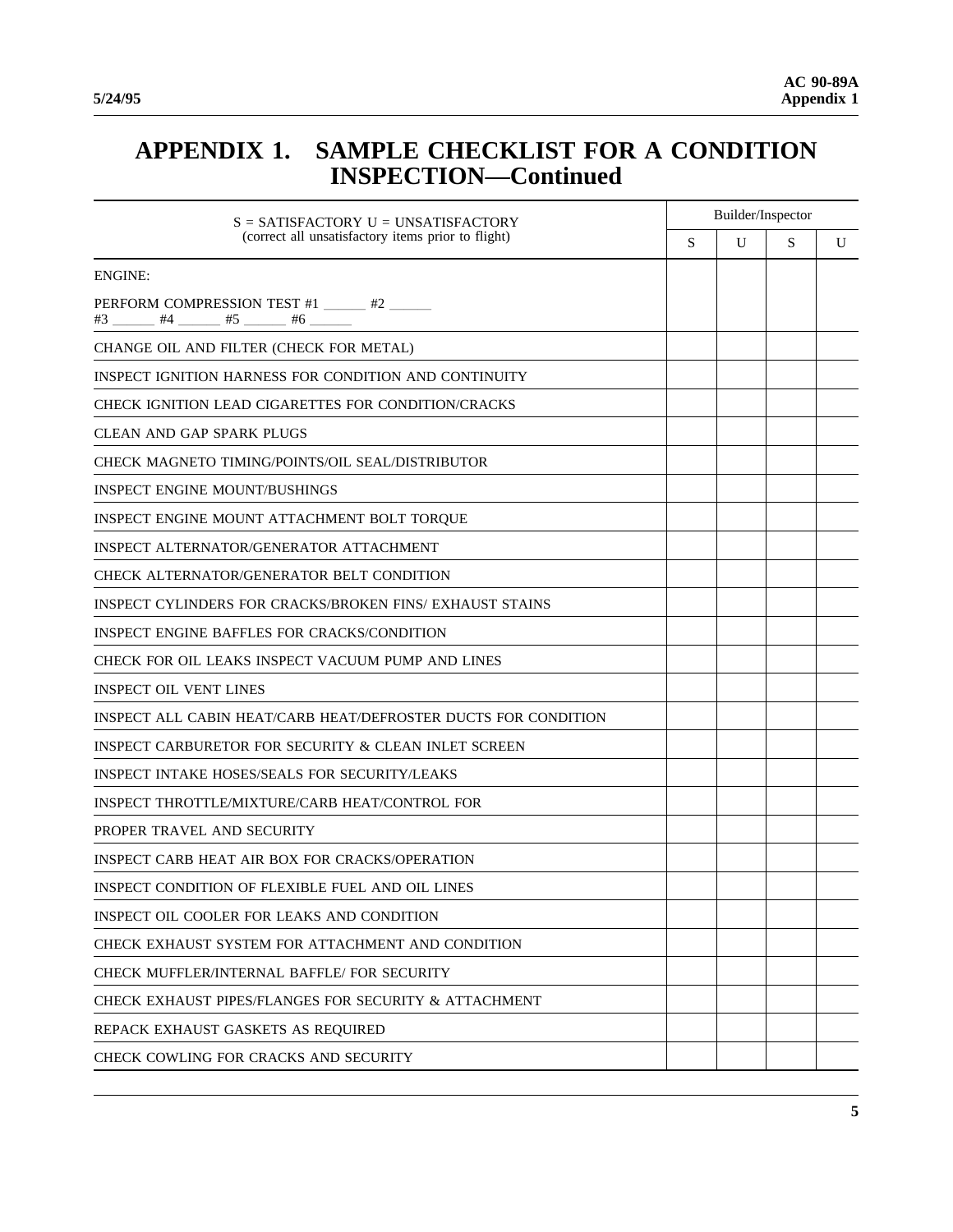| $S = SATISFACTORY$ $U = UNSATISFACTORY$<br>(correct all unsatisfactory items prior to flight) |   | Builder/Inspector |   |   |  |  |
|-----------------------------------------------------------------------------------------------|---|-------------------|---|---|--|--|
|                                                                                               | S | U                 | S | U |  |  |
| FOR U/L:                                                                                      |   |                   |   |   |  |  |
| CHECK CARB BOOTS ON 2 CYCLE ENGINES FOR CRACKS                                                |   |                   |   |   |  |  |
| CHECK SAFETIES ON EXHAUST SPRINGS                                                             |   |                   |   |   |  |  |
| PERFORM 2 CYCLE COMPRESSION TEST TO CHECK SEALS                                               |   |                   |   |   |  |  |
| ENSURE SPARK PLUG CAPS ARE SAFETIED ON INVERTED ENGINES                                       |   |                   |   |   |  |  |
| <b>PROPELLER:</b>                                                                             |   |                   |   |   |  |  |
| CHECK SPINNER AND BACK PLATE FOR CRACKS                                                       |   |                   |   |   |  |  |
| <b>INSPECT FOR CRACKS/STONE DAMAGE/NICKS</b>                                                  |   |                   |   |   |  |  |
| CHECK FOR DELAMINATION (WOOD/COMPOSITE BLADES)                                                |   |                   |   |   |  |  |
| CHECK PROP BOLTS TORQUE/SAFETY WIRE                                                           |   |                   |   |   |  |  |
| CHECK FOR OIL LEAKS (CRANKCASE NOSE SEAL)                                                     |   |                   |   |   |  |  |
| <b>GREASE LEAKS (CONSTANT SPEED PROP)</b>                                                     |   |                   |   |   |  |  |
| CHECK PROPELLER GOVERNOR FOR LEAKS AND OPERATION                                              |   |                   |   |   |  |  |
| <b>CHECK PROP TRACK</b>                                                                       |   |                   |   |   |  |  |
| CHECK PROP BALANCE (WOOD PROP)                                                                |   |                   |   |   |  |  |
| <b>ELECTRICAL</b>                                                                             |   |                   |   |   |  |  |
| <b>SPARE FUSES AVAILABLE</b>                                                                  |   |                   |   |   |  |  |
| BATTERY SERVICED AND FREE FROM CORROSION                                                      |   |                   |   |   |  |  |
| <b>BATTERY BOX FREE FROM CORROSION</b>                                                        |   |                   |   |   |  |  |
| ELT BATTERY FREE FROM CORROSION AND CURRENT BATTERY                                           |   |                   |   |   |  |  |
| CHECK LANDING LIGHT OPERATION                                                                 |   |                   |   |   |  |  |
| <b>CHECK POSITION LIGHTS OPERATION</b>                                                        |   |                   |   |   |  |  |
| CHECK ANTI COLLISION LIGHT FOR OPERATION                                                      |   |                   |   |   |  |  |
| INSPECT ALL ANTENNA MOUNTS AND WIRING FOR SECURITY                                            |   |                   |   |   |  |  |
| CHECK ALL GROUNDING WIRES (ENGINE TO AIRFRAME, WING TO AILERON/<br>FLAP, ETC.)                |   |                   |   |   |  |  |
| INSPECT RADIOS/LEADS/WIRES FOR ATTACHMENT & SECURITY                                          |   |                   |   |   |  |  |
| <b>INSPECT CIRCUIT BREAKERS/FUSES PANELS FOR CONDITION</b>                                    |   |                   |   |   |  |  |
|                                                                                               |   |                   |   |   |  |  |
|                                                                                               |   |                   |   |   |  |  |
|                                                                                               |   |                   |   |   |  |  |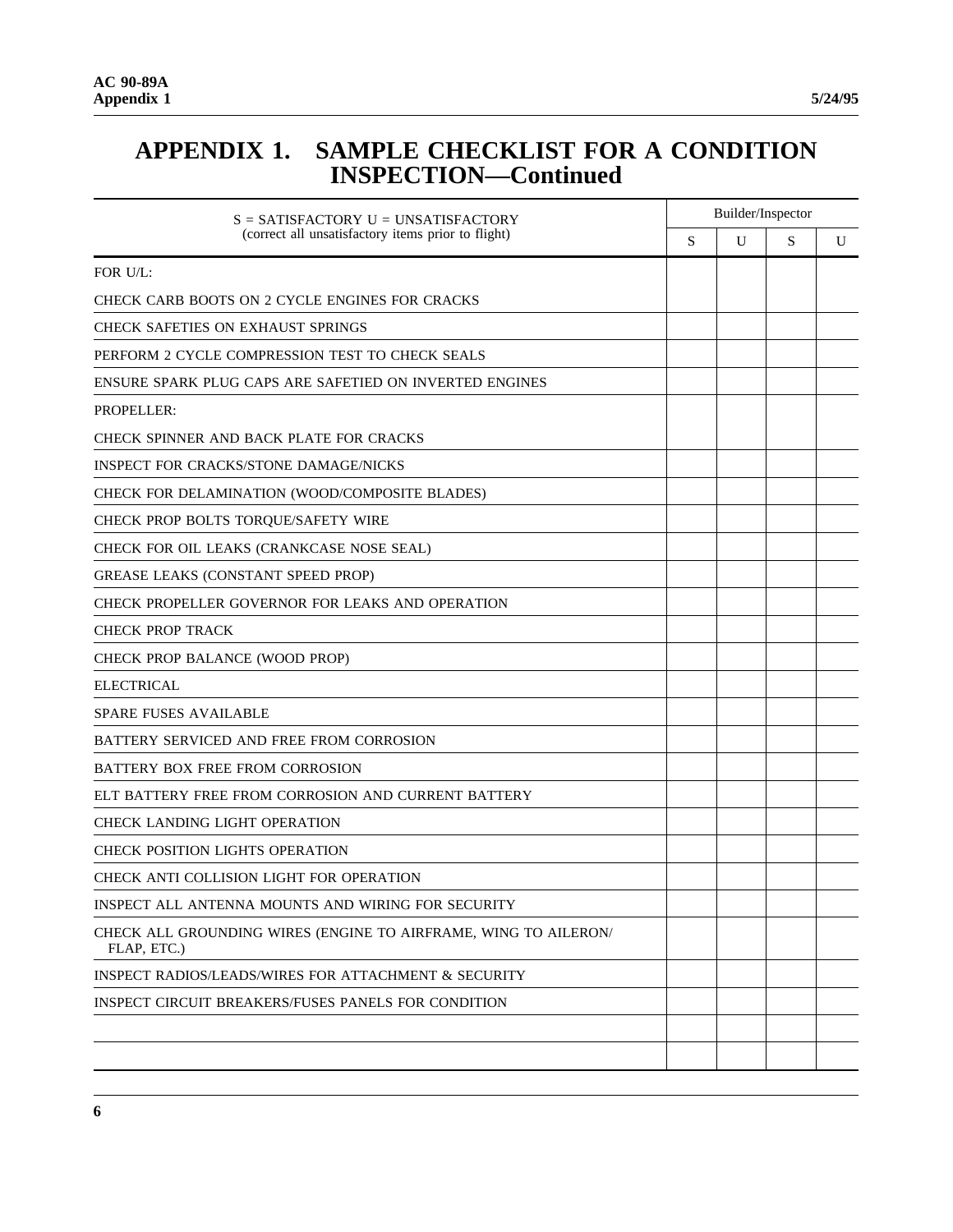| $S = SATISFACTORY$ $U = UNSATISFACTORY$<br>(correct all unsatisfactory items prior to flight) |              | Builder/Inspector |   |   |  |
|-----------------------------------------------------------------------------------------------|--------------|-------------------|---|---|--|
|                                                                                               | <sub>S</sub> | U                 | S | U |  |
| <b>OPERATIONAL INSPECTION:</b>                                                                |              |                   |   |   |  |
| VISUAL INSPECTION OF THE ENGINE/PROPELLER                                                     |              |                   |   |   |  |
| ALL INSPECTION PANELS AND FAIRINGS SECURE                                                     |              |                   |   |   |  |
| PERSONNEL WITH FIRE BOTTLE STANDING BY                                                        |              |                   |   |   |  |
| <b>BRAKE SYSTEM CHECK</b>                                                                     |              |                   |   |   |  |
| PROPER FUEL IN TANKS                                                                          |              |                   |   |   |  |
| <b>ENGINE START PROCEDURES</b>                                                                |              |                   |   |   |  |
| OIL PRESSURE/OIL TEMPERATURE WITHIN LIMITS                                                    |              |                   |   |   |  |
| <b>VACUUM GAUGE CHECK</b>                                                                     |              |                   |   |   |  |
| MAGNETO CHECK/HOT MAG CHECK                                                                   |              |                   |   |   |  |
| <b>IDLE RPM/MIXTURE CHECK</b>                                                                 |              |                   |   |   |  |
| STATIC RPM CHECK                                                                              |              |                   |   |   |  |
| ELECTRICAL SYSTEM CHECK                                                                       |              |                   |   |   |  |
| COOL DOWN PERIOD/ENGINE SHUT DOWN                                                             |              |                   |   |   |  |
| PERFORM OIL, HYDRAULIC, AND FUEL LEAK CHECK                                                   |              |                   |   |   |  |
| PAPERWORK:                                                                                    |              |                   |   |   |  |
| AIRWORTHINESS DIRECTIVES                                                                      |              |                   |   |   |  |
| RECORD FINDINGS AND SIGN OFF INSPECTION AND                                                   |              |                   |   |   |  |
| MAINTENANCE IN AIRCRAFT LOG BOOKS                                                             |              |                   |   |   |  |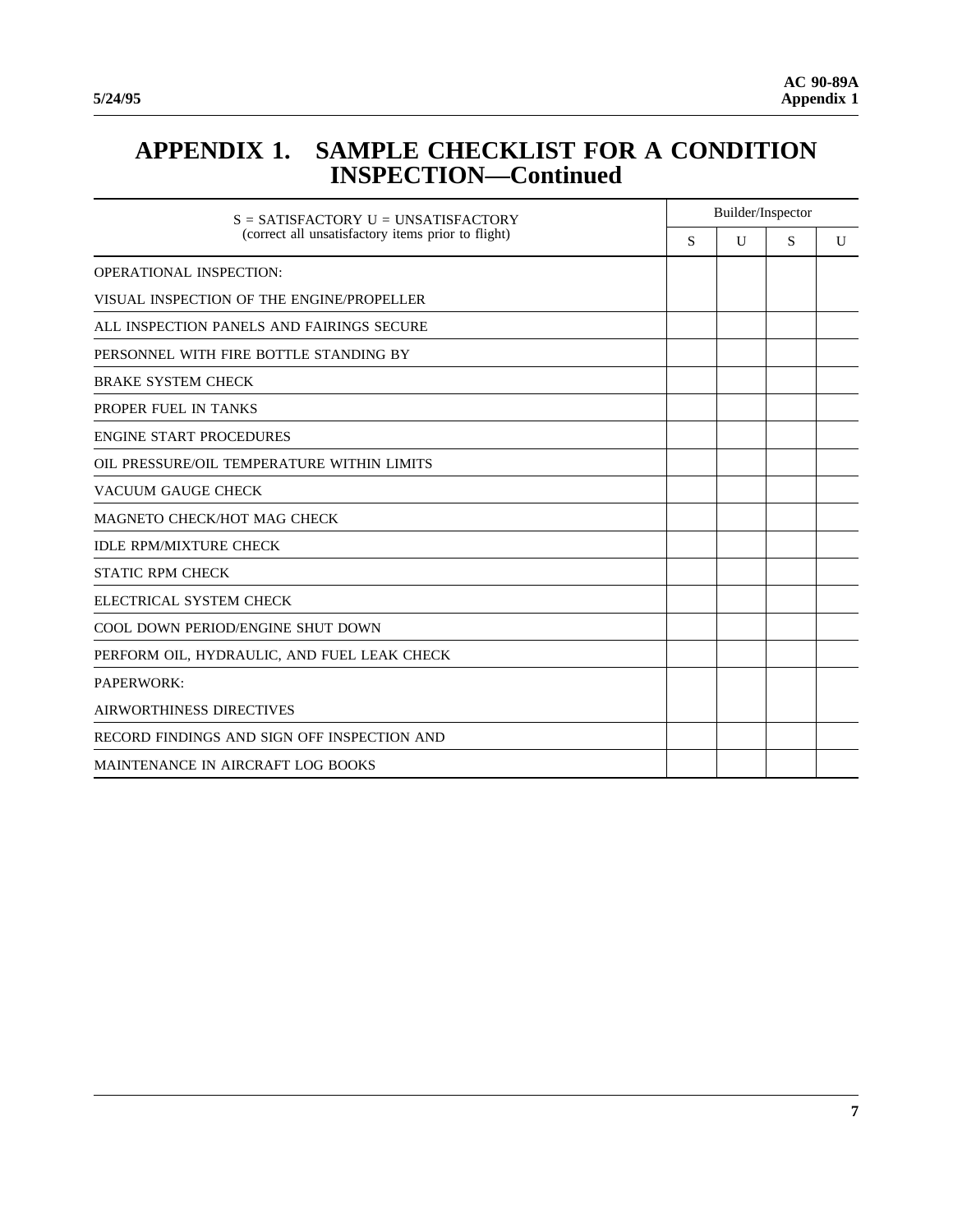### **THIS PAGE INTENTIONALLY LEFT BLANK**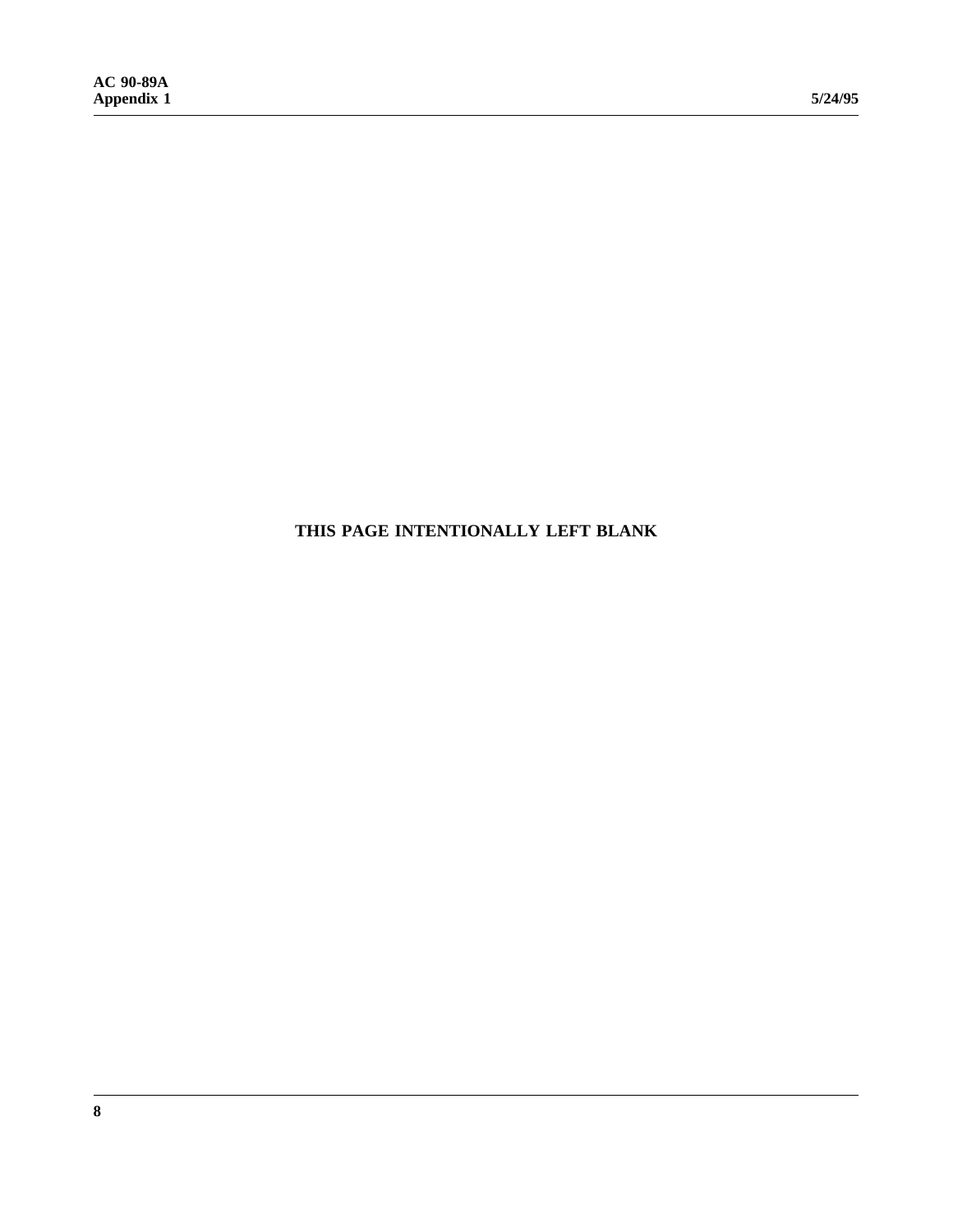### **APPENDIX 2. ADDRESSES FOR ACCIDENT/INCIDENT INFORMATION**

Accident/incident reports for all U.S.-registered make and model aircraft are available from the following sources:

> **Federal Aviation Administration (FAA) Information Management Section, AFS-624 P.O. Box 25082 Oklahoma City, OK 73125 FAX: (405) 954-4655**

**Experimental Aircraft Association (EAA) P.O. Box 3086 Attention: Information Services Wittman Airfield Oshkosh, WI 54903-3086 TEL: (414) 426-4821**

**National Transportation Safety Board (NTSB) Public Inquiry Section RE-51 490 L'Enfant Plaza, SW. Washington, DC 20594 TEL: (202) 382-6735**

Upon writtern request, the FAA will supply summary formatted computer print-outs on all accidents and incidents concerning all makes and models of general aviation and amateur-built aircraft. Reports for an individual aircraft accident/incident, or a summary accident/incident report on all aircraft accidents and incidents for a particular make and model, are also available. Requests must be in writing via mail or FAX.

The FAA, EAA, and the NTSB require the date, location of the accident, and if possible, the ''N'' number for a single aircraft accident. Identify the make and model aircraft (e.g., Poteen Rocket, model OB-1) only if ALL the accidents/incidents for a particular aircraft design are being requested.

A single, computerized report runs approximately 2 pages in length. If the accident is over 18 months old, the report will list probable causes.

**A processing fee may be charged for each request based on the number and length of the reports requested.**

*For Ultralight Accident/Incident information, call or write to the following address:*

**FAA Safety Data Exchange ACE-103 Attention: Ben Morrow 1201 Walnut Street, Suite 900 Kansas City, MO 64106 TEL: (816) 426-3580**

Service reports and service information also are available by computer by dialing the FAA Safety Data Exchange telephone, (800) 426-3814. The system operates at 1200 thru 9600 Baud rates, and the other parameters are: 8 N 1. It is suggested ANSI or VT100 emulations be used.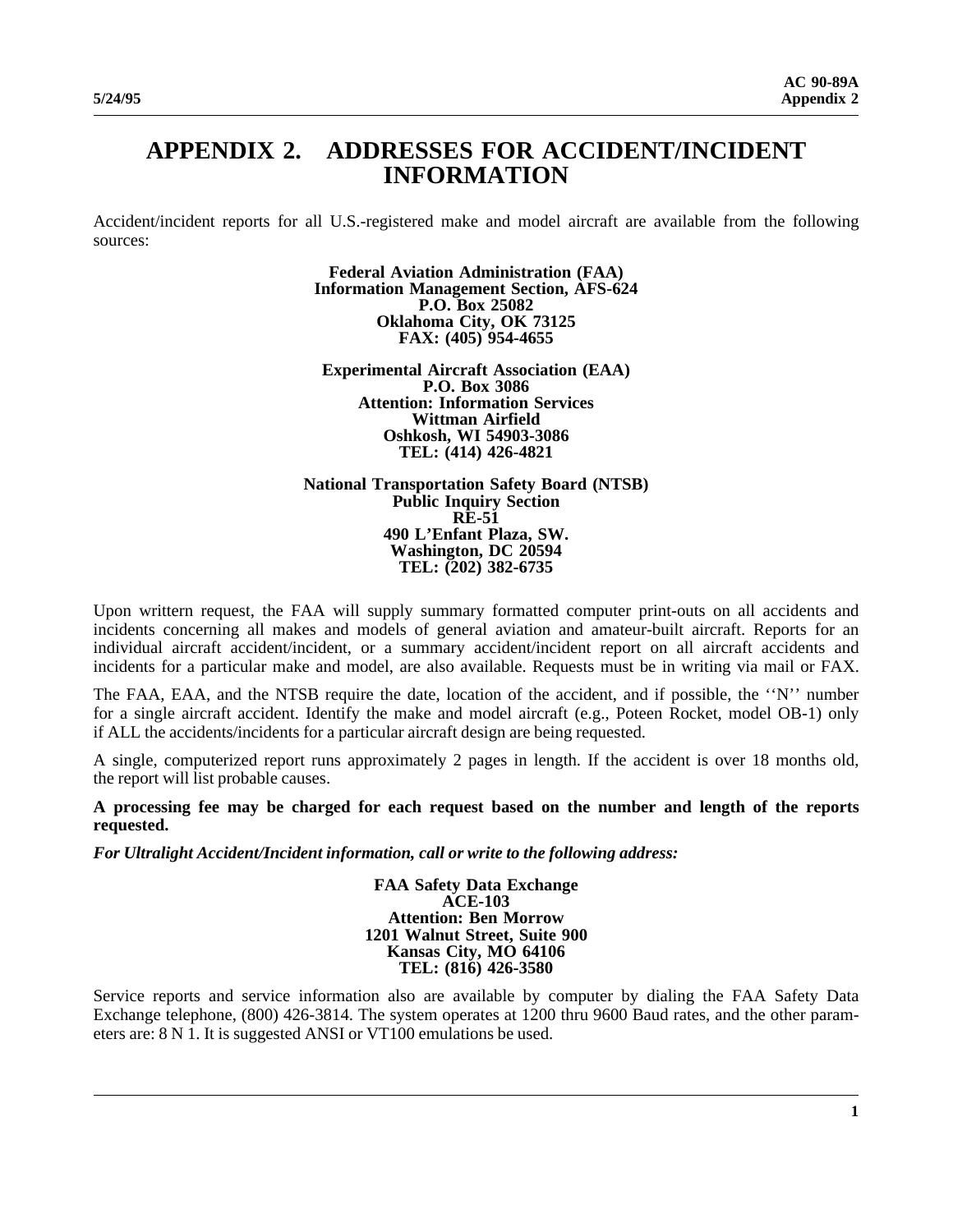### **THIS PAGE INTENTIONALLY LEFT BLANK**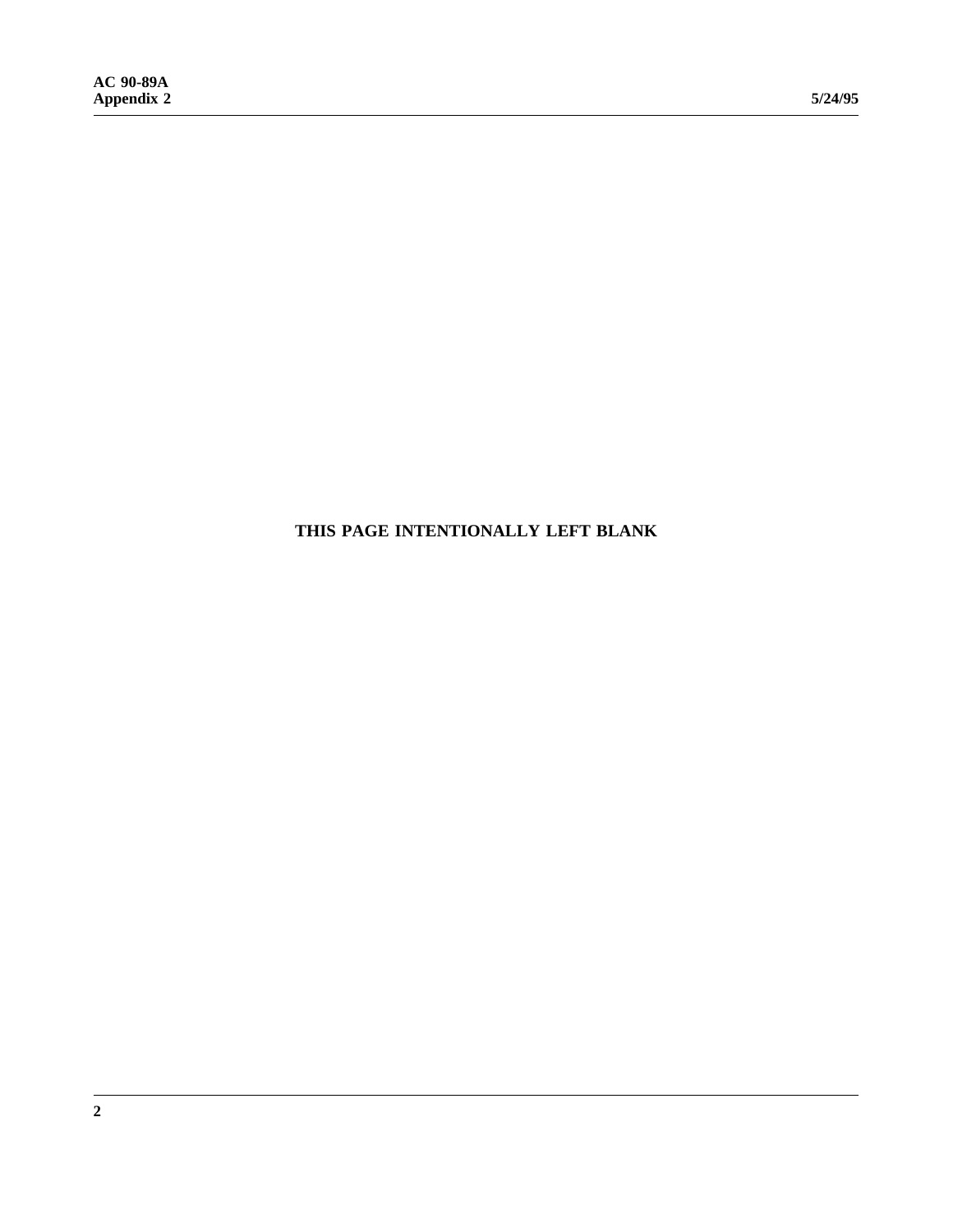# **APPENDIX 3. ADDITIONAL REFERENCES ON FLIGHT TESTING**

The following references comprise selected additional information sources on flight testing and first flight experiences for amateur-built and ultralight aircraft. This list of informational material may help amateurbuilders in preparing the FLIGHT TEST PLAN for their aircraft.

### **INDUSTRY PUBLICATIONS: Amateur-Built**

Askue, Vaughan, *Flight Testing Homebuilt Aircraft,* (Ames, IA: State University Press, 1992)

Ariosto, James, ''A Two Minute Test-Hop Reveals All Wrongs,'' *Sport Aviation*, (May 1970), pp. 29-30.

Bingelis, Antoni, ''A Report on the 1973 Oshkosh Safety and Courtesy Inspections,'' *Sport Aviation*, (November 1973), pp. 35-37.

<sup>1</sup> 'After the First Test Flight,'' *Sport Aviation*, (April 1988), pp. 27-30.

''Flight Testing Homebuilts-Stage One: Making Preparations for Flight Testing,''*Sport Aviation*, (January 1989), pp. 27-30.

<sup>"</sup>'Flight Testing Homebuilts-Stage Two: Making the Initial Flight Test," *Sport Aviation*, (February 1989), pp. 27-30.

''Flight Testing Homebuilts-Stage Three: Expanding the Flight Envelope," *Sport Aviation*, (March 1989), pp. 28-31, 66.

Colby, Doug (1986), ''Into the air, Junior Birdman!'' Homebuilt Aircraft, V. 13, No ?, pp. 44-47.

Dewey, A. J., and Downie, Don, ''Flight Testing the Deweybird,'' *Air Progress Homebuilt Aircraft*, (Spring-Summer 1967), pp. 4-9.

Donofrio, P. R., ''Checkmate,'' *Sport Aviation*, (June 1978), pp. 30-31.

Dwiggins, Don, ''Flight Testing Your Homebuilt,'' *Homebuilt Aircraft*, (July 1985), pp. 40-43.

<sup>'</sup>'Flight Testing Your Homebuilt,'' *Plane and Pilot*, (Annual, 1974), pp. 56-61.

Enman, Ann, ''The Moment of Truth! The Test Flight,'' *Air Progress 1989 Guide to Sport Aircraft Kits*, pp. 16-19.

Experimental Aircraft Association, *Pilot Reports and Flight Testing*, V. 1, pg. 72 (1977). Selected first flight reports and flight testing procedures.

Friedman, Peter, ''High Tech-First flight,'' *Sport Pilot*, (February 1989), pp. 16, 17, 72, 73.

Goyar, Norman, ''Free Insurance and How to Get It,'' *Sport Pilot*, j. 5, No. 3 (1989), pp. 44-49.

Hamlin, Benson, *Flight Testing Conventional and Jet-Propelled Airplanes,* (New York: The MacMillan Company, 1946)

Heintz, Chris, ''The First Flight of Your Aircraft,'' *EAA Light Plane World*, (May 1986), pp. 7-9.

<sup>1</sup> 'Performance Testing Your Aircraft,'' *EAA Light Plane World*, (July 1986), pp. 13-15.

Hurt, H. H., Jr., *Aerodynamics for Naval Aviators*, (California: University of Southern California, 1960 [revised 1965]). NAVAIR 00-80T-80. Issued by the Office of the Chief of Naval Operations, Aviation Training Division.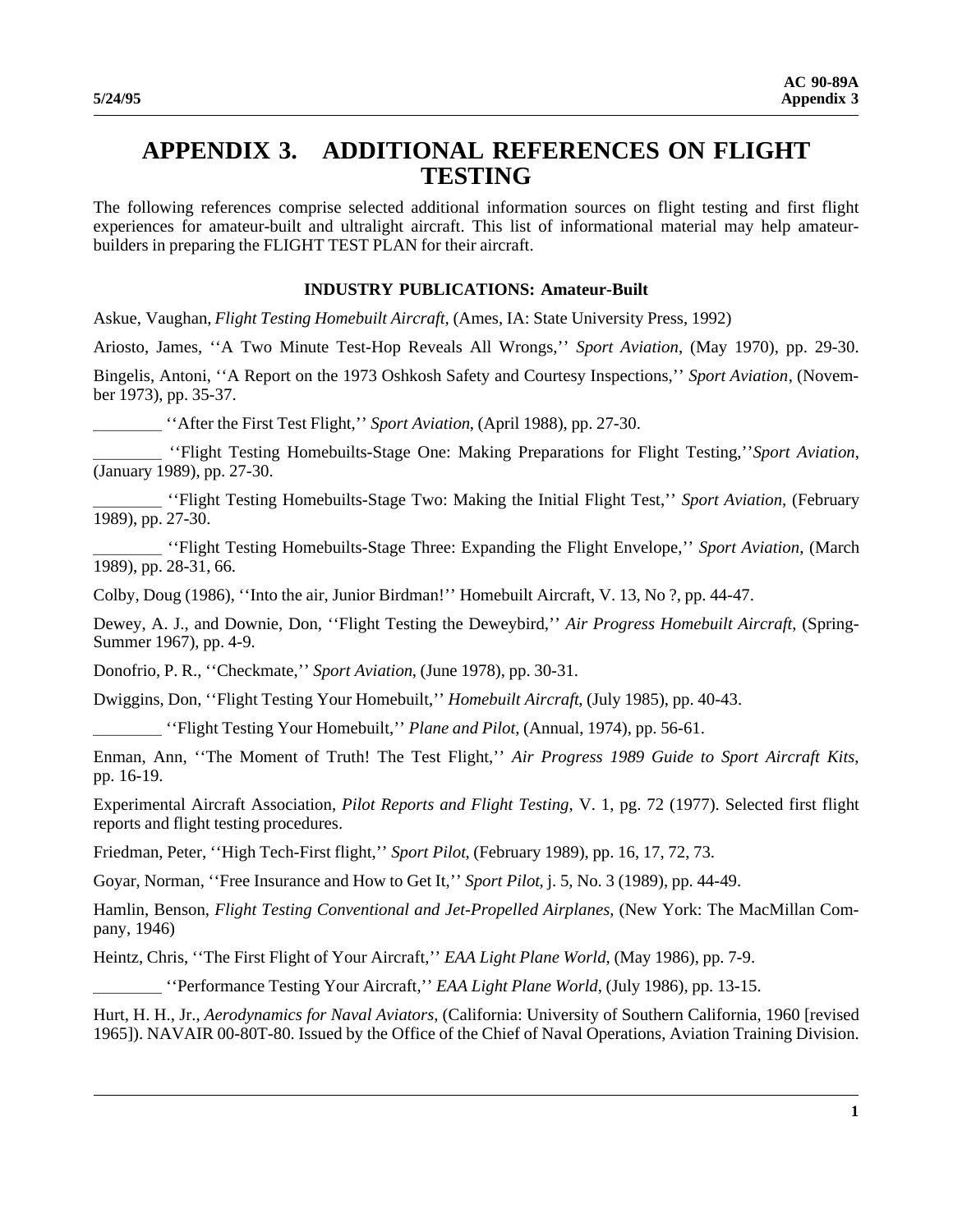# **APPENDIX 3. ADDITIONAL REFERENCES ON FLIGHT TESTING—Continued**

Jacquemin, G., ''Flight-testing for the Amateur,'' *Sport Aviation*, (April 1965), pg. 4.

Kerley, Jim, ''Thoughts on Test Flying,'' *Sport Aviation*, (March 1970), pp. 34-35.

Ladd, Robert W., ''The Test Flight of Chihuahua,''*Sport Aviation*, (February 1968), pg. 4.

Macq, Harvey, ''Test Flight,'' *Sport Aviation*, (March 1960), pg. 3.

Mason, Sammy, *Stalls, Spins, and Safety*, (New York: Macmillan Publishing Company, 1985)

Mitchell, C.G.B., ''Design of the 'Kittiwake' Family of Light Aircraft,'' (Part 2) *Sport Aviation*, (March 1969), pp. 36-37.

Rhodes, Mike, ''First Flight—Trial by Fire,'' (Part 1) *Sport Aviation*, (August 1988), pp. 26, 27, 29.

Smith, Hubert, *Performance Flight Testing*, (Blue Ridge Summit: Tab Books, Inc. [Modern Aviation Series], 1982), pg. 131.

Sport Aviation, ''Pointers on Test Flying Complied by Chapter 32, St. Louis, MO,'' *Sport Aviation*, (December 1960), pg. 3.

Sport Planes, ''The Sacramento Seaplanes,'' *Sport Planes*, (Fall 1970), pp. 16-27.

Taylor, M. B., ''Testing your Homebuilt,'' *Sport Aviation*, (January 1977), pg. 24-27.

Tausworthe, Jim, ''The Brotherhood of Flight,'' *Sport Aviation*, (August 1969), pg. 22.

Thorp, J. W., ''Structural Flight Testing,'' *Sport Aviation*, (November 1961), pg. 2.

Wendt, H. O., ''Designing, Building, and Flight Testing of the Wendt Wh-1 Traveler,'' *Sport Aviation*, (March 1973), pg. 10-15.

White, E. J., ''Super Coot—The Fishermans Homebuilt,'' *Homebuilt Aircraft*, (September 5, 1981), pg. 18- 21.

Wood, Karl D., *Technical Aerodynamics*, (New York: McGraw Hill, 1947)

### **INDUSTRY PUBLICATIONS: Ultralight**

Brooke, Rob, ''Greatest Peril,'' *Ultralight Flying*, (September 1993), pp. 42-43.

Cannon, Mike, ''Learning to Fly—Again,'' *Ultralight Flying*, (June 1988), pp. 5

"Keeping Cool in the Summer Time," *Ultralight Flying*, (August 1988), pp. 16-17.

Cartier, Kerry, ''Power Failure on Take-off,'' *Ultralight Flying*, (January 1988), pp. 25.

Chapman, John, and Smith, Clark, ''Preparing for the In-Flight Emergency,'' *Ultralight Flying*, (March 1989), pp. 32.

Demeter, Dennis, ''Risk Management,'' *Ultralight Flying*, (July 1993), pp. 48-49.

''Don't Forget the Pre-flight,'' *Ultralight Flying*, (May 1993), pp. 70-71.

Grunnarson, Tom, ''Getting into Ultralight Float Flying,'' *Ultralight Flying*, (April 1989), pp. 27-29.

Johnson, Don, ''Getting the Most out of Flight Reviews,'' *Ultralight Flying*, (March 1989), pp. 20-23.

Loveman, Dave, ''Problem-Solving the Cayuna 430R,'' *Ultralight Flying*, (June 1988), pp. 24-25.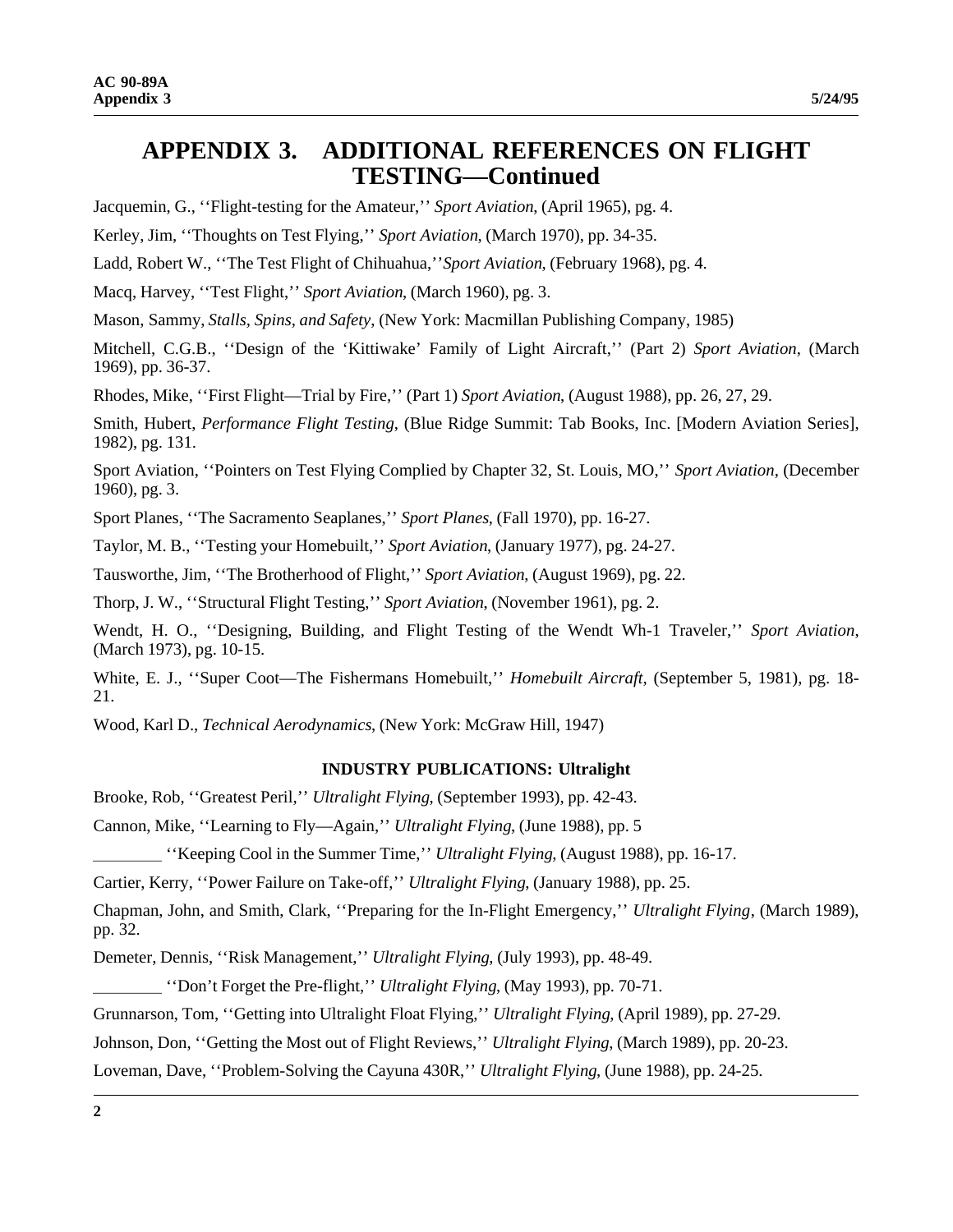# **APPENDIX 3. ADDITIONAL REFERENCES ON FLIGHT**

Pagen, Dennis, '''G' forces and your Ultralight,'' *Ultralight Flying*, (August 1989), pp. 37.

*Weight and Speed,'' <i>Ultralight Flying*, (May 1989), pp. 20-21.

Peghiny, Tom, ''Effects of Sunlight on Polyester Sail Cloth,'' *Ultralight Foundation*, Volume 2, Number 1, pp. 49-50, (1986).

**TESTING—Continued**

### **GOVERNMENT PUBLICATIONS:**

Send a written request for free Advisory Circulars to the FAX or address listed below.

**Department of Transportation (DOT) Property Use and Storage Section, M-45.3 Washington, DC 20590 FAX: (202) 366-2795**

Advisory Circulars (AC) with a stock number and dollar amount can be obtained from:

### **New Orders Superintendent of Documents P.O. Box 371954 Pittsburgh PA 15250-7954 TEL: (202) 783-3238 (Order Desk)**

#### **NOTE: Make the check payable to the Superintendent of Documents.**

- AC 00-2.8 ''Advisory Circular Checklist (and Status of Other FAA Publications)''
- AC 20-27 ''Certification and Operation of Amateur-Built Aircraft''
- AC 20-32 ''Carbon Monoxide (CO) Contamination in Aircraft—Detection and Prevention''
- AC 20-34, ''Prevention of Retractable Landing Gear Failures''
- AC 20-35, ''Tiedown Sense''
- AC 20-37, ''Aircraft Metal Propeller Maintenance''
- AC 20-42, ''Hand Fire Extinguishers for Use in Aircraft''
- AC 20-103, ''Aircraft Engine Crankshaft Failure''
- AC 20-105, ''Engine Power-Loss Accident Prevention''
- AC 20-106, ''Aircraft Inspection for the General Aviation Aircraft Owner''
- AC 20-125, ''Water in Aviation Fuels''

AC 23-8, ''Flight Test Guide for Certification of Part 23 Airplanes'' (Available from the Sup. Docs., SN 050-007-00817-1, cost \$12.00)

AC 23.955-1,''Substantiating Flow Rates and Pressures in Fuel Systems of Small Airplanes''

AC 23.959-1,''Unusable Fuel Test Procedures for Small Airplanes''

AC 61-21A, ''Flight Training Handbook'' (Available from the Sup. Docs., SN 050-007-00504-1, cost \$17.00)